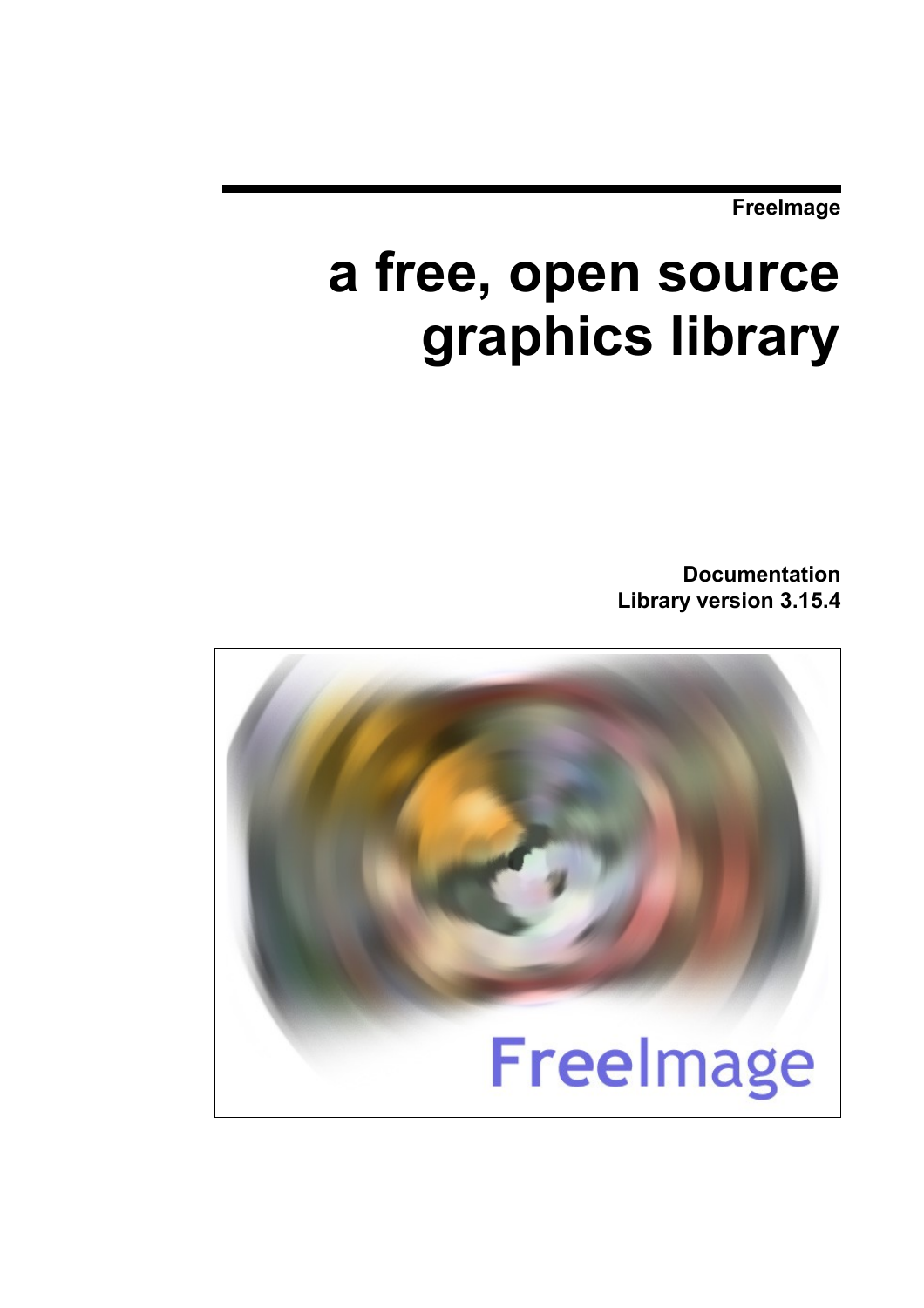# **Contents**

| <b>Introduction</b>                                                                                | 1            |
|----------------------------------------------------------------------------------------------------|--------------|
|                                                                                                    |              |
|                                                                                                    |              |
|                                                                                                    |              |
|                                                                                                    |              |
| <b>Bitmap function reference</b><br><u> 1980 - Johann Barn, mars an t-Amerikaansk ferskeider (</u> | $\mathbf{3}$ |
|                                                                                                    |              |
|                                                                                                    |              |
|                                                                                                    |              |
|                                                                                                    | .23          |
|                                                                                                    |              |
|                                                                                                    |              |
|                                                                                                    |              |
|                                                                                                    | .41          |
|                                                                                                    |              |
|                                                                                                    |              |
|                                                                                                    |              |
|                                                                                                    |              |
|                                                                                                    |              |
|                                                                                                    |              |
| <b>Metadata function reference</b>                                                                 | 70           |
|                                                                                                    |              |
|                                                                                                    | .73          |
|                                                                                                    |              |
|                                                                                                    |              |
|                                                                                                    |              |
|                                                                                                    | .80          |
| <b>Toolkit function reference</b>                                                                  | 82           |
|                                                                                                    |              |
|                                                                                                    |              |
|                                                                                                    |              |
|                                                                                                    |              |
|                                                                                                    |              |
|                                                                                                    |              |
|                                                                                                    |              |
|                                                                                                    | 106          |
| <b>Appendix</b>                                                                                    | 107          |
|                                                                                                    |              |
|                                                                                                    |              |
|                                                                                                    |              |
|                                                                                                    |              |
|                                                                                                    |              |
|                                                                                                    |              |
|                                                                                                    |              |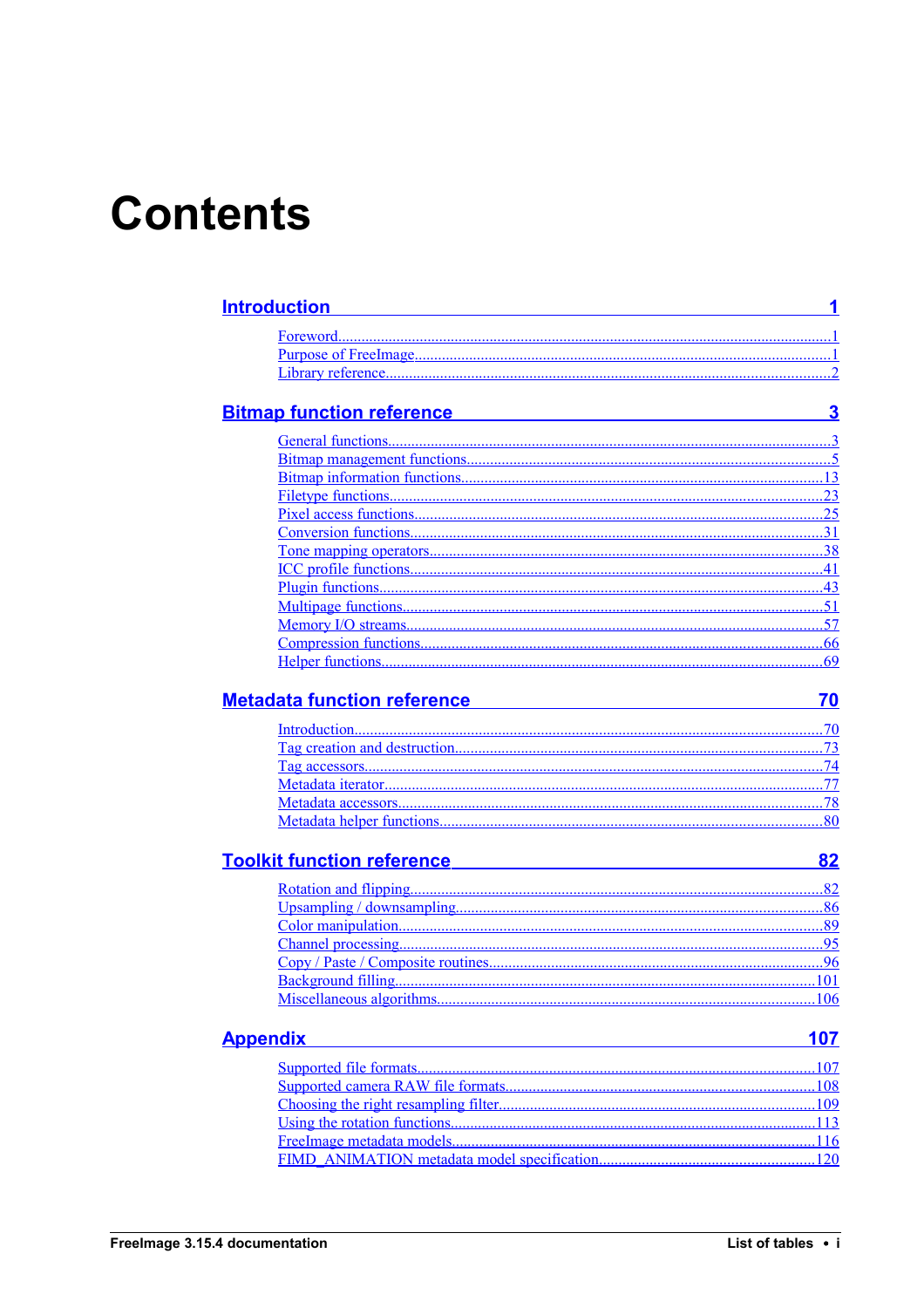# **List of tables**

| Table 1: FREE IMAGE FORMATS constants (Freelmage format<br>identifiers).       | 5              |
|--------------------------------------------------------------------------------|----------------|
| Table 2: FREE_IMAGE_TYPE constants (Freelmage data type<br>identifiers).       | $\overline{7}$ |
| Table 3: Optionnal decoder constants.                                          | 8              |
| Table 4: Optionnal encoder constants.                                          | 11             |
| Table 5: FREE IMAGE COLOR TYPE constants.                                      | 16             |
| Table 6: Pixel access macros and associated masks for 24- or 32-bit<br>images. | 26             |
| Table 7: FREE IMAGE QUANTIZE constants.                                        | 32             |
| Table 8: FREE_IMAGE_DITHER constants.                                          | 34             |
| Table 9: Bitmap type conversions allowed by Freelmage.                         | 36             |
| Table 10: FREE_IMAGE_TMO constants.                                            | 38             |
| Table 11: Freelmage FITAG structure.                                           | 70             |
| Table 12: Freelmage tag data types (FREE_IMAGE_MDTYPE<br>identifier).          | 71             |
| Table 13: Metadata models supported by Freelmage.                              | 72             |
| Table 14: FREE_IMAGE_JPEG_OPERATION constants.                                 | 85             |
| Table 15: IMAGE FILTER constants.                                              | 86             |
| Table 16: FREE IMAGE COLOR CHANNEL constants.                                  | 89             |
| Table 17: Background filling options for 24- or 32-bit images                  | 101            |
| Table 18: Background filling options for palletized images                     | 102            |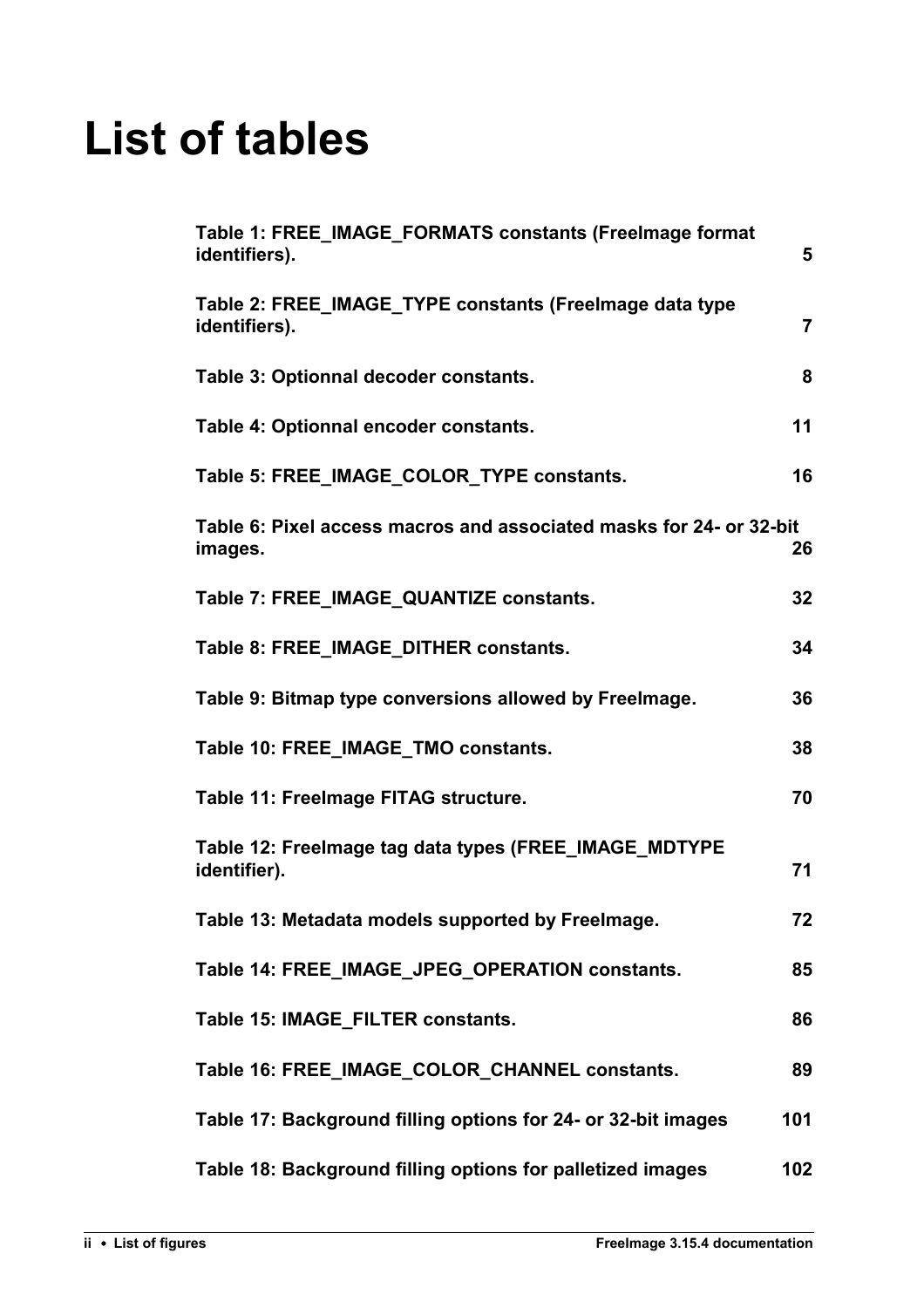# **List of figures**

| Figure 1: Illustration of the Freelmage Composite function.                            | 98  |
|----------------------------------------------------------------------------------------|-----|
| Figure 2: Comparison of resampling filters on a 32x32 Lena image<br>resized to 400%.   | 110 |
| Figure 3: Comparison of resampling filters on a 40x46 Bikini image<br>resized to 800%. | 112 |
| Figure 4: Parrot image rotated by 45° using Freelmage Rotate.                          | 113 |
| Figure 5: Parrot image rotated by 90° using Freelmage_Rotate.                          | 113 |
| Figure 6: Some examples illustrating the use of Freelmage RotateEx.                    | 114 |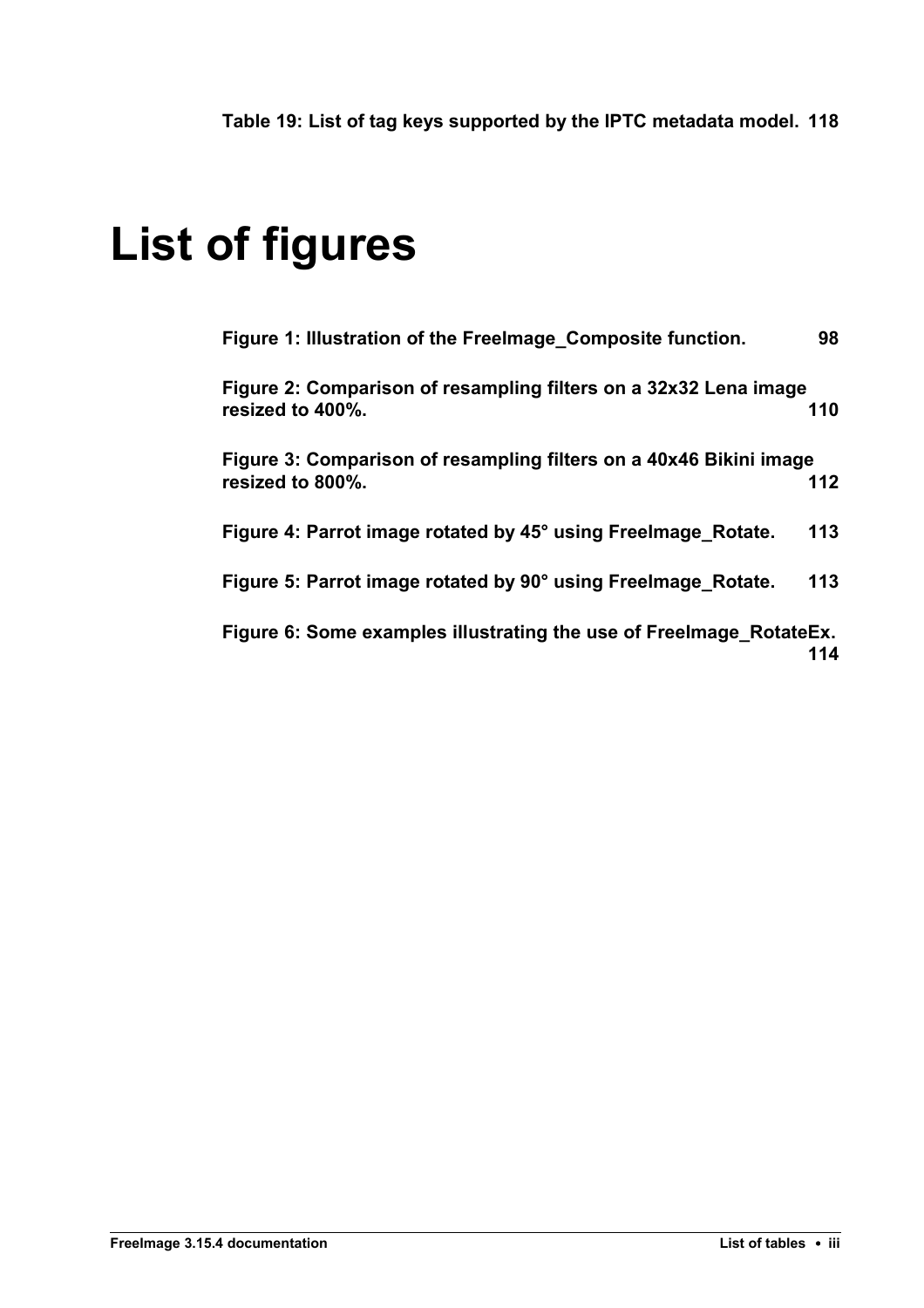## <span id="page-4-2"></span>**Introduction**

## <span id="page-4-1"></span>**Foreword**

Thank you for downloading FreeImage, a free and open source graphics library for Windows, Linux and Mac OS X. FreeImage is widely used and praised for its speed and simplicity. It has been under development for more than 12 years.

FreeImage was created by Floris van den Berg. It was originally developed to provide bitmap loading support to an authoring tool named the Magenta Multimedia Tool. The major parts of the library were designed by Floris, but in its long lifetime, many people have contributed to FreeImage, adding new features and helping to test the library. Without the help of these people, FreeImage wouldn't have been where it is now. Anyone can contribute and post their changes and improvements and have them inserted in the main sources (of course on the condition that developers agree on that the fixes are good). The list of contributors in the changelog file is only a small part of all the people that every day provide us with bug reports, suggestions, ideas and source code.

In the middle of the year 2002, Floris stopped the development of the library. Since this date, the FreeImage Project continues to be developed and is maintained by Hervé Drolon.

## <span id="page-4-0"></span>**Purpose of FreeImage**

A clear picture about a project is important, because it is that picture that defines which features are implemented and which are not.

FreeImage supports:

- $\Box$  Loading and saving of as many bitmap types as possible
- $\Box$  Easy access to bitmap components, such as palettes and data bits
- □ Converting bitmap's bit depths from one to another
- $\Box$  Accessing pages in a bitmap when there are multiple, such as in TIFF
- Basic manipulation of bitmaps, such as rotation, flipping and resampling or point operations such as brightness and contrast adjustment
- □ Alpha compositing and alpha blending

FreeImage does not support:

- □ Advanced image processing operations such as convolution and transforms
- □ Bitmap drawing
- **D** Vector graphics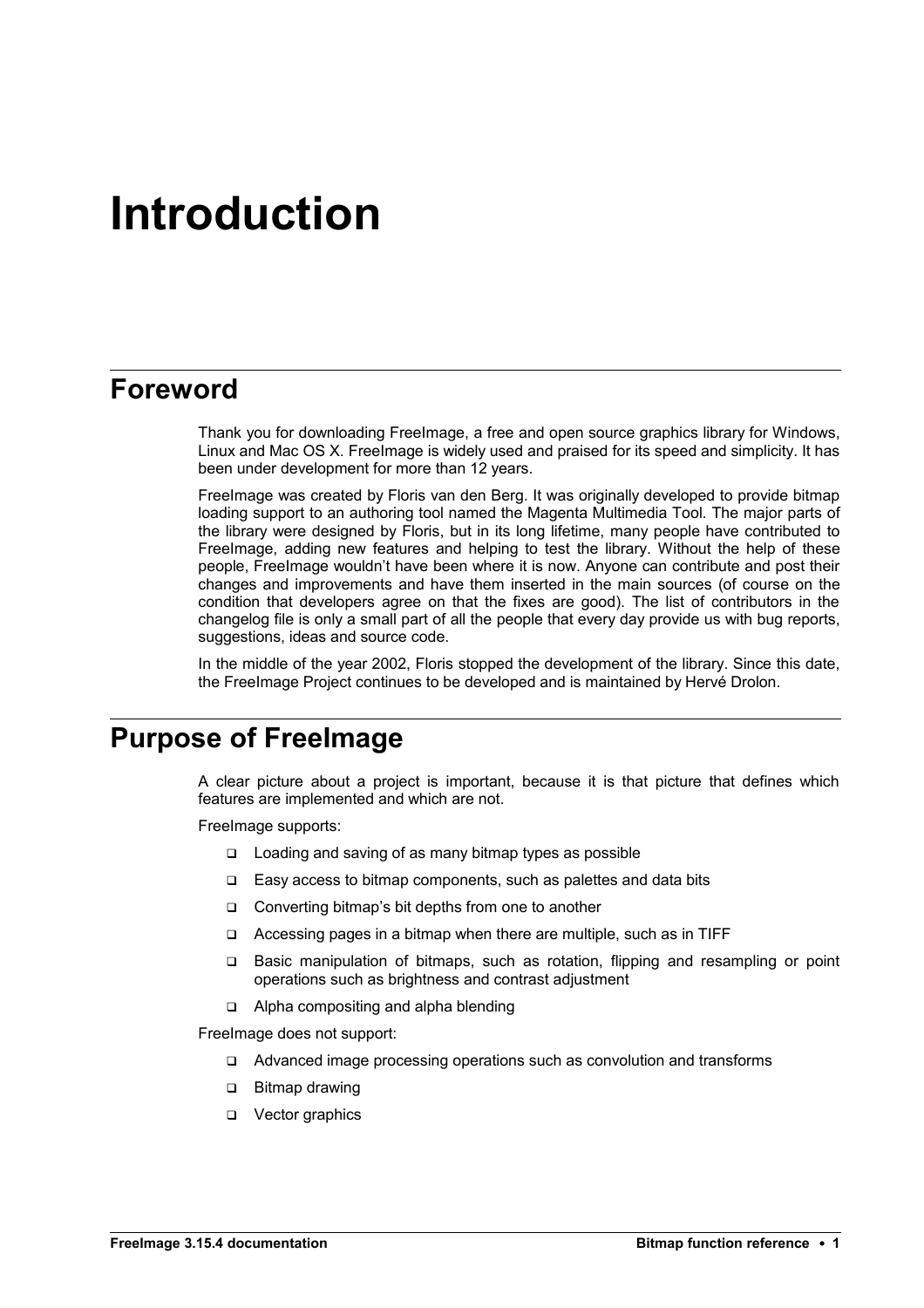### <span id="page-5-0"></span>**Library reference**

Each function name in Freelmage starts with "Freelmage", for instance FreeImage\_Load, FreeImage\_Save, FreeImage\_Unload ...

A detailed description of each function supported by the FreeImage library is given in the [Bitmap function reference,](#page-6-1) [Metadata function reference](#page-73-1) and [Toolkit function reference](#page-85-1) chapters. For each entry, the function prototype is shown for C/C++ and the function arguments and explanations are listed.

Throughout these chapters, you will see numbers in colored boxes at the top of some functions. These numbers indicate the pixel depth of the input image that the function can operate on.

This may be:

1-, 4-, 8-, 16-, 24-, 32-bit per pixel for **standard bitmap** (green boxes),

16-, 48-, 64-bit per pixel for **UINT16, RGB16 and RGBA16 image types** (blue boxes),

32-, 96-, 128-bit per pixel for **FLOAT, RGBF and RGBAF image types** (orange boxes),

16-, 32-, 64-, 2x64-bit for **other special image types** (yellow boxes).

If boxed numbers are not displayed the function operation is independent of the image pixel depth (e.g. for load / save and plugins functions).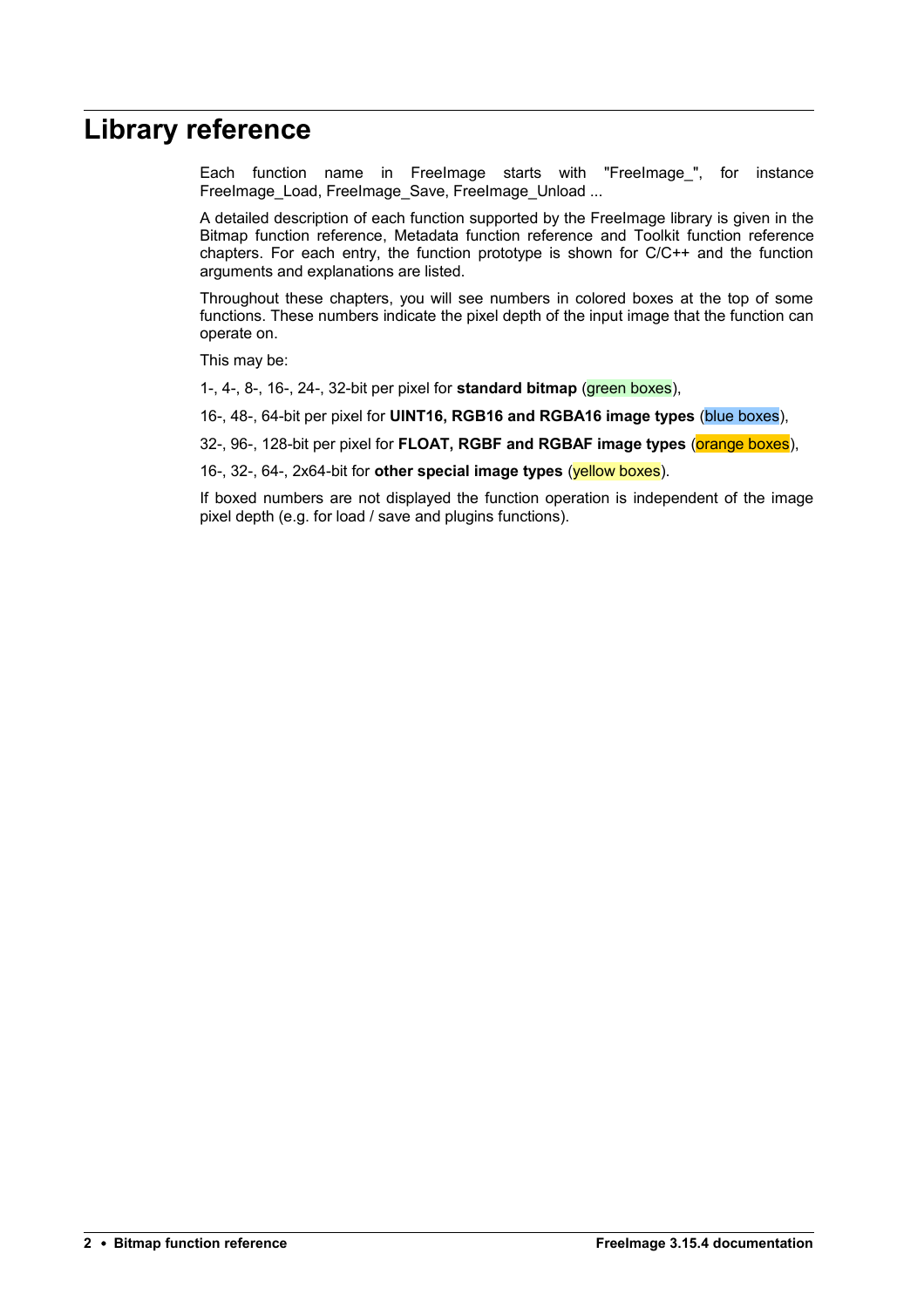# <span id="page-6-1"></span>**Bitmap function reference**

## <span id="page-6-0"></span>**General functions**

The following functions don't have anything to do with the bitmap support provided by FreeImage. They are internal library management functions. That doesn't mean they are not important. Without them you won't be able to load any bitmap at all.

#### **FreeImage\_Initialise**

```
DLL_API void DLL_CALLCONV FreeImage_Initialise(BOOL load_local_plugins_only
FI DEFAULT(FALSE));
```
Initialises the library. When the *load\_local\_plugins\_only* parameter is TRUE, FreeImage won't make use of external plugins.



When using the FreeImage DLL, this function is called **automatically** with the load\_local\_plugins\_only parameter set to FALSE. When using FreeImage as a static linked library, you must call this function **exactly once** at the start of your program.

### **FreeImage\_DeInitialise**

DLL API void DLL CALLCONV FreeImage DeInitialise();

Deinitialises the library.



When using the FreeImage DLL, this function is called **automatically**. When using FreeImage as a static linked library, you must call this function **exactly once** at the end of your program to clean up allocated resources in the FreeImage library.



Under Linux or under any \*nix OS (i.e. under Unix or MacOSX), you need to call FreeImage\_Initialise at the beginning of your main function and you need to call FreeImage\_DeInitialise at the end of this main function (this is not needed when using FreeImage as a .SO).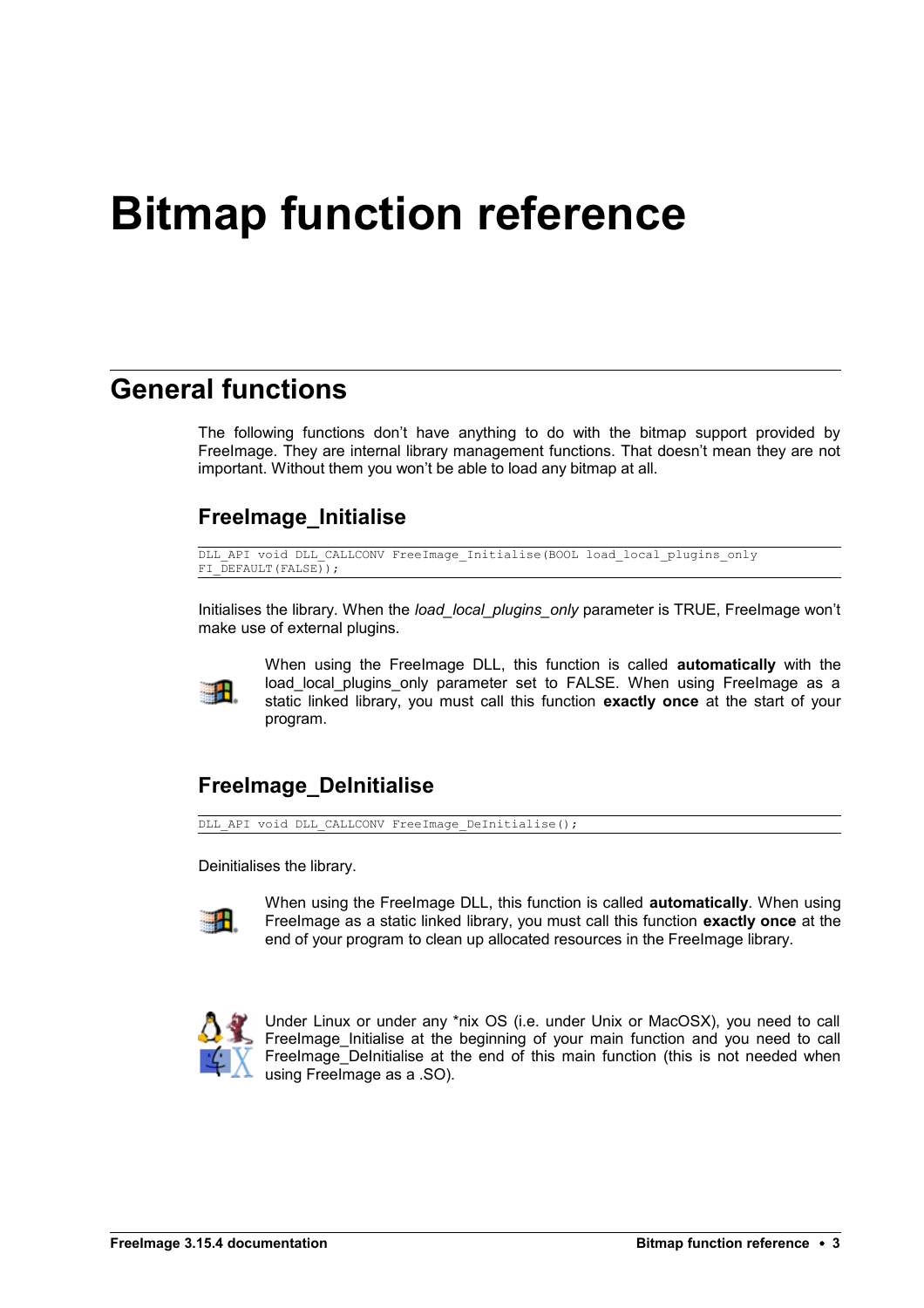#### **FreeImage\_GetVersion**

DLL API const char \*DLL CALLCONV FreeImage GetVersion();

Returns a string containing the current version of the library.

#### **FreeImage\_GetCopyrightMessage**

DLL\_API const char \*DLL\_CALLCONV FreeImage GetCopyrightMessage();

Returns a string containing a standard copyright message you can show in your program.

### **FreeImage\_SetOutputMessage**

```
DLL_API void DLL_CALLCONV FreeImage_SetOutputMessage(FreeImage_OutputMessageFunction
omf;
```
When a certain bitmap cannot be loaded or saved there is usually an explanation for it. For example a certain bitmap format might not be supported due to patent restrictions, or there might be a known issue with a certain bitmap subtype. Whenever something fails in FreeImage internally a log-string is generated, which can be captured by an application driving FreeImage. You use the function FreeImage SetOutputMessage to capture the log string so that you can show it to the user of the program.

```
/**
FreeImage error handler
@param fif Format / Plugin responsible for the error 
@param message Error message
*/
void FreeImageErrorHandler(FREE_IMAGE_FORMAT fif, const char *message) {
 printf("n*** "); if(fif != FIF_UNKNOWN) {
printf("%s Format\n", FreeImage GetFormatFromFIF(fif));
 }
 printf(message);
 printf(" ***\n");
}
// In your main program …
FreeImage SetOutputMessage(FreeImageErrorHandler);
```


The *fif* parameter passed in the callback first argument may be equal to *FIF\_UNKNOWN* when an error that is not related to a plugin is generated. In this case, calling *FreeImage\_GetFormatFromFIF(FIF\_UNKNOWN)* will return NULL.

Giving a NULL value to functions such as "*printf(…)*" may crash your application so just be careful …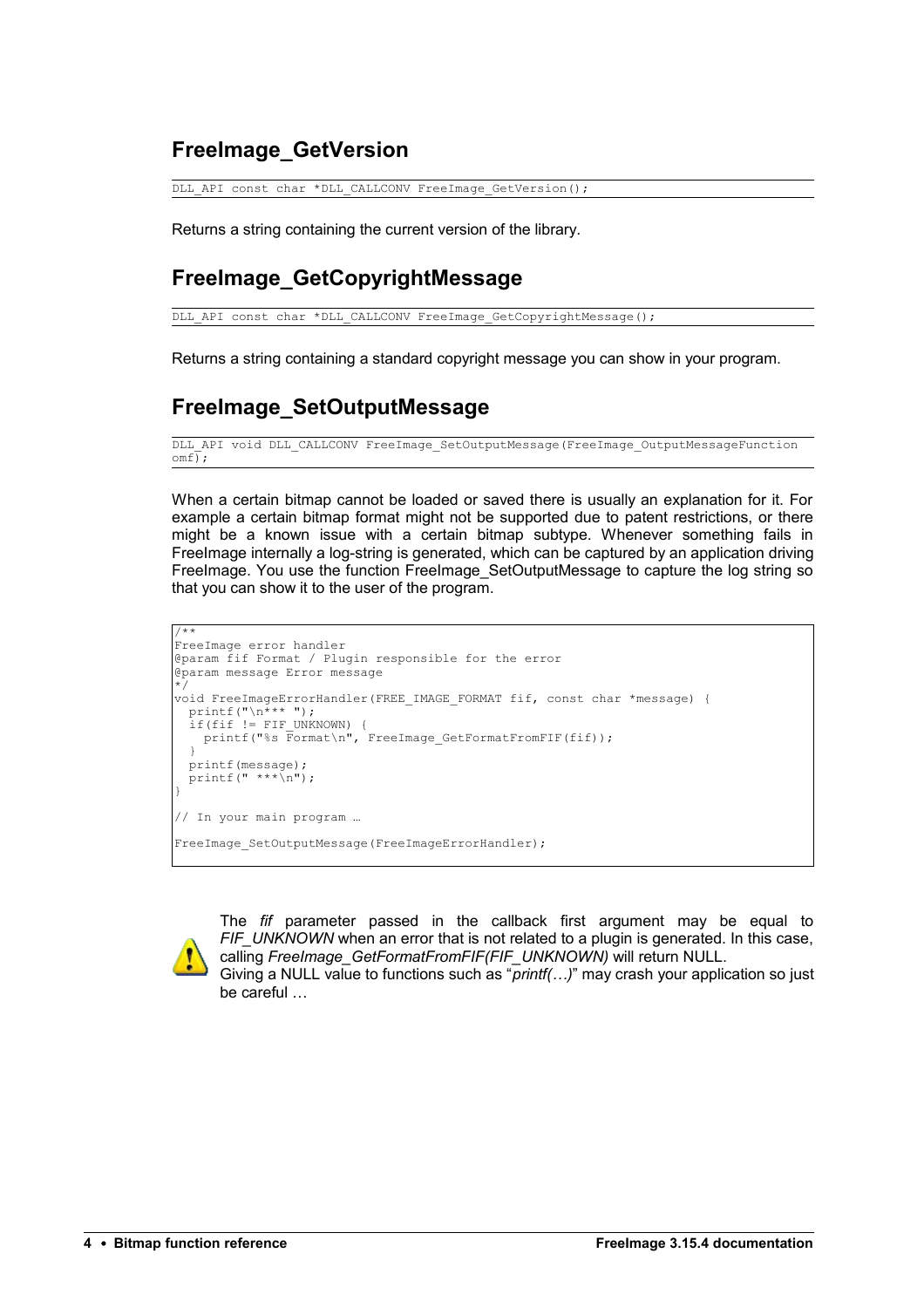## <span id="page-8-0"></span>**Bitmap management functions**

The bitmap management functions in FreeImage are definitely the most used ones. They allow you to allocate new bitmaps, import bitmaps so that they can be edited in memory and export bitmaps to disc. As you will see, the FreeImage bitmap management functions are very easy to use.

Although FreeImage can handle more than 20 bitmap types, there are only 4 bitmap handling functions. A special parameter, an enum named FREE\_IMAGE\_FORMAT, is used to specify the bitmap format that will be loaded or saved. This enum is defined in the header file FREEIMAGE.H. The following FREE\_IMAGE\_FORMATS constants are currently available:

| FIF         | <b>Description</b>                                                |
|-------------|-------------------------------------------------------------------|
| FIF UNKNOWN | Unknown format (returned value only, never use it as input value) |
| FIF BMP     | Windows or OS/2 Bitmap File (*.BMP)                               |
| FIF CUT     | Dr. Halo (*.CUT)                                                  |
| FIF DDS     | DirectDraw Surface (*.DDS)                                        |
| FIF EXR     | ILM OpenEXR (*.EXR)                                               |
| FIF FAXG3   | Raw Fax format CCITT G3 (*.G3)                                    |
| FIF_GIF     | Graphics Interchange Format (*.GIF)                               |
| FIF HDR     | High Dynamic Range (*.HDR)                                        |
| FIF ICO     | Windows Icon (*.ICO)                                              |
| FIF IFF     | Amiga IFF (*.IFF, *.LBM)                                          |
| FIF J2K     | JPEG-2000 codestream (*.J2K, *.J2C)                               |
| FIF JNG     | JPEG Network Graphics (*.JNG)                                     |
| FIF JP2     | JPEG-2000 File Format (*.JP2)                                     |
| FIF_JPEG    | Independent JPEG Group (* JPG, * JIF, * JPEG, * JPE)              |
| FIF KOALA   | Commodore 64 Koala format (*.KOA)                                 |
| FIF MNG     | Multiple Network Graphics (*.MNG)                                 |
| FIF_PBM     | Portable Bitmap (ASCII) (*.PBM)                                   |
| FIF_PBMRAW  | Portable Bitmap (BINARY) (*.PBM)                                  |
| FIF PCD     | Kodak PhotoCD (*.PCD)                                             |
| FIF_PCX     | Zsoft Paintbrush PCX bitmap format (*.PCX)                        |
| FIF_PFM     | Portable Floatmap (*.PFM)                                         |
| FIF PGM     | Portable Graymap (ASCII) (*.PGM)                                  |
| FIF PGMRAW  | Portable Graymap (BINARY) (*.PGM)                                 |
| FIF_PICT    | Macintosh PICT (*.PCT, *.PICT, *.PIC)                             |
| FIF_PNG     | Portable Network Graphics (* PNG)                                 |
| FIF PPM     | Portable Pixelmap (ASCII) (*.PPM)                                 |
| FIF PPMRAW  | Portable Pixelmap (BINARY) (*.PPM)                                |
| FIF_PSD     | Adobe Photoshop (*.PSD)                                           |
| FIF RAS     | Sun Rasterfile (*.RAS)                                            |
| FIF_RAW     | RAW camera image (many extensions)                                |
| FIF_SGI     | Silicon Graphics SGI image format (* SGI)                         |
| FIF_TARGA   | Truevision Targa files (*.TGA, *.TARGA)                           |
| FIF TIFF    | Tagged Image File Format (* TIF, * TIFF)                          |
| FIF_WBMP    | Wireless Bitmap (*.WBMP)                                          |
| FIF_XBM     | X11 Bitmap Format (*.XBM)                                         |
| FIF XPM     | X11 Pixmap Format (*.XPM)                                         |

<span id="page-8-1"></span>**Table 1: FREE\_IMAGE\_FORMATS constants (FreeImage format identifiers).**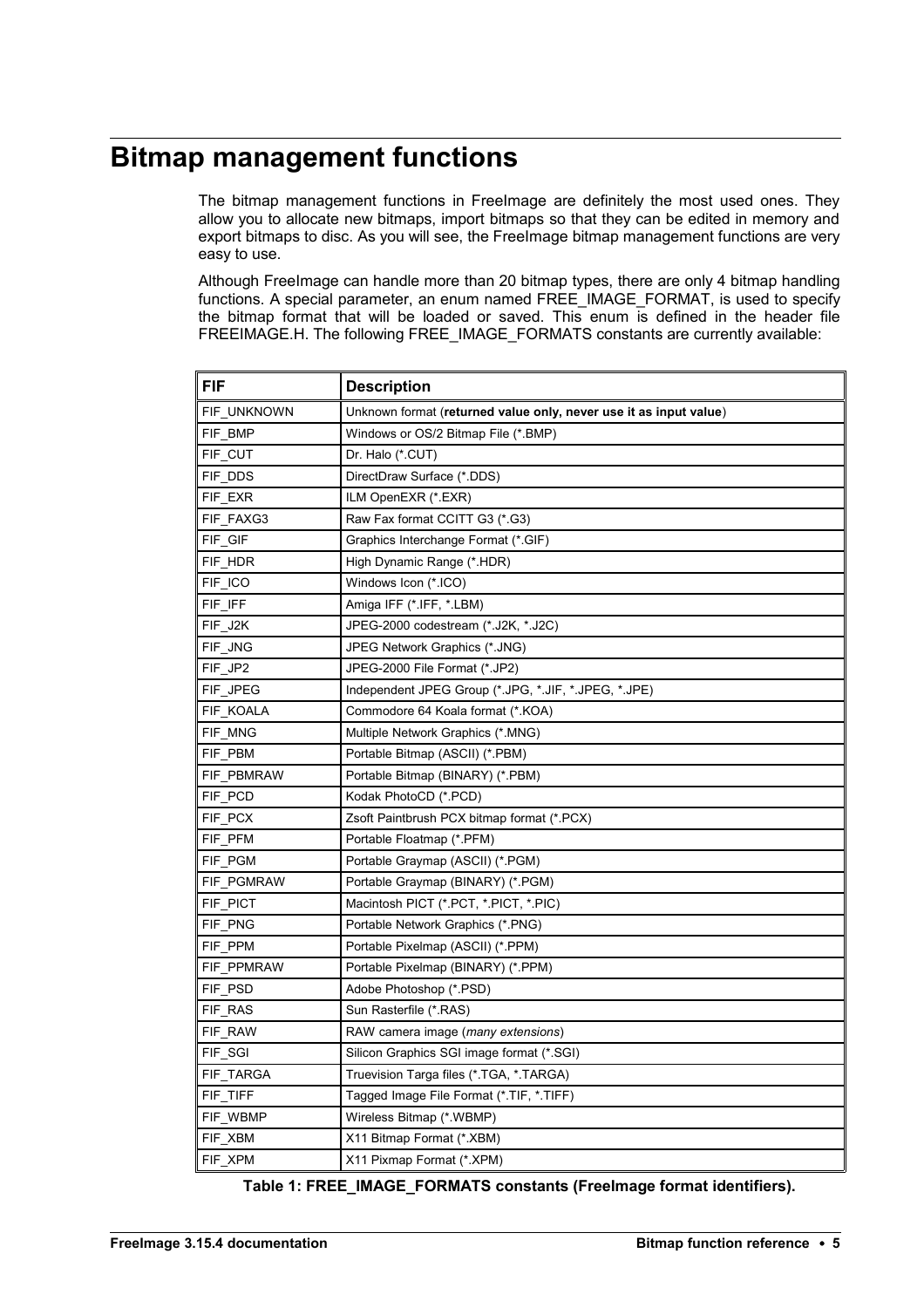As an extension to the FREE\_IMAGE\_FORMATs, you can register your own bitmap formats. Registering bitmaps can be done manually, by calling one of the plugin management functions (see [Plugin functions\)](#page-46-0), or automatically by copying a precompiled FreeImage bitmap plugin DLL into the same directory where FREEIMAGE.DLL is residing. When a new bitmap type is registered it is assigned a new, unique plugin identification number that you can pass to the same place that you would pass a FREE\_IMAGE\_FORMAT.

#### **FreeImage\_Allocate**

1 4 8 16 24 32

DLL API FIBITMAP \*DLL CALLCONV FreeImage Allocate(int width, int height, int bpp, unsigned red mask FI DEFAULT(0), unsigned green\_mask FI\_DEFAULT(0), unsigned blue\_mask FI DEFAULT $(0)$ );

If you want to create a new bitmap in memory from scratch, without loading a pre-made bitmap from disc, you use this function. FreeImage\_Allocate takes a width and height parameter, and a bpp parameter to specify the bit depth of the image and returns a FIBITMAP. The optional last three parameters (red\_mask, green\_mask and blue\_mask) are used to tell FreeImage the bit-layout of the color components in the bitmap, e.g. where in a pixel the red, green and blue components are stored. To give you an idea about how to interpret the color masks: when red mask is 0xFF000000 this means that the last 8 bits in one pixel are used for the color red. When green mask is 0x000000FF, it means that the first 8 bits in a pixel are used for the color green.



FreeImage\_Allocate allocates an *empty* bitmap, e.g. a bitmap that is filled completely with zeroes. Zero in a bitmap is usually interpreted as black. This means that if your bitmap is palletised it will contain a completely black palette. You can access, and hence populate the palette by using the function [FreeImage\\_GetPalette.](#page-17-0) For 8-bit images only, FreeImage\_Allocate will build a default greyscale palette.

```
FIBITMAP *bitmap = FreeImage Allocate(320, 240, 32);
if (bitmap) {
     // bitmap successfully created!
    FreeImage Unload(bitmap);
}
```
FreeImage\_Allocate is an alias for FreeImage\_AllocateT and can be replaced by this call:

FreeImage\_AllocateT(FIT\_BITMAP,\_width,\_height,\_bpp,\_red\_mask,\_green\_mask, blue\_mask);

### **FreeImage\_AllocateT**

DLL API FIBITMAP \*DLL CALLCONV FreeImage AllocateT(FREE IMAGE TYPE type, int width, int height, int bpp FI\_DEFAULT(8), unsigned red mask FI\_DEFAULT(0), unsigned green\_mask FI\_DEFAULT(0), unsigned blue\_mask FI\_DEFAULT(0));

While most imaging applications only deal with photographic images, many scientific applications need to deal with high resolution images (e.g. 16-bit greyscale images), with real valued pixels or even with complex pixels (think for example about the result of a Fast Fourier Transform applied to a 8-bit greyscale image: the result is a complex image).

A special parameter, an enum named FREE\_IMAGE\_TYPE, is used to specify the bitmap type of a FIBITMAP. This enum is defined in the header file FREEIMAGE.H. The following FREE\_IMAGE\_TYPE constants are currently available: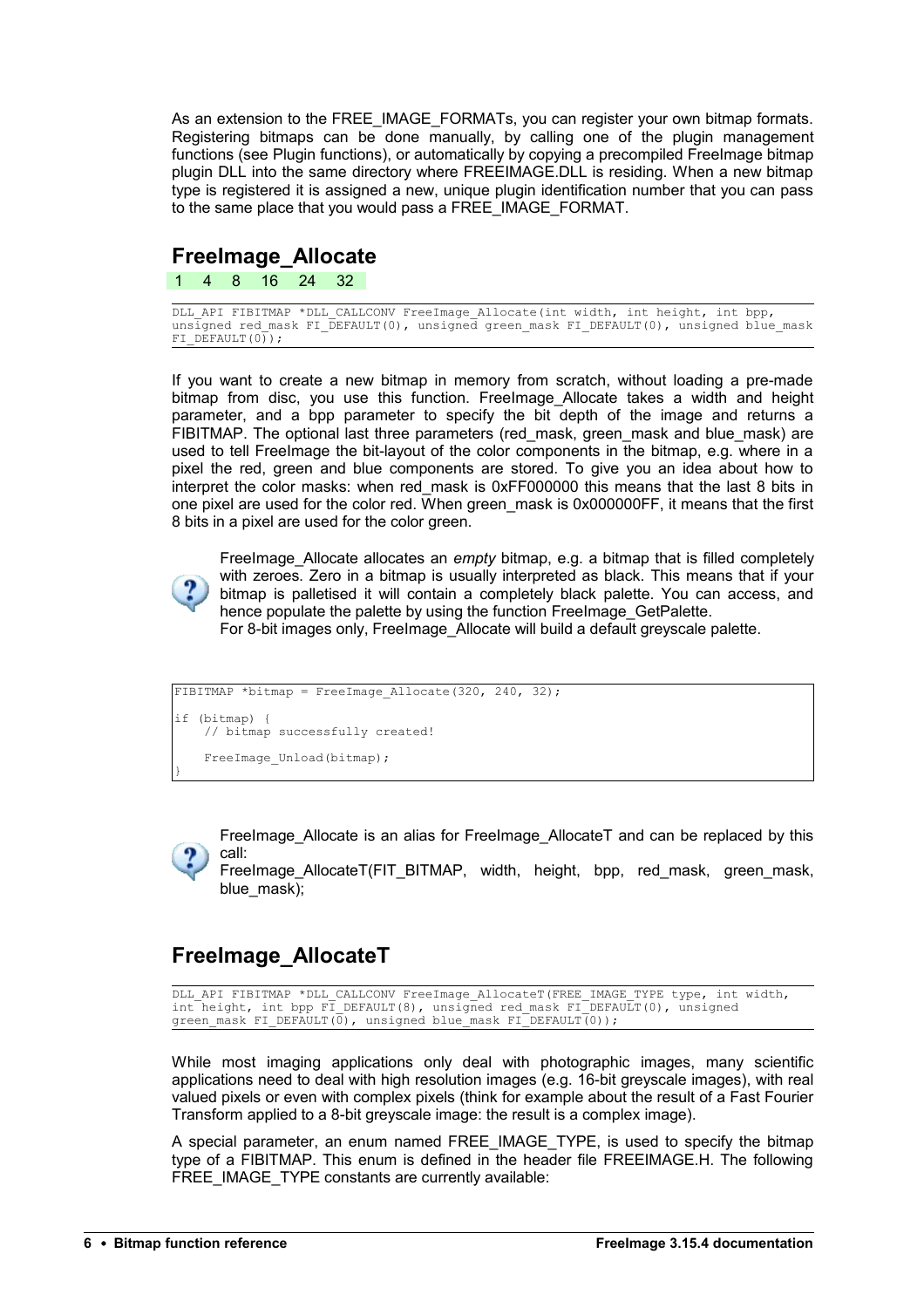| <b>FIT</b>  | <b>Description</b>                                                |
|-------------|-------------------------------------------------------------------|
| FIT UNKNOWN | Unknown format (returned value only, never use it as input value) |
| FIT BITMAP  | Standard image: 1-, 4-, 8-, 16-, 24-, 32-bit                      |
| FIT UINT16  | Array of unsigned short: unsigned 16-bit                          |
| FIT INT16   | Array of short: signed 16-bit                                     |
| FIT UINT32  | Array of unsigned long: unsigned 32-bit                           |
| FIT INT32   | Array of long: signed 32-bit                                      |
| FIT FLOAT   | Array of float: 32-bit IEEE floating point                        |
| FIT DOUBLE  | Array of double: 64-bit IEEE floating point                       |
| FIT_COMPLEX | Array of FICOMPLEX: 2 x 64-bit IEEE floating point                |
| FIT RGB16   | 48-bit RGB image: 3 x 16-bit                                      |
| FIT RGBA16  | 64-bit RGBA image: 4 x 16-bit                                     |
| FIT RGBF    | 96-bit RGB float image: 3 x 32-bit IEEE floating point            |
| FIT RGBAF   | 128-bit RGBA float image: 4 x 32-bit IEEE floating point          |

<span id="page-10-1"></span>**Table 2: FREE\_IMAGE\_TYPE constants (FreeImage data type identifiers).**



When you need to know the data type of a bitmap, you can use the [FreeImage\\_GetImageType](#page-16-1) function.

```
FIBITMAP *bitmap = FreeImage AllocateT(FIT RGB16, 512, 512);
if (bitmap) {
     // bitmap successfully created!
     FreeImage_Unload(bitmap);
}
```
#### <span id="page-10-0"></span>**FreeImage\_Load**

DLL API FIBITMAP \*DLL CALLCONV FreeImage Load(FREE IMAGE FORMAT fif, const char \*filename, int flags FI DEFAULT(0));

This function decodes a bitmap, allocates memory for it and then returns it as a FIBITMAP. The first parameter defines the type of bitmap to be loaded. For example, when FIF\_BMP is passed, a BMP file is loaded into memory (an overview of possible FREE\_IMAGE\_FORMAT constants is available in [Table 1\)](#page-8-1). The second parameter tells FreeImage the file it has to decode. The last parameter is used to change the behaviour or enable a feature in the bitmap plugin. Each plugin has its own set of parameters.

```
FIBITMAP *bitmap = FreeImage Load(FIF BMP, "mybitmap.bmp", BMP DEFAULT);
if (bitmap) {
     // bitmap successfully loaded!
    FreeImage Unload(bitmap);
}
```
Some bitmap loaders can receive parameters to change the loading behaviour. When the parameter is not available or unused you can pass the value 0 or <TYPE\_OF\_BITMAP>\_DEFAULT (e.g. BMP\_DEFAULT, ICO\_DEFAULT, etc).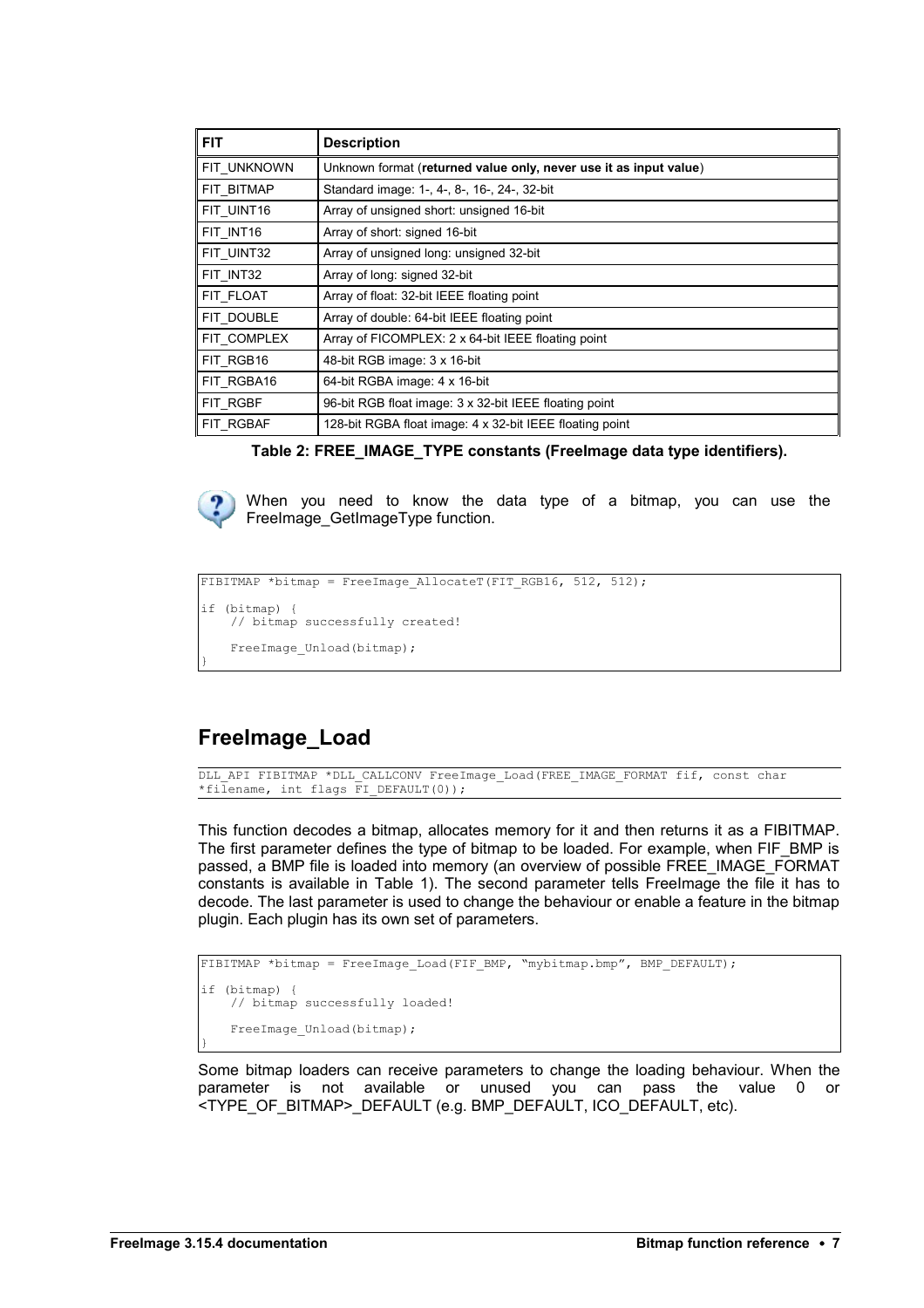| <b>Bitmap type</b>  | Flag                                                 | <b>Description</b>                                                                                                                                                                          |
|---------------------|------------------------------------------------------|---------------------------------------------------------------------------------------------------------------------------------------------------------------------------------------------|
| <any type=""></any> | FIF LOAD NOPIXELS                                    | When this flag is supported by a plugin, load only header data<br>and possibly metadata (including embedded thumbnail) <sup>(1)</sup><br>When the flag is not supported, pixels are loaded. |
| <b>GIF</b>          | <b>GIF DEFAULT</b>                                   |                                                                                                                                                                                             |
|                     | GIF LOAD256                                          | Load the image as a 256 color image with unused palette<br>entries, if it's 16 or 2 color                                                                                                   |
|                     | <b>GIF PLAYBACK</b>                                  | 'Play' the GIF to generate each frame (as 32bpp) instead of<br>returning raw frame data when loading                                                                                        |
| <b>ICO</b>          | ICO MAKEALPHA                                        | Convert to 32-bit and create an alpha channel from the AND-<br>mask when loading                                                                                                            |
| <b>JPEG</b>         | JPEG DEFAULT                                         | Load the file as fast as possible, sacrificing some quality                                                                                                                                 |
|                     | <b>JPEG FAST</b>                                     | Load the file as fast as possible, sacrificing some quality                                                                                                                                 |
|                     | JPEG_ACCURATE                                        | Load the file with the best quality, sacrificing some speed                                                                                                                                 |
|                     | <b>JPEG CMYK</b>                                     | This flag will load CMYK bitmaps as 32-bit separated CMYK<br>(use   to combine with other load flags)                                                                                       |
|                     | JPEG_GREYSCALE                                       | Load and convert to a 8-bit greyscale image (faster than<br>loading as 24-bit and converting to 8-bit)                                                                                      |
|                     | Integer $X$ such that flags =<br>flags $ (X \le 16)$ | Load and resize the file such that size/ $X = max(width, height)/X$<br>will return an image scaled by 2, 4 or 8 (i.e. the most<br>appropriate requested size). (2)                          |
|                     | <b>JPEG_EXIFROTATE</b>                               | Load and rotate according to Exif 'Orientation' tag if available                                                                                                                            |
| <b>PCD</b>          | PCD DEFAULT                                          | A PhotoCD picture comes in many sizes. This flag will load the<br>one sized $768 \times 512$                                                                                                |
|                     | PCD BASE                                             | This flag will load the one sized 768 x 512                                                                                                                                                 |
|                     | PCD BASEDIV4                                         | This flag will load the bitmap sized 384 x 256                                                                                                                                              |
|                     | PCD BASEDIV16                                        | This flag will load the bitmap sized 192 x 128                                                                                                                                              |
| <b>PNG</b>          | PNG_IGNOREGAMMA                                      | Avoid gamma correction                                                                                                                                                                      |
| <b>PSD</b>          | PSD DEFAULT                                          | Load and convert to RGB[A]                                                                                                                                                                  |
|                     | PSD_CMYK                                             | Reads tags for separated CMYK (default is conversion to<br>RGB)                                                                                                                             |
|                     | PSD_LAB                                              | Reads tags for CIELab (default is conversion to RGB)                                                                                                                                        |
| <b>RAW</b>          | RAW DEFAULT                                          | Load the file as linear RGB 48-bit                                                                                                                                                          |
|                     | RAW_PREVIEW                                          | Try to load the embedded JPEG preview with included Exif<br>data or default to RGB 24-bit                                                                                                   |
|                     | RAW_DISPLAY                                          | Load the file as RGB 24-bit                                                                                                                                                                 |
|                     | RAW_HALFSIZE                                         | Output a half-size color image                                                                                                                                                              |
| <b>TARGA</b>        | TARGA_LOAD_RGB888                                    | If set the loader converts RGB555 and ARGB8888 -> RGB888                                                                                                                                    |
| <b>TIFF</b>         | TIFF_CMYK                                            | This flag will load CMYK bitmaps as separated CMYK (default<br>is conversion to RGB)                                                                                                        |

#### <span id="page-11-0"></span>**Table 3: Optionnal decoder constants.**

 $(1)$  See the Freelmage HasPixels sample code for a sample use.

(2) See the Freelmage\_MakeThumbnail sample code for a sample use.



Instead of hardcoding the FREE\_IMAGE\_FORMAT when calling FreeImage\_Load, it is advised to use one of the FreeImage [Filetype functions](#page-26-0) such as [FreeImage\\_GetFileType](#page-26-1) in order to write a generic code, independent of possible future API changes.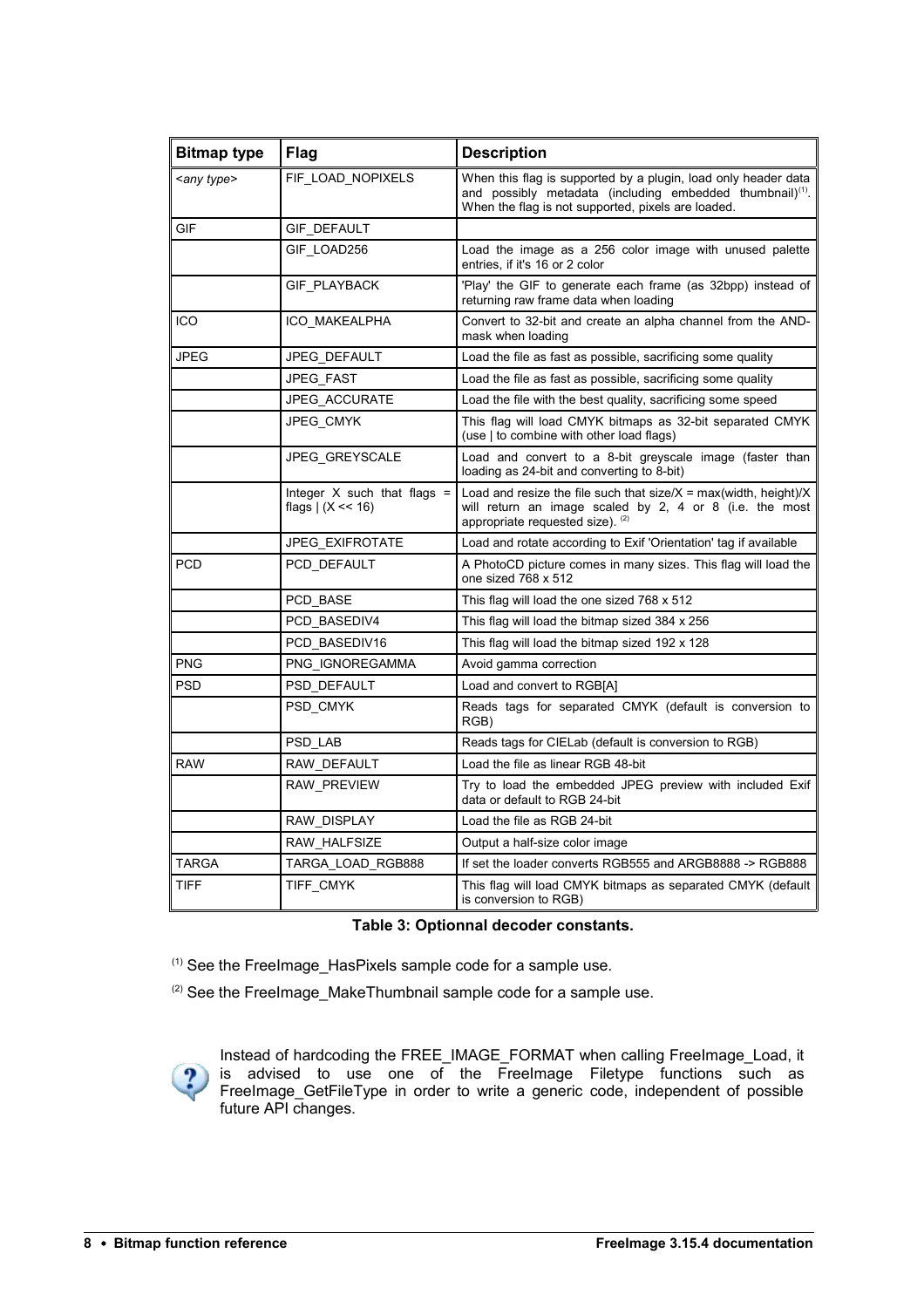#### **FreeImage\_LoadU**

DLL API FIBITMAP \*DLL CALLCONV FreeImage LoadU(FREE IMAGE FORMAT fif, const wchar t \*filename, int flags  $\overline{F}$ I DEFAULT(0));

This function works exactly like [FreeImage\\_Load](#page-10-0) but supports UNICODE filenames. Note that this function only works on MS Windows operating systems. On other systems, the function does nothing and returns NULL.

#### **FreeImage\_LoadFromHandle**

DLL\_API FIBITMAP \*DLL\_CALLCONV FreeImage\_LoadFromHandle(FREE\_IMAGE\_FORMAT fif, FreeImageIO \*io, fi\_handle handle, int flags FI\_DEFAULT(0));

FreeImage has the unique feature to load a bitmap from an arbitrary source. This source might for example be a cabinet file, a zip file or an Internet stream. Handling of these arbitrary sources is not directly handled in the FREEIMAGE.DLL, but can be easily added by using a FreeImageIO structure as defined in FREEIMAGE.H.

FreeImageIO is a structure that contains 4 function pointers: one to *read* from a source, one to *write* to a source, one to *seek* in the source and one to *tell* where in the source we currently are. When you populate the FreeImageIO structure with pointers to functions and pass that structure to FreeImage\_LoadFromHandle, FreeImage will call *your* functions to read, seek and tell in a file. The handle-parameter (third parameter from the left) is used in this to differentiate between different contexts, e.g. different files or different Internet streams.



The function pointers in FreeImageIO use the stdcall calling convention. This means that the functions pointed to must also use the stdcall calling convention. The calling convention was chosen to be compatible with programming language other than C++, such as Visual Basic.

```
FreeImageIO io;
io.read proc = ReadProc; // pointer to function that calls fread
io.write proc = NULL; // not needed for loading
io.seek proc = SeekProc; // pointer to function that calls fseek
io.tell_proc = TellProc; // pointer to function that calls ftell
FILE *f = fopen("mybitmap.bmp", "rb");FIBITMAP *bitmap = FreeImage LoadFromHandle(FIF BMP, &io, (fi handle)f, 0);
fclose(f);
if (bitmap) {
     // bitmap successfully loaded!
    FreeImage Unload(bitmap);
}
```
#### <span id="page-12-0"></span>**FreeImage\_Save**

DLL API BOOL DLL CALLCONV FreeImage Save(FREE IMAGE FORMAT fif, FIBITMAP \*dib, const char \*filename, int flags FI DEFAULT(0));

This function saves a previously loaded FIBITMAP to a file. The first parameter defines the type of the bitmap to be saved. For example, when FIF\_BMP is passed, a BMP file is saved (an overview of possible FREE\_IMAGE\_FORMAT constants is available in [Table 1\)](#page-8-1). The second parameter is the name of the bitmap to be saved. If the file already exists it is overwritten. Note that some bitmap save plugins have restrictions on the bitmap types they can save. For example, the JPEG plugin can only save 24 bit and 8 bit greyscale bitmaps\*.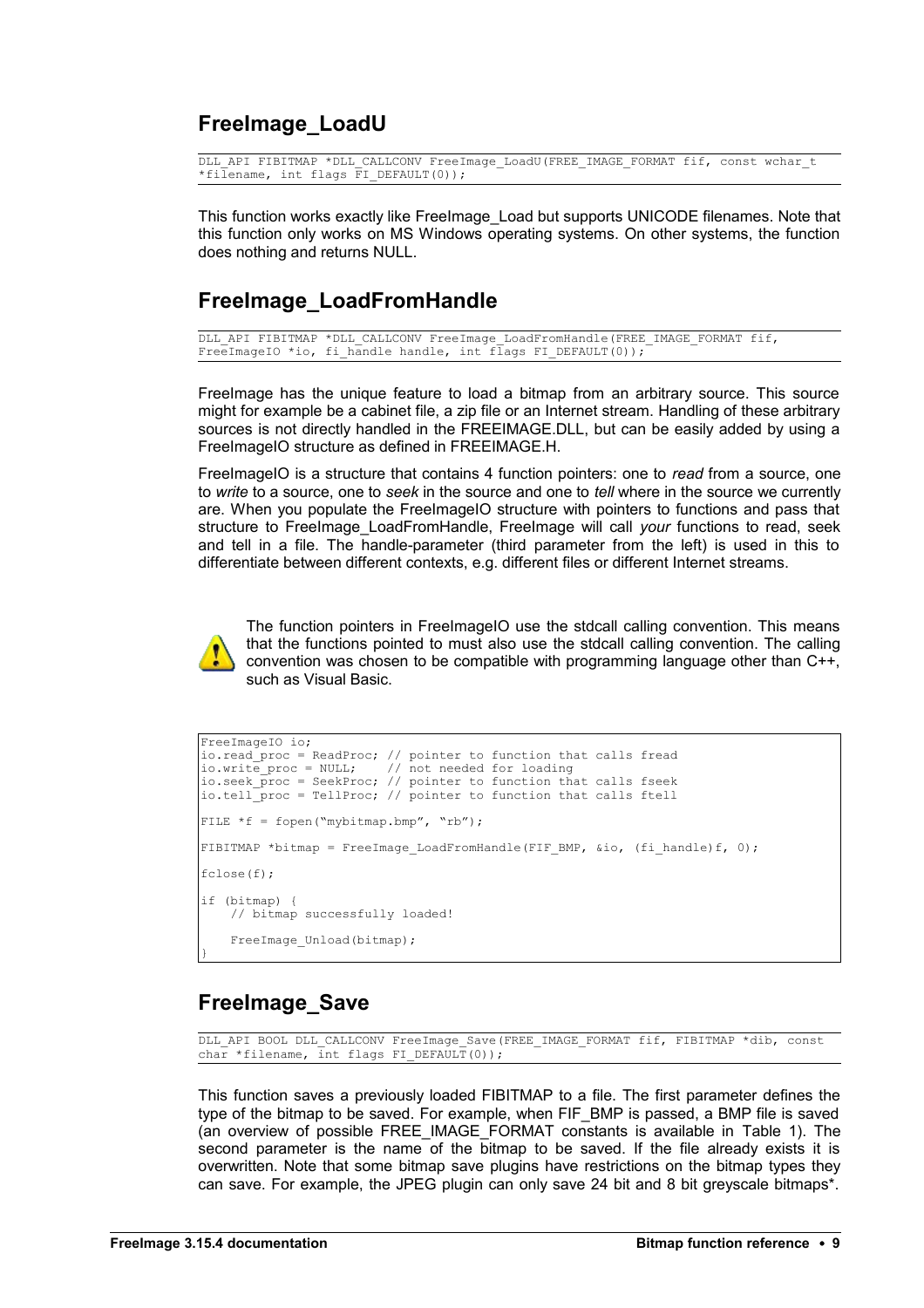The last parameter is used to change the behaviour or enable a feature in the bitmap plugin. Each plugin has its own set of parameters.

\* In the FreeImage JPEG plugin, 8 bit palletised bitmaps are transparently converted to 24 bit when saving.

```
// this code assumes there is a bitmap loaded and 
// present in a variable called 'bitmap'
if (FreeImage Save(FIF BMP, bitmap, "mybitmap.bmp", 0)) {
 // bitmap successfully saved!
}
```
Some bitmap savers can receive parameters to change the saving behaviour. When the parameter is not available or unused you can pass the value 0 or <TYPE\_OF\_BITMAP>\_DEFAULT (e.g. BMP\_DEFAULT, ICO\_DEFAULT, etc).

| <b>Bitmap type</b> | <b>Flag</b>             | <b>Description</b>                                                                                |
|--------------------|-------------------------|---------------------------------------------------------------------------------------------------|
| <b>BMP</b>         | <b>BMP DEFAULT</b>      | Save without any compression                                                                      |
|                    | <b>BMP SAVE RLE</b>     | Compress the bitmap using RLE when saving                                                         |
| EXR                | EXR DEFAULT             | Save data as half with piz-based wavelet compression                                              |
|                    | EXR_FLOAT               | float instead of<br>Save<br>data<br>as<br>half<br>as<br>(not<br>recommended)                      |
|                    | EXR_NONE                | Save with no compression                                                                          |
|                    | EXR ZIP                 | Save with zlib compression, in blocks of 16 scan lines                                            |
|                    | EXR PIZ                 | Save with piz-based wavelet compression                                                           |
|                    | EXR PXR24               | Save with lossy 24-bit float compression                                                          |
|                    | EXR B44                 | Save with lossy 44% float compression - goes to 22%<br>when combined with EXR LC                  |
|                    | EXR LC                  | Save images with one luminance and two chroma<br>channels, rather than as RGB (lossy compression) |
| J2K                | J2K DEFAULT             | Save with a 16:1 rate                                                                             |
|                    | Integer $X$ in $[1512]$ | Save with a X:1 rate                                                                              |
| JP <sub>2</sub>    | JP2 DEFAULT             | Save with a 16:1 rate                                                                             |
|                    | Integer $X$ in $[1512]$ | Save with a X:1 rate                                                                              |
| <b>JPEG</b>        | JPEG DEFAULT            | Saves with good quality (75:1)                                                                    |
|                    | JPEG QUALITYSUPERB      | Saves with superb quality (100:1)                                                                 |
|                    | JPEG QUALITYGOOD        | Saves with good quality (75:1)                                                                    |
|                    | JPEG QUALITYNORMAL      | Saves with normal quality (50:1)                                                                  |
|                    | JPEG QUALITYAVERAGE     | Saves with average quality (25:1)                                                                 |
|                    | JPEG QUALITYBAD         | Saves with bad quality (10:1)                                                                     |
|                    | Integer $X$ in $[0100]$ | Save with quality X:1                                                                             |
|                    | JPEG PROGRESSIVE        | Saves as a progressive JPEG file (use   to combine<br>with JPEG quality flags)                    |
|                    | JPEG_SUBSAMPLING_411    | Save with high 4x1 chroma subsampling (4:1:1)                                                     |
|                    | JPEG SUBSAMPLING 420    | Save with medium 2x2 chroma subsampling (4:2:0) -<br>default value                                |
|                    | JPEG_SUBSAMPLING_422    | Save with low 2x1 chroma subsampling (4:2:2)                                                      |
|                    | JPEG_SUBSAMPLING_444    | Save with no chroma subsampling (4:4:4)                                                           |
|                    | JPEG OPTIMIZE           | On saving, compute optimal Huffman coding tables<br>(can reduce a few percent of file size)       |
|                    | <b>JPEG BASELINE</b>    | Save basic JPEG, without metadata or any markers<br>(use I to combine with other JPEG flags)      |
| <b>PNG</b>         | PNG DEFAULT             | Save with ZLib level 6 compression and no interlacing                                             |
|                    | PNG Z BEST SPEED        | Save using ZLib level 1 compression (default value is<br>6)                                       |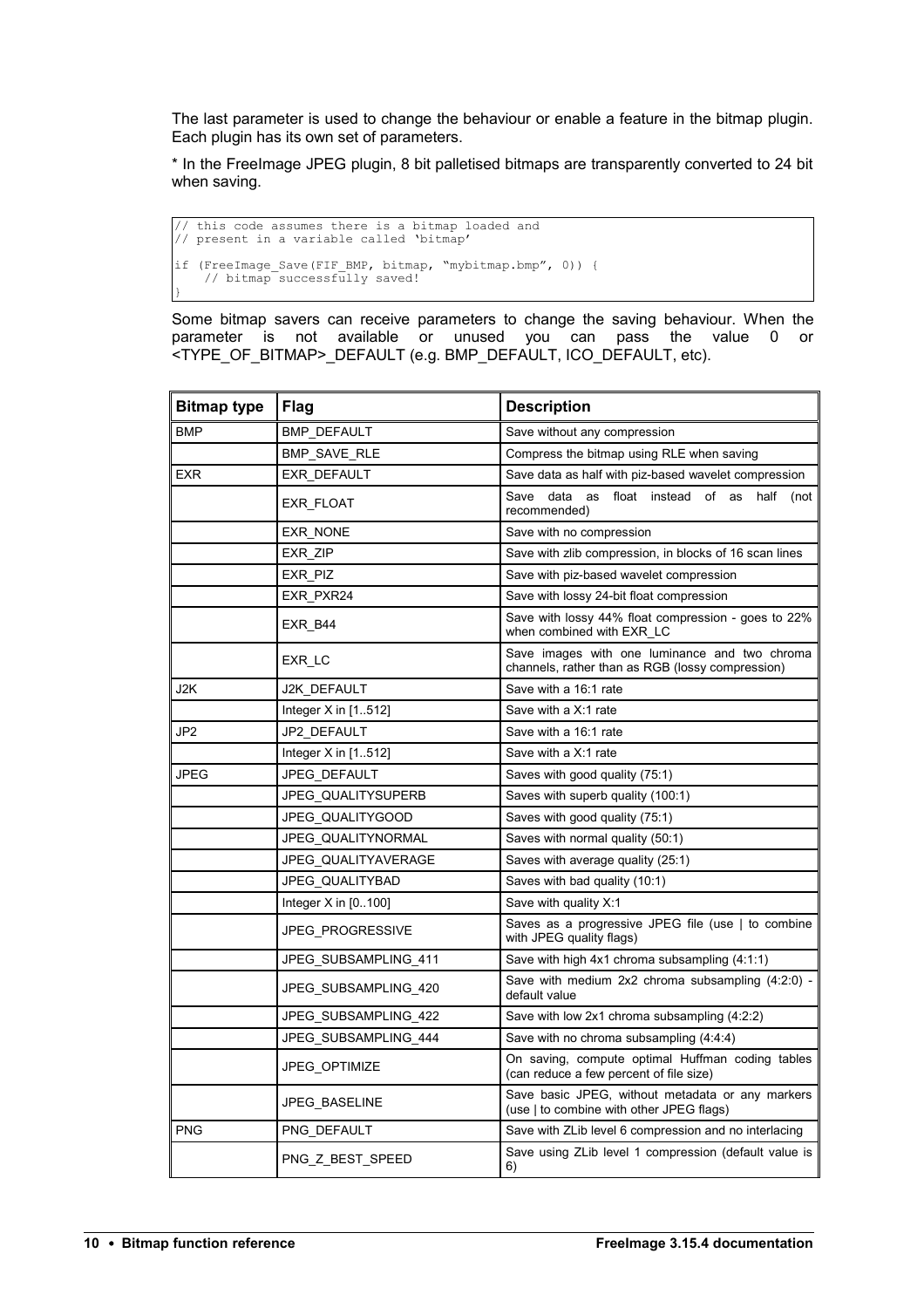| <b>Bitmap type</b>         | <b>Flag</b>               | <b>Description</b>                                                                                    |
|----------------------------|---------------------------|-------------------------------------------------------------------------------------------------------|
|                            | PNG Z DEFAULT COMPRESSION | (default<br>ZLib level 6 compression<br>Save using<br>recommended value)                              |
|                            | PNG Z BEST COMPRESSION    | Save using ZLib level 9 compression (default value is<br>6)                                           |
|                            | PNG Z NO COMPRESSION      | Save without ZLib compression                                                                         |
|                            | PNG INTERLACED            | Save using Adam7 interlacing (use   to combine with<br>other save flags)                              |
| PBM.<br>PGM,<br><b>PPM</b> | PNM_DEFAULT               | Saves the bitmap as a binary file                                                                     |
|                            | PNM SAVE RAW              | Saves the bitmap as a binary file                                                                     |
|                            | PNM_SAVE_ASCII            | Saves the bitmap as an ASCII file                                                                     |
| <b>TIFF</b>                | TIFF DEFAULT              | Save using CCITTFAX4 compression for 1-bit bitmaps<br>and LZW compression for any other bitmaps       |
|                            | TIFF CMYK                 | Stores tags for separated CMYK (use   to combine with<br>TIFF compression flags)                      |
|                            | TIFF PACKBITS             | Save using PACKBITS compression.                                                                      |
|                            | TIFF DEFLATE              | Save using DEFLATE compression (also known as<br>ZLIB compression)                                    |
|                            | TIFF ADOBE DEFLATE        | Save using ADOBE DEFLATE compression                                                                  |
|                            | TIFF NONE                 | Save without any compression                                                                          |
|                            | TIFF_CCITTFAX3            | Save using CCITT Group 3 fax encoding                                                                 |
|                            | TIFF CCITTFAX4            | Save using CCITT Group 4 fax encoding                                                                 |
|                            | TIFF_LZW                  | Save using LZW compression                                                                            |
|                            | TIFF_JPEG                 | Save using JPEG compression (8-bit greyscale and<br>24-bit only. Default to LZW for other bitdepths). |
|                            | TIFF LOGLUV               | Save using LogLuv compression (only available with<br>RGBF images) - default to LZW compression.      |
| <b>TARGA</b>               | TARGA DEFAULT             | Saves without compression                                                                             |
|                            | TARGA SAVE RLE            | Saves with RLE compression                                                                            |

**Table 4: Optionnal encoder constants.**

#### **FreeImage\_SaveU**

DLL\_API BOOL DLL\_CALLCONV FreeImage\_SaveU(FREE\_IMAGE\_FORMAT fif, FIBITMAP \*dib, const wchar t \*filename, int flags FI\_DEFAULT(0));

This function works exactly like [FreeImage\\_Save](#page-12-0) but supports UNICODE filenames. Note that this function only works on MS Windows operating systems. On other systems, the function does nothing and returns FALSE.

#### **FreeImage\_SaveToHandle**

DLL\_API BOOL DLL\_CALLCONV FreeImage\_SaveToHandle(FREE\_IMAGE\_FORMAT fif, FIBITMAP \*dib, FreeImageIO \*io, fi handle handle, int flags FI DEFAULT(0));

The FreeImageIO structure described earlier to load a bitmap from an arbitrary source can also be used to save bitmaps. Once again, FreeImage does not implement the way the bitmap is saved but lets you implement the desired functionality by populating a FreeImageIO structure with pointers to functions. FreeImage will now call *your* functions to write, seek and tell in a stream.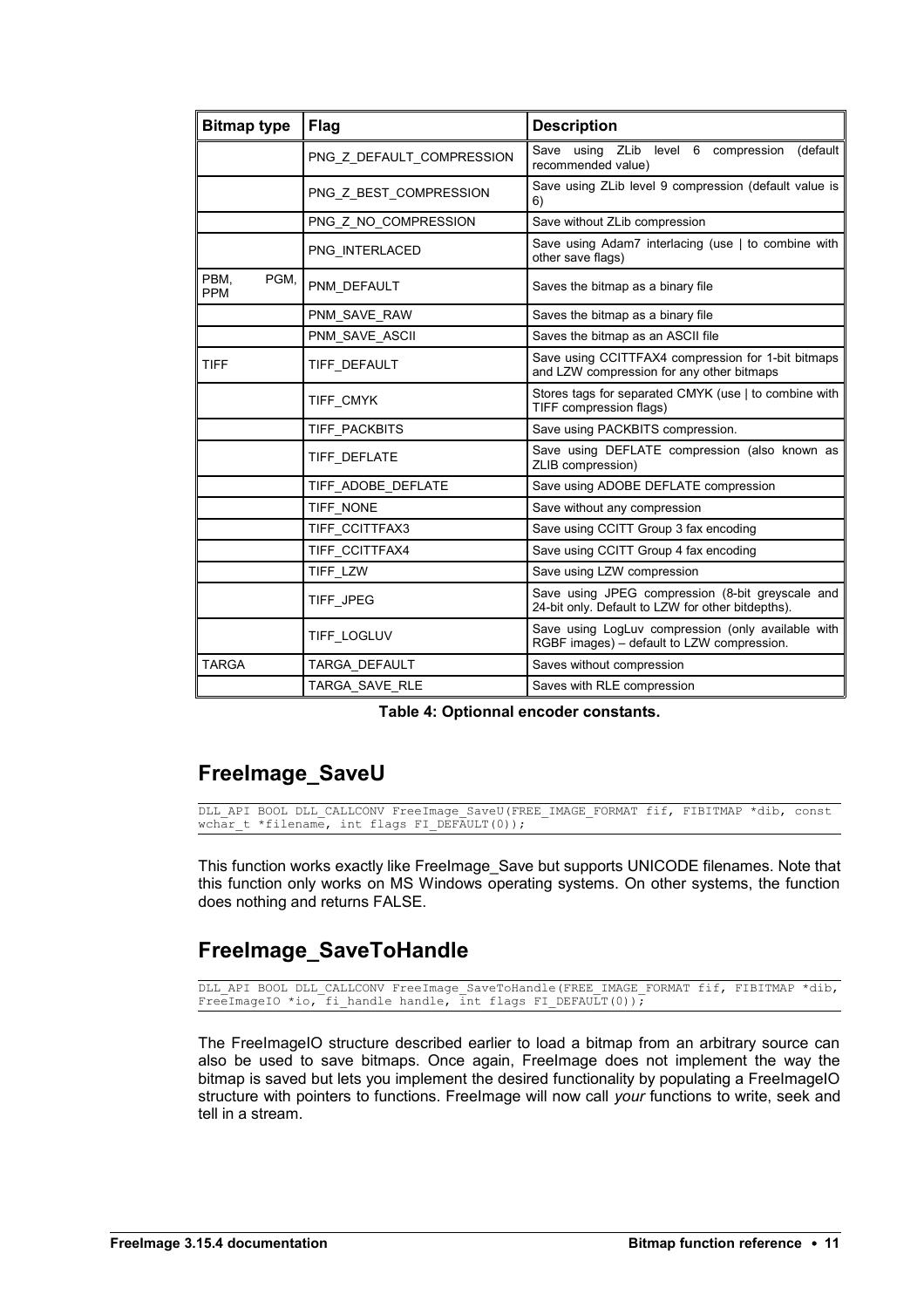```
// this code assumes there is a bitmap loaded and 
// present in a variable called 'bitmap'
FreeImageIO io;<br>io.read proc = NULL;
io.read proc = NULL; \qquad // usually not needed for saving
io.write proc = WriteProc; // pointer to function that calls fwrite
io.seek proc = SeekProc; // pointer to function that calls fseek
io.tell proc = TellProc; // pointer to function that calls ftell
FILE *f = fopen("mybitmap.bmp", "wb");if (FreeImage_SaveToHandle(FIF_BMP, bitmap, &io, (fi handle)f, 0)) {
     // bitmap successfully saved!
}
fclose(f);
```
### **FreeImage\_Clone**

DLL\_API FIBITMAP \* DLL\_CALLCONV FreeImage\_Clone(FIBITMAP \*dib);

Makes an exact reproduction of an existing bitmap, including metadata and attached profile if any.

```
// this code assumes there is a bitmap loaded and 
// present in a variable called 'dib'
FIBITMAP *clone = FreeImage_Clone(dib);
if (clone) {
     // clone succeeded!
   FreeImage Unload(clone);
}
```
#### **FreeImage\_Unload**

DLL\_API void DLL\_CALLCONV FreeImage\_Unload(FIBITMAP \*dib);

Deletes a previously loaded FIBITMAP from memory.



**You** *always* **need to call this function once you're done with a bitmap, or you will have a memory leak**.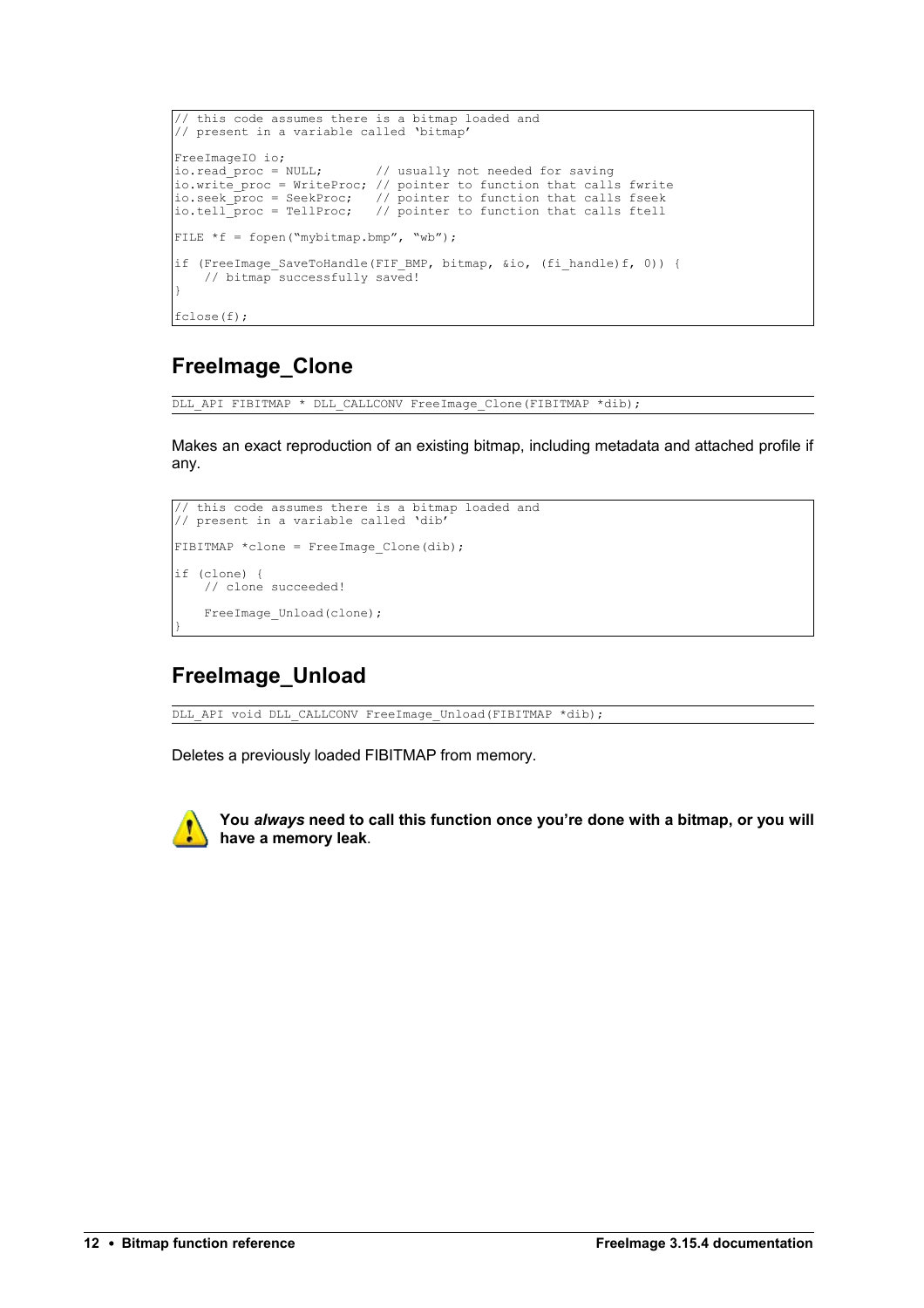## <span id="page-16-0"></span>**Bitmap information functions**

Once a bitmap is loaded into memory, you can retrieve all kinds of information from it or access specific parts from the bitmap, such as the pixel bits and the palette.

#### <span id="page-16-1"></span>**FreeImage\_GetImageType**

DLL API FREE IMAGE TYPE DLL CALLCONV FreeImage GetImageType(FIBITMAP \*dib);

Returns the data type of a bitmap (see [Table 2\)](#page-10-1).

#### **FreeImage\_GetColorsUsed**

1 4 8 16 24 32

DLL\_API unsigned DLL\_CALLCONV FreeImage\_GetColorsUsed(FIBITMAP \*dib);

Returns the number of colors used in a bitmap. This function returns the palette-size for palletised bitmaps, and 0 for high-colour bitmaps.



There has been some criticism on the name of this function. Some users expect this function to return the actual number of colors being used in a bitmap, while the function actually returns the **size of the palette**. The name of this function originates from a member in BITMAPINFOHEADER named biClrUsed. The function actually returns the content of this member.

### <span id="page-16-2"></span>**FreeImage\_GetBPP**

DLL\_API unsigned DLL\_CALLCONV FreeImage\_GetBPP(FIBITMAP \*dib);

Returns the size of one pixel in the bitmap in bits. For example when each pixel takes 32-bits of space in the bitmap, this function returns 32. Possible bit depths are 1, 4, 8, 16, 24, 32 for standard bitmaps and 16-, 32-, 48-, 64-, 96- and 128-bit for non standard bitmaps.

#### **FreeImage\_GetWidth**

DLL\_API unsigned DLL\_CALLCONV FreeImage GetWidth(FIBITMAP \*dib);

Returns the width of the bitmap in pixel units.

### **FreeImage\_GetHeight**

DLL\_API unsigned DLL\_CALLCONV FreeImage\_GetHeight(FIBITMAP \*dib);

Returns the height of the bitmap in pixel units.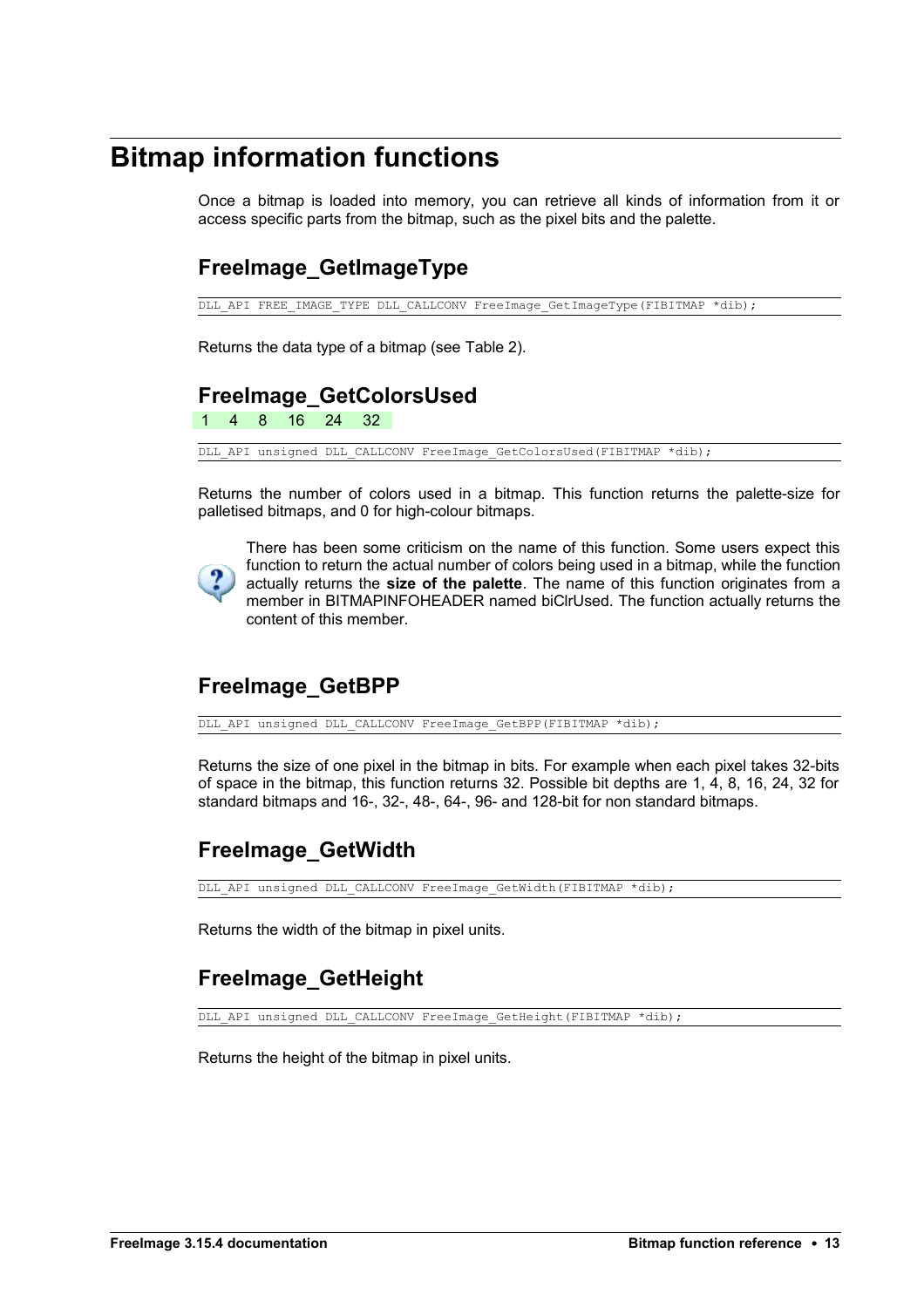#### **FreeImage\_GetLine**

DLL\_API unsigned DLL\_CALLCONV FreeImage GetLine(FIBITMAP \*dib);

Returns the width of the bitmap in bytes.

See also: FreeImage GetPitch.



There has been some criticism on the name of this function. Some people expect it to return a scanline in the pixel data, while it actually returns the **width of the bitmap in bytes**. As far as I know the term Line is common terminology for the width of a bitmap in bytes. It is at least used by Microsoft DirectX.

### <span id="page-17-1"></span>**FreeImage\_GetPitch**

DLL\_API unsigned DLL\_CALLCONV FreeImage GetPitch(FIBITMAP \*dib);

Returns the width of the bitmap in bytes, rounded to the next 32-bit boundary, also known as pitch or stride or scan width.



In FreeImage each scanline starts at a **32-bit boundary** for performance reasons. This accessor is **essential** when using low level pixel manipulation functions (see also the chapter on [Pixel access functions\)](#page-28-0).

#### **FreeImage\_GetDIBSize**

DLL\_API unsigned DLL\_CALLCONV FreeImage\_GetDIBSize(FIBITMAP \*dib);

Returns the size of the DIB-element of a FIBITMAP in memory, i.e. the BITMAPINFOHEADER + palette + data bits (note that this is not the *real* size of a FIBITMAP, only the size of its DIB-element).

#### <span id="page-17-0"></span>**FreeImage\_GetPalette**

1 4 8 16 24 32

DLL\_API RGBQUAD \*DLL\_CALLCONV FreeImage\_GetPalette(FIBITMAP \*dib);

Returns a pointer to the bitmap's palette. If the bitmap doesn't have a palette (i.e. when the pixel bit depth is greater than 8), this function returns NULL.

```
// this code assumes there is a bitmap loaded and
 // present in a variable called 'dib'
if(FreeImage GetBPP(dib) == 8) {
  // Build a greyscale palette
 RGBQUAD *pal = FreeImage GetPalette(dib);for (int i = 0; i < 256; i^{++}) {
   pal[i].rgbRed = i;pal[i].rgbGreen = i;
   pal[i].rgbBlue = i; }
```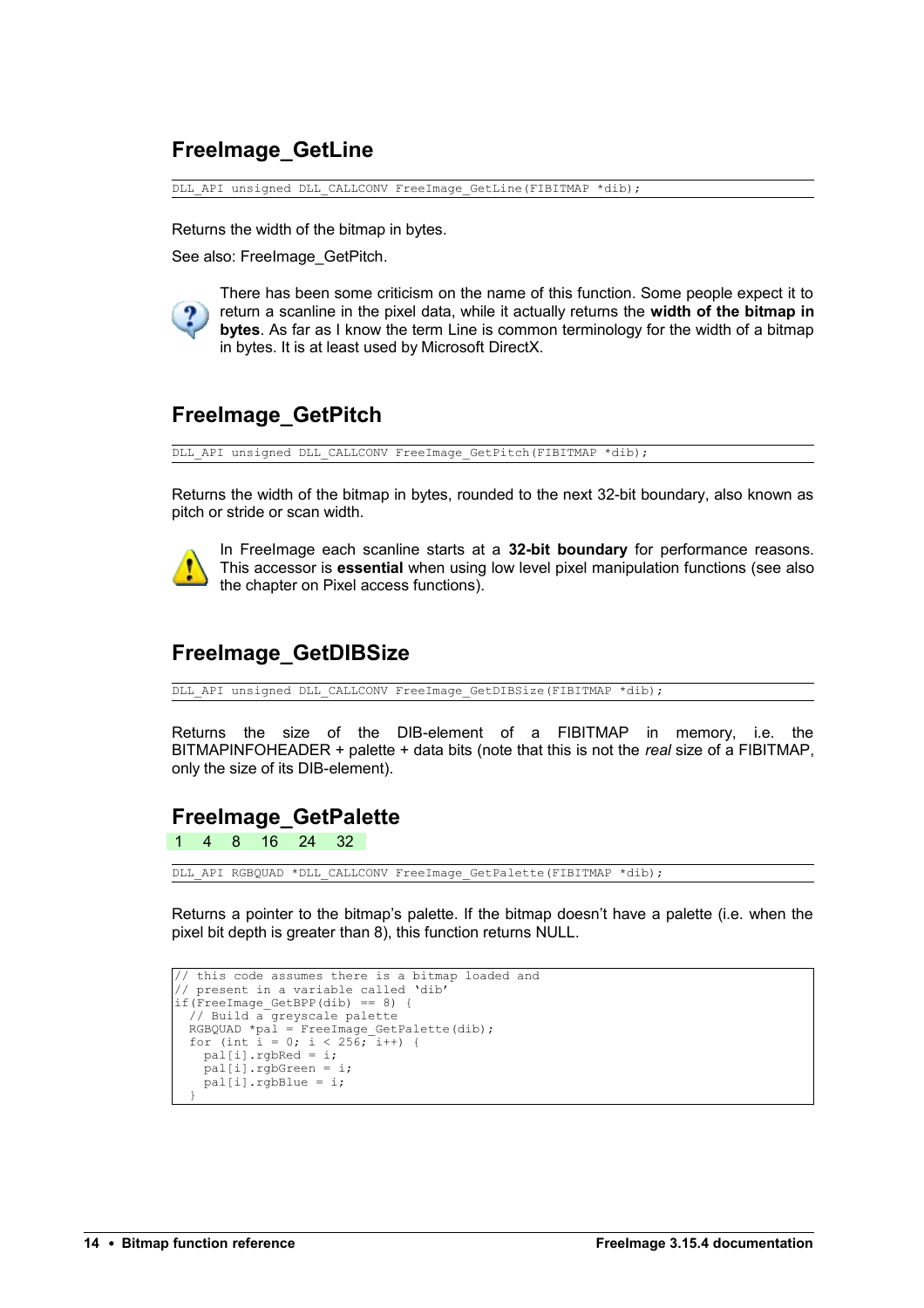#### **FreeImage\_GetDotsPerMeterX**

DLL\_API unsigned DLL\_CALLCONV FreeImage\_GetDotsPerMeterX(FIBITMAP \*dib);

Returns the horizontal resolution, in pixels-per-meter, of the target device for the bitmap.

#### **FreeImage\_GetDotsPerMeterY**

DLL\_API unsigned DLL\_CALLCONV FreeImage\_GetDotsPerMeterY(FIBITMAP \*dib);

Returns the vertical resolution, in pixels-per-meter, of the target device for the bitmap.

#### **FreeImage\_SetDotsPerMeterX**

DLL API void DLL CALLCONV FreeImage SetDotsPerMeterX(FIBITMAP \*dib, unsigned res);

Set the horizontal resolution, in pixels-per-meter, of the target device for the bitmap.

#### **FreeImage\_SetDotsPerMeterY**

DLL API void DLL CALLCONV FreeImage SetDotsPerMeterY(FIBITMAP \*dib, unsigned res);

Set the vertical resolution, in pixels-per-meter, of the target device for the bitmap.

#### **FreeImage\_GetInfoHeader**

1 4 8 16 24 32

DLL API BITMAPINFOHEADER \*DLL CALLCONV FreeImage GetInfoHeader(FIBITMAP \*dib);

Returns a pointer to the BITMAPINFOHEADER of the DIB-element in a FIBITMAP.

#### **FreeImage\_GetInfo**

1 4 8 16 24 32

DLL\_API BITMAPINFO \*DLL\_CALLCONV FreeImage\_GetInfo(FIBITMAP \*dib);

Alias for FreeImage\_GetInfoHeader that returns a pointer to a BITMAPINFO rather than to a BITMAPINFOHEADER.

#### <span id="page-18-0"></span>**FreeImage\_GetColorType**

DLL\_API FREE\_IMAGE\_COLOR\_TYPE\_DLL\_CALLCONV FreeImage\_GetColorType(FIBITMAP \*dib);

Investigates the color type of the bitmap by reading the bitmap's pixel bits and analysing them. FreeImage\_GetColorType can return one of the following values: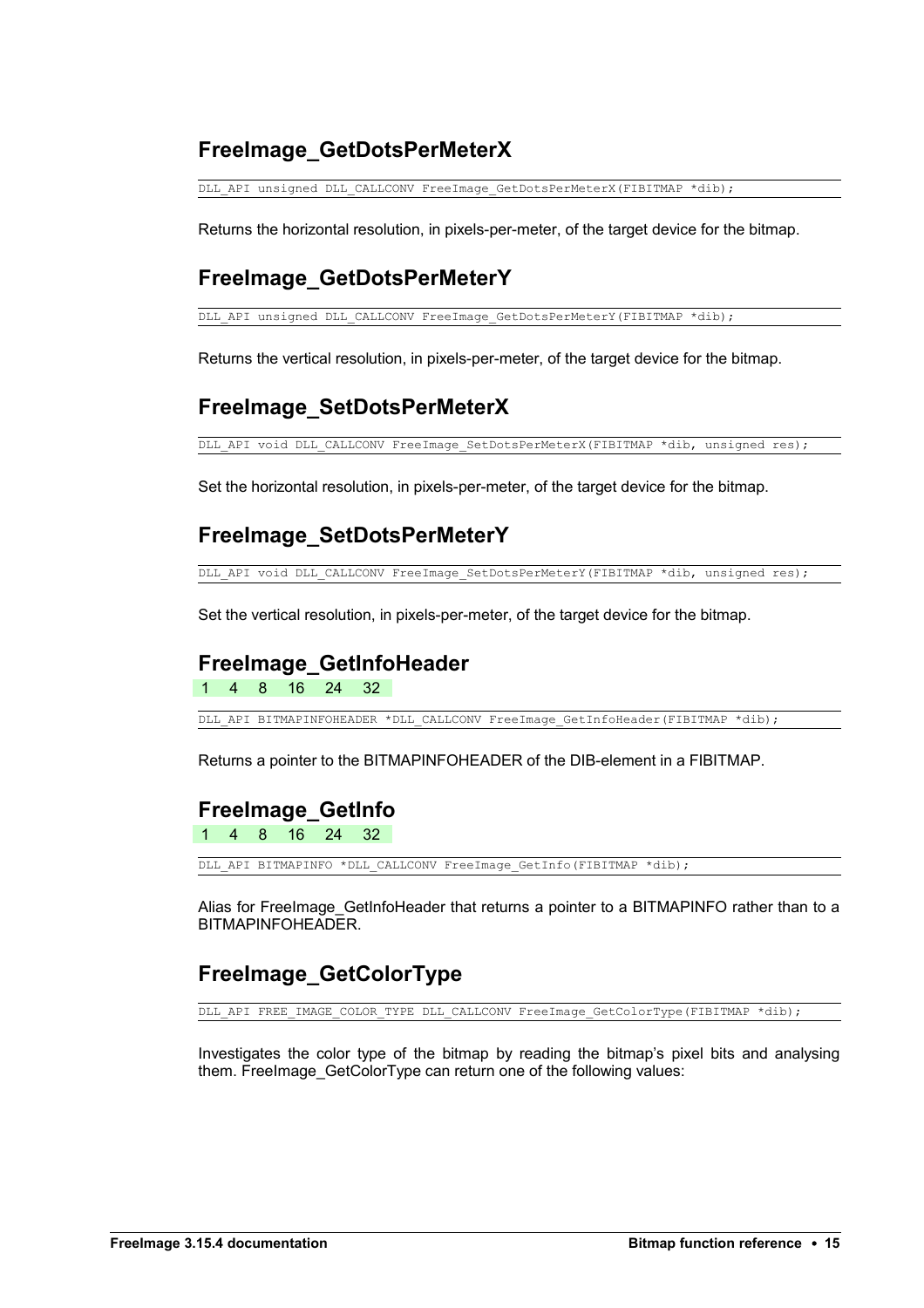| <b>Value</b>          | <b>Description</b>                                                                                                                                                     |
|-----------------------|------------------------------------------------------------------------------------------------------------------------------------------------------------------------|
| <b>FIC MINISBLACK</b> | Monochrome bitmap (1-bit) : first palette entry is black. Palletised bitmap (4 or 8-bit) and<br>single channel non standard bitmap: the bitmap has a greyscale palette |
| <b>FIC MINISWHITE</b> | Monochrome bitmap (1-bit) : first palette entry is white. Palletised bitmap (4 or 8-bit) : the<br>bitmap has an inverted greyscale palette                             |
| FIC PALETTE           | Palettized bitmap (1, 4 or 8 bit)                                                                                                                                      |
| FIC RGB               | High-color bitmap (16, 24 or 32 bit), RGB16 or RGBF                                                                                                                    |
| FIC RGBALPHA          | High-color bitmap with an alpha channel (32 bit bitmap, RGBA16 or RGBAF)                                                                                               |
| FIC CMYK              | CMYK bitmap (32 bit only)                                                                                                                                              |

**Table 5: FREE\_IMAGE\_COLOR\_TYPE constants.**



To be judged greyscale (i.e. FIC\_MINISBLACK), a bitmap must have a palette with these characteristics:

- The red, green, and blue values of each palette entry must be equal,

- The interval between adjacent palette entries must be positive and equal to 1.



The CMYK color model (i.e. FIC\_CMYK) is the preferred one, if one needs a picture for the print industry or press. In almost every case, this is done by graphic artists: they take a RGB picture (e.g. from a digital camera) and correct the values as appropriate for the picture (single pixel, brightness, contrast...). Finally, they export an CMYK separated image. This will go directly to a layout program and then to the print machines. Most FreeImage users will never need to use CMYK separated images, because the printer drivers will do the conversion job. But in the professional print, the proofed conversion is essential to get a brilliant print result (where no driver will do something like conversion). That's why printed pictures in some magazines look so much better than our home-made prints.

#### **FreeImage\_GetRedMask**

1 4 8 16 24 32

DLL\_API unsigned DLL\_CALLCONV FreeImage GetRedMask(FIBITMAP \*dib);

Returns a bit pattern describing the red color component of a pixel in a FIBITMAP.

#### **FreeImage\_GetGreenMask**

1 4 8 16 24 32

DLL\_API unsigned DLL\_CALLCONV FreeImage GetGreenMask(FIBITMAP \*dib);

Returns a bit pattern describing the green color component of a pixel in a FIBITMAP.

#### **FreeImage\_GetBlueMask**

1 4 8 16 24 32

DLL\_API unsigned DLL\_CALLCONV FreeImage GetBlueMask(FIBITMAP \*dib);

Returns a bit pattern describing the blue color component of a pixel in a FIBITMAP.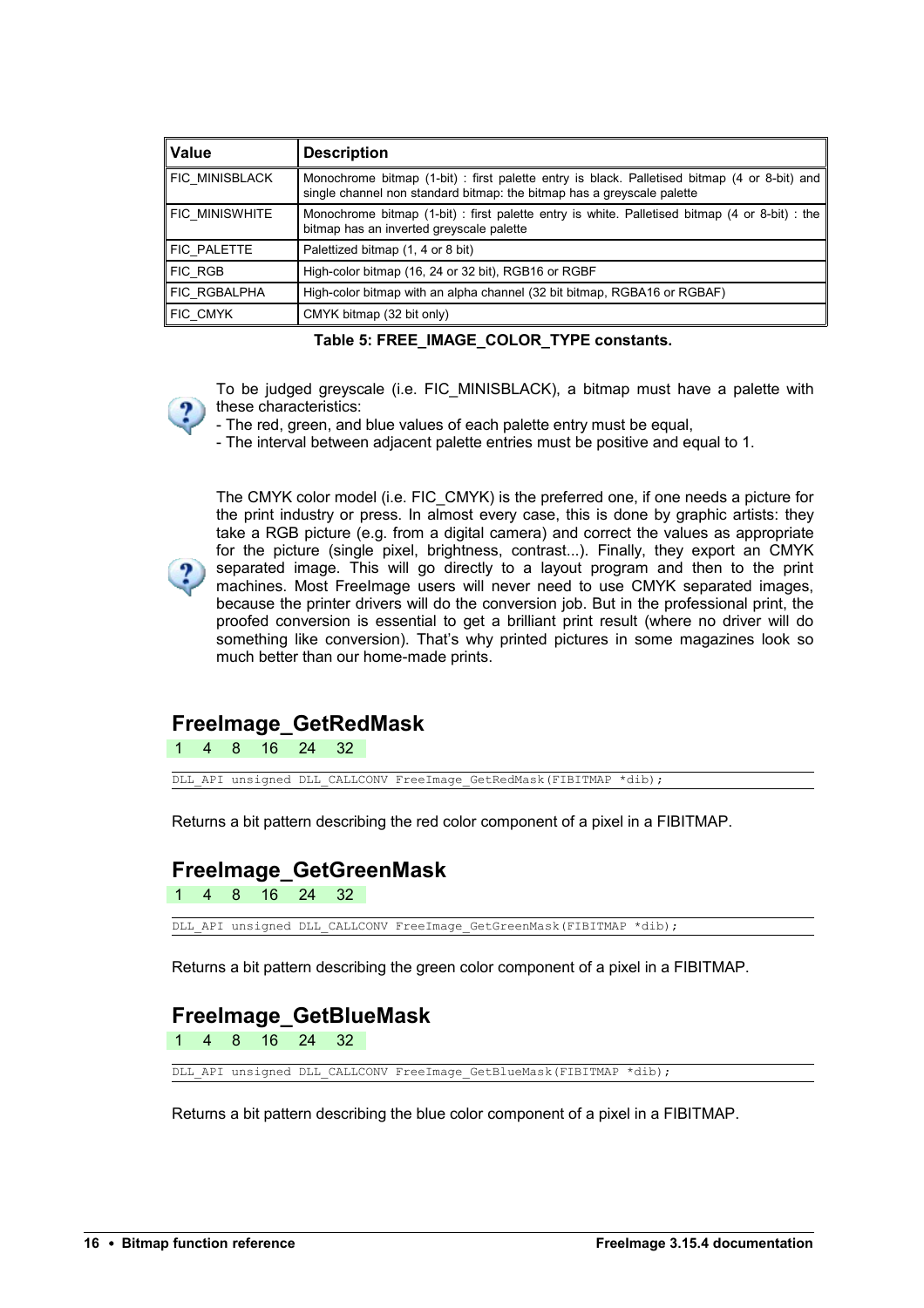```
// this code assumes there is a bitmap loaded and
.<br>// present in a variable called 'dib
unsigned red mask, green mask, blue_mask;
red\_mask = FreeImage GetRedMask(dib);green mask = FreeImage GetGreenMask(dib);
blue mask = FreeImage_GetBlueMask(dib);
if(FreeImage_GetBPP(dib) == 16) {
 if ((red_mask == FI16_565_RED_MASK) && (green_mask == FI16_565_GREEN_MASK) && 
(blue mask == FI16 565 BLUE MASK)) {
     // We are in RGB16 565 mode
   } else {
     // We are in RGB16 555 mode
 }
}
```
#### **FreeImage\_GetTransparencyCount**

1 4 8 16 24 32

DLL\_API unsigned DLL\_CALLCONV FreeImage GetTransparencyCount(FIBITMAP \*dib);

Returns the number of transparent colors in a palletised bitmap. When the bitmap is not palletised, FreeImage\_GetTransparencyCount always returns 0.

#### **FreeImage\_GetTransparencyTable**

1 4 8

DLL\_API BYTE \* DLL\_CALLCONV FreeImage\_GetTransparencyTable(FIBITMAP \*dib);

Returns a pointer to the bitmap's transparency table. Only palletised bitmaps have a transparency table. High-color bitmaps store the transparency values directly in the bitmap bits. FreeImage\_GetTransparencyTable returns NULL for these bitmaps.

## <span id="page-20-0"></span>**FreeImage\_SetTransparencyTable**

1 4 8

DLL API void DLL CALLCONV FreeImage SetTransparencyTable(FIBITMAP \*dib, BYTE \*table, int count);

Set the bitmap's transparency table. Only palletised bitmaps have a transparency table. Highcolor bitmaps store the transparency values directly in the bitmap bits. FreeImage\_SetTransparencyTable does nothing for these bitmaps.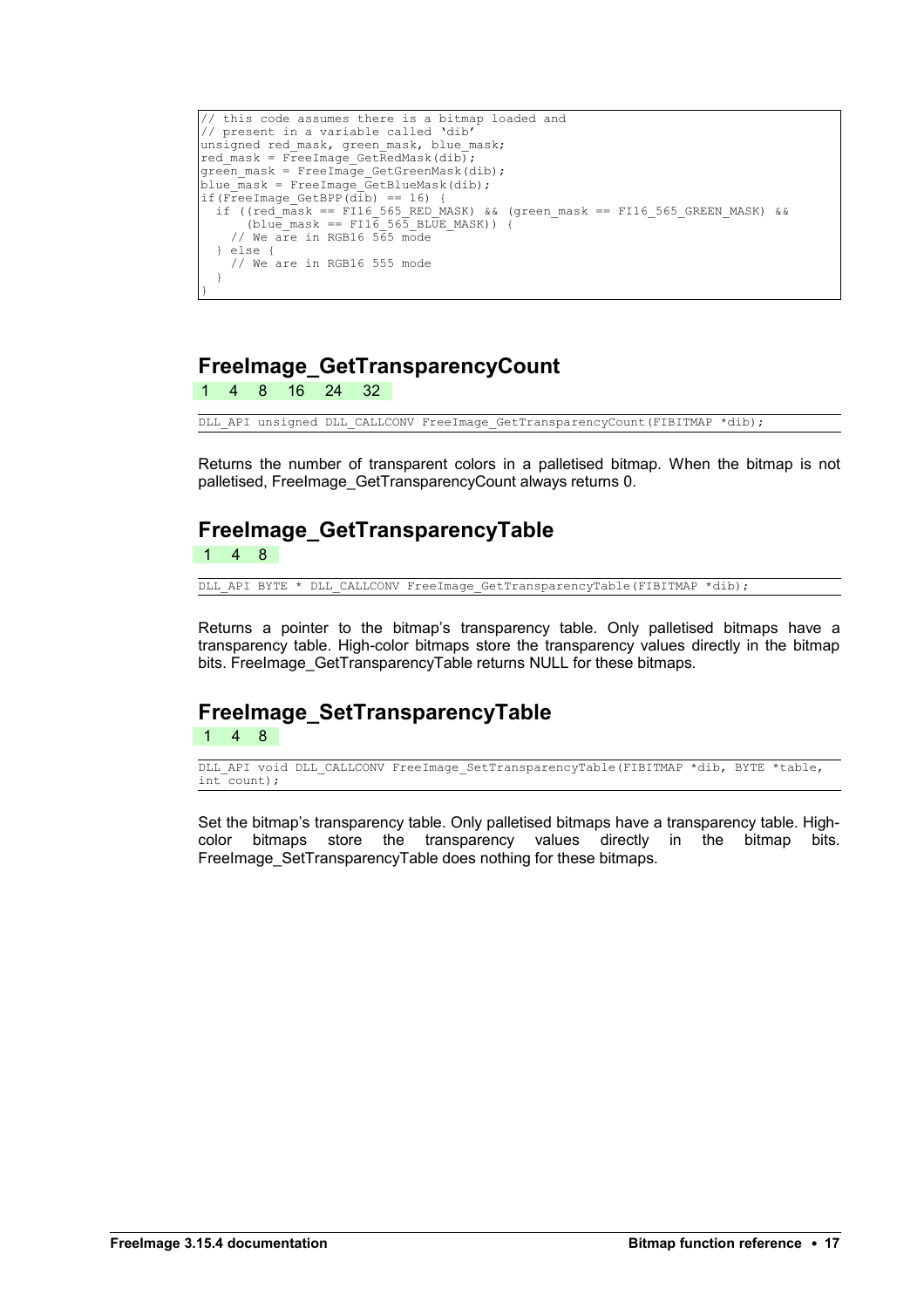```
#include "FreeImage.h"
int main(int argc, char* argv[]) {
FIBITMAP *hDIB24bpp = FreeImage Load(FIF BMP, "test.bmp", 0);
 if (hDIB24bpp) {
 // color-quantize 24bpp (results in a 8bpp bitmap to set transparency)
 FIBITMAP *hDIB8bpp = FreeImage_ColorQuantize(hDIB24bpp, FIQ WUQUANT);
  // get palette and find bright green
RGBQUAD *Palette = FreeImage GetPalette(hDIB8bpp);
BYTE Transparency[256];
for (unsigned i = 0; i < 256; i++) {
Transparency[i] = 0xFF;
    if (Palette[i].rgbGreen >= 0xFE && 
Palette[i].rgbBlue == 0x00 &&
 Palette[i].rgbRed == 0x00) {
     Transparency[i] = 0x00; }
 }
  // set the tranparency table
 FreeImage_SetTransparencyTable(hDIB8bpp, Transparency, 256);
  // save 8bpp image as transparent PNG
 FreeImage Save(FIF PNG, hDIB8bpp, "test.png", 0);
 FreeImage Unload(hDIB24bpp);
 FreeImage_Unload(hDIB8bpp);
 }
 return 0;
}
```
#### <span id="page-21-1"></span>**FreeImage\_SetTransparent**

1 4 8 32

DLL\_API void DLL\_CALLCONV FreeImage\_SetTransparent(FIBITMAP \*dib, BOOL enabled);

Tells FreeImage if it should make use of the transparency table or the alpha channel that may accompany a bitmap. When calling this function with a bitmap whose bitdepth is different from 1-, 4-, 8- or 32-bit, transparency is disabled whatever the value of the Boolean parameter.

#### <span id="page-21-0"></span>**FreeImage\_IsTransparent**

DLL\_API BOOL DLL\_CALLCONV FreeImage\_IsTransparent(FIBITMAP \*dib);

Returns TRUE when the transparency table is enabled (1-, 4- or 8-bit images) or when the input dib contains alpha values (32-bit images, RGBA16 or RGBAF images). Returns FALSE otherwise.

#### **FreeImage\_SetTransparentIndex**

1 4 8

DLL\_API void DLL\_CALLCONV FreeImage\_SetTransparentIndex(FIBITMAP \*dib, int index);

Sets the index of the palette entry to be used as transparent color for the image specified. Does nothing on high color images.

This method sets the index of the palette entry to be used as single transparent color for the image specified. This works on palletised images only and does nothing for high color images.

Although it is possible for palletised images to have more than one transparent color, this method sets the palette entry specified as the single transparent color for the image. All other colors will be set to be non-transparent by this method.

As with Freelmage SetTransparencyTable, this method also sets the image's transparency property to TRUE (as it is set and obtained by [FreeImage\\_SetTransparent](#page-21-1) and Freelmage IsTransparent respectively) for palletised images.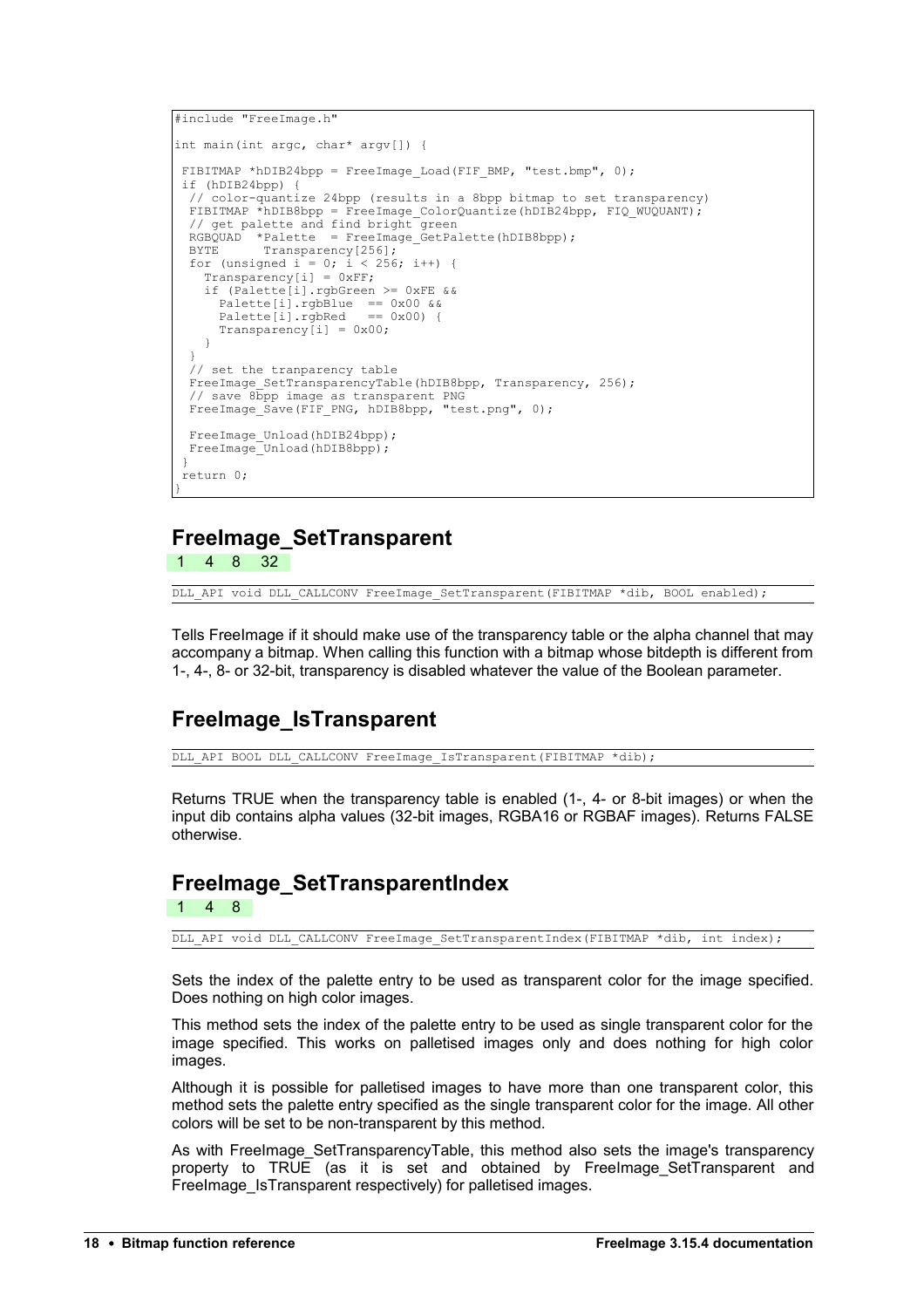#### **FreeImage\_GetTransparentIndex**

1 4 8

DLL\_API int DLL\_CALLCONV FreeImage GetTransparentIndex(FIBITMAP \*dib);

Returns the palette entry used as transparent color for the image specified. Works for palletised images only and returns -1 for high color images or if the image has no color set to be transparent.

Although it is possible for palletised images to have more than one transparent color, this function always returns the index of the first palette entry, set to be transparent.

#### **FreeImage\_HasBackgroundColor**

8 24 32

DLL API BOOL DLL CALLCONV FreeImage HasBackgroundColor(FIBITMAP \*dib);

Returns TRUE when the image has a file background color, FALSE otherwise.

#### **FreeImage\_GetBackgroundColor**

8 24 32

```
DLL_API BOOL DLL_CALLCONV FreeImage_GetBackgroundColor(FIBITMAP *dib, RGBQUAD
*bkcolor);
```
Retrieves the file background color of an image. Returns TRUE if successful, FALSE otherwise. For 8-bit images, the color index in the palette is returned in the rgbReserved member of the bkcolor parameter.

#### **FreeImage\_SetBackgroundColor**

8 24 32

```
DLL_API BOOL DLL_CALLCONV FreeImage_SetBackgroundColor(FIBITMAP *dib, RGBQUAD
*bkcolor);
```
Set the file background color of an image. When saving an image to PNG, this background color is transparently saved to the PNG file.

When the bkcolor parameter is NULL, the background color is removed from the image.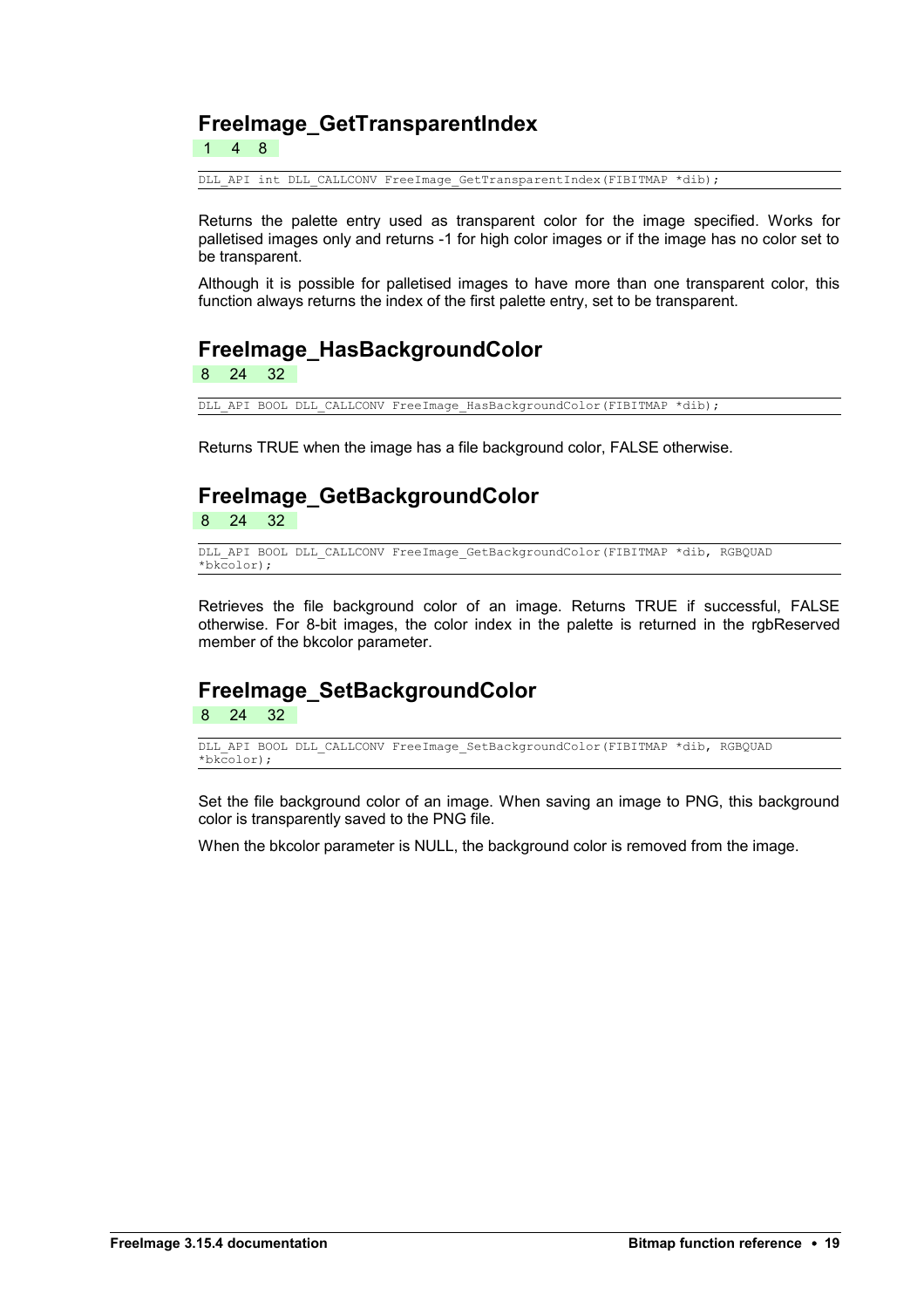#### <span id="page-23-0"></span>**FreeImage\_HasPixels**

DLL\_API BOOL DLL\_CALLCONV FreeImage\_HasPixels(FIBITMAP \*dib);

Returns FALSE if the bitmap does not contain pixel data (i.e. if it contains only header and possibly some metadata).

Header only bitmap can be loaded using the FIF LOAD NOPIXELS load flag (see [Table 3\)](#page-11-0). This load flag will tell the decoder to read header data and available metadata and skip pixel data decoding. The memory size of the dib is thus reduced to the size of its members, excluding the pixel buffer. Reading metadata only information is fast since no pixel decoding occurs.

Header only bitmap can be used with [Bitmap information functions,](#page-16-0) [Metadata iterator.](#page-80-0) They cannot be used with any pixel processing function or by saving function.

A plugin can be asked for "header only" support using [FreeImage\\_FIFSupportsNoPixels.](#page-52-0)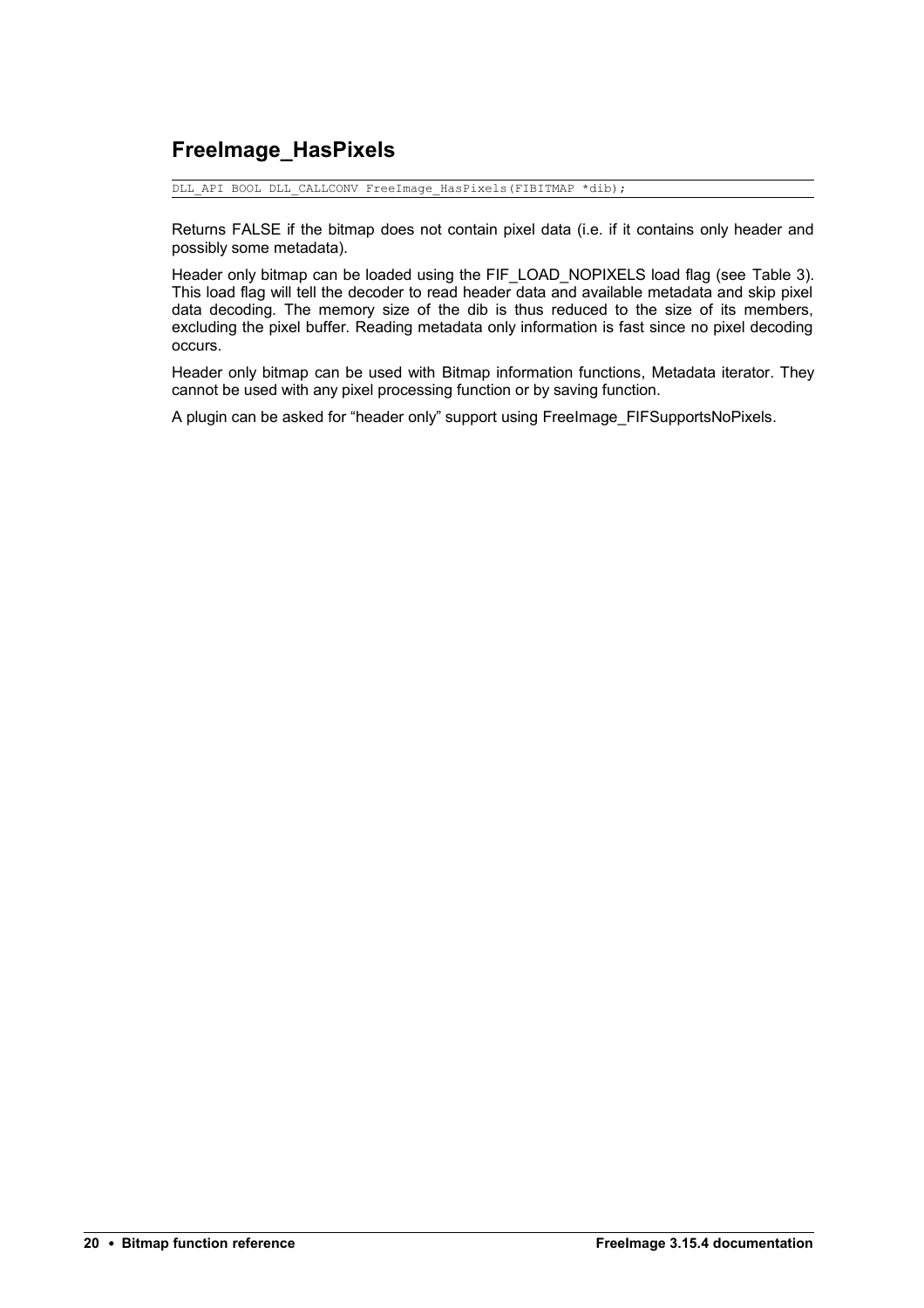```
BOOL testHeaderData(const char *lpszPathName) {
  int flags = FIF_LOAD_NOPIXELS;
 FIBITMAP *dib = NULL;
 try {
 // load a file using the FIF_LOAD_NOPIXELS flag
   FREE IMAGE FORMAT fif = FreeImage GetFIFFromFilename(lpszPathName);
    assert(FreeImage FIFSupportsNoPixels(fif) == TRUE);
   dib = FreeImage Load(fif, lpszPathName, flags);
   if(!dib) throw(\overline{1});
     // check that dib does not contains pixels
   BOOL bHasPixel = FreeImage HasPixels(dib);
   assert(bHasPixel == FALSE);
     // use accessors
    FREE IMAGE TYPE type = FreeImage GetImageType(dib);
   unsigned width = FreeImage GetWidth(dib);
   unsigned height = FreeImage GetHeight(dib);
   unsigned bpp = FreeImage GetBPP(dib);
     // parse some metadata (see e.g. FreeImage_FindFirstMetadata)
    ParseMetadata(dib, FIMD COMMENTS);
    ParseMetadata(dib, FIMD_EXIF_MAIN);
ParseMetadata(dib, FIMD EXIF EXIF);
ParseMetadata(dib, FIMD EXIF GPS);
   ParseMetadata(dib, FIMD_EXIF_MAKERNOTE);
    ParseMetadata(dib, FIMD_IPTC);
   ParseMetadata(dib, FIMD<sup>-XMP</sup>);
 // check for a possible embedded thumbnail
 if(FreeImage_GetThumbnail(dib)) {
       // thumbnail is present
     FIBITMAP *thumbnail = FreeImage_GetThumbnail(dib);
     }
     // you cannot access pixels
BYTE *bits = FreeImage GetBits(dib);
 assert(bits == NULL);
   FreeImage Unload(dib);
    return TRUE;
 } 
  catch(int) {
   if(dib) FreeImage Unload(dib);
 }
  return FALSE;
```
#### **FreeImage\_GetThumbnail**

DLL\_API FIBITMAP \*DLL\_CALLCONV FreeImage\_GetThumbnail(FIBITMAP \*dib);

Some image formats allow a thumbnail image to be embedded together with the output image file. When this thumbnail image is present in a file, it is automatically loaded by FreeImage (whatever the loading flag, even when using the FIF\_LOAD\_NOPIXEL flag).

Image formats that currently support thumbnail loading are JPEG (Exif or JFIF formats), PSD, EXR, TGA and TIFF.

FreeImage GetThumbnail retrieves a link to the thumbnail that may be available with a dib.

}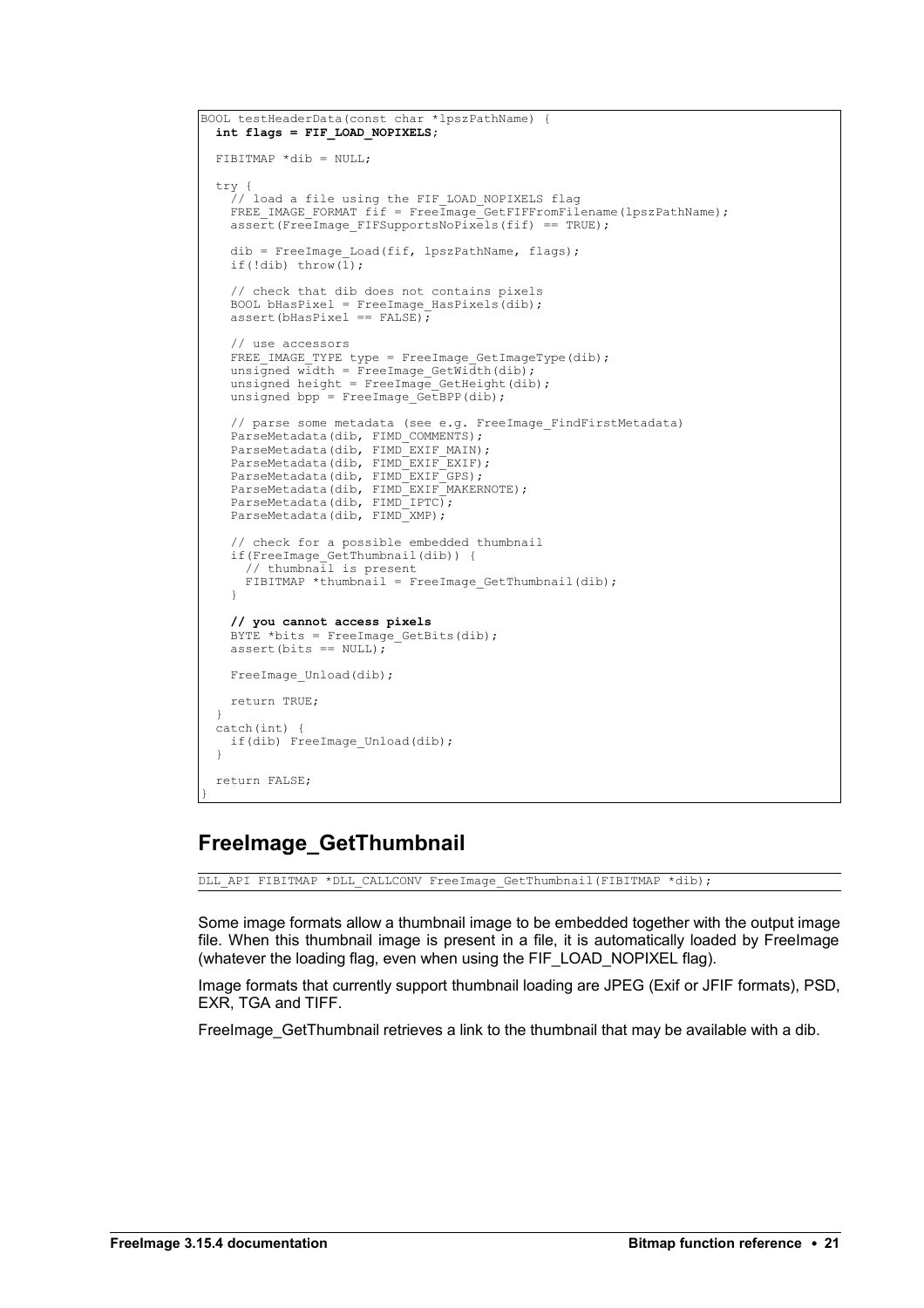```
this code assumes there is a bitmap loaded and
// present in a variable called 'bitmap'
if( FreeImage_GetThumbnail(bitmap) ) {
  // a thumbnail is available: get a link to it
 FIBITMAP *thumbnail = FreeImage GetThumbnail(bitmap);
 unsigned width = FreeImage GetWidth(thumbnail);
 unsigned height = FreeImage_GetHeight(thumbnail);
FIBITMAP *clone = FreeImage Clone(thumbnail);
 // ... process 'clone' ...
 FreeImage Unload(clone);
  // never call FreeImage_Unload on a thumbnail as its lifecycle is managed
internally
}
// calling FreeImage_Unload on the bitmap will destroy everything 
// (including its attached thumbnail)
FreeImage Unload(bitmap);
```
#### **FreeImage\_SetThumbnail**

DLL\_API BOOL DLL\_CALLCONV FreeImage\_SetThumbnail(FIBITMAP \*dib, FIBITMAP \*thumbnail);

Attach a thumbnail image to a dib, so that it can be later stored together with the dib to an ouput image file format.

#### **If input parameter** *thumbnail* **is NULL then the thumbnail is deleted from the dib.**

Image formats that currently support thumbnail saving are JPEG (JFIF formats), EXR, TGA and TIFF.

```
// this code assumes there is a bitmap loaded and 
// present in a variable called 'bitmap'
// create a thumbnail and convert to a standard bitmap type
FIBITMAP *thumbnail = FreeImage MakeThumbnail(bitmap, 100, TRUE);
if(thumbnail) {
  // attach the thumbnail to 'bitmap'
 FreeImage SetThumbnail(bitmap, thumbnail);
  // thumbnail is no longer needed
 FreeImage Unload(thumbnail);
}
// save the bitmap as JPEG, together with its embedded thumbnail
FreeImage Save(FIF JPEG, bitmap, "test thumb.jpg", 0);
// save the bitmap as JPEG, without embedded thumbnail
FreeImage SetThumbnail(bitmap, NULL);
FreeImage<sup>-</sup>Save(FIF JPEG, bitmap, "test no thumb.jpg", 0);
// clear and exit
FreeImage Unload(bitmap);
```


Thumbnail images are almost always standard bitmaps (e.g. images with a FIT\_BITMAP image type). The JPEG format supports 8- or 24-bit thumbnails, while the EXR format only supports 32-bit thumbnails. The TGA format needs a thumbnail with the same bit depth as the image. The TIF format has no restriction regarding the thumbnail bit depth, but a standard bitmap type is recommended.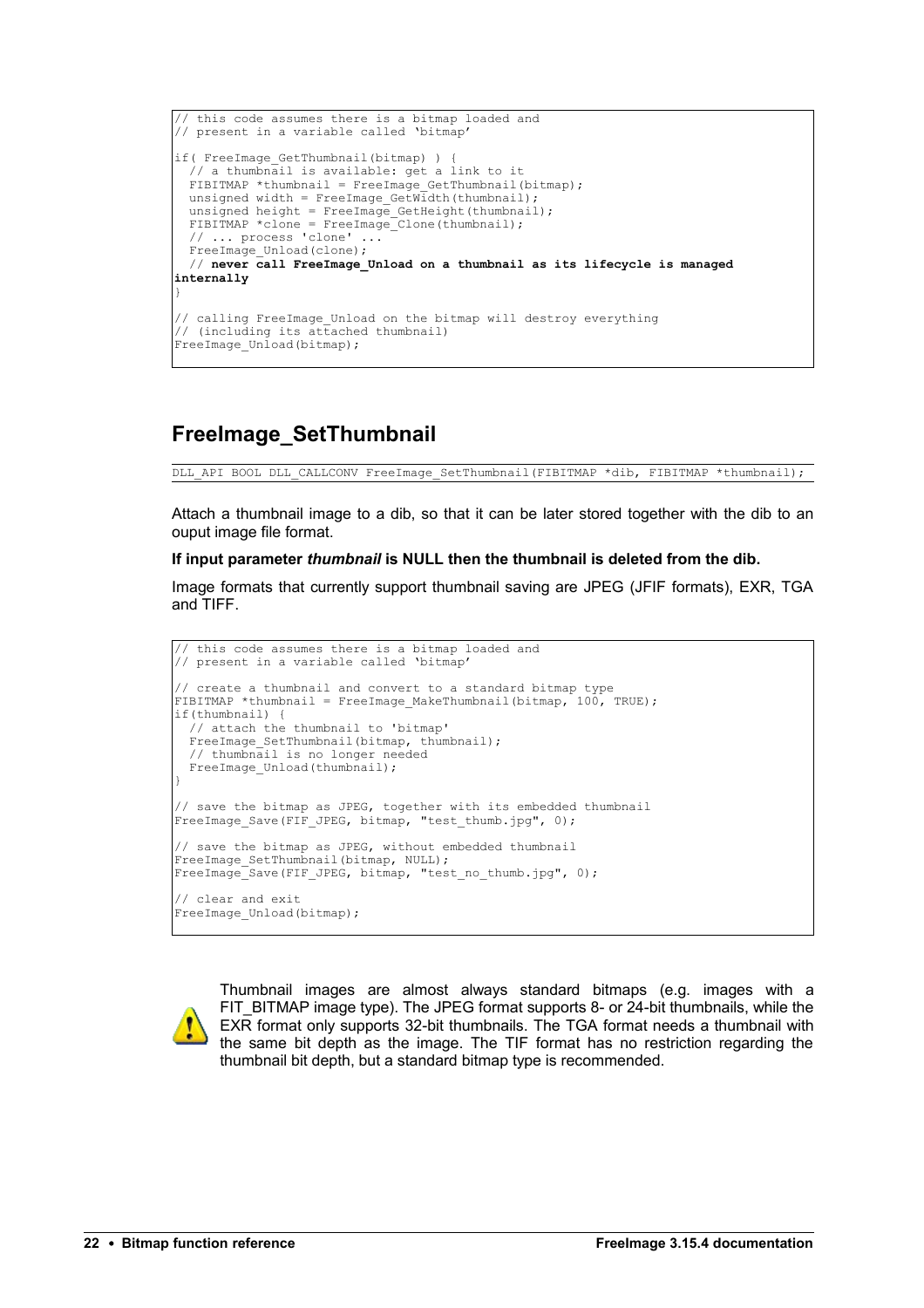## <span id="page-26-0"></span>**Filetype functions**

The following functions retrieve the FREE\_IMAGE\_FORMAT from a bitmap by reading up to 16 bytes and analysing it.

Note that for some bitmap types no FREE\_IMAGE\_FORMAT can be retrieved. This has to do with the bit-layout of the bitmap-types, which are sometimes not compatible with FreeImage's file-type retrieval system. The unidentifiable formats are: CUT, MNG, PCD, TARGA and WBMP. However, these formats can be identified using the FreeImage GetFIFFromFilename function.

#### <span id="page-26-1"></span>**FreeImage\_GetFileType**

```
DLL_API FREE_IMAGE_FORMAT DLL_CALLCONV FreeImage_GetFileType(const char *filename, int
size FI DEFAULT(0));
```
Orders FreeImage to analyze the bitmap signature. The function then returns one of the predefined FREE\_IMAGE\_FORMAT constants or a bitmap identification number registered by a plugin. The *size* parameter is currently not used and can be set to 0.



Because not all formats can be identified by their header (some images don't have a header or one at the end of the file), FreeImage\_GetFileType may return FIF UNKNOWN whereas a plugin is available for the file being analysed. In this case, you can use FreeImage GetFIFFromFilename to guess the file format from the file extension, but this last function is slower and less accurate.

```
/** Generic image loader
@param lpszPathName Pointer to the full file name
@param flag Optional load flag constant
@return Returns the loaded dib if successful, returns NULL otherwise
*/
FIBITMAP* GenericLoader(const char* lpszPathName, int flag) {
  FREE_IMAGE_FORMAT fif = FIF_UNKNOWN;
 // check the file signature and deduce its format
 // (the second argument is currently not used by FreeImage)
 fif = FreeImage GetFileType(lpszPathName, 0);
 if(fif == \overline{FIF} UNKNOWN) {
     // no signature ?
      // try to guess the file format from the file extension
    fif = FreeImage GetFIFFromFilename(lpszPathName);
 }
   // check that the plugin has reading capabilities ...
if((fif != FIF UNKNOWN) && FreeImage FIFSupportsReading(fif)) {
 // ok, let's load the file
     FIBITMAP *dib = FreeImage_Load(fif, lpszPathName, flag);
     // unless a bad file format, we are done !
     return dib;
 }
  return NULL;
}
```
#### **FreeImage\_GetFileTypeU**

```
DLL_API FREE_IMAGE_FORMAT_DLL_CALLCONV_FreeImage_GetFileTypeU(const wchar_t *filename,
intsize FI DEFAULT(0));
```
This function works exactly like [FreeImage\\_GetFileType](#page-26-1) but supports UNICODE filenames. Note that this function only works on MS Windows operating systems. On other systems, the function does nothing and returns FIF\_UNKNOWN.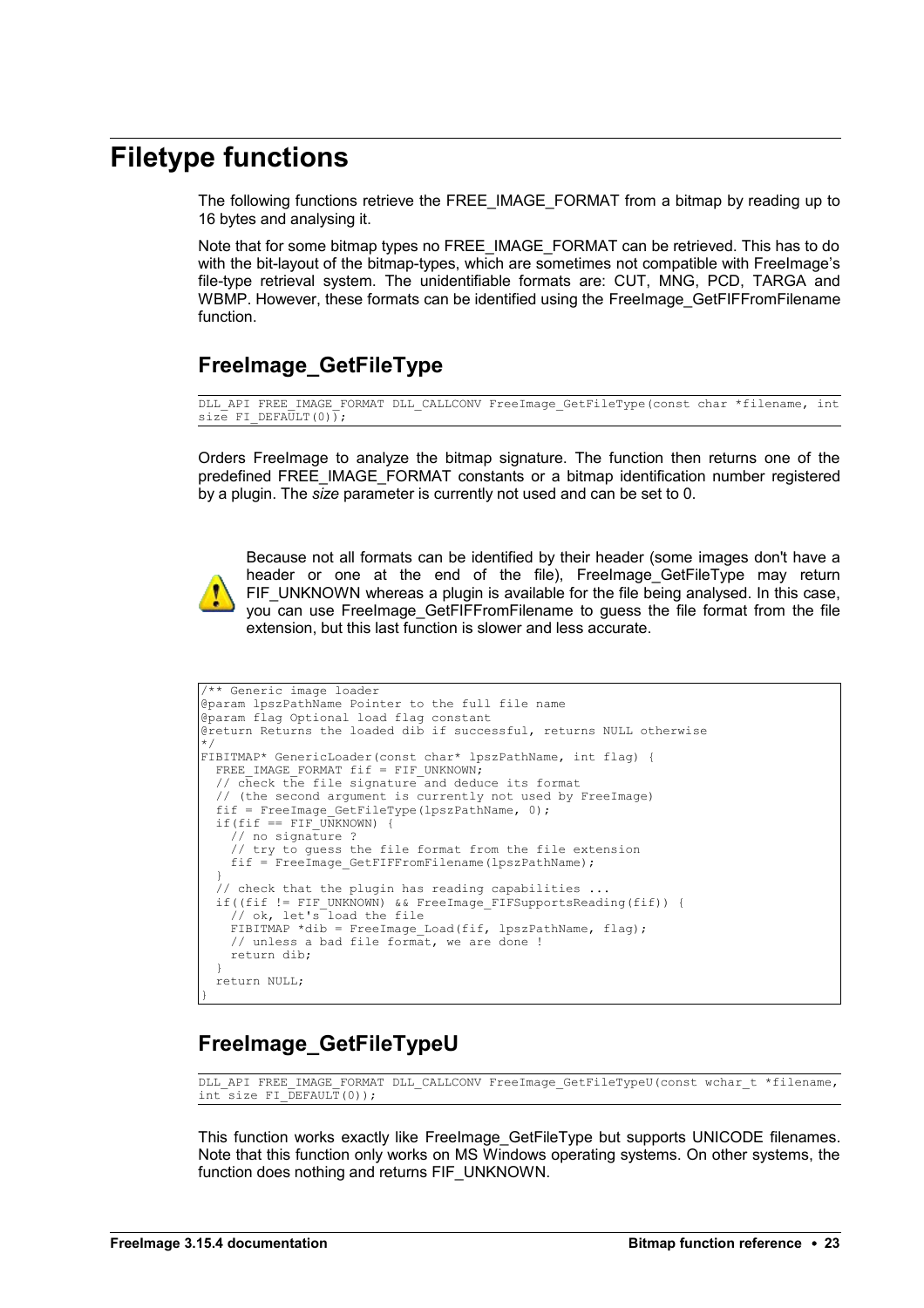#### **FreeImage\_GetFileTypeFromHandle**

DLL\_API FREE\_IMAGE\_FORMAT DLL\_CALLCONV FreeImage\_GetFileTypeFromHandle(FreeImageIO \*io, fi handle handle, int size FI DEFAULT(0));

Uses the FreeImageIO structure as described in the topic [Bitmap management functions](#page-8-0) to identify a bitmap type. Now the bitmap bits are retrieved from an arbitrary place.

#### **FreeImage\_GetFileTypeFromMemory**

DLL\_API FREE\_IMAGE\_FORMAT DLL\_CALLCONV FreeImage\_GetFileTypeFromMemory(FIMEMORY \*stream, int size FI\_DEFAULT(0));

Uses a memory handle to identify a bitmap type. The bitmap bits are retrieved from an arbitrary place (see the chapter on [Memory I/O streams](#page-60-0) for more information on memory handles).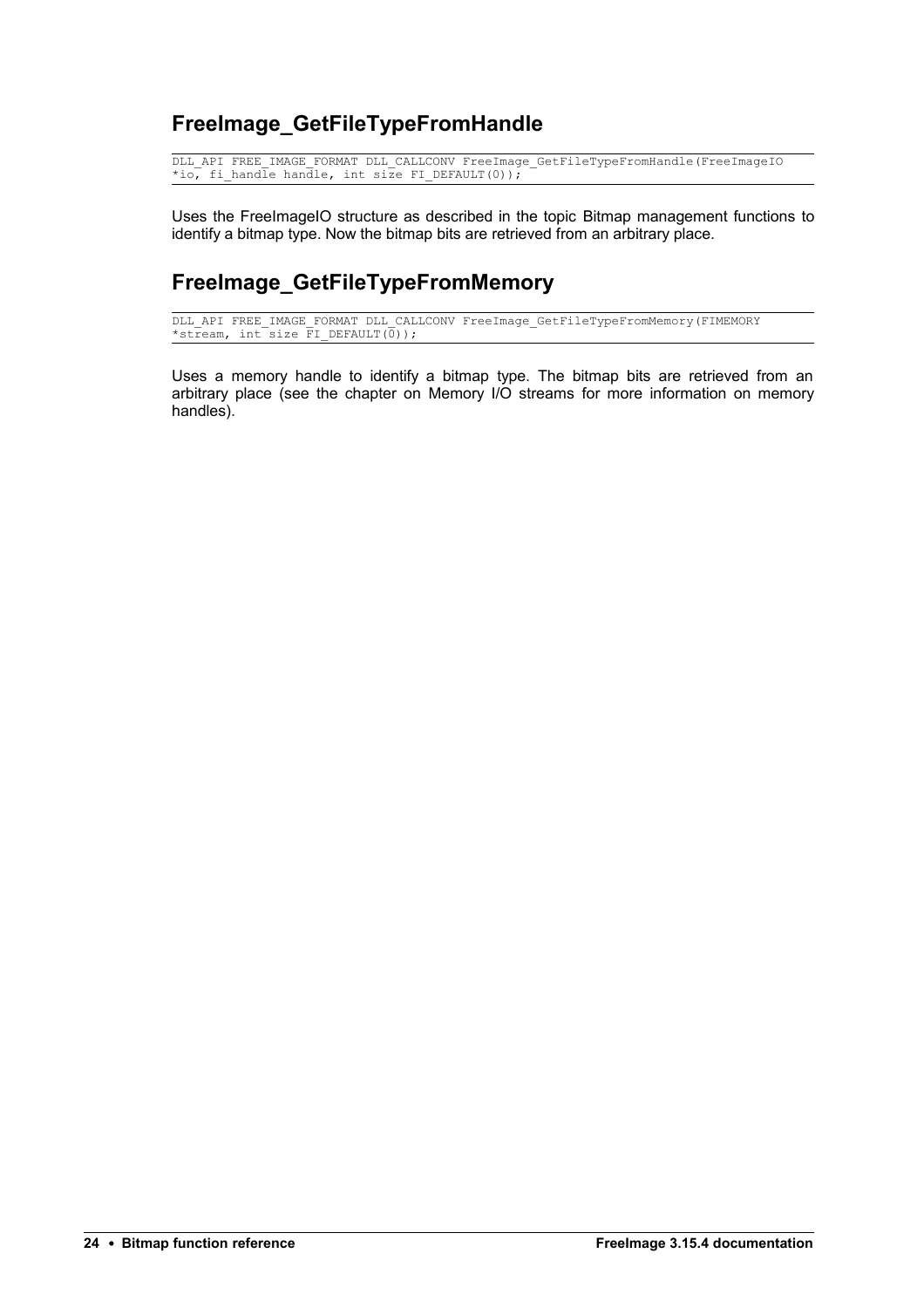## <span id="page-28-0"></span>**Pixel access functions**

The pixel access functions provide you with an easy way to read, write and work pixel-by-pixel with FIBITMAP data.

FreeImage is able to work not only with standard bitmap data (e.g. 1-, 4-, 8-, 16-, 24- and 32 bit) but also with scientific data such as 16-bit greyscale images, or images made up of long, double or complex values (often used in signal and image processing algorithms). An overview of the supported data types is given in [Table 2.](#page-10-1)



In FreeImage, FIBITMAP are based on a coordinate system that is upside down relative to usual graphics conventions. Thus, the **scanlines are stored upside down**, with the first scan in memory being the bottommost scan in the image.

#### **Bit Formats**

In a FIBITMAP the format of the bits are defined by a pixel's bit depth that can be read via a call to [FreeImage\\_GetBPP](#page-16-2) (see also [FreeImage\\_GetImageType\)](#page-16-1). Possible bit depths include 1-, 4-, 8-, 16-, 24-, 32-, 48-, 64-, 96- and 128-bit. All formats share the following rules:

- Every scanline is DWORD-aligned. The scanline is buffered to alignment; the buffering is set to 0.
- The scanlines are stored upside down, with the first scan (scan 0) in memory being the bottommost scan in the image.

Each format has the following specifics:

- 1-bit DIBs are stored using each bit as an index into the color table. The most significant bit is the leftmost pixel.
- 4-bit DIBs are stored with each 4 bits representing an index into the color table. The most significant nibble is the leftmost pixel.
- 8-bit DIBs are the easiest to store because each byte is an index into the color table.
- 24-bit DIBs have every 3 bytes representing a color, using the same ordering as the RGBTRIPLE structure.
- 32-bit DIB have every 4 bytes representing a color associated to a alpha value (used to indicate transparency), using the same ordering as the RGBQUAD structure.
- Non standard image types such as short, long, float or double do not have a color table. Pixels are stored in a similar way as 8-bit DIB.
- Complex image types are stored in a similar way as 24- or 32bit DIB, using the same ordering as the FICOMPLEX structure.
- 16-bit RGB[A] or float RGB[A] image types are stored in a similar way as 24- or 32bit DIB, using the same ordering as the FIRGB[A]16 or FIRGB[A]F structures.

#### **Color model**

A color model is an abstract mathematical model describing the way colors can be represented as tuples of numbers, typically as three or four values or color components (e.g. RGB and CMYK are color models). FreeImage mainly uses the RGB[A] color model to represent pixels in memory.

However, the pixel layout used by this model is OS dependant. Using a byte by byte memory order to label the pixel layout, then FreeImage uses a BGR[A] pixel layout under a Little Endian processor (Windows, Linux) and uses a RGB[A] pixel layout under a Big Endian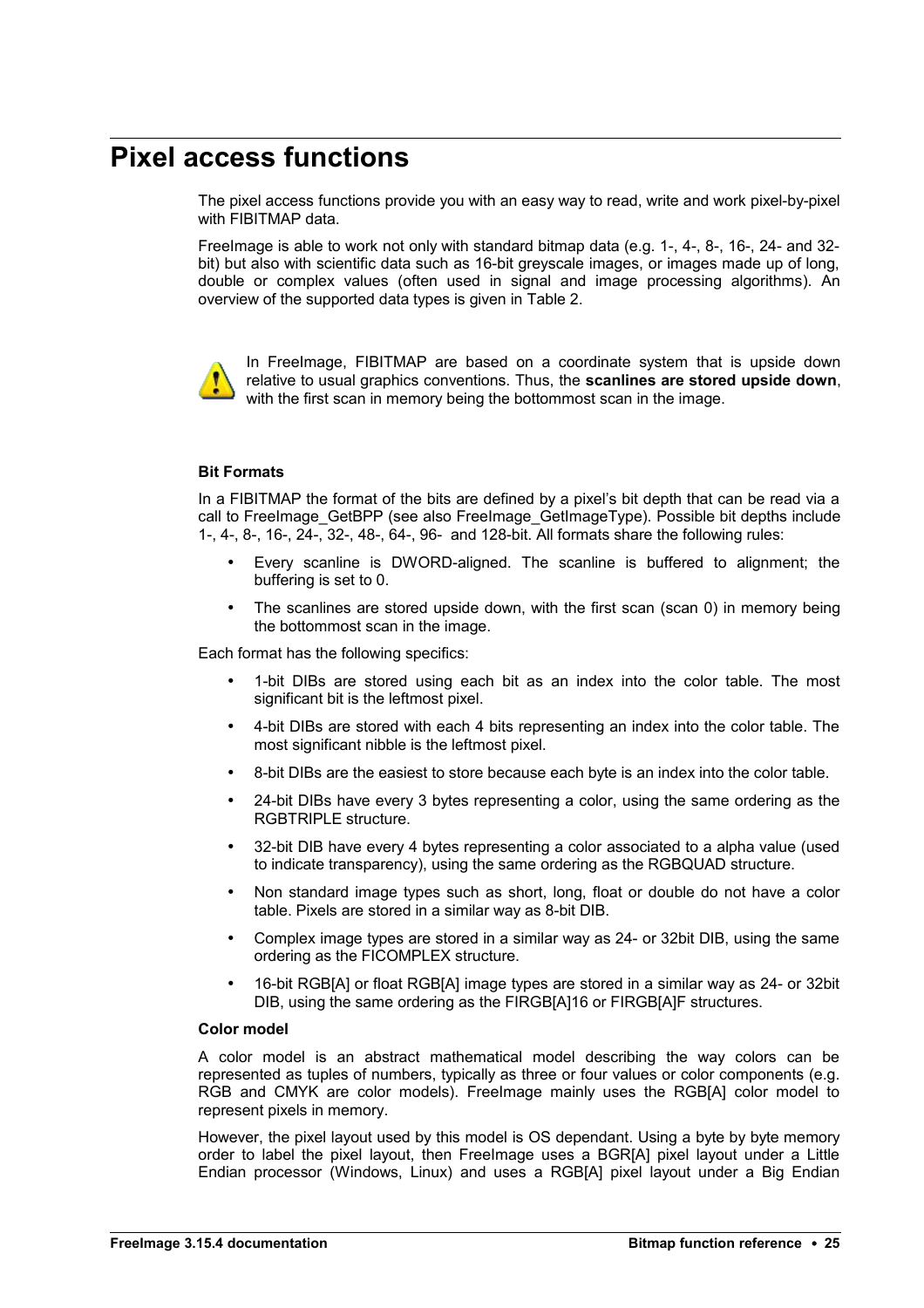processor (Mac OS X or any Big Endian Linux / Unix). This choice was made to ease the use of FreeImage with graphics API.

This subtle difference is however transparent to the user. In order to make pixel access OS independent, FreeImage defines a set of macros used to set or get individual color components in a 24- or 32-bit DIB.

| ∥ Channel | <b>Pixel position</b> | l Associated mask  |
|-----------|-----------------------|--------------------|
| Red       | FI RGBA RED           | FI RGBA RED MASK   |
| Green     | FI RGBA GREEN         | FI RGBA GREEN MASK |
| Blue      | FI RGBA BLUE          | FI RGBA BLUE MASK  |
| Alpha     | FI RGBA ALPHA         | FI RGBA ALPHA MASK |

**Table 6: Pixel access macros and associated masks for 24- or 32-bit images.**



When accessing to individual color components of a 24- or 32-bit DIB, you should always use FreeImage macros or RGBTRIPLE / RGBQUAD structures in order to write OS independent code.

The following sample shows how to use these macros when working with a 32-bit dib:

```
 // Allocate a 32-bit dib
 FIBITMAP *dib = FreeImage_Allocate(512, 512, 32, FI_RGBA_RED_MASK,
FI_RGBA_GREEN_MASK, FI_RGBA_BLUE_MASK);
 // Calculate the number of bytes per pixel (3 for 24-bit or 4 for 32-bit)
int bytespp = FreeImage GetLine(dib) / FreeImage GetWidth(dib);
for(unsigned y = 0; y < FreeImage_GetHeight(dib); y++) {
  BYTE *bits = FreeImage GetScanLine(dib, y);
 for(unsigned x = 0; x < FreeImage GetWidth(dib); x++)
    // Set pixel color to green with a transparency of 128<br>bits[FI RGBA RED] = 0:
   bits[FI_RGBA_RED]
bits [FI_RGBA_GREEN] = 255;
bits [FI_RGBA_BLUE] = 0;bits[FI"RGBA"ALPHA] = 128; // jump to next pixel
   bits += bytespp;
  }
 }
```
#### **FreeImage\_GetBits**

DLL\_API BYTE \*DLL\_CALLCONV FreeImage\_GetBits(FIBITMAP \*dib);

Returns a pointer to the data-bits of the bitmap. It is up to you to interpret these bytes correctly, according to the results of FreeImage\_GetBPP, FreeImage\_GetRedMask, FreeImage\_GetGreenMask and FreeImage\_GetBlueMask.



For a performance reason, the address returned by FreeImage GetBits is aligned on a 16 bytes alignment boundary.

Note: Freelmage GetBits will return NULL if the bitmap does not contain pixel data (i.e. if it contains only header and possibly some or all metadata). See also [FreeImage\\_HasPixels.](#page-23-0)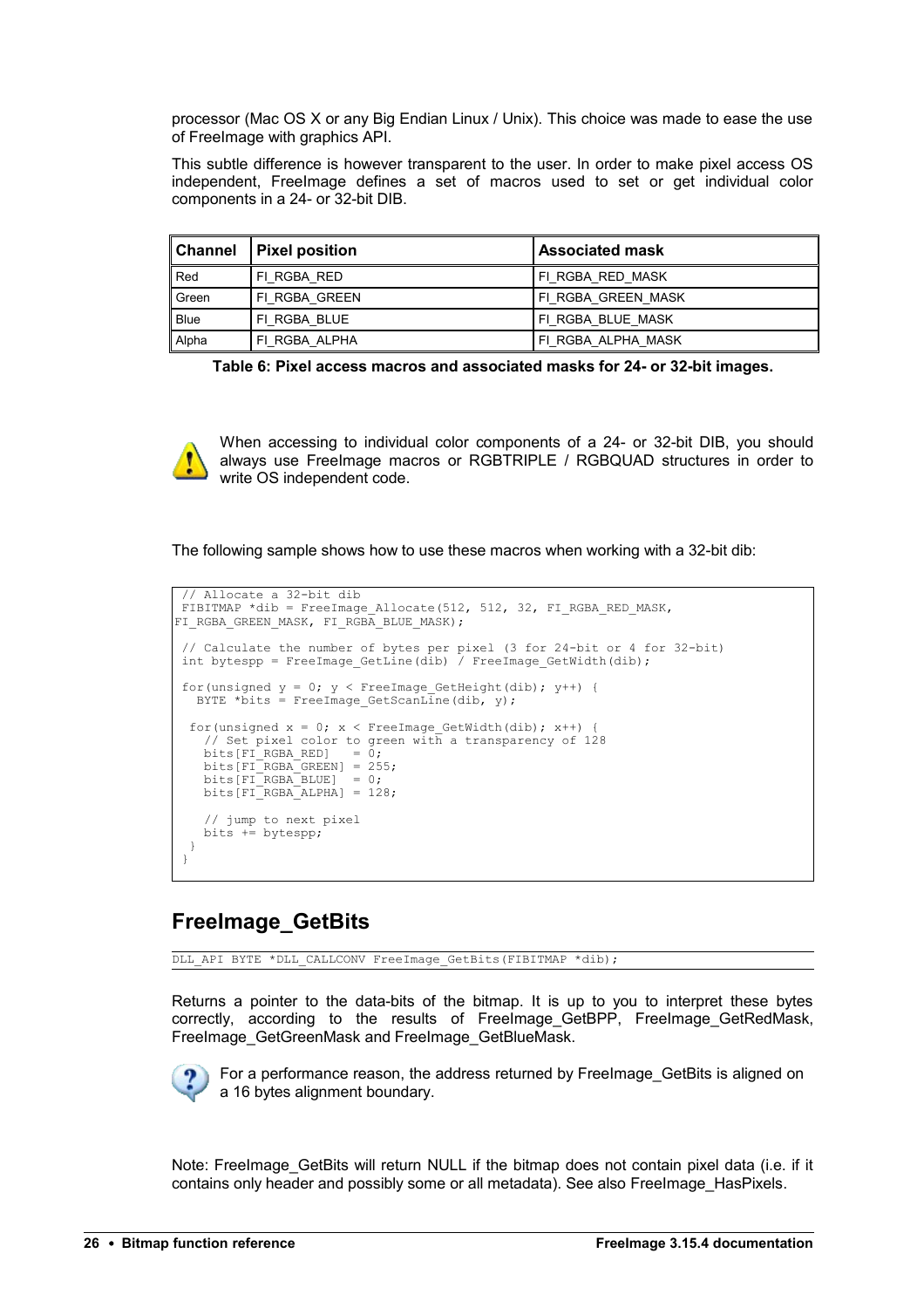```
// this code assumes there is a bitmap loaded and
// present in a variable called 'dib'
unsigned width = FreeImage GetWidth(dib);
unsigned height = FreeImage GetHeight(dib);
unsigned pitch = FreeImage GetPitch(dib);
FREE_IMAGE_TYPE image_type = FreeImage_GetImageType(dib);
// test pixel access avoiding scanline calculations 
// to speed-up the image processing
if(image_type == FIT_RGBF) {
 BYTE *\overline{bits} = (BYTE*) FreeImage GetBits(dib);
 for(y = 0; y < height; y++)
   FIGBF * pixel = (FIGBF*) bits;for(x = 0; x < width; x++) {
      pixel[x].red = 128;
     pixel[x].green = 128;pixel[x].blue = 128;
 }
     // next line
    bits += pitch;
  }
}
else if((image_type == FIT_BITMAP) && (FreeImage_GetBPP(dib) == 24)) {
 BYTE *bits = (BYTE*) FreeImage GetBits(dib);
 for(y = 0; y < height; y++) {
   BYTE *pixel = (BYTE*)bits;
   for(x = 0; x < width; x++) {<br>pixel[FI RGBA RED] = 128;
     pixel[FI_RGBA_RED]
 pixel[FI_RGBA_GREEN] = 128;
pixel[FI_RGBA_BLUE] = 128; pixel += 3;
 }
    .<br>// next line
    bits += pitch;
 \rightarrow}
```
#### **FreeImage\_GetScanLine**

DLL\_API BYTE \*DLL\_CALLCONV FreeImage\_GetScanLine(FIBITMAP \*dib, int scanline);

Returns a pointer to the start of the given scanline in the bitmap's data-bits.

It is up to you to interpret these bytes correctly, according to the results of FreeImage GetBPP and FreeImage GetImageType (see the following sample).



When working with FIT\_INT32 or FIT\_UINT32 image types, you should cast the result of FreeImage GetScanLine with respectively a LONG or a DWORD data type. This is because the size of a long is 32-bit under Windows and is 64-bit under Unix or Linux. Using LONG or DWORD data type ensure that you are working with 32-bit types, whatever the platform.

Note: Freelmage GetScanLine will return NULL if the bitmap does not contain pixel data (i.e. if it contains only header and possibly some or all metadata). See also [FreeImage\\_HasPixels.](#page-23-0)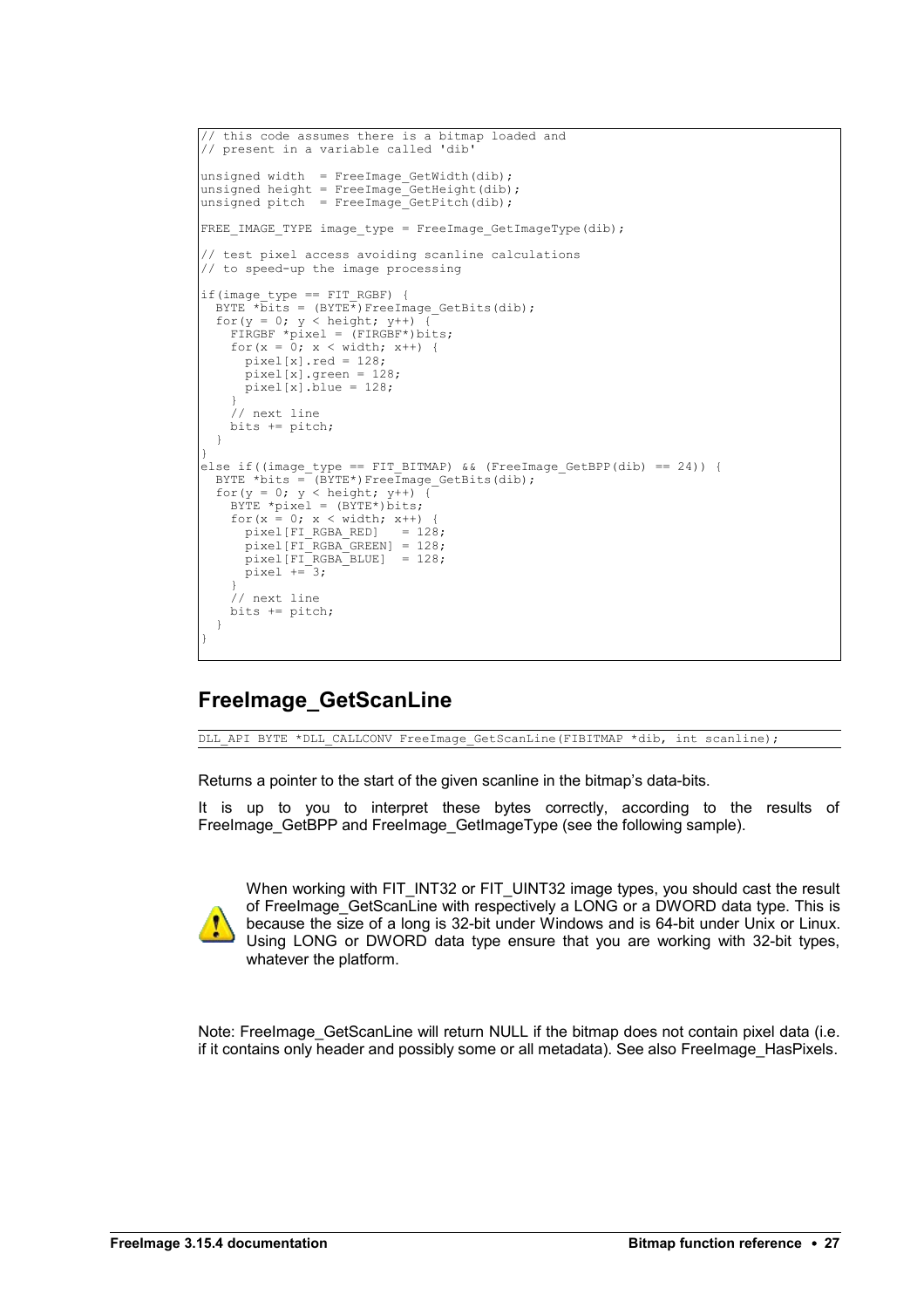```
this code assumes there is a bitmap loaded and
// present in a variable called 'image'
unsigned x, y;
FREE IMAGE TYPE image type = FreeImage GetImageType(image);
// test pixel access
switch(image_type) {
 case FIT BITMAP:
   if(FreeImage GetBPP(image) == 8) {
     for(y = 0; y < FreeImage GetHeight(image); y^{++}) {
       BYTE *bits = (BYTE *)FreeImage_CCetScanLine (image, y);for(x = 0; x < FreeImage GetWidth(image); x++) {
         bits[x] = 128; }
      }
 }
    break;
 case FIT UINT16:
   for(y = 0; y < FreeImage_GetHeight(image); y^{++}) {
     unsigned short *bits = (unsigned short *)FreeImage_GetScanLine(image, y);
     for(x = 0; x < FreeImage GetWidth(image); x++) {
      bits[x] = 128; }
 }
    break;
 case FIT INT16:
   for(y = 0; y < FreeImage GetHeight(image); y++) {
     short *bits = (short *)FreeImage GetScanLine(image, y);
     for(x = 0; x < FreeImage GetWidth(image); x++) {
       bits[x] = 128;
      }
    }
    break;
 case FIT_UINT32:<br>for(y = 0; y < FreeImage GetHeight(image); y++) {
for(y = 0; y < FreeImage_GetHeight(image); y++) {
DWORD *bits = (DWORD *)FreeImage GetScanLine(image, y);
for(x = 0; x < FreeImage GetWidth(image); x++) {
bits[x] = 128; }
 }
    break;
  case FIT_INT32:
for(y = 0; y < FreeImage GetHeight(image); y++) {
LONG *bits = (LONG *)FreeImage_GetScanLine(image, y);
     for(x = 0; x < FreeImage_GetWidth(image); x++) {
       bits[x] = 128; }
 }
    break;
 case FIT FLOAT:
   for(y = 0; y < FreeImage_GetHeight(image); y++) {
float *bits = (float *)FreeImage GetScanLine(image, y);
for(x = 0; x < FreeImage GetWidth(image); x++) {
       bits[x] = 128;\begin{array}{c} \uparrow \\ \downarrow \end{array} }
    break;
  case FIT_DOUBLE:
   for(y = 0; y < FreeImage GetHeight(image); y++) {
     double *bits = (double *)FreeImage GetScanLine(image, y);
     for(x = 0; x < FreeImage GetWidth(\overline{image}); x++) {
       bits[x] = 128;
      }
 }
    break;
 case FIT_COMPLEX:
for(y = 0; y < FreeImage GetHeight(image); y++) {
FICOMPLEX *bits = (FICOMPLEX *)FreeImage GetScanLine(image, y);
for(x = 0; x < FreeImage GetWidth(image); x++) {
bits[x].r = 128;
bits[x].i = 128;
      }
 }
    break;
 case FIT RGB16:
for(y = 0; y < FreeImage GetHeight(image); y++) {
FIRGB16 *bits = (FIRGB16 *)FreeImage GetScanLine(image, y);
for(x = 0; x < FreeImage_GetWidth(image); x++) {
bits[x].red = 128;
```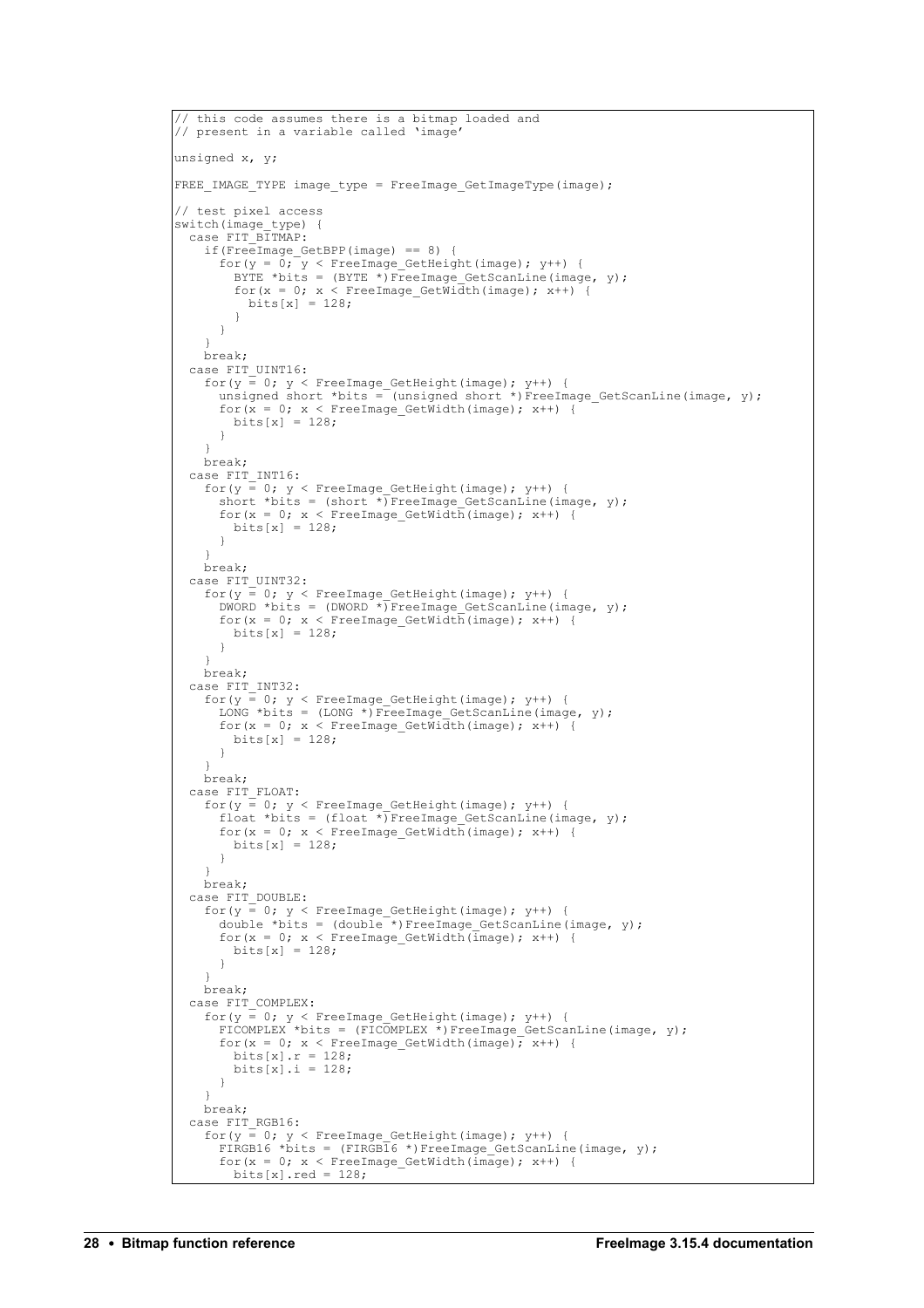```
bits[x].green = 128;
       bits[x].blue = 128;
      }
 }
    break;
 case FIT_RGBF:
for(y = 0; y < FreeImage GetHeight(image); y++) {
FIRGBF *bits = (FIRGBF *)FreeImage GetScanLine(image, y);
for(x = 0; x < FreeImage GetWidth(image); x^{++}) {
bits[x].red = 128;
       bits[x].green = 128;
       bits[x].blue = 128;
      }
 }
    break;
 case FIT RGBA16:
   for(y = 0; y < FreeImage GetHeight(image); y^{++}) {
     FIRGBA16 *bits = (FIRGBA16 *)FreeImage GetScanLine(image, y);
     for(x = 0; x < FreeImage GetWidth(image); x++) {
       bits[x].red = 128;
       bits[x].green = 128;
       bits[x].blue = 128;
       bits[x].alpha = 128; }
 }
    break;
  case FIT_RGBAF:
   for(y = 0; y < FreeImage GetHeight(image); y^{++}) {
     FIRGBAF *bits = (FIRGBAF *)FreeImage GetScanLine(image, y);
     for(x = 0; x < FreeImage GetWidth(\frac{1}{100}ge); x++) {
       bits[x].red = 128;
       bits[x].green = 128;
       bits[x].blue = 128;
       bits[x].alpha = 128;
      }
 }
    break;
}
```
#### **FreeImage\_GetPixelIndex** 1 4 8

DLL API BOOL DLL CALLCONV FreeImage GetPixelIndex(FIBITMAP \*dib, unsigned x, unsigned y, BYTE \*value);

Get the pixel index of a palettized image at position  $(x, y)$ , including range check (slow access). Parameter x is the pixel position in horizontal direction, and parameter y is the pixel position in vertical direction. The function returns TRUE on success, and returns FALSE otherwise (e.g. for RGB[A] images).

#### **FreeImage\_GetPixelColor**

16 24 32

DLL API BOOL DLL CALLCONV FreeImage GetPixelColor(FIBITMAP \*dib, unsigned x, unsigned y, RGBQUAD \*value);

Get the pixel color of a 16-, 24- or 32-bit image at position (x, y), including range check (slow access). Parameter x is the pixel position in horizontal direction, and parameter y is the pixel position in vertical direction. The function returns TRUE on success, and returns FALSE otherwise (e.g. for palettized images).

#### **FreeImage\_SetPixelIndex** 1 4 8

```
DLL_API BOOL DLL_CALLCONV FreeImage_SetPixelIndex(FIBITMAP *dib, unsigned x, unsigned
y, BYTE *value);
```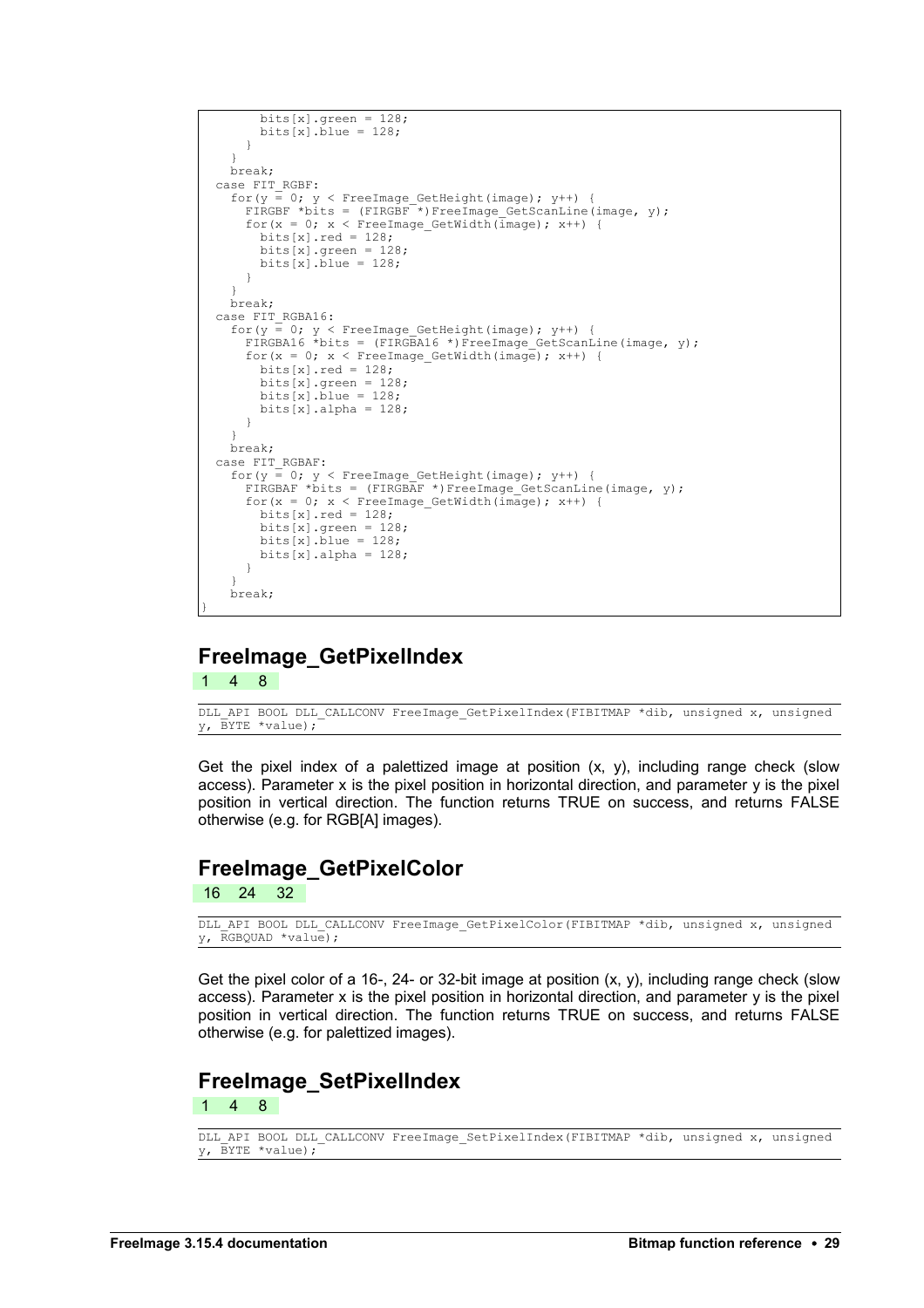Set the pixel index of a palettized image at position (x, y), including range check (slow access). Parameter x is the pixel position in horizontal direction, and parameter y is the pixel position in vertical direction. The function returns TRUE on success, and returns FALSE otherwise (e.g. for RGB[A] images).

## **FreeImage\_SetPixelColor**

16 24 32

DLL\_API BOOL DLL\_CALLCONV FreeImage\_SetPixelColor(FIBITMAP \*dib, unsigned x, unsigned y, RGBQUAD \*value);

Set the pixel color of a 16-, 24- or 32-bit image at position  $(x, y)$ , including range check (slow access). Parameter x is the pixel position in horizontal direction, and parameter y is the pixel position in vertical direction. The function returns TRUE on success, and returns FALSE otherwise (e.g. for palettized images).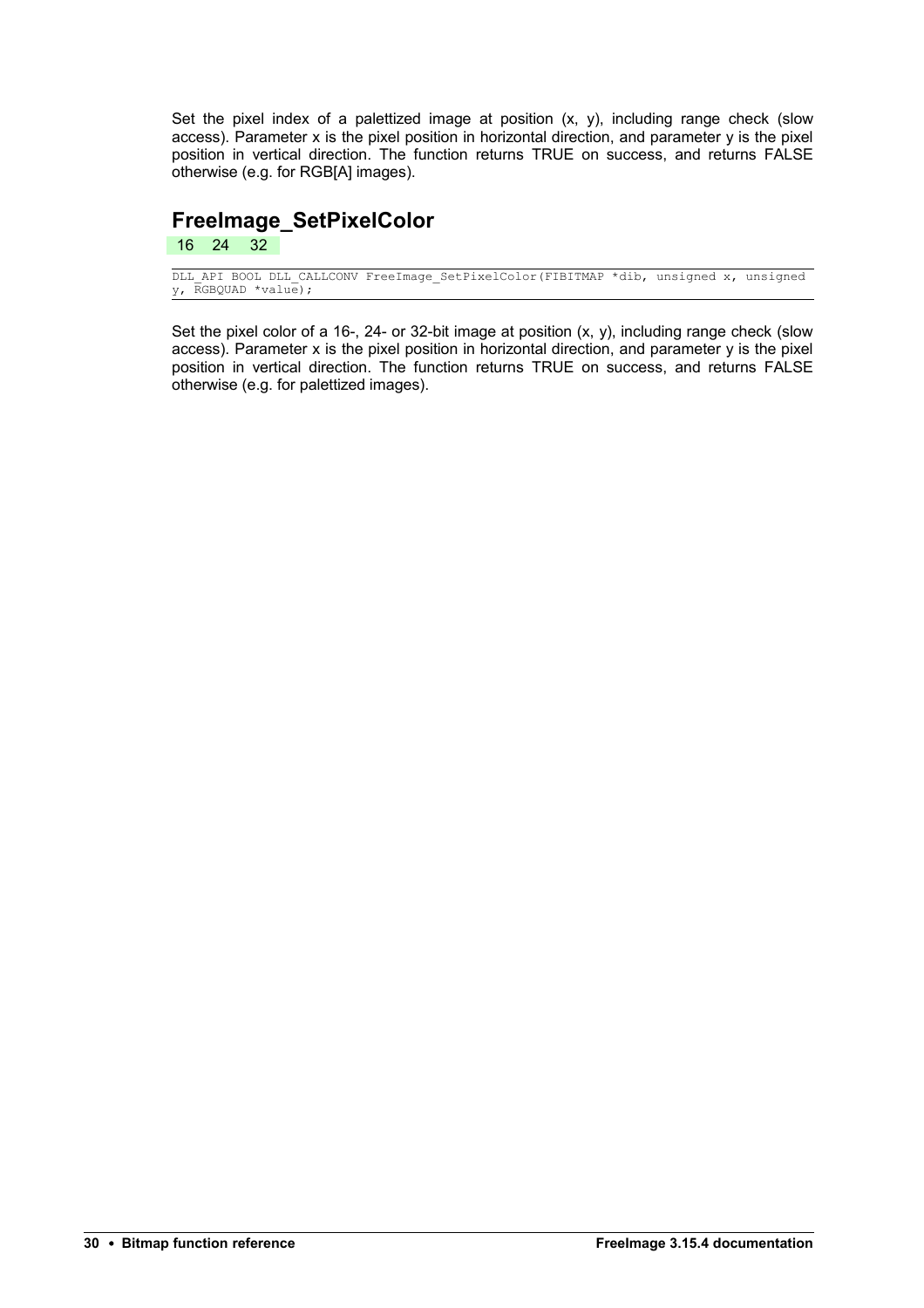## <span id="page-34-0"></span>**Conversion functions**

The following functions make it possible to convert a bitmap from one bit depth to another.



Under a Little Endian OS (Windows, Linux on PC), bitmaps are always stored in memory as blue first, then green then red, then alpha (BGR[A] convention). Under a Big Endian OS, FreeImage uses the RGB[A] convention. However, these portability considerations are transparently handled by the conversion functions, so that you can later save converted bitmaps in an OS independent manner.

#### **FreeImage\_ConvertTo4Bits**

1 4 8 16 24 32

DLL API FIBITMAP \*DLL CALLCONV FreeImage ConvertTo4Bits(FIBITMAP \*dib);

Converts a bitmap to 4 bits. If the bitmap was a high-color bitmap (16, 24 or 32-bit) or if it was a monochrome or greyscale bitmap (1 or 8-bit), the end result will be a greyscale bitmap, otherwise (1-bit palletised bitmaps) it will be a palletised bitmap. A clone of the input bitmap is returned for 4-bit bitmaps.

NB: here "greyscale" means that the resulting bitmap will have grey colors, but the palette won't be a linear greyscale palette. Thus, FreeImage GetColorType will return FIC\_PALETTE.

#### <span id="page-34-1"></span>**FreeImage\_ConvertTo8Bits**

4 8 16 24 32 16UINT16

DLL\_API FIBITMAP \*DLL\_CALLCONV FreeImage\_ConvertTo8Bits(FIBITMAP \*dib);

Converts a bitmap to 8 bits. If the bitmap was a high-color bitmap (16, 24 or 32-bit) or if it was a monochrome or greyscale bitmap (1 or 4-bit), the end result will be a greyscale bitmap, otherwise (1 or 4-bit palletised bitmaps) it will be a palletised bitmap. A clone of the input bitmap is returned for 8-bit bitmaps.

When creating the greyscale palette, the greyscale intensity of a result pixel is based on red, green, and blue levels of the corresponding source pixel using the following formula (known as Rec. 709 formula):



grey =  $(0.2126 \times R + 0.7152 \times G + 0.0722 \times B)$ 

The values 0.2126, 0.7152 and 0.0722 represent the relative red, green, and blue intensities.

For 16-bit greyscale images (images whose type is FIT\_UINT16), conversion is done by dividing the 16-bit channel by 256 (see also [FreeImage\\_ConvertToStandardType\)](#page-38-0). A NULL value is returned for other non-standard bitmap types.

#### **FreeImage\_ConvertToGreyscale**

4 8 16 24 32 16UINT16

DLL\_API FIBITMAP \*DLL\_CALLCONV FreeImage\_ConvertToGreyscale(FIBITMAP \*dib);

Converts a bitmap to a 8-bit greyscale image with a linear ramp. Contrary to the [FreeImage\\_ConvertTo8Bits](#page-34-1) function, 1-, 4- and 8-bit palletised images are correctly converted, as well as images with a FIC\_MINISWHITE color type.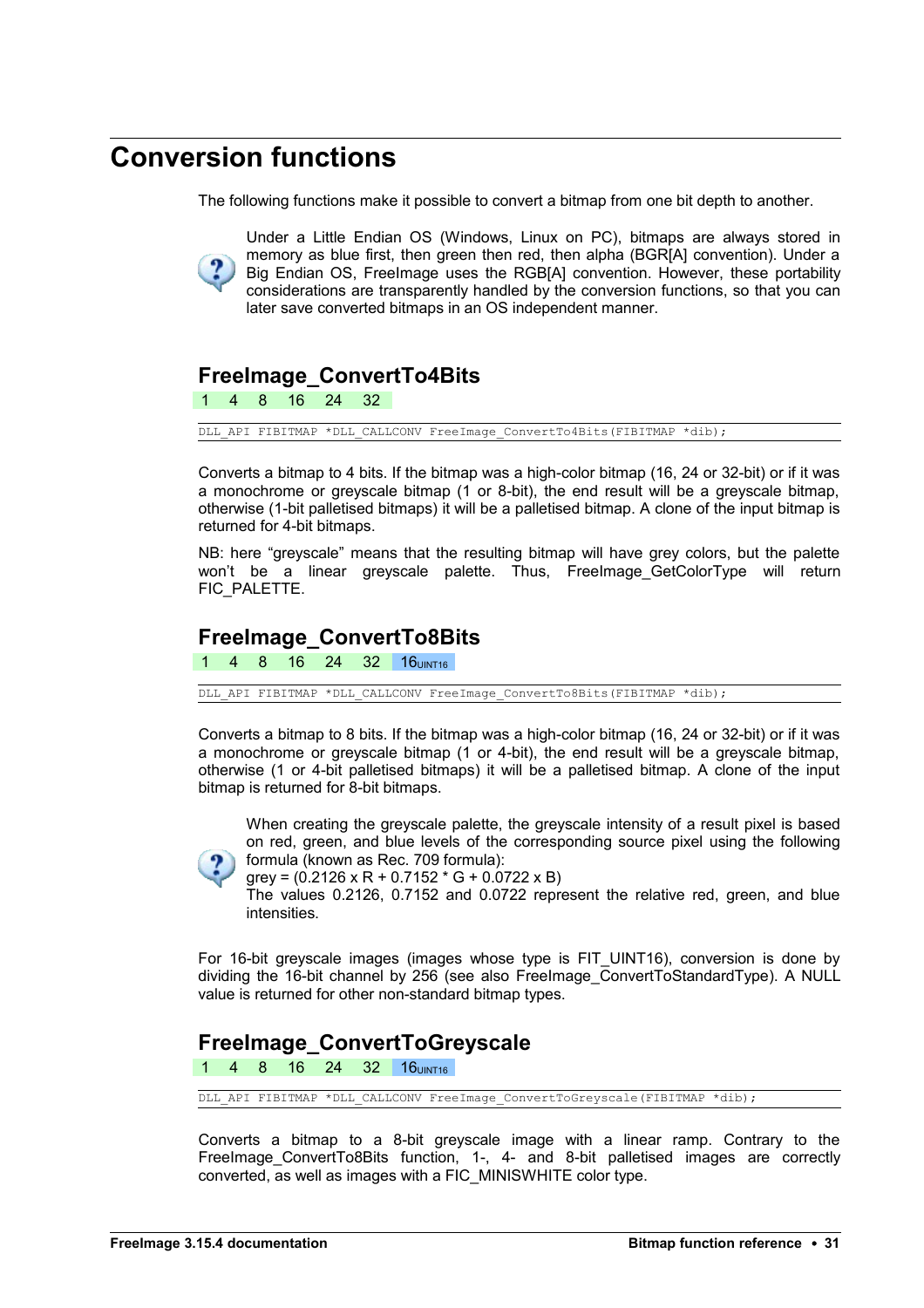#### **FreeImage\_ConvertTo16Bits555**

1 4 8 16 24 32

DLL\_API FIBITMAP \*DLL\_CALLCONV FreeImage\_ConvertTo16Bits555(FIBITMAP \*dib);

Converts a bitmap to 16 bits, where each pixel has a color pattern of 5 bits red, 5 bits green and 5 bits blue. One bit in each pixel is unused. A clone of the input bitmap is returned for 16 bit 555 bitmaps

#### **FreeImage\_ConvertTo16Bits565**

1 4 8 16 24 32

DLL API FIBITMAP \*DLL CALLCONV FreeImage ConvertTo16Bits565(FIBITMAP \*dib);

Converts a bitmap to 16 bits, where each pixel has a color pattern of 5 bits red, 6 bits green and 5 bits blue. A clone of the input bitmap is returned for 16-bit 565 bitmaps

#### **FreeImage\_ConvertTo24Bits**

4 8 16 24 32 48<sub>RGB16</sub> 64<sub>RGBA16</sub>

DLL\_API FIBITMAP \*DLL\_CALLCONV FreeImage\_ConvertTo24Bits(FIBITMAP \*dib);

Converts a bitmap to 24 bits. A clone of the input bitmap is returned for 24-bit bitmaps.

For 48-bit RGB images, conversion is done by dividing each 16-bit channel by 256. For 64-bit RGBA images, conversion is done by dividing each 16-bit channel by 256, ignoring the alpha channel. A NULL value is returned for other non-standard bitmap types.

#### **FreeImage\_ConvertTo32Bits**

4 8 16 24 32 48<sub>RGB16</sub> 64<sub>RGBA16</sub>

DLL\_API FIBITMAP \*DLL\_CALLCONV FreeImage\_ConvertTo32Bits(FIBITMAP \*dib);

Converts a bitmap to 32 bits. A clone of the input bitmap is returned for 32-bit bitmaps.

For 48-bit RGB images, conversion is done by dividing each 16-bit channel by 256 and by setting the alpha channel to an opaque value (0xFF). For 64-bit RGBA images, conversion is done by dividing each 16-bit channel by 256. A NULL value is returned for other non-standard bitmap types.

#### **FreeImage\_ColorQuantize**

24

DLL\_API FIBITMAP \*DLL\_CALLCONV FreeImage\_ColorQuantize(FIBITMAP \*dib, FREE IMAGE QUANTIZE quantize);

Quantizes a high-color 24-bit bitmap to an 8-bit palette color bitmap. The quantize parameter specifies the color reduction algorithm to be used:

| <b>Parameter</b> | <b>Quantization method</b>                                   |  |
|------------------|--------------------------------------------------------------|--|
| FIQ WUQUANT      | Xiaolin Wu color quantization algorithm                      |  |
| FIQ NNQUANT      | NeuQuant neural-net quantization algorithm by Anthony Dekker |  |

**Table 7: FREE\_IMAGE\_QUANTIZE constants.**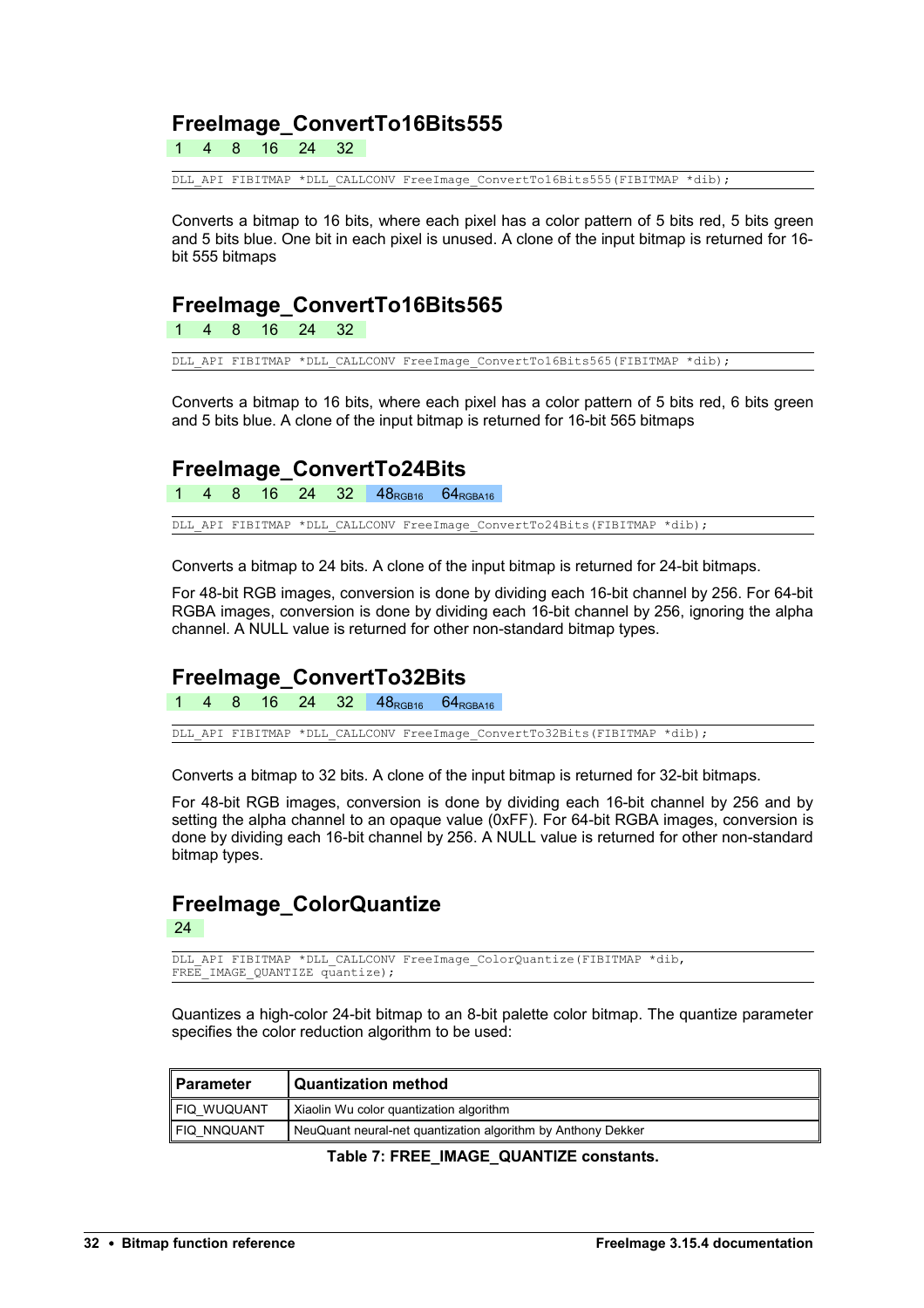#### **References**

Wu, Xiaolin, Efficient Statistical Computations for Optimal Color Quantization. In Graphics Gems, vol. II, p. 126-133. [Online] http://www.ece.mcmaster.ca/~xwu/

Dekker A. H., Kohonen neural networks for optimal color quantization. Network: Computation in Neural Systems, Volume 5, Number 3, Institute of Physics Publishing, 1994. [Online] http://members.ozemail.com.au/~dekker/NEUQUANT.HTML

#### **FreeImage\_ColorQuantizeEx** 24

DLL\_API FIBITMAP \*DLL\_CALLCONV FreeImage\_ColorQuantizeEx(FIBITMAP \*dib, FREE IMAGE QUANTIZE quantize FI DEFAULT(FIQ WUQUANT), int PaletteSize FI DEFAULT(256), int ReserveSize FI\_DEFAULT(0), RGBQUAD \*ReservePalette FI DEFAULT(NULL));

FreeImage\_ColorQuantizeEx is an extension to the [FreeImage\\_ColorQuantize](#page-35-0) function that provides additional options used to quantize a 24-bit image to any number of colors (up to 256), as well as quantize a 24-bit image using a partial or full provided palette.

The *PaletteSize* parameter is the size of the desired output palette. *ReserveSize* is the size of the provided palette, given by the *ReservePalette* input array.

```
this code assumes there is a 24-bit bitmap loaded and
// present in a variable called 'dib'
RGBOUAD web palette[216]; // list of the 216 "web-safe" colors (RGB increments of 51)
// ...
// Perform a color quantization using a user supplied palette
// The goal of FreeImage_ColorQuantizeEx will be to fill in 
// the remaining 39 palette entries with the best choices based 
// on the input image, then use the palette of size 255 to quantize the image.
// The output palette will contain a mix of the 216 and 39 colors,
// but not in any particular order. Palette entry 255 (the 256th entry) 
// is unused in the image, and will be black in the palette.
// This allows the user to use the palette entry # 255 for transparency
// without worrying about making valid pixel data become transparent.
FIBITMAP *dib8_a = FreeImage ColorQuantizeEx(dib, FIQ_NNQUANT, 255, 216,
web palette);
// Other uses of the function
// Only use 255 colors, so the 256th can be used for transparency
FIBITMAP *dib8 b = FreeImage ColorQuantizeEx(dib, FIQ NNQUANT, 255, 0, NULL);
   Generate no additional colors, only use the web-safe colors
FIBITMAP *dib8_c = FreeImage_ColorQuantizeEx(dib, FIQ_NNQUANT, 216, 216,
web_palette);
// Quantize using a palette from a different dib
RGBQUAD another palette[256];
// ...
FIBITMAP *dib8 d = FreeImage ColorQuantizeEx(dib, FIQ NNQUANT, 256, 256,
                                              another pananother i// ...
FreeImage Unload(dib8 a);
FreeImage_Unload(dib8_b);
FreeImage_Unload(dib8_c);
FreeImage_Unload(dib8_d);
```


When using FreeImage\_ColorQuantizeEx, the *PaletteSize* setting works on both NN and Wu quantizers, with any value 2-256, but the *ReserveSize*/*ReservePalette* settings work on the NN quantizer only.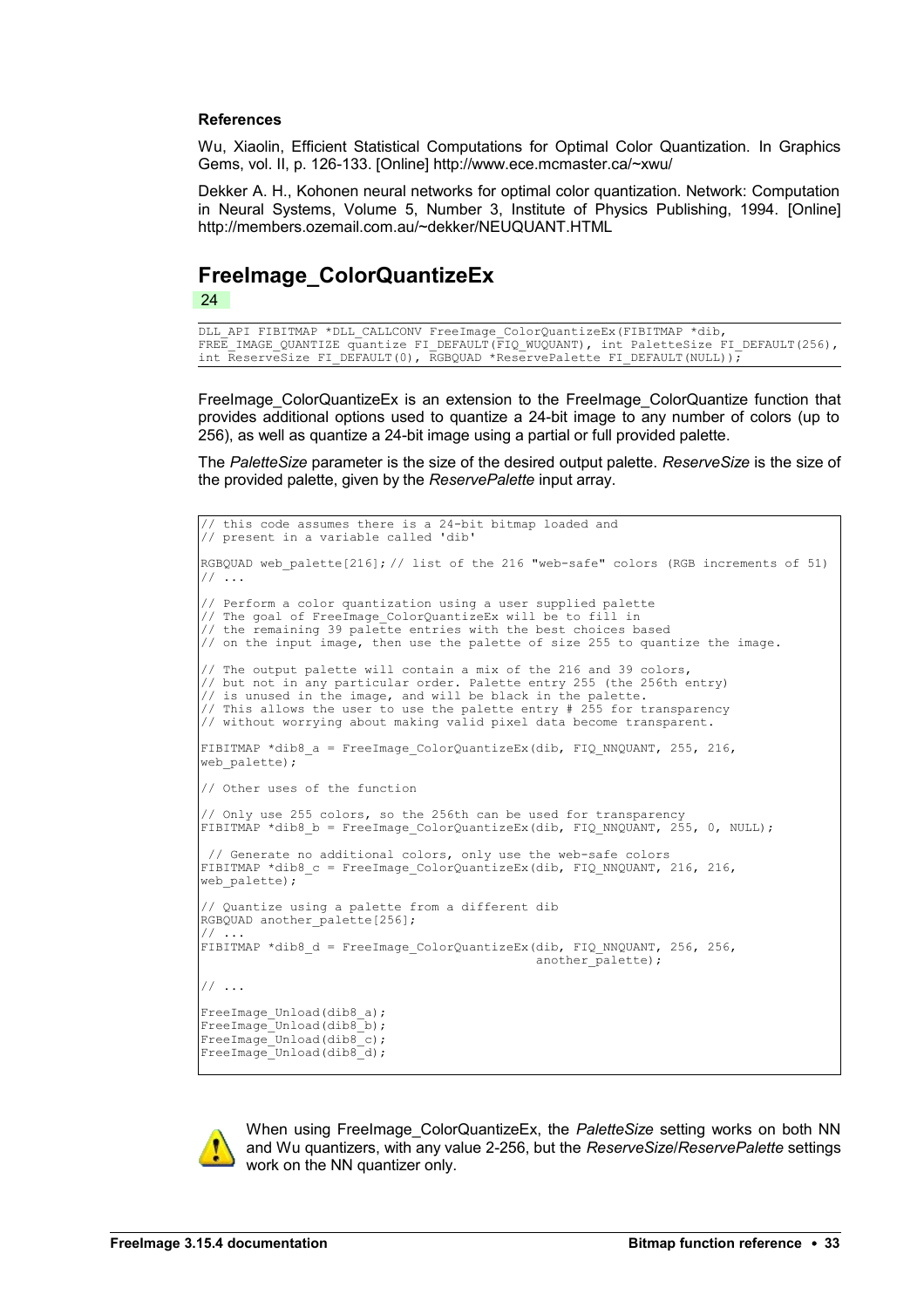#### **FreeImage\_Threshold**

1 4 8 16 24 32

DLL API FIBITMAP \*DLL CALLCONV FreeImage Threshold(FIBITMAP \*dib, BYTE T);

Converts a bitmap to 1-bit monochrome bitmap using a threshold T between [0..255]. The function first converts the bitmap to a 8-bit greyscale bitmap. Then, any brightness level that is less than T is set to zero, otherwise to 1. For 1-bit input bitmaps, the function clones the input bitmap and builds a monochrome palette.

### **FreeImage\_Dither**

1 4 8 16 24 32

DLL API FIBITMAP \*DLL CALLCONV FreeImage Dither(FIBITMAP \*dib, FREE IMAGE DITHER algorithm);

Converts a bitmap to 1-bit monochrome bitmap using a dithering algorithm. For 1-bit input bitmaps, the function clones the input bitmap and builds a monochrome palette.

The *algorithm* parameter specifies the dithering algorithm to be used. The function first converts the bitmap to a 8-bit greyscale bitmap. Then, the bitmap is dithered using one of the following algorithms:

| <b>Parameter</b> | <b>Dithering method</b>                                                   |
|------------------|---------------------------------------------------------------------------|
| FID FS           | Floyd & Steinberg error diffusion algorithm                               |
| FID BAYER4x4     | Bayer ordered dispersed dot dithering (order $2 - 4x4$ -dithering matrix) |
| FID BAYER8x8     | Bayer ordered dispersed dot dithering (order 3 – 8x8 -dithering matrix)   |
| FID BAYER16x16   | Bayer ordered dispersed dot dithering (order 4 - 16x16 dithering matrix)  |
| FID CLUSTER6x6   | Ordered clustered dot dithering (order 3 - 6x6 matrix)                    |
| FID CLUSTER8x8   | Ordered clustered dot dithering (order 4 - 8x8 matrix)                    |
| FID CLUSTER16x16 | Ordered clustered dot dithering (order 8 - 16x16 matrix)                  |

**Table 8: FREE\_IMAGE\_DITHER constants.**

#### **References**

Ulichney, R., Digital Halftoning. The MIT Press, Cambridge, MA, 1987.

Hawley S., Ordered Dithering. Graphics Gems, Academic Press, 1990.

#### **FreeImage\_ConvertFromRawBits**

1 4 8 16 24 32

DLL\_API FIBITMAP \*DLL\_CALLCONV FreeImage\_ConvertFromRawBits(BYTE \*bits, int width, int height, int pitch, unsigned bpp, unsigned red mask, unsigned green mask, unsigned blue mask, BOOL topdown FI DEFAULT(FALSE));

Converts a raw bitmap somewhere in memory to a FIBITMAP. The parameters in this function are used to describe the raw bitmap. The first parameter is a pointer to the start of the raw bits. The width and height parameter describe the size of the bitmap. The pitch defines the total width of a scanline in the source bitmap, including padding bytes that may be applied. The bpp parameter tells FreeImage what the bit depth of the bitmap is. The red\_mask, green\_mask and blue\_mask parameters tell FreeImage the bit-layout of the color components in the bitmap. The last parameter, topdown, will store the bitmap top-left pixel first when it is TRUE or bottom-left pixel first when it is FALSE.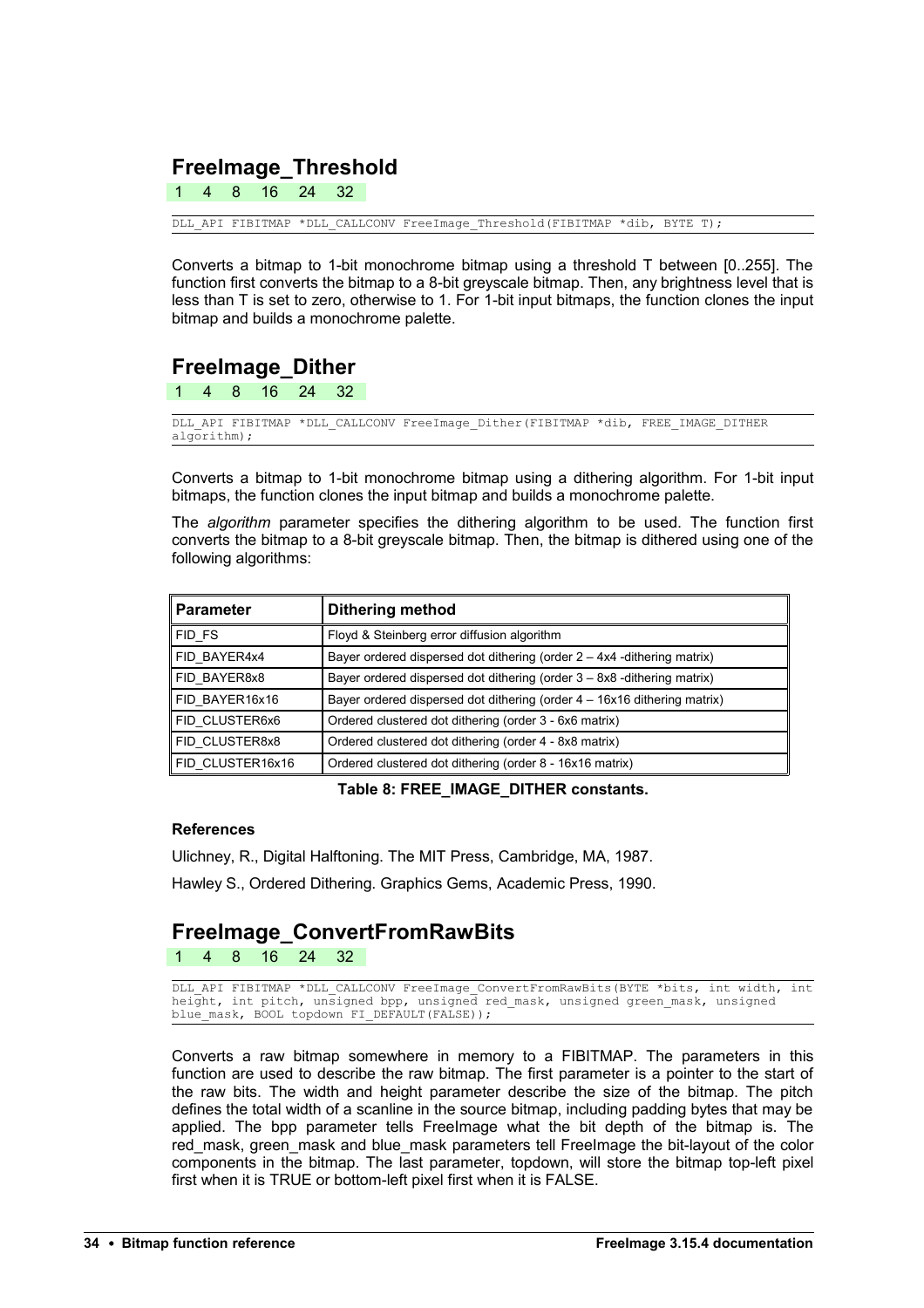

When the source bitmap uses a 32-bit padding, you can calculate the pitch using the following formula: int pitch =  $(((bpp * width) + 31) / 32) * 4);$ 

**FreeImage\_ConvertToRawBits**

1 4 8 16 24 32

DLL\_API void DLL\_CALLCONV FreeImage\_ConvertToRawBits(BYTE \*bits, FIBITMAP \*dib, int pitch, unsigned bpp, unsigned red\_mask, unsigned green\_mask, unsigned blue\_mask, BOOL topdown FI\_DEFAULT(FALSE));

Converts a FIBITMAP to a raw piece of memory. The layout of the memory is described in the passed parameters, which are the same as in the previous function. The last parameter, *topdown*, will store the bitmap top-left pixel first when it is TRUE or bottom-left pixel first when it is FALSE.

```
// this code assumes there is a bitmap loaded and
// present in a variable called 'dib'
// convert a bitmap to a 32-bit raw buffer (top-left pixel first)
// --------------------------------------------------------------
FIBITMAP *src = FreeImage ConvertTo32Bits(dib);
FreeImage Unload(dib);
// Allocate a raw buffer
int width = FreeImage GetWidth(src);
int height = FreeImage GetHeight(src);
Int scan width = FreeImage_GetPitch(src);
BYTE *bits = (BYTE*) malloc(height * scan width);
// convert the bitmap to raw bits (top-left pixel first)
FreeImage ConvertToRawBits(bits, src, scan width, 32,
FI_RGBA_RED_MASK, FI_RGBA_GREEN_MASK, FI_RGBA_BLUE_MASK,
TRUE) ·
FreeImage Unload(src);
// convert a 32-bit raw buffer (top-left pixel first) to a FIBITMAP
// ----------------------------------------------------------------
FIBITMAP *dst = FreeImage_ConvertFromRawBits(bits, width, height, scan_width,
                32, FI_RGBA_RED_MASK, FI_RGBA_GREEN_MASK, FI_RGBA_BLUE_MASK, FALSE);
```
### **FreeImage\_ConvertToStandardType**

1 4 8 16 24 32 16UINT16 32FLOAT 64DOUBLE 16INT16 32UINT32/INT32 2X64COMPLEX

DLL\_API FIBITMAP \*DLL\_CALLCONV FreeImage\_ConvertToStandardType(FIBITMAP \*src, BOOL scale\_linear FI\_DEFAULT(TRUE));

Converts a non standard image whose color type is FIC\_MINISBLACK to a standard 8-bit greyscale image (see [Table 9](#page-39-0) for allowed conversions). When the *scale\_linear* parameter is TRUE, conversion is done by scaling linearly each pixel value from [min, max] to an integer value between [0..255], where min and max are the minimum and maximum pixel values in the image. When *scale\_linear* is FALSE, conversion is done by rounding each pixel value to an integer between [0..255]. Rounding is done using the following formula:

dst pixel = (BYTE) MIN(255, MAX(0, q)) where int  $q = int(src_pixel + 0.5)$ ;

The function returns the converted 8-bit greyscale image. For standard images, a clone of the input image is returned.

For complex images, the magnitude is extracted as a double image and then converted according to the scale parameter.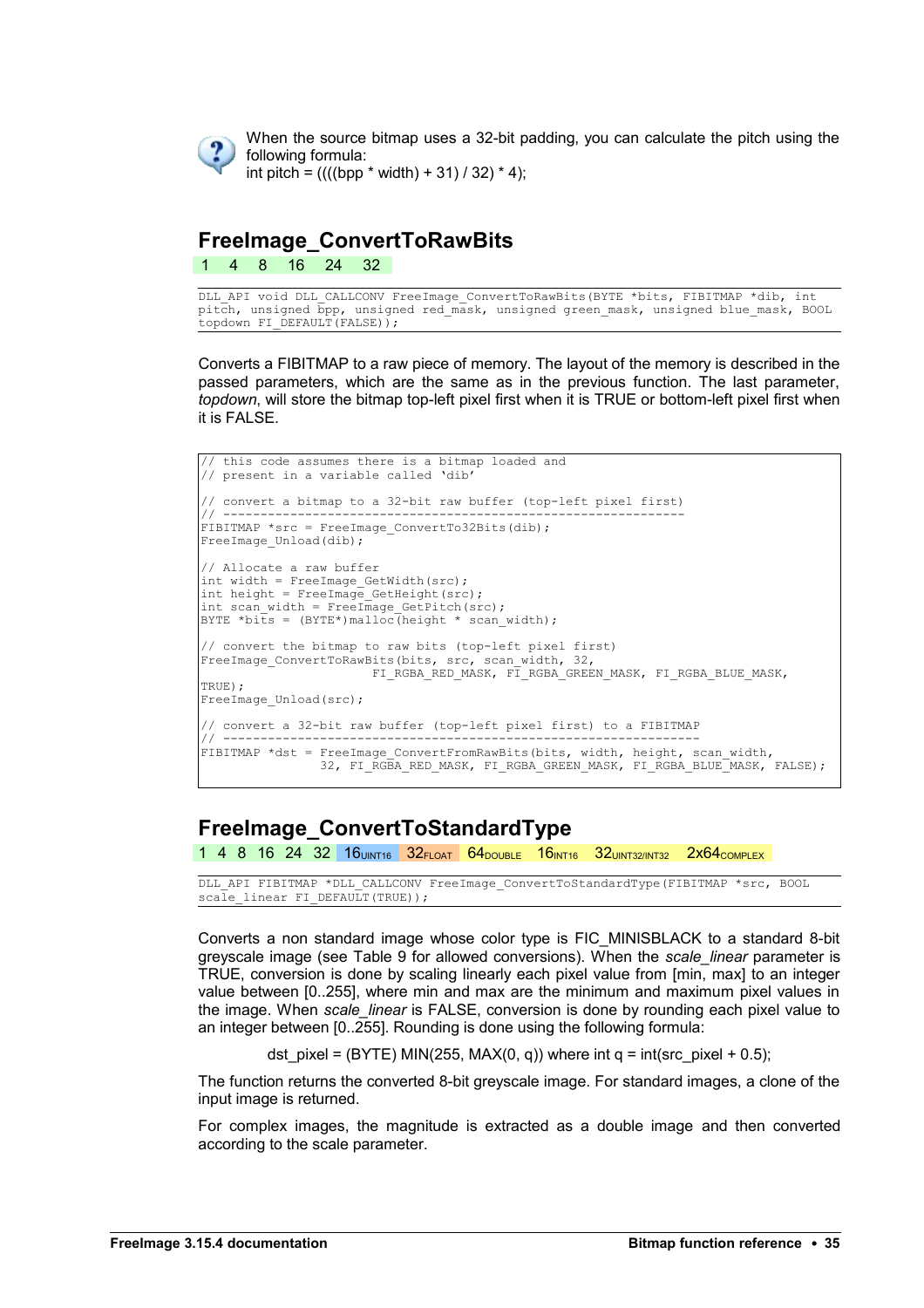# **FreeImage\_ConvertToType**

DLL API FIBITMAP \*DLL CALLCONV FreeImage ConvertToType(FIBITMAP \*src, FREE IMAGE TYPE  $dst$ <sup>-</sup>type, BOOL scale linear FI DEFAULT(TRUE));

Converts an image of any type to type *dst\_type*. When *dst\_type* is equal to FIT\_BITMAP, the function calls FreeImage\_ConvertToStandardType. Otherwise, conversion is done using standard C language casting convention. When a conversion is not allowed, a NULL value is returned and an error message is thrown (it can be catched using [FreeImage\\_SetOutputMessage\)](#page-7-0). The following conversions are currently allowed by the library (other conversions may be added easily if needed):



<span id="page-39-0"></span>**Table 9: Bitmap type conversions allowed by FreeImage.**

# **FreeImage\_ConvertToFloat**

1 4 8 16 24 32 16UINT16 48RGB16 64RGBA16 32FLOAT 96RGBF 128RGBAF

DLL\_API FIBITMAP \*DLL\_CALLCONV FreeImage\_ConvertToFloat(FIBITMAP \*dib);

Converts an image to a FIT\_FLOAT image type. Conversion is done as follows:

- FIT\_BITMAP type: the input dib is first converted to a 8-bit greyscale image using [FreeImage\\_ConvertToGreyscale,](#page-34-0) then each pixel value is divided by 255 so that the output image is in the range [0..1].
- FIT UINT16 type: conversion is done by copying the source integer pixel values into the destination float pixel values, then each pixel value is divided by 65535 so that the output image is in the range [0..1].
- FIT\_RGB[A]16 type: the input dib is first converted to a 16-bit greyscale image, then each pixel value is divided by 65535 so that the output image is in the range [0..1]. When an alpha channel is present in the source, it is simply ignored by the conversion function.
- FIT RGBIAIF type: the input dib is converted to a 32-bit float image. When an alpha channel is present in the source, it is simply ignored by the conversion function.

For 32-bit float input images, a clone of the input is returned.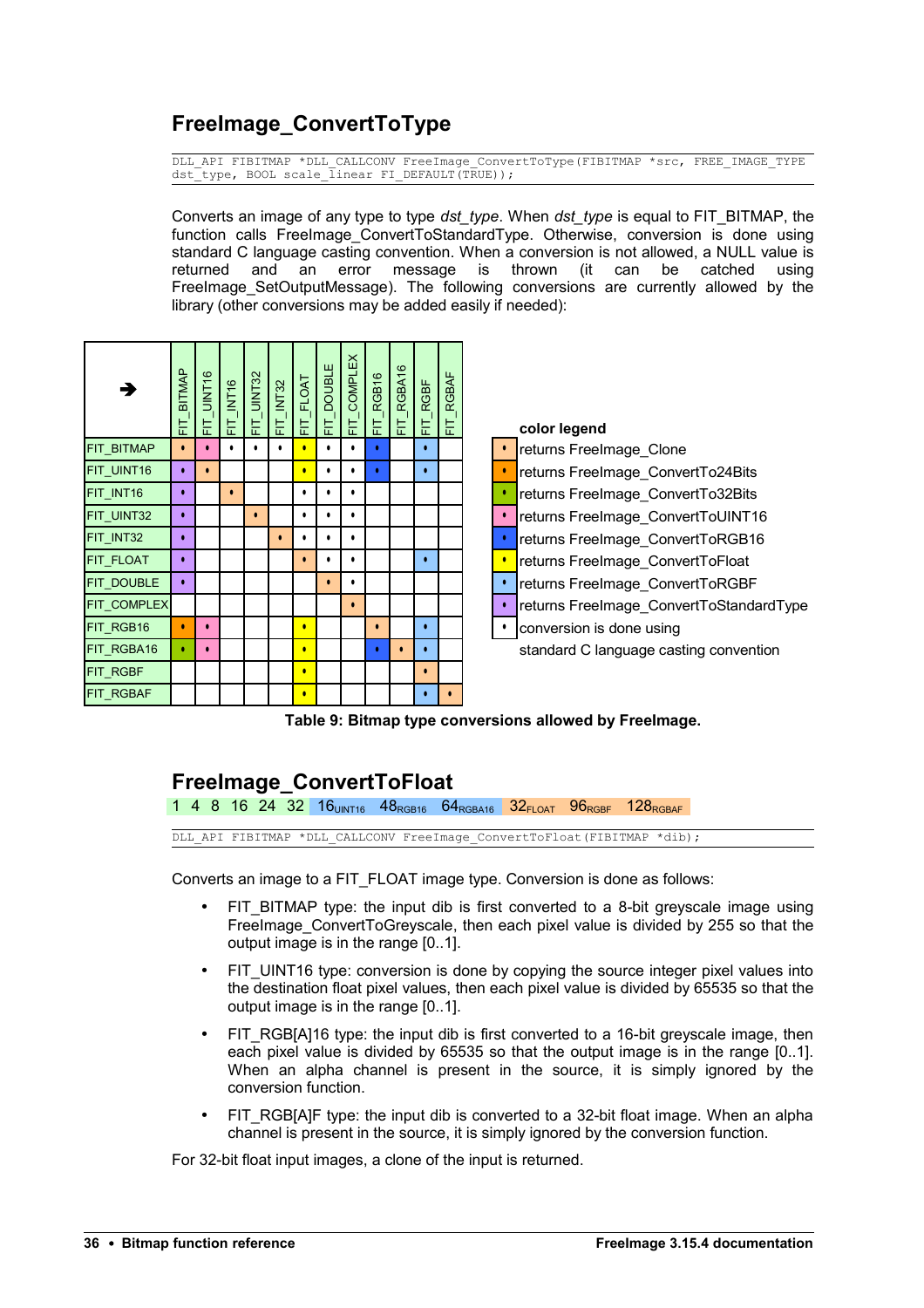When creating the greyscale float image, the luminance L (or greyscale intensity) of a result pixel is calculated from the sRGB model using a D65 white point, using the Rec.709 formula :



 $L = (0.2126 * r) + (0.7152 * g) + (0.0722 * b)$ 

The values 0.2126, 0.7152 and 0.0722 represent the relative red, green, and blue intensities.

#### <span id="page-40-0"></span>**FreeImage\_ConvertToRGBF**

1 4 8 16 24 32 16UINT16 48RGB16 64RGBA16 32FLOAT 96RGBF 128RGBAF

DLL\_API FIBITMAP \*DLL\_CALLCONV FreeImage\_ConvertToRGBF(FIBITMAP \*dib);

Converts a 24- or 32-bit RGB(A) standard image or a 48- or 96-bit RGB(A) image to a FIT RGBF type image. Conversion is done by copying the source integer pixel values into the destination float pixel values, and dividing by the maximum source pixel value (i.e. 255 or 65535) so that the output image is in the range [0..1]. When an alpha channel is present in the source, it is simply ignored by the conversion function. For 96-bit RGBF input images, a clone of the input is returned. For 128-bit RGBAF images, conversion is done by copying the source float pixel values into the destination float pixel values, skipping the alpha channel.

## **FreeImage\_ConvertToUINT16**

1 4 8 16 24 32 16UINT16 48RGB16 64RGBA16

DLL\_API FIBITMAP \*DLL\_CALLCONV FreeImage\_ConvertToUINT16(FIBITMAP \*dib);

Converts a bitmap to an unsigned 16-bit greyscale image (i.e. image whose type is FIT UINT16). Standard bitmaps are first converted (if needed) to 8-bit greyscale images and then conversion is done by multiplying the 8-bit channel by 256. Other bitmap types are converted by using a greyscale conversion formula.

For 16-bit FIT\_UINT16 images, a clone of the input is returned.

When creating the greyscale uint16 image from a RGB[A] image, the luminance L (or greyscale intensity) of a result pixel is calculated from the sRGB model using a D65 white point, using the Rec.709 formula :



L =  $( 0.2126 * r ) + ( 0.7152 * g ) + ( 0.0722 * b )$ 

The values 0.2126, 0.7152 and 0.0722 represent the relative red, green, and blue intensities.

### **FreeImage\_ConvertToRGB16**

1 4 8 16 24 32 16UINT16 48RGB16 64RGBA16

DLL\_API FIBITMAP \*DLL\_CALLCONV FreeImage\_ConvertToUINT16(FIBITMAP \*dib);

Converts a bitmap to an unsigned 16-bit RGB image (i.e. image whose type is FIT\_RGB16). Standard bitmaps are first converted (if needed) to 24-bit RGB images and then conversion is done by multiplying the 8-bit channel by 256. When an alpha channel is present in the source, it is simply ignored by the conversion function. For 16-bit FIT\_RGB16 images, a clone of the input is returned.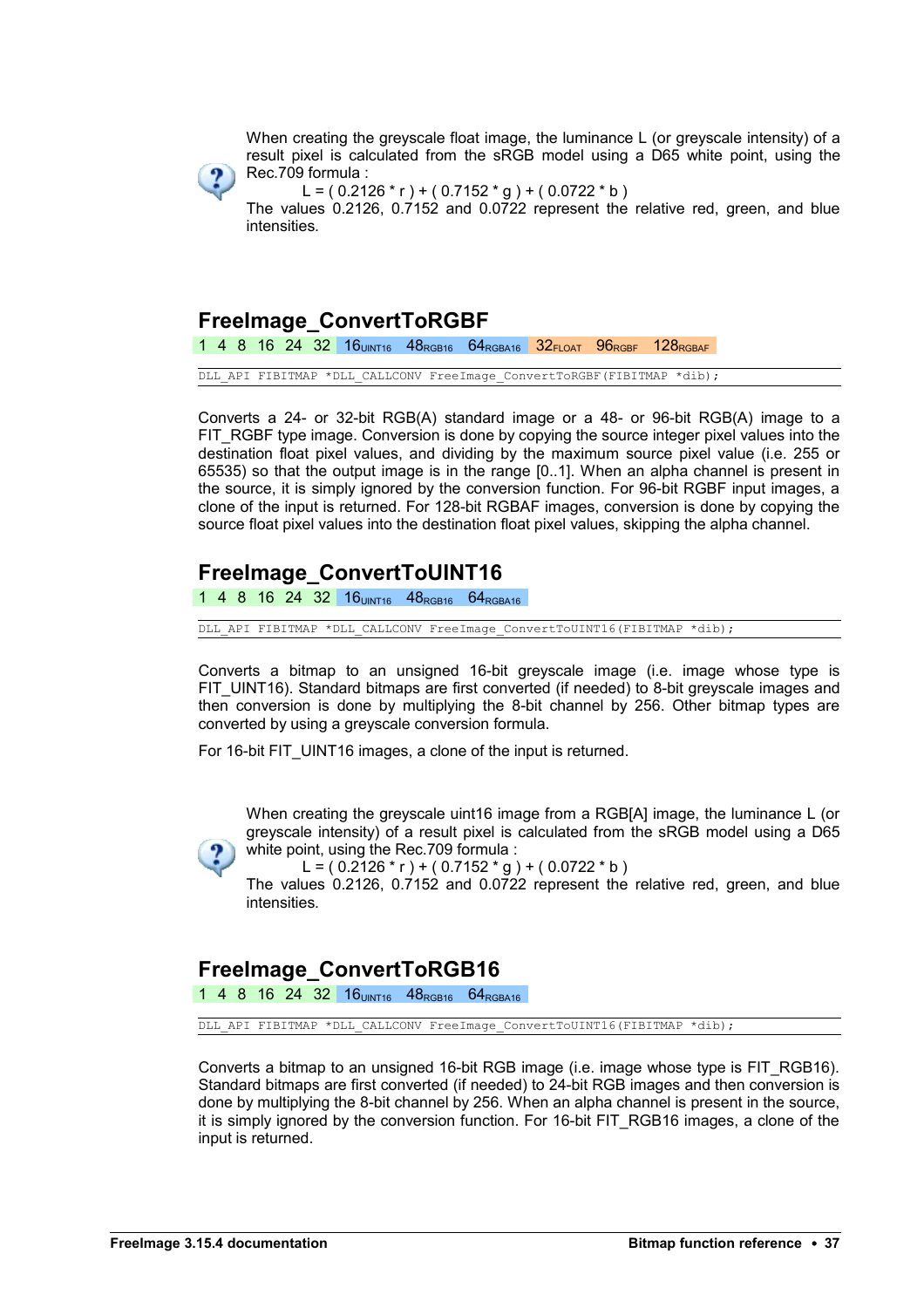# **Tone mapping operators**

Tone mapping operators are used to compress a large range of pixel luminances into a smaller range that is suitable for display on devices with limited dynamic range (e.g. display devices such as CRTs or LCDs and print media).

In principle this problem is simple: we need to turn an image with a large range of numbers into an image containing integers in the range of 0 to 255 such that we can display it on a printer or a monitor. This suggests linear scaling as a possible solution. However, this approach is flawed because details in the light or dark areas of the image will be lost due to subsequent quantization, and the displayed image will therefore not be perceived the same as the scene that was photographed. For this reason, more elaborate algorithms, called tone mapping operators, have been proposed to accurately render High Dynamic Range images.

### **FreeImage\_ToneMapping**

48RGB16 64RGBA16 96RGBF 128RGBAF

DLL API FIBITMAP \*DLL CALLCONV FreeImage ToneMapping(FIBITMAP \*dib, FREE IMAGE TMO tmo, double first param FI\_DEFAULT(0), double second param FI\_DEFAULT(0));

Converts a High Dynamic Range image (48-bit RGB or 96-bit RGBF) to a 24-bit RGB image, suitable for display. The *tmo* parameter specifies the tone mapping operator to be used. The function first converts the input image to a 96-bit RGBF image (using the [FreeImage\\_ConvertToRGBF](#page-40-0) function). Then, the bitmap is tone mapped using one of the following algorithms:

| ∣ Parameter      | Tone mapping operator                                                               |
|------------------|-------------------------------------------------------------------------------------|
| FITMO DRAGO03    | Adaptive logarithmic mapping (F. Drago, 2003)                                       |
| FITMO REINHARD05 | Dynamic range reduction inspired by photoreceptor physiology (E. Reinhard,<br>2005) |
| FITMO FATTAL02   | Gradient domain High Dynamic Range compression (R. Fattal, 2002)                    |

**Table 10: FREE\_IMAGE\_TMO constants.** 

The meaning of the *first\_param* and *second\_param* parameters depends on the choosen algorithm (see the definition of each tone mapping operator below). When both parameters are set to zero, a default set of parameters is used.

```
// load a HDR RGB Float image
FIBITMAP *src = FreeImage Load(FIF HDR, "memorial.hdr", 0);
// create a 24-bit tone mapped image suitable for display
FIBITMAP *dst = FreeImage ToneMapping(src, FITMO DRAGO03);
// …
FreeImage Unload(src);
FreeImage_Unload(dst);
```
# **FreeImage\_TmoDrago03**

 $48_{RGB16}$  64 $_{RGBA16}$  96 $_{RGBF}$  128 $_{RGBAF}$ 

```
DLL_API FIBITMAP* DLL_CALLCONV FreeImage_TmoDrago03(FIBITMAP *src, double gamma
FI_DEFAULT(2.2), double exposure FI_DEFAULT(0));
```
Converts a High Dynamic Range image to a 24-bit RGB image using a global operator based on logarithmic compression of luminance values, imitating the human response to light. A bias power function is introduced to adaptively vary logarithmic bases, resulting in good preservation of details and contrast.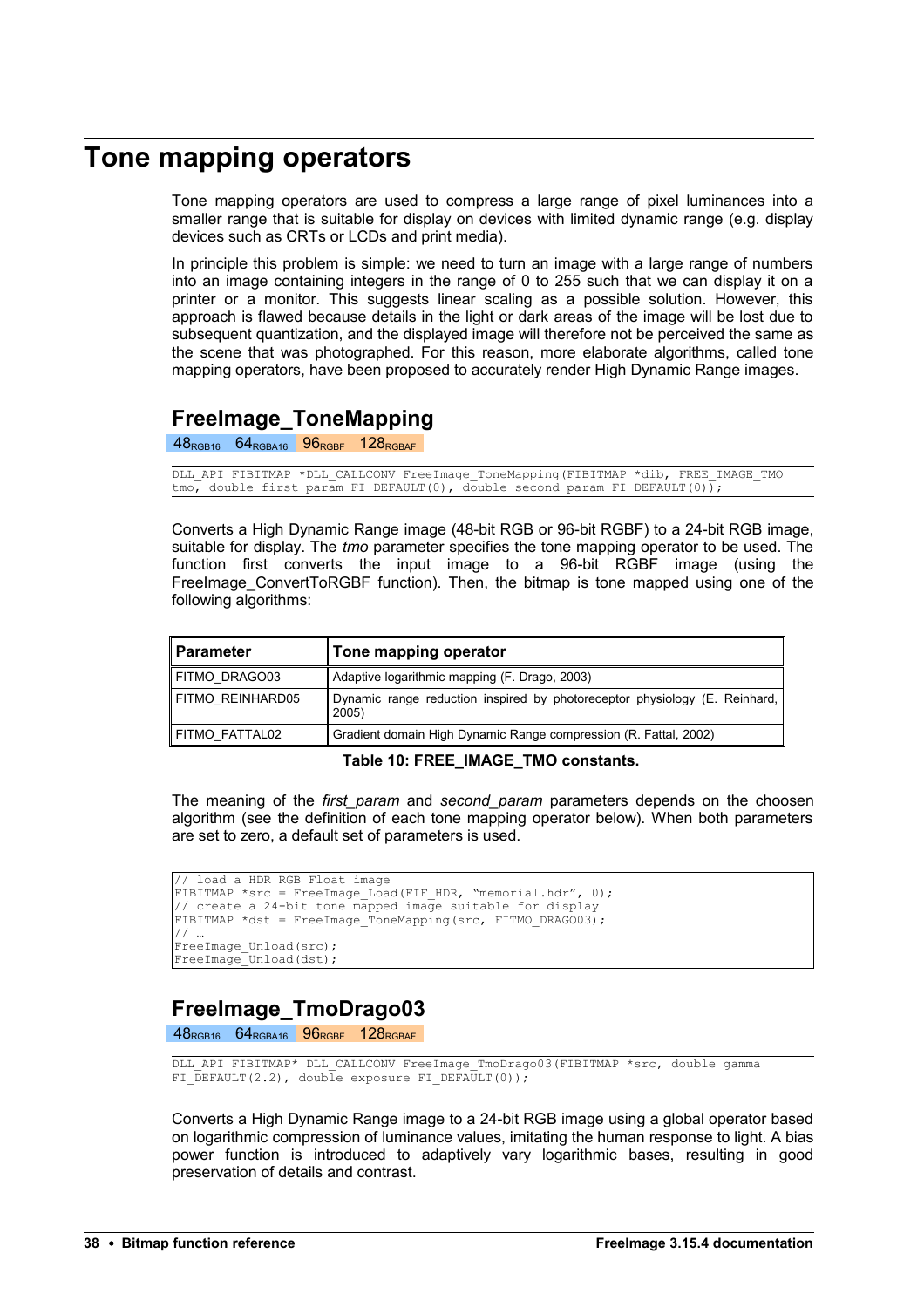Upon entry, *gamma* (where gamma > 0) is a gamma correction that is applied *after* the tone mapping. A value of 1 means no correction. The default 2.2 value, used in the original author's paper, is recommended as a good starting value.

The *exposure* parameter, in the range [-8, 8], is an exposure scale factor allowing users to adjust the brightness of the output image to their displaying conditions. The default value (0) means that no correction is applied. Higher values will make the image lighter whereas lower values make the image darker.

#### **Reference**

F. Drago, K. Myszkowski, T. Annen and N. Chiba, Adaptive logarithmic mapping for displaying high contrast scenes. Proceedings of Eurographics2003, Vol.22, No, 3, pp. 419-426, 2003.

#### **FreeImage\_TmoReinhard05**

48RGB16 64RGBA16 96RGBF 128RGBAF

DLL API FIBITMAP\* DLL CALLCONV FreeImage TmoReinhard05(FIBITMAP \*src, double intensity FI\_DEFAULT(0), double contrast FI\_DEFAULT(0));

Converts a High Dynamic Range image to a 24-bit RGB image using a global operator inspired by photoreceptor physiology of the human visual system.

Upon entry, the *intensity* parameter, in the range [-8, 8], controls the overall image intensity. The default value 0 means no correction. Higher values will make the image lighter whereas lower values make the image darker.

The *contrast* parameter, in the range [0.3, 1.0[, controls the overall image contrast. When using the default value (0), this parameter is calculated automatically.

#### **Reference**

E. Reinhard and K. Devlin, Dynamic Range Reduction Inspired by Photoreceptor Physiology. IEEE Transactions on Visualization and Computer Graphics, 11(1), Jan/Feb 2005.

E. Reinhard, Parameter estimation for photographic tone reproduction, Journal of Graphics Tools, vol. 7, no. 1, pp. 45–51, 2003.

#### **FreeImage\_TmoReinhard05Ex**

48RGB16 64RGBA16 96RGBF 128RGBAF

```
DLL API FIBITMAP *DLL CALLCONV FreeImage TmoReinhard05Ex(FIBITMAP *src, double
intensity FI_DEFAULT(0), double contrast FI_DEFAULT(0), double adaptation
FI_DEFAULT(1), double color correction FI_DEFAULT(0));
```
Converts a High Dynamic Range image to a 24-bit RGB image using a global / local operator inspired by photoreceptor physiology of the human visual system. User parameters control intensity, contrast, and level of adaptation.

Upon entry, the *intensity* parameter, in the range [-8, 8], controls the overall image intensity. The default value 0 means no correction. Higher values will make the image lighter whereas lower values make the image darker.

The *contrast* parameter, in the range [0.3, 1.0[, controls the overall image contrast. When using the default value (0), this parameter is calculated automatically.

The *adaptation* parameter, in range [0:1], controls the level of light adaptation. When using the default value (1), adaptation is local and is based on the pixel intensity. When using a value 0, the adaptation is global and is based on the average channel intensity.

The *color correction* parameter, in range [0:1], controls the level of chromatic adaptation. Using the default value (0) means no chromatic adaptation, i.e. the *adaptation* level is the same for all 3 color channels. Setting this value to 1 means that each R, G, B channel is treated independently.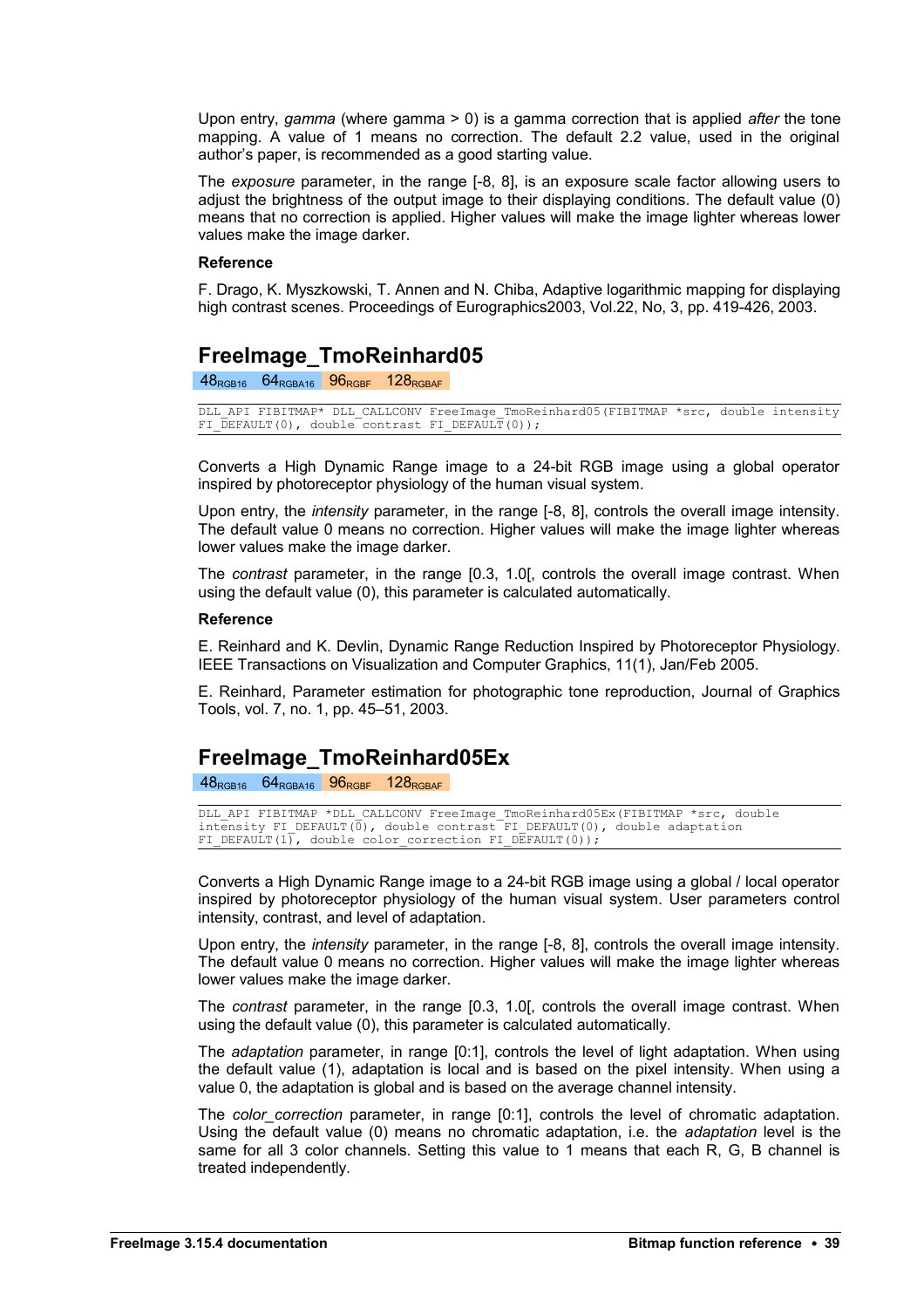#### **Reference**

E. Reinhard and K. Devlin, Dynamic Range Reduction Inspired by Photoreceptor Physiology. IEEE Transactions on Visualization and Computer Graphics, 11(1), Jan/Feb 2005.

E. Reinhard, Parameter estimation for photographic tone reproduction, Journal of Graphics Tools, vol. 7, no. 1, pp. 45–51, 2003.

# **FreeImage\_TmoFattal02**

48RGB16 64RGBA16 96RGBF 128RGBAF

DLL API FIBITMAP \*DLL CALLCONV FreeImage TmoFattal02(FIBITMAP \*src, double color saturation FI\_DEFAULT(0.5), double attenuation FI\_DEFAULT(0.85));

Converts a High Dynamic Range image to a 24-bit RGB image using a local operator that manipulate the gradient field of the luminance image by attenuating the magnitudes of large gradients. A new, low dynamic range image is then obtained by solving a Poisson equation on the modified gradient field.

Upon entry, the *color\_saturation* parameter, in the range [0.4, 0.6], controls color saturation in the resulting image.

The *attenuation* parameter, in the range [0.8, 0.9], controls the amount of attenuation.



The algorithm works by solving as many Partial Differential Equations as there are pixels in the image, using a Poisson solver based on a multigrid algorithm. Thus, the algorithm may take many minutes (up to 5 or more) before to complete.

#### **Reference**

R. Fattal, D. Lischinski, and M. Werman, Gradient domain high dynamic range compression. ACM Transactions on Graphics, 21(3):249–256, 2002.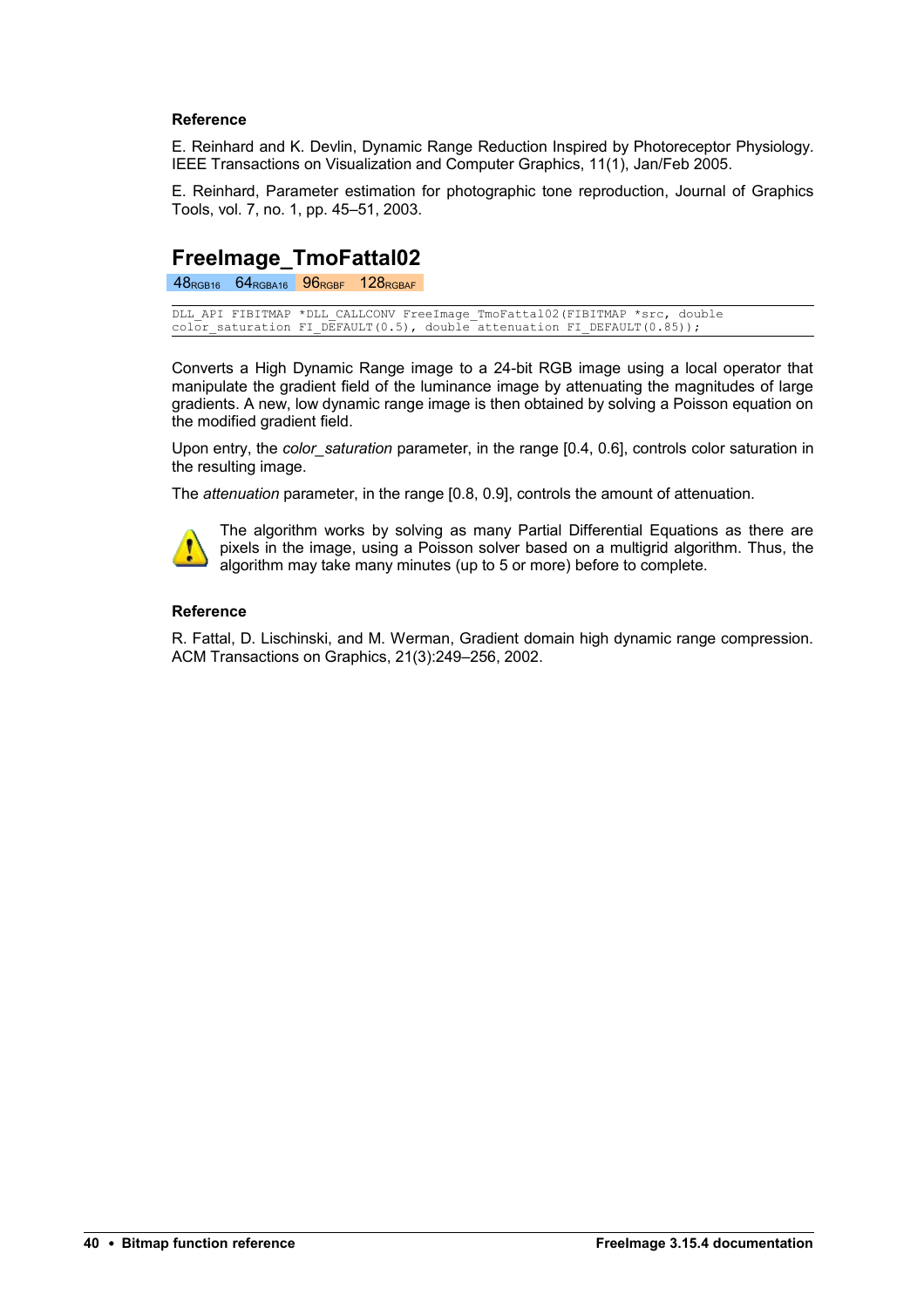# **ICC profile functions**

Whenever an ICC profile is available in a bitmap file it is transparently loaded and stored in the FIBITMAP. On the other side, whenever an ICC profile is stored in a FIBITMAP, it is transparently stored in the bitmap file when saving, provided the output FREEIMAGE\_FORMAT supports ICC profiles (a plugin can be asked for ICC profile support using [FreeImage\\_FIFSupportsICCProfiles\)](#page-51-0).

FreeImage defines a structure called FIICCPROFILE, that is used to access this ICC profile. The structure can then be used with any color management engine to perform bitmap transformations between two ICC profiles.



}

If the FIICCPROFILE is flagged with FIICC COLOR IS CMYK the bitmap is a representation of a CMYK separation. Together with color management this information is important, because the profile data and the bitmap must reside in the same color model (e.g. RGB or CMYK).

In almost all cases, the bitmap is loaded as an RGB representation. It may depend on special flags to FreeImage Load, whether the original color representation is preserved or not.

```
// load a bitmap from file, enforce to preserve the
// CMYK separated data from TIFF (no RGB conversion done)
FIBITMAP *bitmap = FreeImage Load (FIF TIFF, name, TIFF CMYK);
if (bitmap) {
// test for RGB or CMYK colour space
  if ((FreeImage_GetICCProfile(bitmap)->flags & 
      FIICC COLOR IS CMYK) == FIICC COLOR IS CMYK)
     // we are in CMYK colour space
  else
    // we are in RGB colour space
```
ICC profiles are currently supported by TIFF, PNG and JPEG plugins.

# **FreeImage\_GetICCProfile**

DLL\_API FIICCPROFILE \*DLL\_CALLCONV FreeImage GetICCProfile(FIBITMAP \*dib);

Retrieves a pointer to the FIICCPROFILE data of the bitmap. This function can also be called safely, when the original format does not support profiles.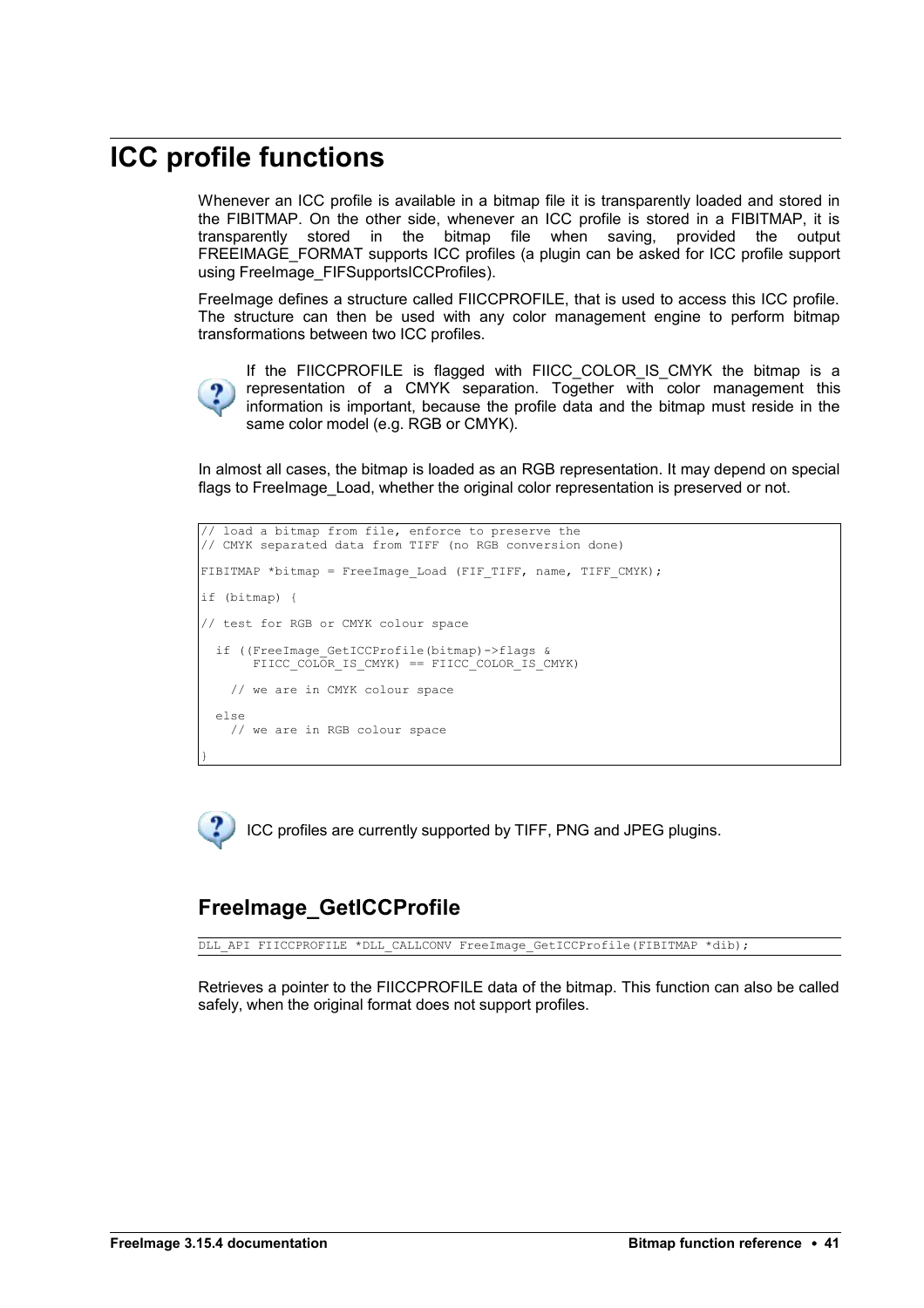```
this code assumes there is a bitmap loaded and
// present in a variable called 'bitmap'
// retrieve a pointer to FIICCPROFILE structure
FIICCPROFILE *profile = FreeImage GetICCProfile(bitmap);
If (profile->data) {
   // profile data present
}
```
### **FreeImage\_CreateICCProfile**

```
DLL_API FIICCPROFILE *DLL_CALLCONV FreeImage CreateICCProfile(FIBITMAP *dib, void
*data, long size);
```
Creates a new FIICCPROFILE block from ICC profile data previously read from a file or built by a color management system. The profile data is attached to the bitmap. The function returns a pointer to the FIICCPROFILE structure created.

```
// this code assumes there is a bitmap loaded and 
// present in a variable called 'bitmap'
DWORD size = filelength(fileno(hProfit));// read profile data from file and zero-terminate
if (size && (data = (void *)malloc(size + 1))) {
 size = fread(data, 1, size, hProfile);
*(data + size) = 0; // attach retrieved profile data to bitmap
 FIICCPROFILE *profile = FreeImage CreateICCProfile (bitmap, data, size);
  free (data);
}
```
### **FreeImage\_DestroyICCProfile**

DLL\_API void DLL\_CALLCONV FreeImage\_DestroyICCProfile(FIBITMAP \*dib);

This function destroys an FIICCPROFILE previously created by FreeImage CreateICCProfile. After this call the bitmap will contain no profile information. This function should be called to ensure that a stored bitmap will not contain any profile information.

```
// this code assumes there is a bitmap loaded and 
// present in a variable called 'bitmap'
// destroy profile possibly present
FreeImage DestroyICCProfile(bitmap);
// store profile-less bitmap
FreeImage Save (FIF TIFF, bitmap, name, flags);
```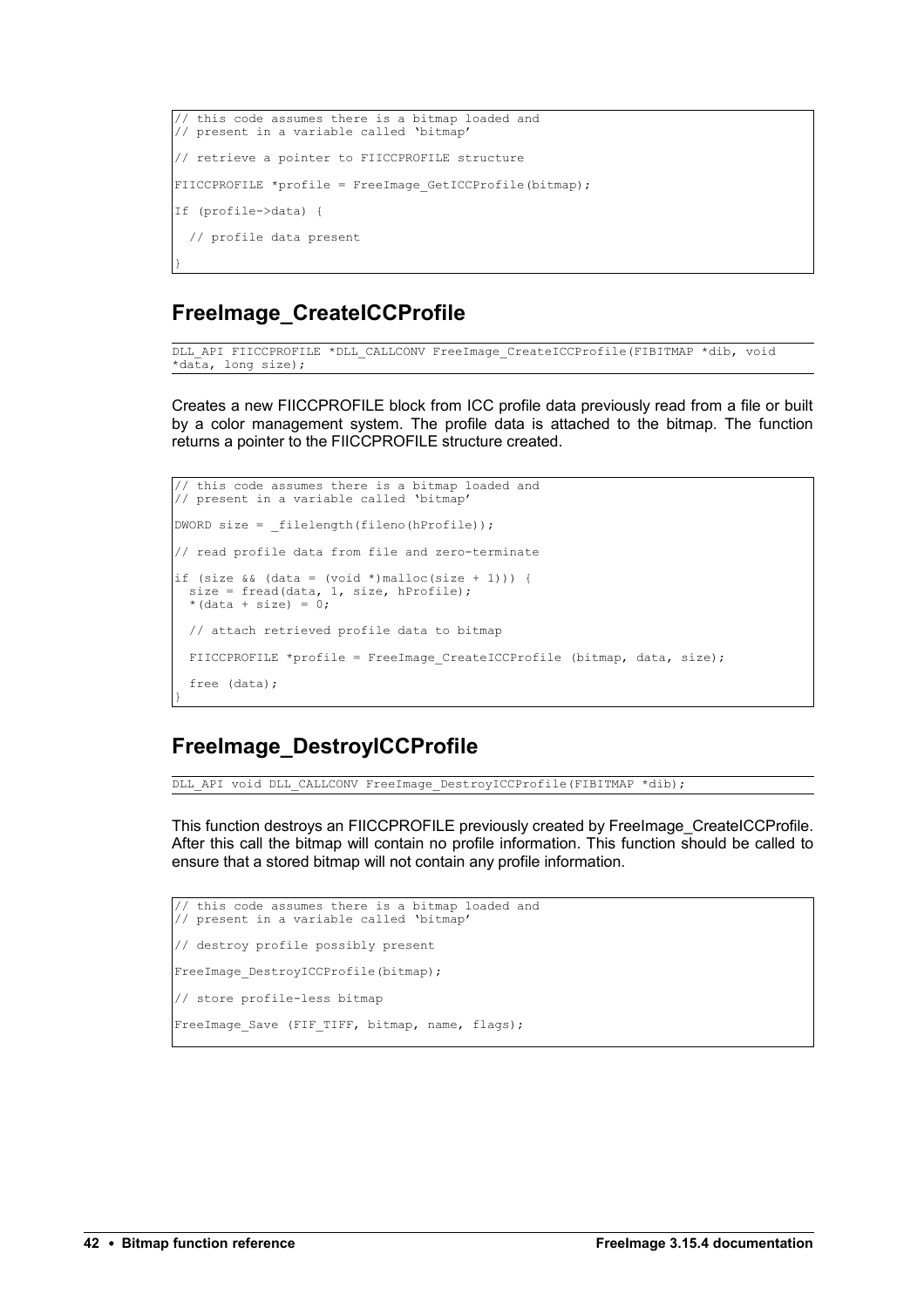# **Plugin functions**

Through average use you won't probably notice it, FreeImage is plugin driven. Each bitmap loader/saver is in fact a plugin module that is linked inside the integrated plugin manager. You won't notice it, until you decide to write your own plugins.

Almost every plugin in FreeImage is incorporated directly into the DLL. The reason why this is done this way is a mixture of evolution and design. The first versions of FreeImage (actually, about the whole first year of its existence) it had no notion of plugins. This meant that all bitmap functionality was available only from the main DLL. In the second year Floris decided to create plugins, because he wanted to support some bitmaps formats that have license restrictions on them, such as GIF. In fear that he would put all its bitmap loaders/savers in tiny DLLs that would splatter the hard drive, his most important 'customer' strongly encouraged him to keep as much bitmap formats in one DLL as possible. He took his word for it and it lead to the design you see here today.

The actual plugin system evolved from something very simple to a very flexible mechanism that he now often reuses in other software. At this moment it's possible to have plugins in the main FREEIMAGE.DLL, in external DLLs, and even directly in an application that drives FreeImage.

### **FreeImage\_GetFIFCount**

DLL\_API int DLL\_CALLCONV FreeImage\_GetFIFCount();

Retrieves the number of FREE\_IMAGE\_FORMAT identifiers being currently registered. In FreeImage FREE\_IMAGE\_FORMAT became, through evolution, synonymous with plugin.

# **FreeImage\_SetPluginEnabled**

DLL API int DLL CALLCONV FreeImage SetPluginEnabled(FREE IMAGE FORMAT fif, BOOL  $enable$ );

Enables or disables a plugin. A disabled plugin cannot be used to import and export bitmaps, nor will it identify bitmaps. When called, this function returns the previous plugin state (TRUE / 1 or FALSE / 0), or –1 if the plugin doesn't exist.

# **FreeImage\_IsPluginEnabled**

DLL\_API int DLL\_CALLCONV FreeImage\_IsPluginEnabled(FREE\_IMAGE\_FORMAT\_fif);

Returns TRUE when the plugin is enabled, FALSE when the plugin is disabled, -1 otherwise.

# **FreeImage\_GetFIFFromFormat**

DLL API FREE IMAGE FORMAT DLL CALLCONV FreeImage GetFIFFromFormat(const char \*format);

Returns a FREE\_IMAGE\_FORMAT identifier from the format string that was used to register the FIF.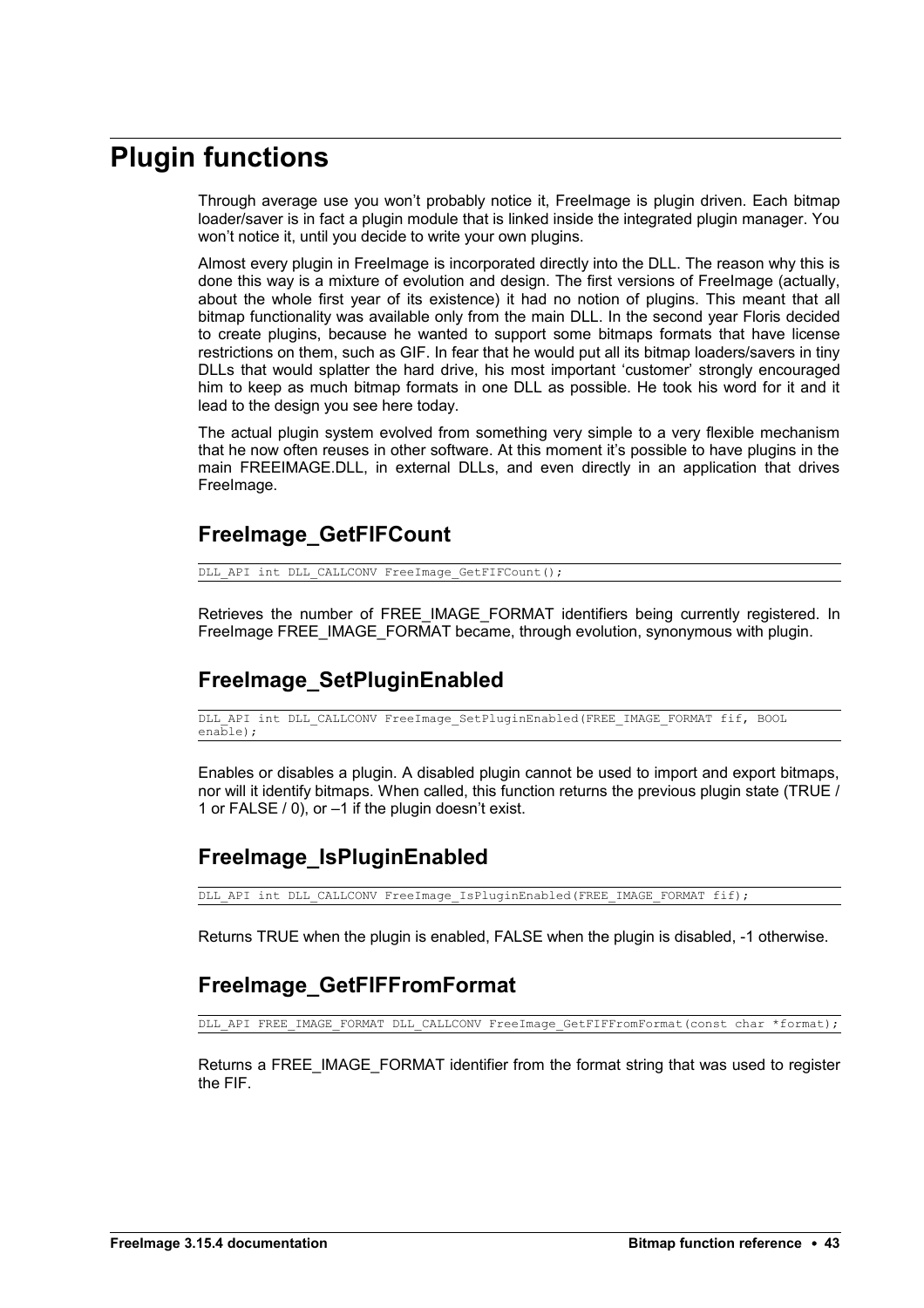# **FreeImage\_GetFIFFromMime**

DLL API FREE IMAGE FORMAT DLL CALLCONV FreeImage\_GetFIFFromMime(const char \*mime);

Returns a FREE\_IMAGE\_FORMAT identifier from a MIME content type string (MIME stands for Multipurpose Internet Mail Extension).

```
FREE IMAGE FORMAT fif = FreeImage GetFIFFromMime("image/png");
If(fif != FIF_UNKNOWN) { 
assert(fif == FIF PNG);
}
```
# **FreeImage\_GetFIFMimeType**

DLL API const char \*DLL CALLCONV FreeImage GetFIFMimeType (FREE IMAGE FORMAT fif);

Given a FREE\_IMAGE\_FORMAT identifier, returns a MIME content type string (MIME stands for Multipurpose Internet Mail Extension).

### **FreeImage\_GetFormatFromFIF**

DLL API const char \*DLL CALLCONV FreeImage GetFormatFromFIF(FREE IMAGE FORMAT fif);

Returns the string that was used to register a plugin from the system assigned FREE\_IMAGE\_FORMAT.

# **FreeImage\_GetFIFExtensionList**

DLL API const char \*DLL CALLCONV FreeImage GetFIFExtensionList(FREE IMAGE FORMAT fif);

Returns a comma-delimited file extension list describing the bitmap formats the given plugin can read and/or write.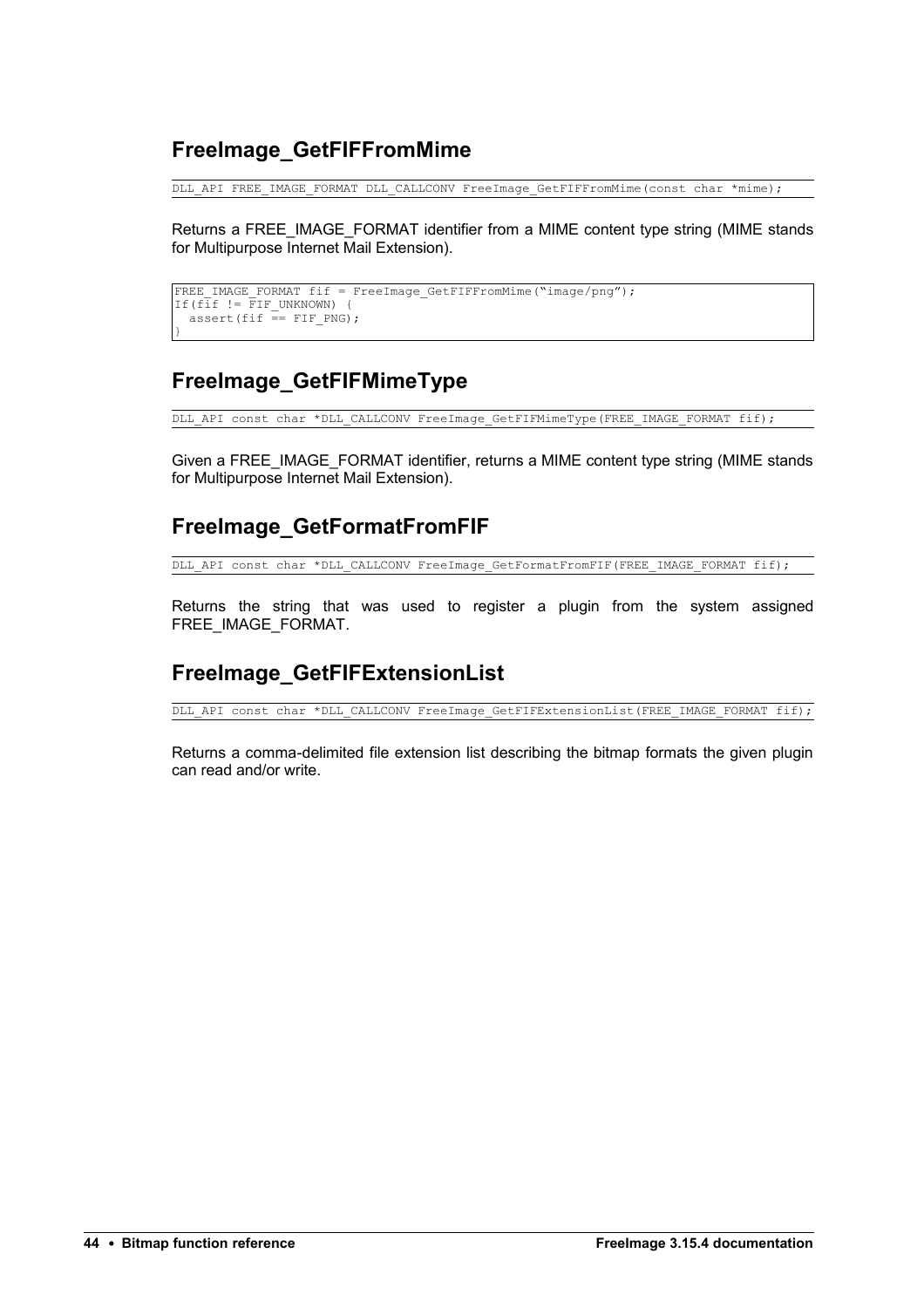```
/**
Builds a series of string pairs that specify filters you can apply to load a file.
The filter string is to be used by a 'File Open' dialog box
(GetOpenFileName or CFileDialog).
@param szFilter Input and output parameter. szFilter is an array of char whose length
should be 2048 or more.
@return Returns the number of supported import formats
*/
int GetOpenFilterString(char *szFilter) {
 int i, iCount;
 char Filter[2048];
  char *token;
   // Build a string for 'All image files'
 Filter[0] = ' \ 0';
 for(i = 0; i < respectively; FreeImage_GetFIFCount(); i++) {
    if(FreeImage_FIFSupportsReading((FREE_IMAGE_FORMAT)i)) {
strcat(Filter, FreeImage GetFIFExtensionList((FREE IMAGE FORMAT)i));
 strcat(Filter, ",");
    }
 }
 Filter[strlen(Filter)-1] = '\0;
 strcpy(szFilter, "All image files|");
 token = strtok(Filter, ",");
  while(token != NULL) {
   strcat(szFilter, "*.");
    strcat(szFilter, token);
    strcat(szFilter, ";");
     // get next token
   \text{token} = \text{strtok}(\text{NULL}, "," }
  szFilter[strlen(szFilter)-1] = '|';
  // Build a string for 'All files'
  strcat(szFilter, "All Files (*.*)|*.*|");
   // Build a string for each format
 Filter[0] = \sqrt{0};
iCount = 0;
 for(i = 0; i < FreeImage_GetFIFCount(); i++) {
     if(FreeImage_FIFSupportsReading((FREE_IMAGE_FORMAT)i)) {
       // Description
      sprintf(Filter, "%s (%s)|", FreeImage GetFIFDescription((FREE IMAGE FORMAT)i),
       FreeImage_GetFIFExtensionList((FREE_IMAGE_FORMAT)i));
       strcat(szFilter, Filter);
       // Extension(s)
      strcpy(Filter, FreeImage_GetFIFExtensionList((FREE_IMAGE_FORMAT)i));<br>token = strtok(Filter, ",");
      token = strtok(Filter,
       while(token != NULL) {
       strcat(szFilter, "*.");
strcat(szFilter, token);
strcat(szFilter, ";");
        // get next token
         token = strtok(NULL, ",");
      \lambda szFilter[strlen(szFilter)-1] = '|';
      iCount++;
     }
 }
  strcat(szFilter, "|");
  return iCount;
}
```
#### **FreeImage\_GetFIFDescription**

DLL API const char \*DLL CALLCONV FreeImage GetFIFDescription(FREE IMAGE FORMAT fif);

Returns a descriptive string that describes the bitmap formats the given plugin can read and/or write.

### **FreeImage\_GetFIFRegExpr**

DLL\_API const char \* DLL\_CALLCONV FreeImage GetFIFRegExpr(FREE\_IMAGE\_FORMAT fif);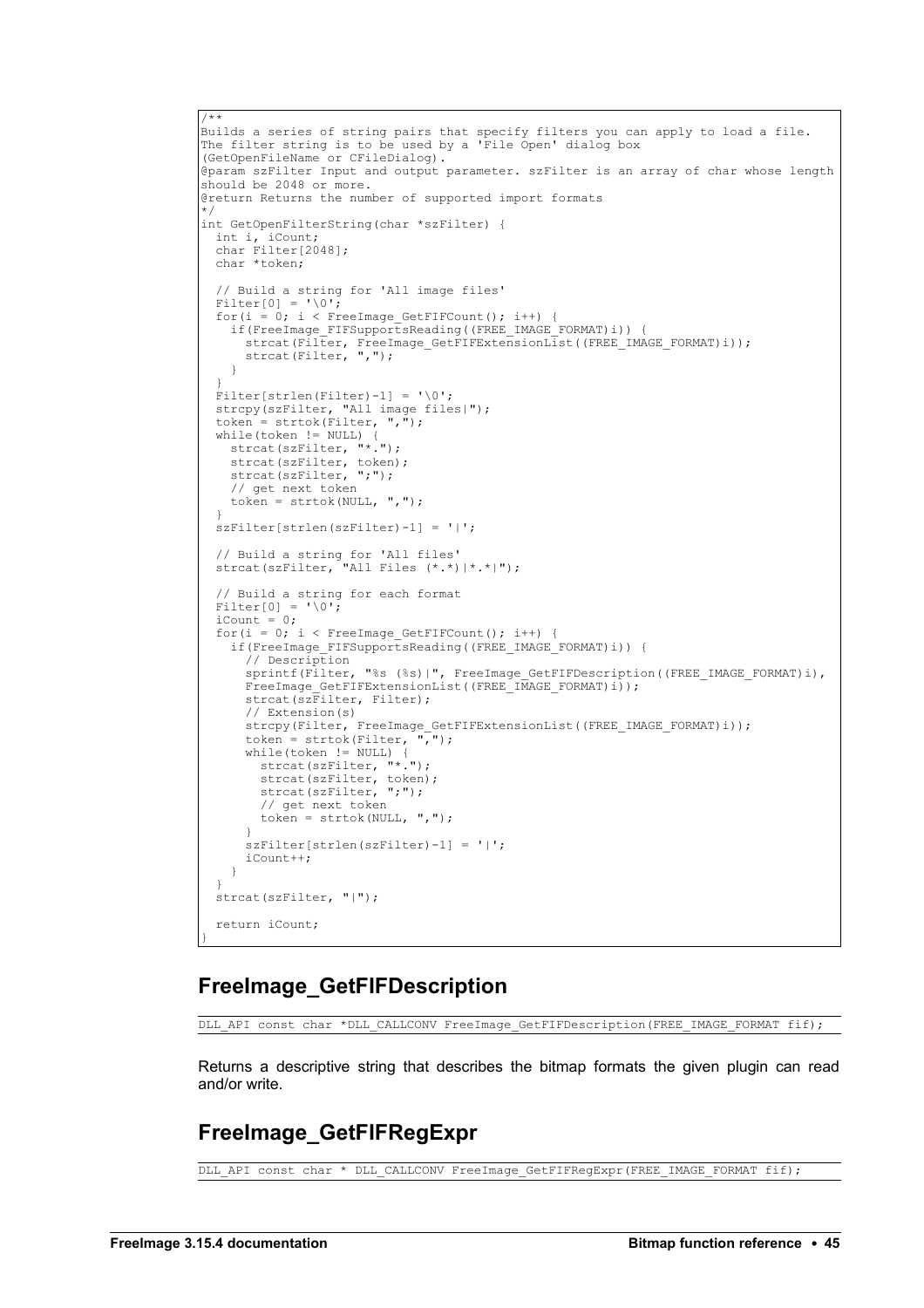Returns a regular expression string that can be used by a regular expression engine to identify the bitmap. FreeImageQt makes use of this function.

# <span id="page-49-0"></span>**FreeImage\_GetFIFFromFilename**

DLL\_API FREE\_IMAGE\_FORMAT DLL\_CALLCONV FreeImage\_GetFIFFromFilename(const char  $*$ filename);

This function takes a filename or a file-extension and returns the plugin that can read/write files with that extension in the form of a FREE\_IMAGE\_FORMAT identifier.

```
/** Generic image loader
@param lpszPathName Pointer to the full file name
@param flag Optional load flag constant
ereturn Returns the loaded dib if successful, returns NULL otherwise
*/
FIBITMAP* GenericLoader(const char* lpszPathName, int flag) {
 FREE IMAGE FORMAT fif = FIF UNKNOWN;
   // check the file signature and deduce its format
    (the second argument is currently not used by FreeImage)
 fif = FreeImage GetFileType(lpszPathName, 0);
 if(fif == FIF UNKNOWN) {
    // no signature ?
     // try to guess the file format from the file extension
    fif = FreeImage GetFIFFromFilename(lpszPathName);
 }
 // check that the plugin has reading capabilities ...
if((fif != FIF UNKNOWN) && FreeImage FIFSupportsReading(fif)) {
 // ok, let's load the file
   FIBITMAP *dib = FreeImage Load(fif, lpszPathName, flag);
     // unless a bad file format, we are done !
     return dib;
 }
  return NULL;
}
```
# **FreeImage\_GetFIFFromFilenameU**

DLL\_API FREE\_IMAGE\_FORMAT\_DLL\_CALLCONV FreeImage\_GetFIFFromFilenameU(const wchar\_t \*filename);

This function works exactly like [FreeImage\\_GetFIFFromFilename](#page-49-0) but supports UNICODE filenames. Note that this function only works on MS Windows operating systems. On other systems, the function does nothing and returns FIF\_UNKNOWN.

# **FreeImage\_FIFSupportsReading**

DLL\_API BOOL DLL\_CALLCONV FreeImage\_FIFSupportsReading(FREE IMAGE FORMAT fif);

Returns TRUE if the plugin belonging to the given FREE\_IMAGE\_FORMAT can be used to load bitmaps, FALSE otherwise.

# **FreeImage\_FIFSupportsWriting**

DLL API BOOL DLL CALLCONV FreeImage FIFSupportsWriting(FREE IMAGE FORMAT fif);

Returns TRUE if the plugin belonging to the given FREE\_IMAGE\_FORMAT can be used to save bitmaps, FALSE otherwise.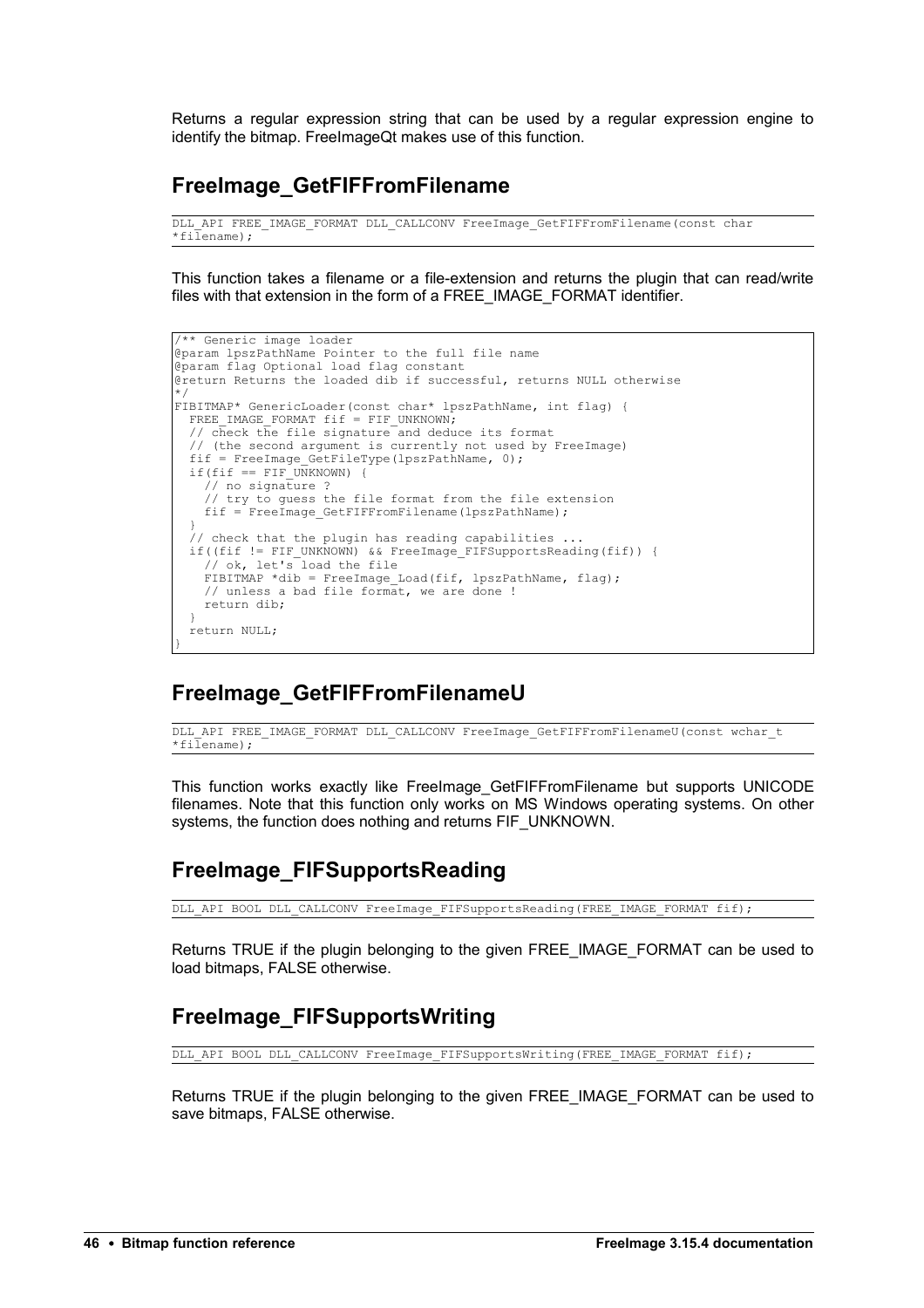```
/** Generic image writer
@param dib Pointer to the dib to be saved
@param lpszPathName Pointer to the full file name
@param flag Optional save flag constant
@return Returns true if successful, returns false otherwise
*/
bool GenericWriter(FIBITMAP* dib, const char* lpszPathName, int flag) {
 FREE IMAGE FORMAT fif = FIF UNKNOWN;
  BOOL bSuccess = FALSE;
   // Try to guess the file format from the file extension
 fif = FreeImage GetFIFFromFilename(lpszPathName);
 if(fif != FIT UNKNOWN ) {
     // Check that the dib can be saved in this format
    BOOL bCanSave;
   \texttt{FREE}\_\texttt{IMAGE}\_\texttt{TPE} image_type = FreeImage GetImageType(dib);
    if(image type == FITBITMAP) {
       // standard bitmap type
       // check that the plugin has sufficient writing
      // and export capabilities .
      WORD bpp = FreeImage_GetBPP(dib);
      bCanSave = (FreeImage_FIFSupportsWriting(fif) && 
                  FreeImage_FIFSupportsExportBPP(fif, bpp));
     } else {
      // special bitmap type
       // check that the plugin has sufficient export capabilities
      bCanSave = FreeImage FIFSupportsExportType(fif, image type);
     }
    if(bCanSave) {
     bSuccess = FreeImage Save(fif, dib, lpszPathName, flag);
     }
   }
  return (bSuccess == TRUE) ? true : false;
}
```
# **FreeImage\_FIFSupportsExportType**

DLL\_API BOOL DLL\_CALLCONV FreeImage\_FIFSupportsExportType(FREE\_IMAGE\_FORMAT\_fif, FREE IMAGE TYPE  $\overline{t}$ ype);

Returns TRUE if the plugin belonging to the given FREE IMAGE FORMAT can save a bitmap in the desired data type, returns FALSE otherwise. See the list of [Supported file](#page-110-0) [formats](#page-110-0) in the appendix for a list of plugins that can save non-standard images.

### **FreeImage\_FIFSupportsExportBPP**

1 4 8 16 24 32

```
DLL API BOOL DLL CALLCONV FreeImage FIFSupportsExportBPP(FREE IMAGE FORMAT fif, int
bpp\overline{)};
```
Returns TRUE if the plugin belonging to the given FREE\_IMAGE\_FORMAT can save a bitmap in the desired bit depth, returns FALSE otherwise.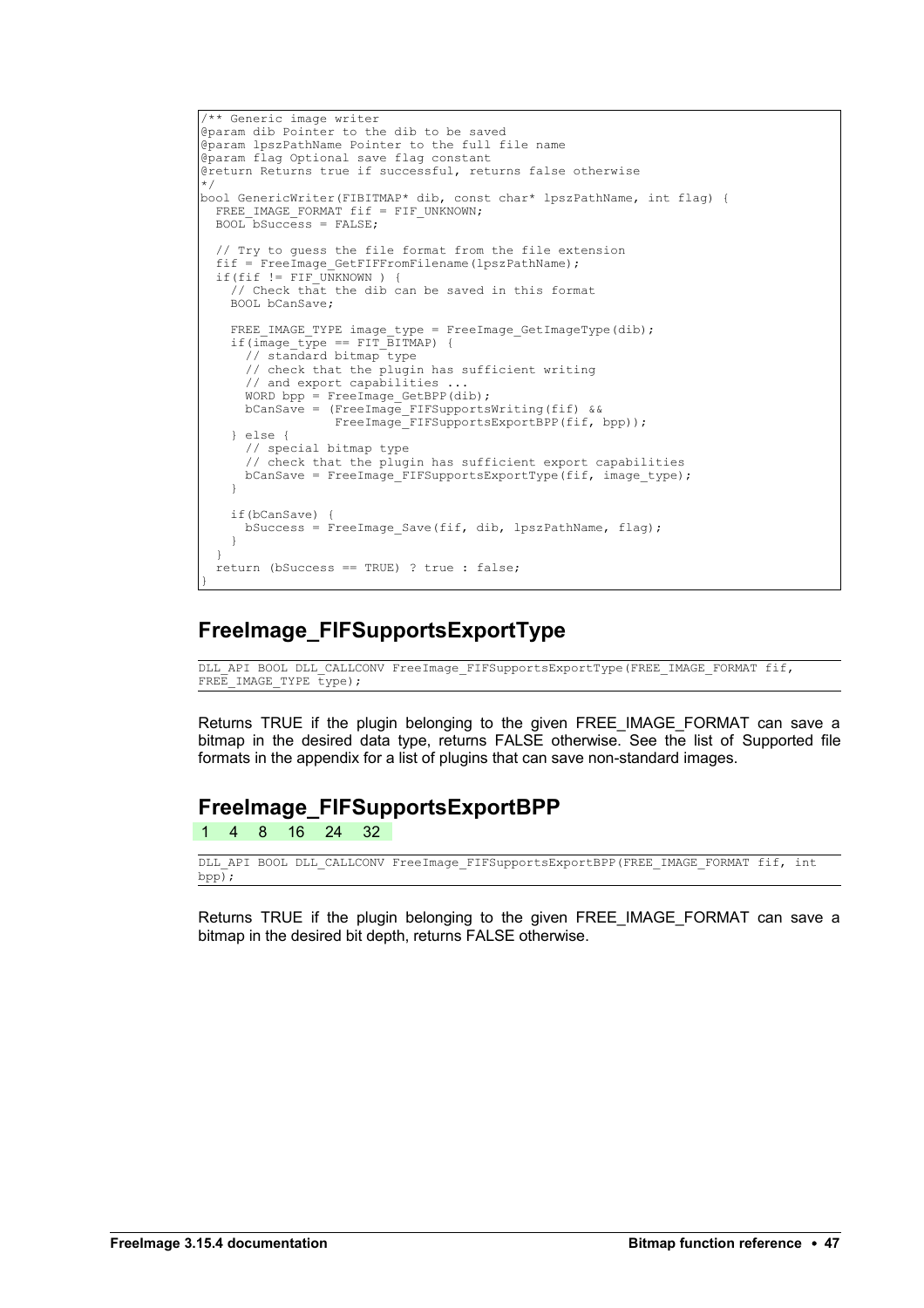```
/**
Builds a series of string pairs that specify filters you can apply to save a file.
The filter string is to be used by a 'File Save As' dialog box (GetSaveFileName or
CFileDialog).
@param szFilter Input and output parameters. szFilter is an array of char whose
length should be 2048 or more.
@param bpp The bit depth of the image to be saved.
@param image_type The image type to be saved
@return Return the number of supported export formats
*/
int GetSaveAsFilterString(char *szFilter, WORD bpp, FREE IMAGE TYPE image type) {
  int i, iCount;
  char Filter[2048];
  char *token;
 szFilter[0] = '\\0';iCount = 0;
   // Build a string for each format
 for(i = 0; i < FreeImage GetFIFCount(); i++) {
     // Check that the dib can be saved in this format
     BOOL bCanSave;
    FREE IMAGE FORMAT fif = (FREE IMAGE FORMAT)i;
     if(image_type == FIT_BITMAP) {
       // standard bitmap type
      bCanSave = (FreeImage FIFSupportsWriting(fif) &&
                 FreeImage FIFSupportsExportBPP(fif, bpp));
     } else {
       // special bitmap type
     bCanSave = FreeImage FIFSupportsExportType(fif, image type);
 }
    if(bCanSave) {
       // Handle the special case of PNM files
      strcpy(Filter, FreeImage GetFormatFromFIF((FREE IMAGE FORMAT)i));
     if((bpp == 1) && (!strncmp(Filter, "PGM", 3) || !strncmp(Filter, "PPM", 3)))
        continue;
      if((bpp == 8) && (!strncmp(Filter, "PBM", 3) || !strncmp(Filter, "PPM", 3)))
 continue;
if((bpp == 24) \&\& (!strncmp(Filter, "PGM", 3) || !strncmp(Filter, "PBM", 3)))
        continue;
       // Description
       sprintf(Filter, "%s (%s)|", FreeImage_GetFIFDescription((FREE_IMAGE_FORMAT)i), 
      FreeImage GetFIFExtensionList((FREE IMAGE FORMAT)i));
      strcat(szFilter, Filter);
       // Extension(s)
strcpy(Filter, FreeImage GetFIFExtensionList((FREE_IMAGE_FORMAT)i));
 token = strtok(Filter, ",");
       while(token != NULL) {
 strcat(szFilter, "*.");
strcat(szFilter, token);
strcat(szFilter, ";");
         // get next token
        token = strtok(NULL, ",");
       }
      szFilter[strlen(szFilter)-1] = '|';
      iCount++;
    }
   }
  strcat(szFilter, "|");
  return iCount;
}
```
# <span id="page-51-0"></span>**FreeImage\_FIFSupportsICCProfiles**

DLL API BOOL DLL CALLCONV FreeImage FIFSupportsICCProfiles(FREE IMAGE FORMAT fif);

Returns TRUE if the plugin belonging to the given FREE\_IMAGE\_FORMAT can load or save an ICC profile, returns FALSE otherwise.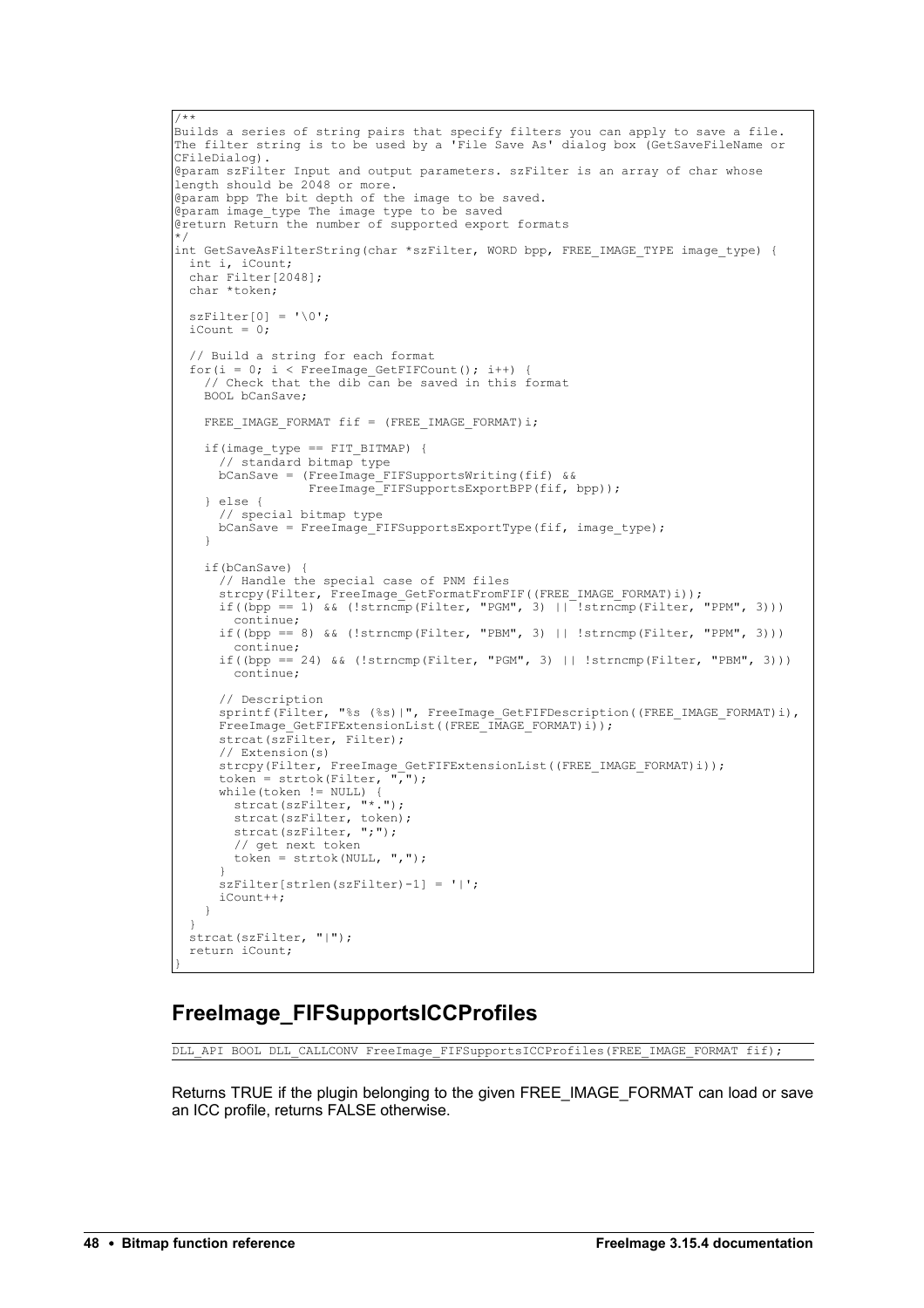```
// determine, whether profile support is present
if (FreeImage_FIFSupportsICCProfiles(FIF_TIFF)) {
   // profile support present
```
# **FreeImage\_FIFSupportsNoPixels**

}

}

DLL API BOOL DLL CALLCONV FreeImage FIFSupportsNoPixels(FREE IMAGE FORMAT fif);

Returns TRUE if the plugin belonging to the given FREE\_IMAGE\_FORMAT can load a file using the FIF\_LOAD\_NOPIXELS load flag. If TRUE, a loader can load header only data and possibly some metadata;

```
// determine, whether 'header only' support is present
if (FreeImage_FIFSupportsNoPixels(FIF_JPEG)) {
  // 'header only' support present
```
# **FreeImage\_RegisterLocalPlugin**

DLL\_API FREE\_IMAGE\_FORMAT DLL\_CALLCONV FreeImage\_RegisterLocalPlugin(FI\_InitProc proc\_address, const char \*format FI\_DEFAULT(0), const char \*description FI\_DEFAULT(0), const char \*extension FI\_DEFAULT(0), const char \*regexpr FI\_DEFAULT(0));

Registers a new plugin to be used in FreeImage. The plugin is residing directly in the application driving FreeImage. The first parameter is a pointer to a function that is used to initialise the plugin. The initialization function is responsible for filling in a Plugin structure and storing a system-assigned format identification number used for message logging.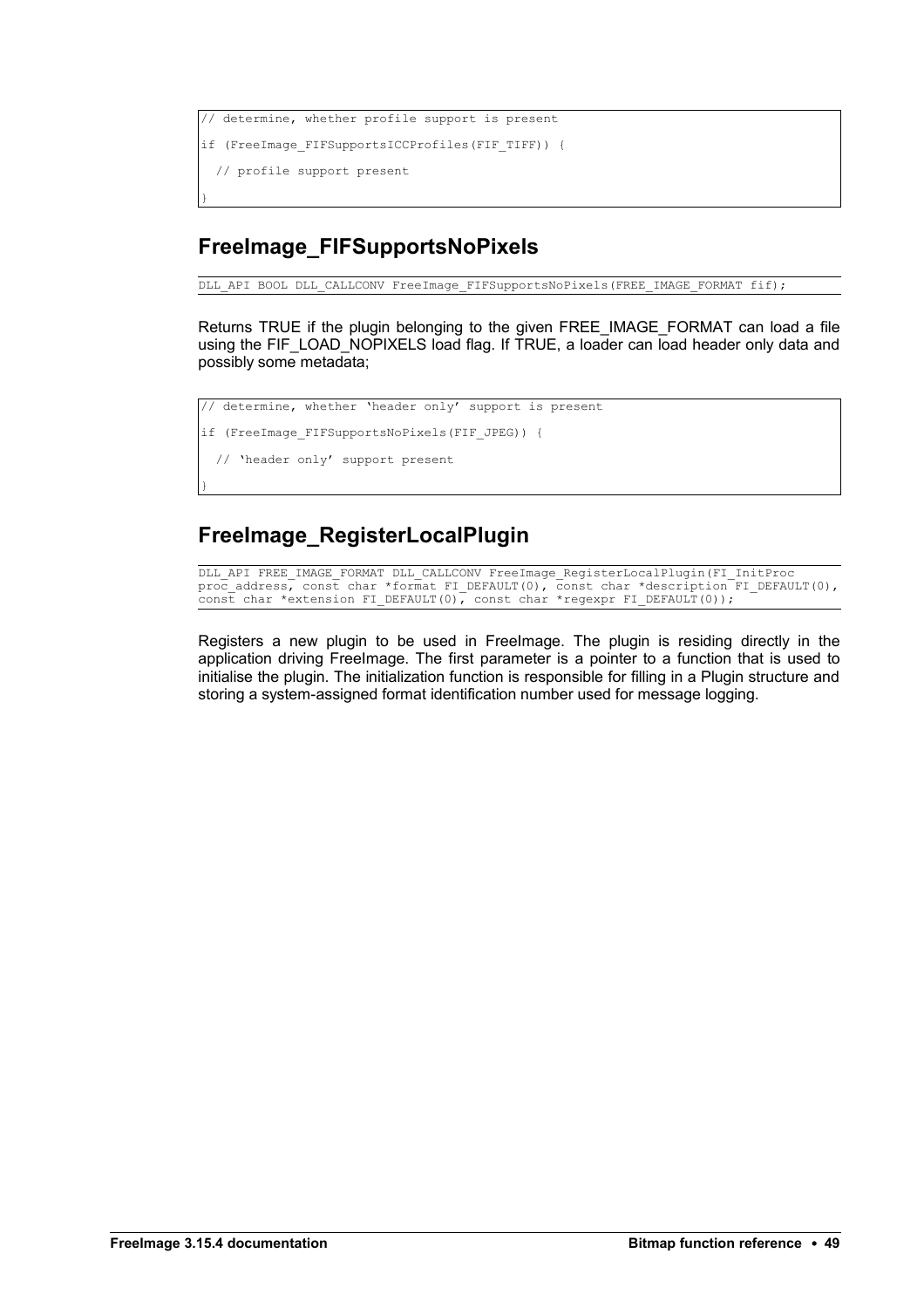```
static int s format id;
void stdcall
Init(Plugin *plugin, int format_id) {
s format id = format id;
    // pointer to a function that returns a type-string
 // for the bitmap. For example, a plugin that loads
 // BMPs returns the string "BMP".
    plugin->format_proc = Format;
     // pointer to a function that returns a descriptive
 // string for the bitmap type. For example, a plugin
 // that loads BMPs may return "Windows or OS/2 Bitmap"
    plugin->description_proc = Description;
     // pointer to a function that returns a comma delimited
     // list of possible file extension that are valid for
    // this plugin. A JPEG plugin would return "jpeg,jif,jfif"
    plugin->extension_proc = Extension;
     // pointer to a function that is used to load the bitmap
    plugin->load_proc = Load;
     // pointer to a function that is used to save the bitmap
    plugin->save_proc = Save;
       // pointer to a function that will try to identify a 
    // bitmap by looking at the first few bytes of the bitmap.
    plugin->validate_proc = Validate;
}
```
## **FreeImage\_RegisterExternalPlugin**

DLL\_API FREE\_IMAGE\_FORMAT\_DLL\_CALLCONV FreeImage\_RegisterExternalPlugin(const char \*path, const char \*format FI\_DEFAULT(0), const char \*description FI\_DEFAULT(0), const char \*extension FI DEFAULT(0), const char \*regexpr FI DEFAULT(0));

Registers a new plugin to be used in FreeImage. The plugin is residing in a DLL. Functionally this function is the same as FreeImage\_RegisterLocalPlugin, but now FreeImage calls an Init function in a DLL instead of a local function in an application. The Init function must be called "Init" and must use the stdcall calling convention.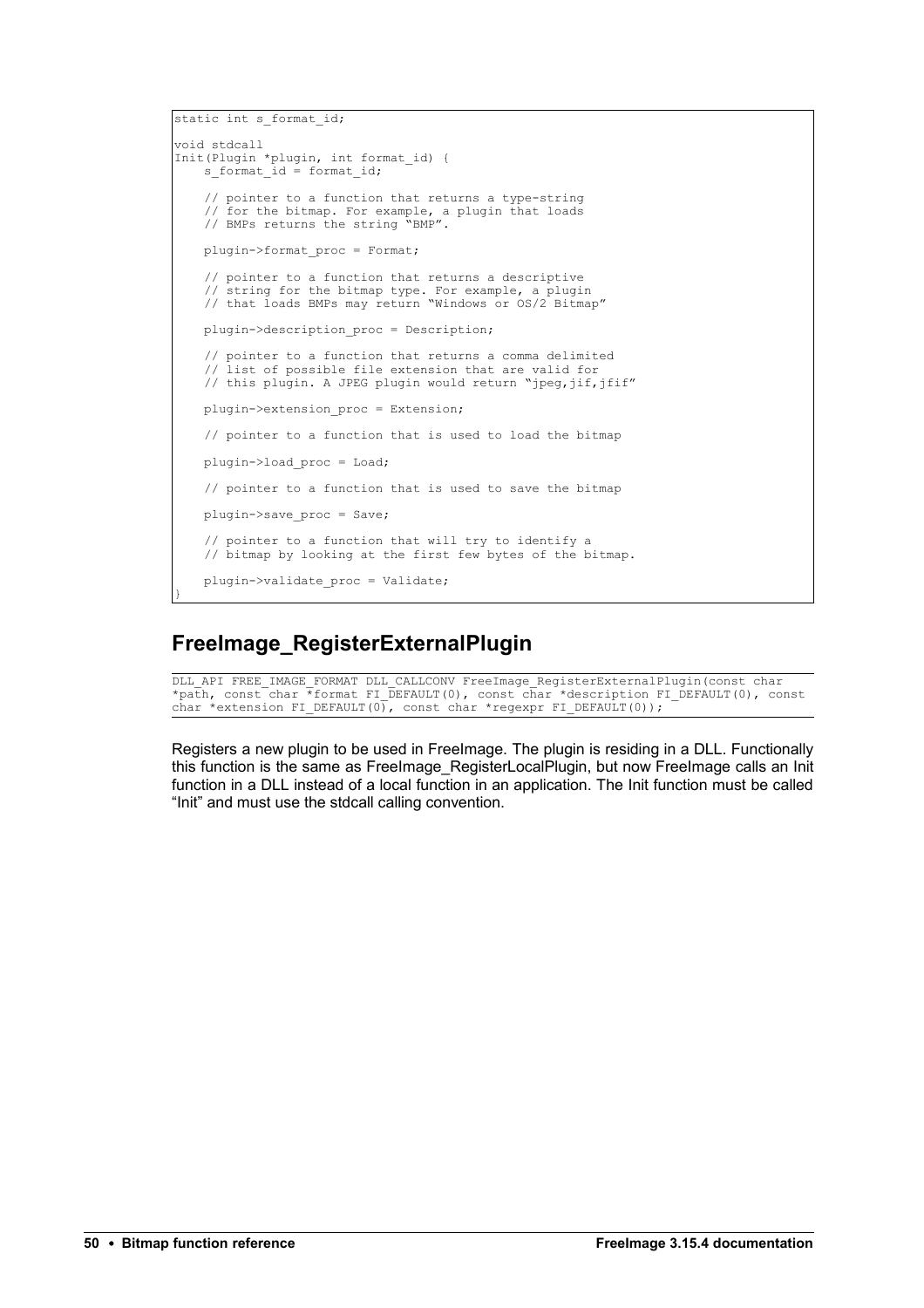# **Multipage functions**

FreeImage features a set of functions that can be used to manipulate pages in a multi-page bitmap format. Currently TIFF, ICO and GIF formats are supported for this. The multi-page API makes it possible to access and change pages in a multi-bitmap, delete pages and change the order of pages. All of this is offered with a minimum implementation in a plugin and low requirement of memory through a sophisticated, compressing cache mechanism.



In the multipage API, whenever a 'page' parameter is needed by a function, it is always 0-based.

## <span id="page-54-0"></span>**FreeImage\_OpenMultiBitmap**

DLL API FIMULTIBITMAP \* DLL CALLCONV FreeImage OpenMultiBitmap(FREE IMAGE FORMAT fif, const char \*filename, BOOL create\_new, BOOL read\_only, BOOL keep\_cache\_in\_memory FI\_DEFAULT(FALSE), int flags FI\_DEFAULT(0));

Opens a multi-page bitmap.

The first parameter tells FreeImage the bitmap-type of bitmap to be opened. Currently FIF\_TIFF, FIF\_ICO and FIF\_GIF are supported. The second parameter specifies the name of the bitmap. When the third parameter is TRUE, it means that a new bitmap will be created rather than an existing one being opened. When the fourth parameter is TRUE the bitmap is opened read-only. The keep cache in memory parameter is one purely for performance. When it is TRUE, all gathered bitmap data in the page manipulation process is kept in memory, otherwise it is lazily flushed to a temporary file on the hard disk in 64 Kb blocks. Note that depending on the amount of manipulation being performed and the size of the bitmap, the temporary data can become quite large. It's advised to lazily flush to disc. The last parameter is used to change the behaviour or enable a feature in the bitmap plugin. Each plugin has its own set of parameters.

# **FreeImage\_OpenMultiBitmapFromHandle**

DLL\_API FIMULTIBITMAP \* DLL\_CALLCONV FreeImage OpenMultiBitmapFromHandle(FREE IMAGE FORMAT fif, FreeImageIO \*io, fi handle handle,  $int$  flags FI DEFAULT(0));

This function lets one open an existing multi-page bitmap from a handle in *read-only mode*. As with Freelmage LoadFromHandle, a pointer to a FreelmageIO structure and a fi handle must be specified. The actual implementation of [FreeImage\\_CloseMultiBitmap](#page-57-0) is sufficient, to close such a multipage bitmap opened from a handle.

Altough the source handle is opened in read-only mode, using this function, multi-page handles support *read* or *read*/*write* operations. When you modify a multi-page file using functions such as FreeImage\_AppendPage, FreeImage\_InsertPage, FreeImage\_MovePage or FreeImage\_DeletePage, changes are transparently stored into a *memory cache* so that these changes can be later saved to an output stream. The source stream is left unmodified: closing the source stream will not change it. You thus need to use a kind of "save as …" function to save your changes.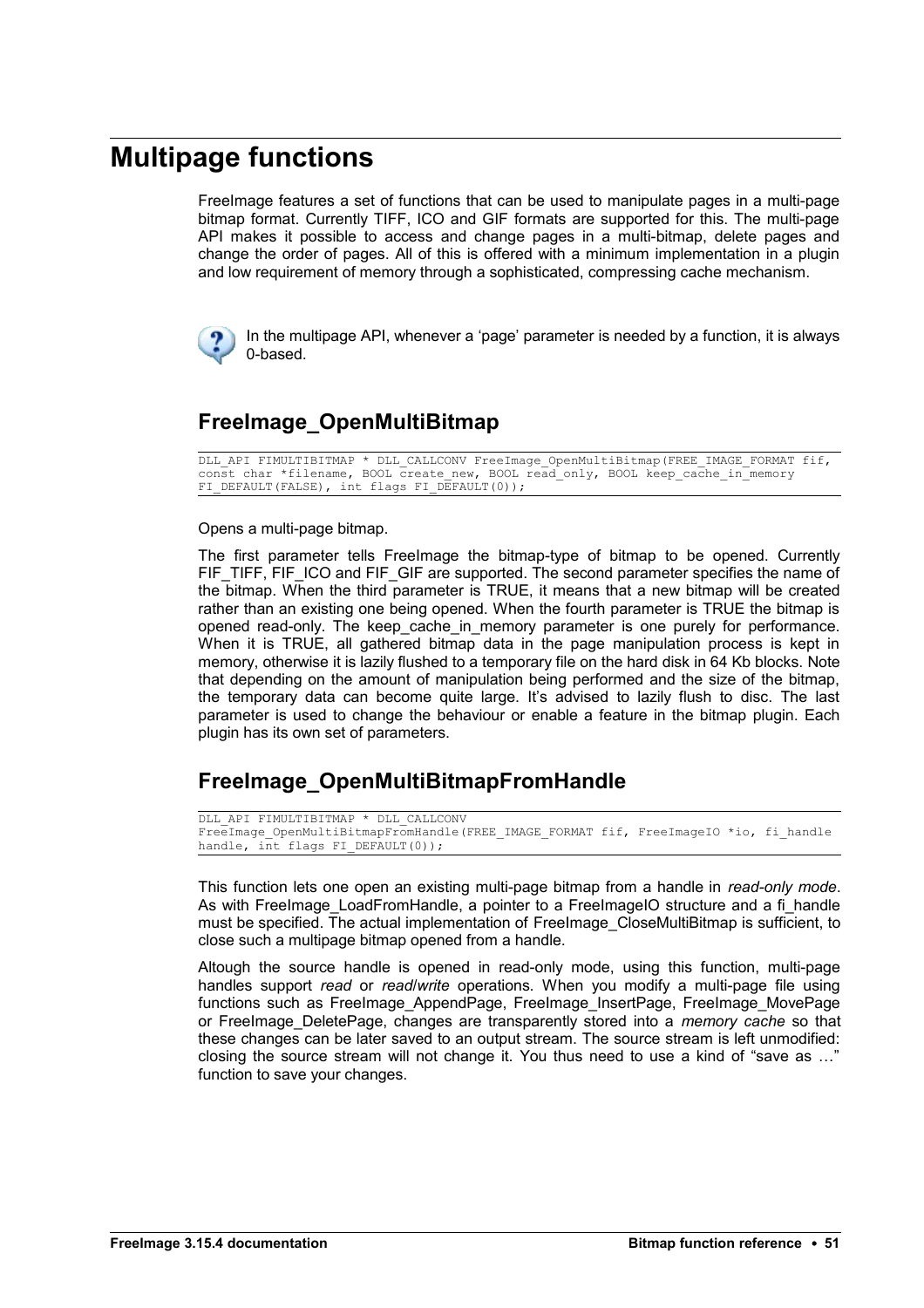```
static unsigned DLL CALLCONV
myReadProc(void *buffer, unsigned size, unsigned count, fi_handle handle) {
   return (unsigned)fread(buffer, size, count, (FILE *)handle);
}
static unsigned DLL CALLCONV
myWriteProc(void *buffer, unsigned size, unsigned count, fi_handle handle) {
return (unsigned)fwrite(buffer, size, count, (FILE *)handle);
}
static int DLL CALLCONV
mySeekProc(fi handle handle, long offset, int origin) {
     return fseek((FILE *)handle, offset, origin);
}
static long DLL_CALLCONV
myTellProc(fi_handle handle) {
    return ftell((FILE *)handle);
}
BOOL testStreamMultiPageOpen(const char *input, int flags) {
    // initialize your own IO functions
    FreeImageIO io;
    io.read_proc = myReadProc;
 io.write_proc = myWriteProc;
 io.seek_proc = mySeekProc;
   \overrightarrow{10}.tell\overrightarrow{p}roc = myTellProc;
    BOOL bSuccess = FALSE;
     // Open src stream in read-only mode
    FILE * file = fopen(input, "r+b");
    if (file != NULL)
         // Open the multi-page file
        FREE IMAGE FORMAT fif = FreeImage GetFileTypeFromHandle(\deltaio,
(fi_handle)file);
        FIMULTIBITMAP *src = FreeImage OpenMultiBitmapFromHandle(fif, &io,
(fi_handle)file, flags);
         if(src) {
             // get the page count
             int count = FreeImage_GetPageCount(src);
            assert(count > 1);
             // delete page 0 (modifications are stored to the cache)
            FreeImage DeletePage(src, 0);
             // Close src file (nothing is done, the cache is cleared)
            bSuccess = FreeImage CloseMultiBitmap(src, 0);
             assert(bSuccess);
         }
         // Close the src stream
         fclose(file);
         return bSuccess;
     }
     return bSuccess;
}
```
# **FreeImage\_SaveMultiBitmapToHandle**

DLL API BOOL DLL CALLCONV FreeImage SaveMultiBitmapToHandle(FREE IMAGE FORMAT fif, FIMULTIBITMAP \*bitmap, FreeImageIO \*io, fi\_handle handle, int flags FI\_DEFAULT(0));

Saves a multi-page bitmap into the specified handle. The handle must be set to the correct position before calling the function.

As with [FreeImage\\_SaveToHandle,](#page-14-0) a pointer to a FreeImageIO structure and a fi\_handle must be specified.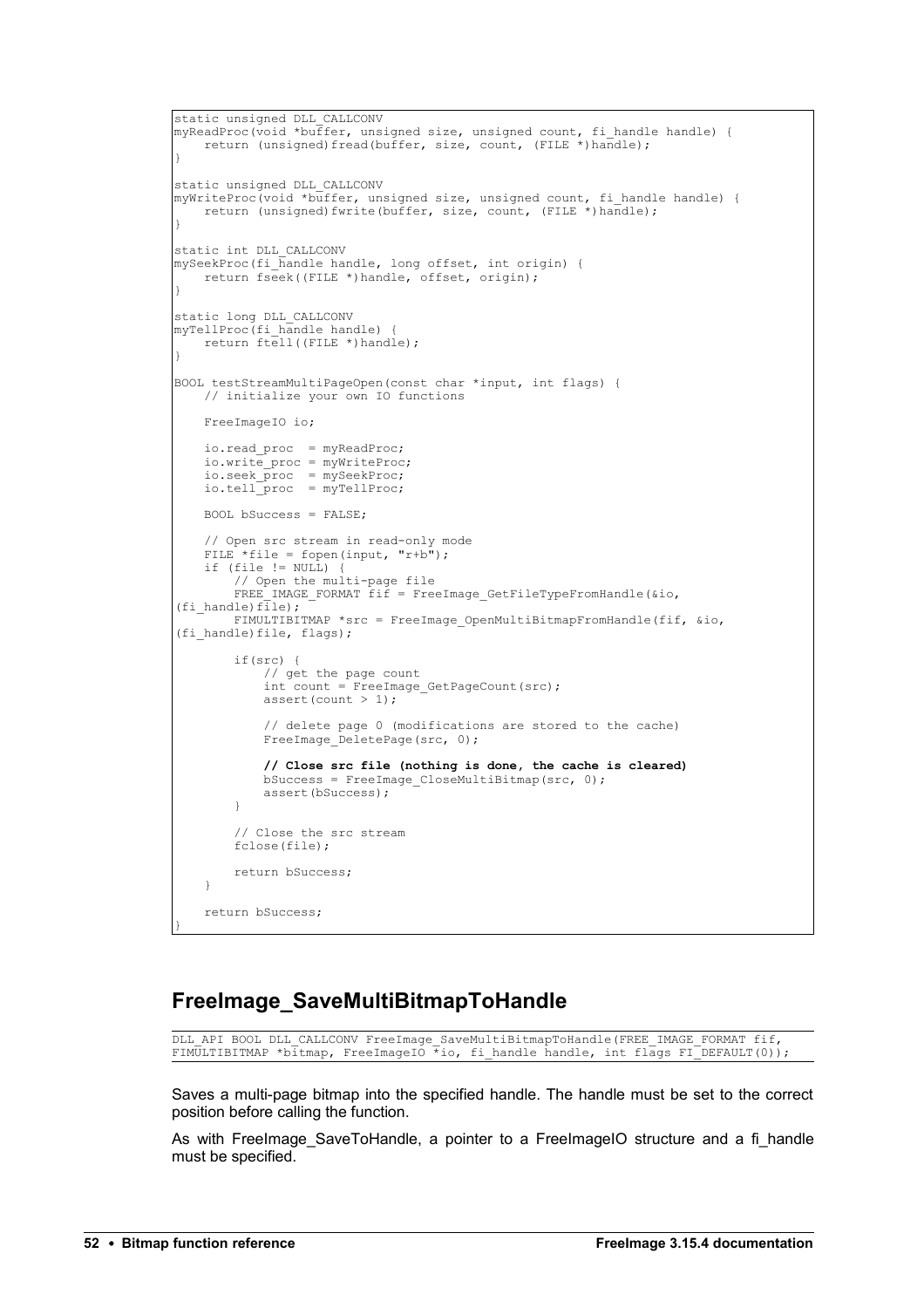```
BOOL testStreamMultiPageSave(const char *input, const char *output, int input_flag,
int output flag) {
  // initialize your own IO functions
  FreeImageIO io;
 io.read proc = myReadProc;
  io.write_proc = myWriteProc;
io.seek proc = mySeekProc;
io.tell proc = myTellProc;
 BOOL bCreateNew = FALSE;
 BOOL bReadOnly = TRUE;
 BOOL bMemoryCache = TRUE;
 // Open src file (read-only, use memory cache)
FREE IMAGE FORMAT fif = FreeImage GetFileType(input);
 FIMULTIBITMAP *src = FreeImage OpenMultiBitmap(fif, input, bCreateNew, bReadOnly,
bMemoryCache, input_flag);
   if(src) {
    // Open dst stream in read/write mode
 FILE *file = fopen(output, "w+b"); 
 if (file != NULL) {
      // Save the multi-page file to the stream
      BOOL bSuccess = FreeImage_SaveMultiBitmapToHandle(fif, src, &io,
(fi_handle)file, output flag);
     assert(bSuccess);
       // Close the dst stream
      fclose(file);
       // Close src file
     FreeImage CloseMultiBitmap(src, 0);
      return TRUE;
    \lambda // Close src
    FreeImage_CloseMultiBitmap(src, 0);
   }
   return FALSE;
}
```
The following sample shows how to modify an input stream and save your modifications into an output stream. Note that the input stream is left unchanged: all modifications are stored into a cache; this cache is then used to apply your modification on saving.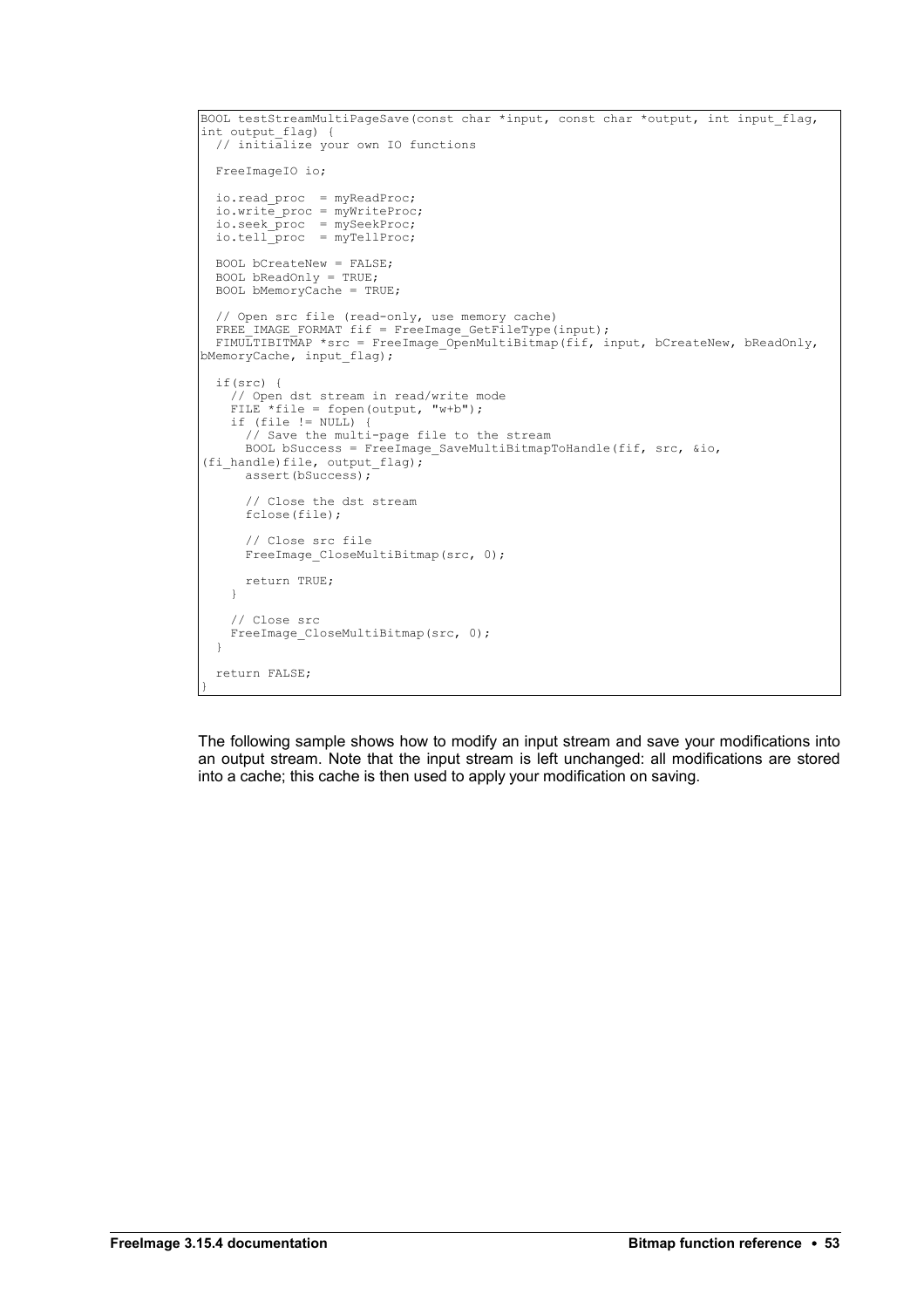```
BOOL testStreamMultiPageOpenSave(const char *input, const char *output, int
input flag, int output flag) {
  // initialize your own IO functions
  FreeImageIO io;
 io.read proc = myReadProc;
 \overline{\text{in}} proc = myWriteProc;
io.seek proc = mySeekProc;
io.tell proc = myTellProc;
  BOOL bSuccess = FALSE;
   // Open src stream in read-only mode
 FILE *src_file = fopen(input, "r+b");
 assert(src_file);
 if (src file != NULL) {
     // Open the multi-page file
     FREE_IMAGE_FORMAT fif = FreeImage_GetFileTypeFromHandle(&io,
(fi_handle)src_file);
     FIMULTIBITMAP *src = FreeImage_OpenMultiBitmapFromHandle(fif, &io,
(fi_handle)src_file, input_flag);
     if(src) {
       // get the page count
      int count = r = r = FreeImage GetPageCount(src);
     assert(count > 2);
       // Load the bitmap at position '2'
      FIBITMAP *dib = FreeImage LockPage(src, 2);
       if(dib) {
FreeImage Invert(dib);
 // Unload the bitmap (apply change to src, modifications are stored to the
cache)
       FreeImage UnlockPage(src, dib, TRUE);
 }
       // delete page 0 (modifications are stored to the cache)
     FreeImage DeletePage(src, 0);
 // insert a new page at position '0' (modifications are stored to the cache)
 FIBITMAP *page = createZonePlateImage(512, 512, 128);
      FreeImage_InsertPage(src, 0, page);
       FreeImage_Unload(page);
       // Open dst stream in read/write mode
       FILE *dst_file = fopen(output, "w+b"); 
      assert(ds\bar{t} file);
      if (dst file != NULL) {
         // Save the multi-page file to the stream (modifications are applied)
       BOOL bSuccess = FreeImage SaveMultiBitmapToHandle(fif, src, &io,
(fi_handle)dst_file, output_flag);
       assert(bSuccess);
         // Close the dst stream
        fclose(dst_file);
      }
      // Close src file (nothing is done, the cache is cleared)
     bSuccess = FreeImage CloseMultiBitmap(src, 0);
      assert(bSuccess);
     }
     // Close the src stream
    fclose(src_file);
    return bSuccess;
 \lambda return FALSE;
}
```
#### <span id="page-57-0"></span>**FreeImage\_CloseMultiBitmap**

DLL\_API BOOL DLL\_CALLCONV FreeImage\_CloseMultiBitmap(FIMULTIBITMAP \*bitmap, int flags FI  $\overline{DEFAULT(0)}$ ;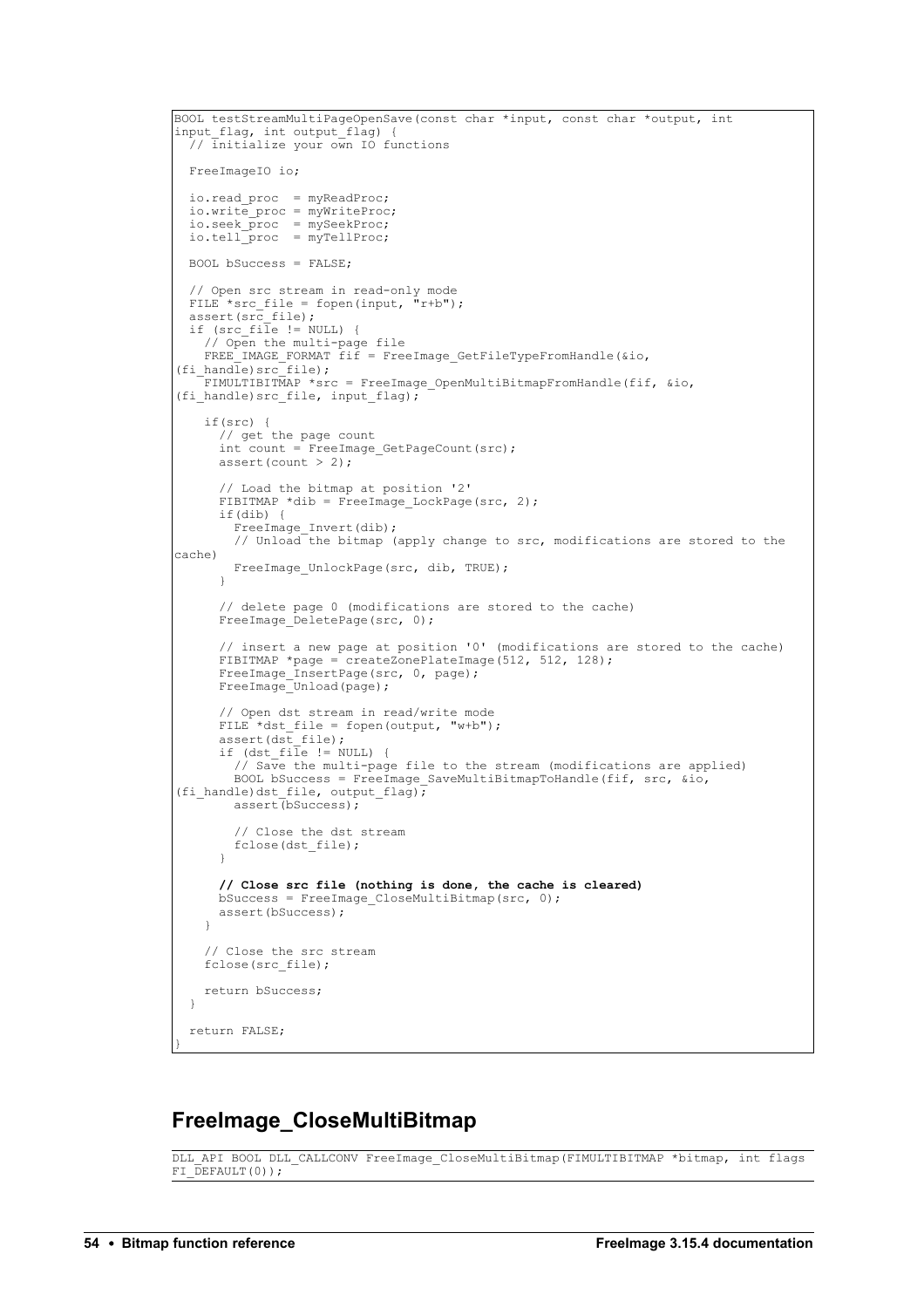Closes a previously opened multi-page bitmap and, when the bitmap was not opened readonly, applies any changes made to it.

The flags parameter is used to change the behaviour or enable a feature in the bitmap plugin. Each plugin has its own set of parameters (see [Table 4\)](#page-14-1). Some bitmap savers can receive parameters to change the saving behaviour. When the parameter is not available or unused you can pass the value 0 or <TYPE OF BITMAP> DEFAULT (e.g. TIFF DEFAULT, ICO\_DEFAULT, etc).

#### **FreeImage\_GetPageCount**

DLL\_API int DLL\_CALLCONV FreeImage GetPageCount(FIMULTIBITMAP \*bitmap);

Returns the number of pages currently available in the multi-paged bitmap.

#### <span id="page-58-2"></span>**FreeImage\_AppendPage**

DLL API void DLL CALLCONV FreeImage AppendPage(FIMULTIBITMAP \*bitmap, FIBITMAP \*data);

Appends a new page to the end of the bitmap.

## <span id="page-58-1"></span>**FreeImage\_InsertPage**

DLL\_API void DLL\_CALLCONV FreeImage\_InsertPage(FIMULTIBITMAP \*bitmap, int page, FIBITMAP \*data);

Inserts a new page before the given position in the bitmap. Page has to be a number smaller than the current number of pages available in the bitmap.

# <span id="page-58-0"></span>**FreeImage\_DeletePage**

DLL\_API void DLL\_CALLCONV FreeImage\_DeletePage(FIMULTIBITMAP \*bitmap, int page);

Deletes the page on the given position.

### **FreeImage\_LockPage**

DLL API FIBITMAP \* DLL CALLCONV FreeImage LockPage(FIMULTIBITMAP \*bitmap, int page);

Locks a page in memory for editing. The page can now be saved to a different file or inserted into another multi-page bitmap. When you are done with the bitmap you have to call FreeImage UnlockPage to give the page back to the bitmap and/or apply any changes made in the page.



It is forbidden to use *FreeImage\_Unload* on a locked page: you must use *FreeImage\_UnlockPage* instead.

# **FreeImage\_UnlockPage**

DLL\_API void DLL\_CALLCONV FreeImage\_UnlockPage(FIMULTIBITMAP \*bitmap, FIBITMAP \*data, BOOL changed);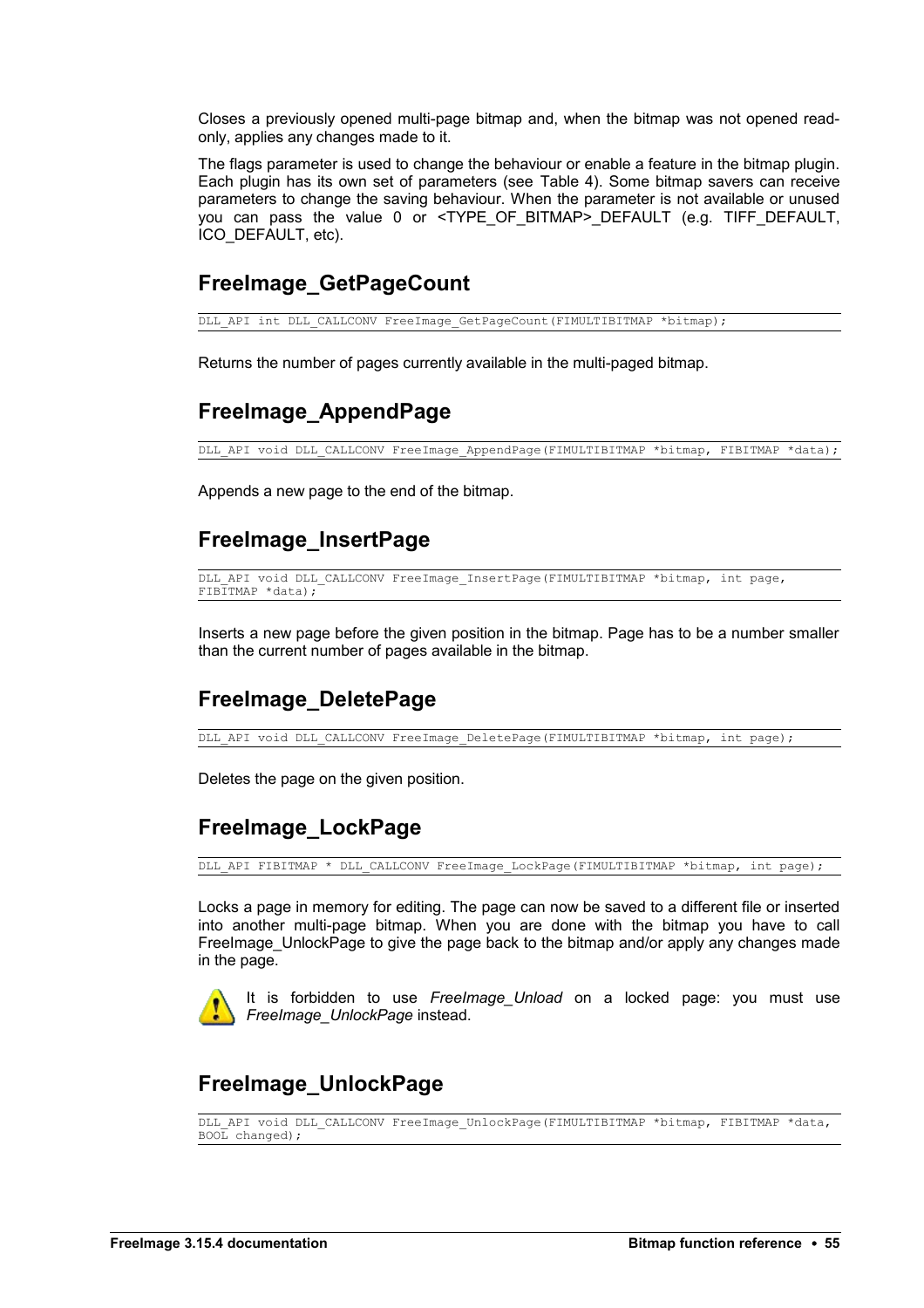Unlocks a previously locked page and gives it back to the multi-page engine. When the last parameter is TRUE, the page is marked changed and the new page data is applied in the multi-page bitmap.

```
bool CloneMultiPage(FREE IMAGE FORMAT fif, char *input, char *output, int output flag)
{
  BOOL bMemoryCache = TRUE;
  // Open src file (read-only, use memory cache)
  FIMULTIBITMAP *src = FreeImage_OpenMultiBitmap(fif, input, FALSE, TRUE,
bMemoryCache);
  if(src) {
     // Open dst file (creation, use memory cache)
   FIMULTIBITMAP *dst = FreeImage OpenMultiBitmap(fif, output, TRUE, FALSE,
bMemoryCache);
     // Get src page count
   int count = FreeImage GetPageCount(src);
     // Clone src to dst
   for(int page = 0; page < count; page++) {
       // Load the bitmap at position 'page'
     FIBITMAP *dib = FreeImage LockPage(src, page);
      if(dib) {
        // add a new bitmap to dst
       FreeImage AppendPage(dst, dib);
 // Unload the bitmap (do not apply any change to src)
FreeImage UnlockPage(src, dib, FALSE);
      }
     }
     // Close src
   FreeImage CloseMultiBitmap(src, 0);
    // Save and close dst
   FreeImage CloseMultiBitmap(dst, output_flag);
    return true;
  }
  return false;
}
```
### <span id="page-59-0"></span>**FreeImage\_MovePage**

DLL\_API BOOL DLL\_CALLCONV FreeImage\_MovePage(FIMULTIBITMAP \*bitmap, int target, int source);

Moves the source page to the position of the target page. Returns TRUE on success, FALSE on failure.

# **FreeImage\_GetLockedPageNumbers**

DLL API BOOL DLL CALLCONV FreeImage GetLockedPageNumbers(FIMULTIBITMAP \*bitmap, int \*pages, int \*count);

Returns an array of page-numbers that are currently locked in memory. When the pages parameter is NULL, the size of the array is returned in the count variable. You can then allocate the array of the desired size and call FreeImage\_GetLockedPageNumbers again to populate the array.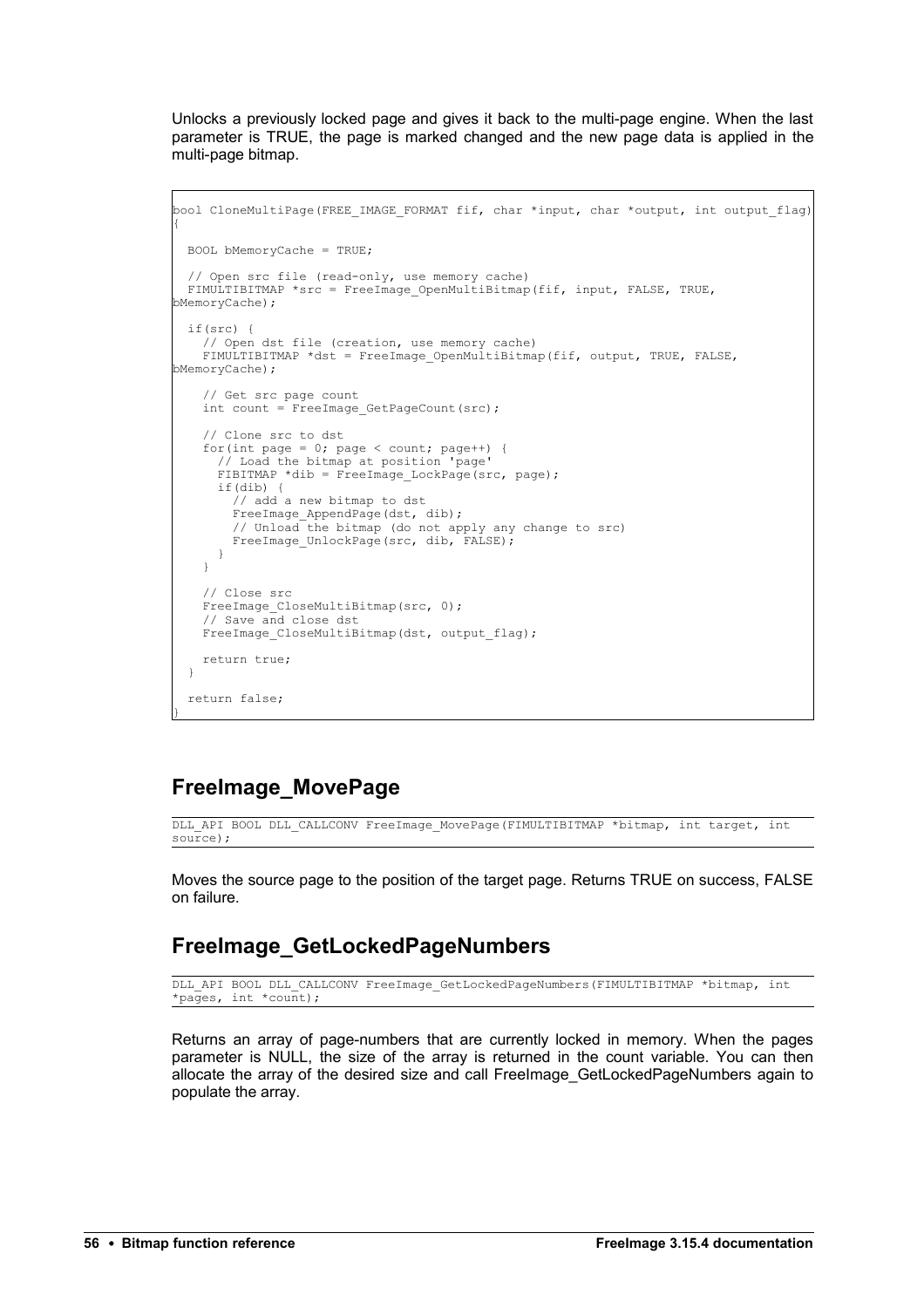# **Memory I/O streams**

Memory I/O routines use a specialized version of the FreeImageIO structure, targeted to save/load FIBITMAP images to/from a memory stream. Just like you would do with a file stream. Memory file streams support loading and saving of FIBITMAP in a memory file (managed internally by FreeImage). They also support seeking and telling in the memory file.

Examples of using these functions would be to store image files as blobs in a database, or to write image files to a Internet stream.

# **FreeImage\_OpenMemory**

```
DLL_API FIMEMORY *DLL_CALLCONV FreeImage_OpenMemory(BYTE *data FI_DEFAULT(0), DWORD
size in bytes FI DEFAULT(0));
```
Open a memory stream. The function returns a pointer to the opened memory stream.

When called with default arguments (0), this function opens a memory stream for read / write access. The stream will support loading and saving of FIBITMAP in a memory file (managed internally by FreeImage). It will also support seeking and telling in the memory file.

This function can also be used to wrap a memory buffer provided by the application driving FreeImage. A buffer containing image data is given as function arguments *data* (start of the buffer) and *size in bytes* (buffer size in bytes). A memory buffer wrapped by FreeImage is read only. Images can be loaded but cannot be saved.

## **FreeImage\_CloseMemory**

DLL\_API void DLL\_CALLCONV FreeImage\_CloseMemory(FIMEMORY \*stream);

Close and free a memory stream.

When the stream is managed by FreeImage, the memory file is destroyed. Otherwise (wrapped buffer), it's destruction is left to the application driving FreeImage.



You always need to call this function once you're done with a memory stream (whatever the way you opened the stream), or you will have a memory leak.

# **FreeImage\_LoadFromMemory**

DLL API FIBITMAP \*DLL CALLCONV FreeImage LoadFromMemory(FREE IMAGE FORMAT fif, FIMEMORY \*stream, int flags FI DEFAULT(0));

This function does for memory streams what [FreeImage\\_Load](#page-10-0) does for file streams. FreeImage\_LoadFromMemory decodes a bitmap, allocates memory for it and then returns it as a FIBITMAP. The first parameter defines the type of bitmap to be loaded. For example, when FIF\_BMP is passed, a BMP file is loaded into memory (an overview of possible FREE IMAGE FORMAT constants is available in [Table 1\)](#page-8-0). The second parameter tells FreeImage the memory stream it has to decode. The last parameter is used to change the behaviour or enable a feature in the bitmap plugin. Each plugin has its own set of parameters.

Some bitmap loaders can receive parameters to change the loading behaviour (see [Table 3\)](#page-11-0). When the parameter is not available or unused you can pass the value 0 or <TYPE\_OF\_BITMAP>\_DEFAULT (e.g. BMP\_DEFAULT, ICO\_DEFAULT, etc).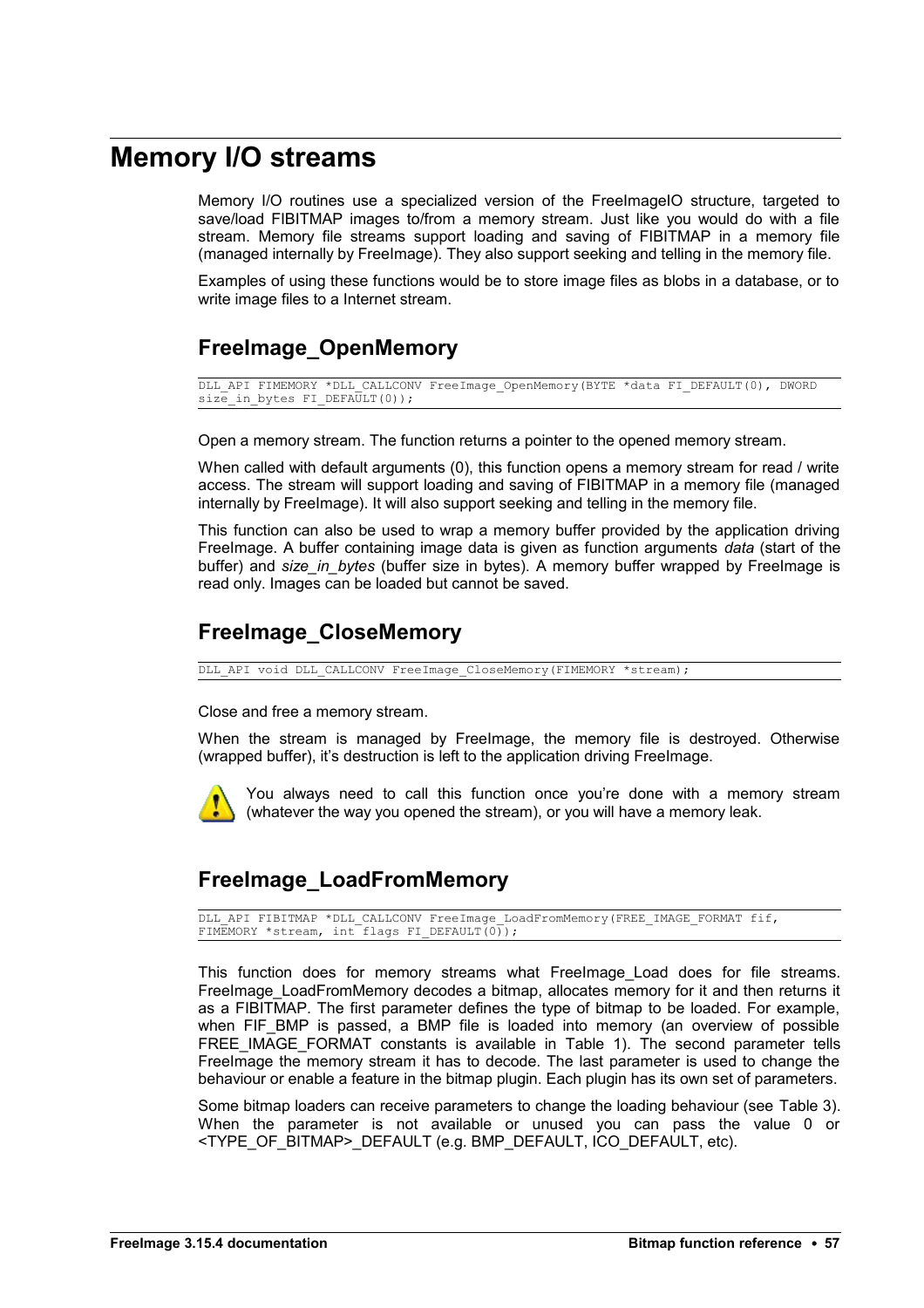```
void testLoadMemIO(const char *lpszPathName) {
  struct stat buf;
  int result;
  // get data associated with lpszPathName
 result = stat(1pszPathName, \&but);if(result == 0) {
     // allocate a memory buffer and load temporary data
    BYTE *mem buffer = (BYTE*)malloc(buf.st_size * sizeof(BYTE));
     if(mem_buffer) {
     FILE<sup>*</sup>stream = fopen(lpszPathName, "rb");
      if(stream) {
        fread(mem_buffer, sizeof(BYTE), buf.st size, stream);
        fclose(stream);
        // attach the binary data to a memory stream
       FIMEMORY *hmem = FreeImage OpenMemory(mem buffer, buf.st size);
         // get the file type
       FREE IMAGE FORMAT fif = FreeImage GetFileTypeFromMemory(hmem, 0);
         // load an image from the memory stream
       FIBITMAP *check = FreeImage LoadFromMemory(fif, hmem, 0);
         // save as a regular file
       FreeImage Save(FIF PNG, check, "blob.png", PNG DEFAULT);
       FreeImage<sup>-</sup>Unload(check);
         // always close the memory stream
       FreeImage CloseMemory(hmem);
      }
 }
     // user is responsible for freeing the data
     free(mem_buffer);
  }
}
```
# <span id="page-61-0"></span>**FreeImage\_SaveToMemory**

DLL\_API BOOL DLL\_CALLCONV FreeImage\_SaveToMemory(FREE\_IMAGE\_FORMAT fif, FIBITMAP \*dib, FIMEMORY \*stream, int flags FI\_DEFAULT(0));

This function does for memory streams what [FreeImage\\_Save](#page-12-1) does for file streams. [FreeImage\\_SaveToMemory](#page-61-0) saves a previously loaded FIBITMAP to a memory file managed by FreeImage. The first parameter defines the type of the bitmap to be saved. For example, when FIF BMP is passed, a BMP file is saved (an overview of possible FREE\_IMAGE\_FORMAT constants is available in [Table 1\)](#page-8-0). The second parameter is the memory stream where the bitmap must be saved. When the memory file pointer point to the beginning of the memory file, any existing data is overwritten. Otherwise, you can save multiple images on the same stream.

Note that some bitmap save plugins have restrictions on the bitmap types they can save. For example, the JPEG plugin can only save 24-bit and 8-bit greyscale bitmaps. The last parameter is used to change the behaviour or enable a feature in the bitmap plugin. Each plugin has its own set of parameters.

Some bitmap savers can receive parameters to change the saving behaviour (see [Table 4\)](#page-14-1). When the parameter is not available or unused you can pass the value 0 or <TYPE\_OF\_BITMAP>\_DEFAULT (e.g. BMP\_DEFAULT, ICO\_DEFAULT, etc).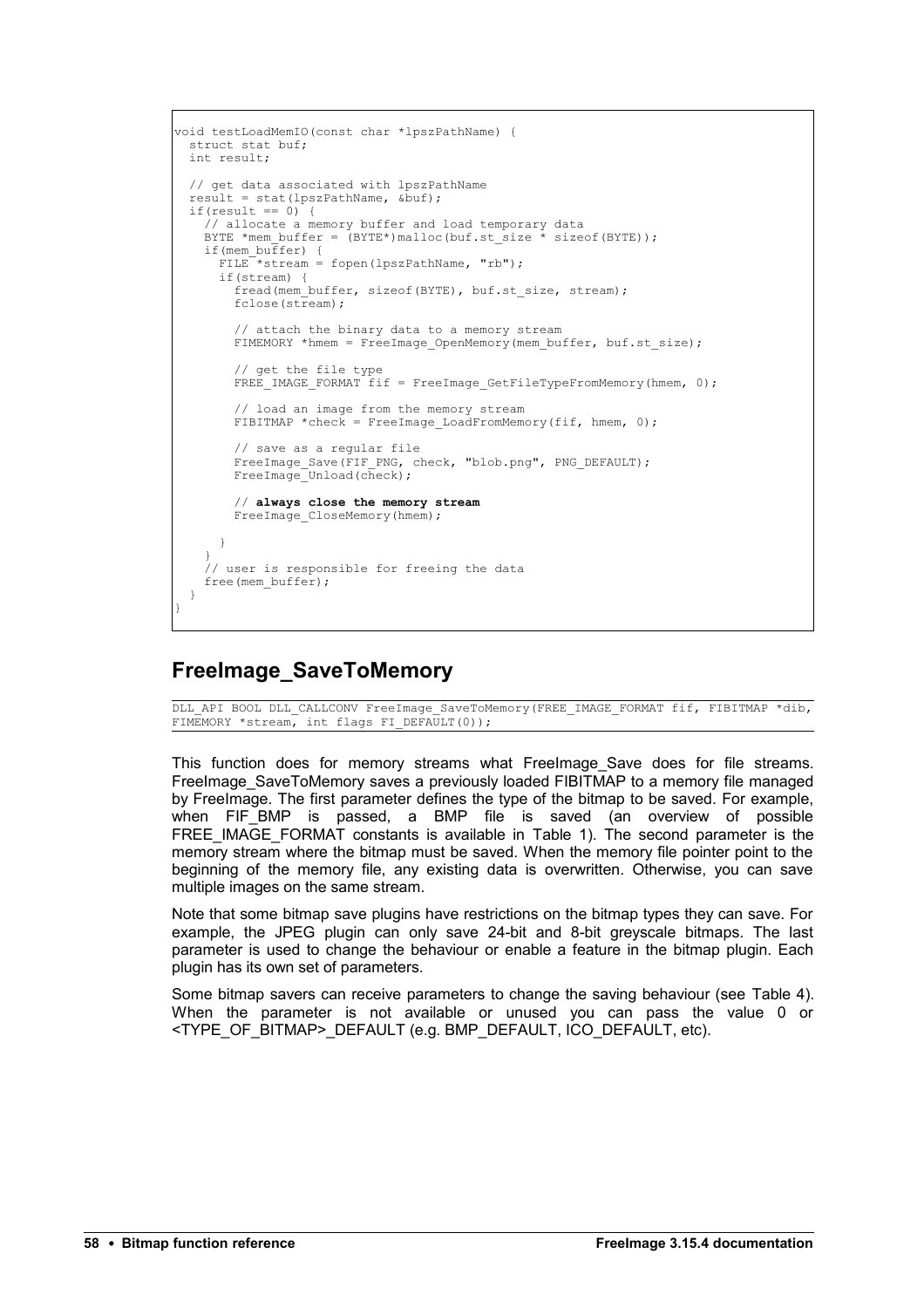```
void testSaveMemIO(const char *lpszPathName) {
 FIMEMORY *hmem = NULL;
  // load and decode a regular file
FREE IMAGE FORMAT fif = FreeImage GetFileType(lpszPathName);
FIBITMAP *dib = FreeImage Load(fif, lpszPathName, 0);
  // open a memory stream
 hmem = FreeImage OpenMemory();
  // encode and save the image to the memory
 FreeImage_SaveToMemory(fif, dib, hmem, 0);
  // at this point, hmem contains the entire data in memory stored in fif format. 
// the amount of space used by the memory is equal to file size
long file size = FreeImage TellMemory(hmem);
 printf("File size : %ld\n", file size);
  // its easy to load an image from memory as well
   // seek to the start of the memory stream
 FreeImage SeekMemory(hmem, OL, SEEK SET);
  // get the file type
 FREE IMAGE FORMAT mem fif = FreeImage GetFileTypeFromMemory(hmem, 0);
  // load an image from the memory handle 
 FIBITMAP *check = FreeImage LoadFromMemory(mem fif, hmem, 0);
  // save as a regular file
 FreeImage Save(FIF PNG, check, "dump.png", PNG DEFAULT);
  // make sure to close the stream since FreeImage_SaveToMemory 
 // will cause internal memory allocations and this is the only
   // way to free this allocated memory
 FreeImage CloseMemory(hmem);
  FreeImage_Unload(check);
 FreeImage Unload(dib);
}
```
### **FreeImage\_AcquireMemory**

DLL\_API BOOL DLL\_CALLCONV FreeImage\_AcquireMemory(FIMEMORY \*stream, BYTE \*\*data, DWORD \*size in bytes);

Provides a direct buffer access to a memory stream. Upon entry, *stream* is the target memory stream, returned value *data* is a pointer to the memory buffer, returned value *size\_in\_bytes* is the buffer size in bytes. The function returns TRUE if successful, FALSE otherwise.



When the memory stream is managed internally by FreeImage, the data pointer returned by *FreeImage\_AcquireMemory* may become invalid as soon as you call [FreeImage\\_SaveToMemory.](#page-61-0)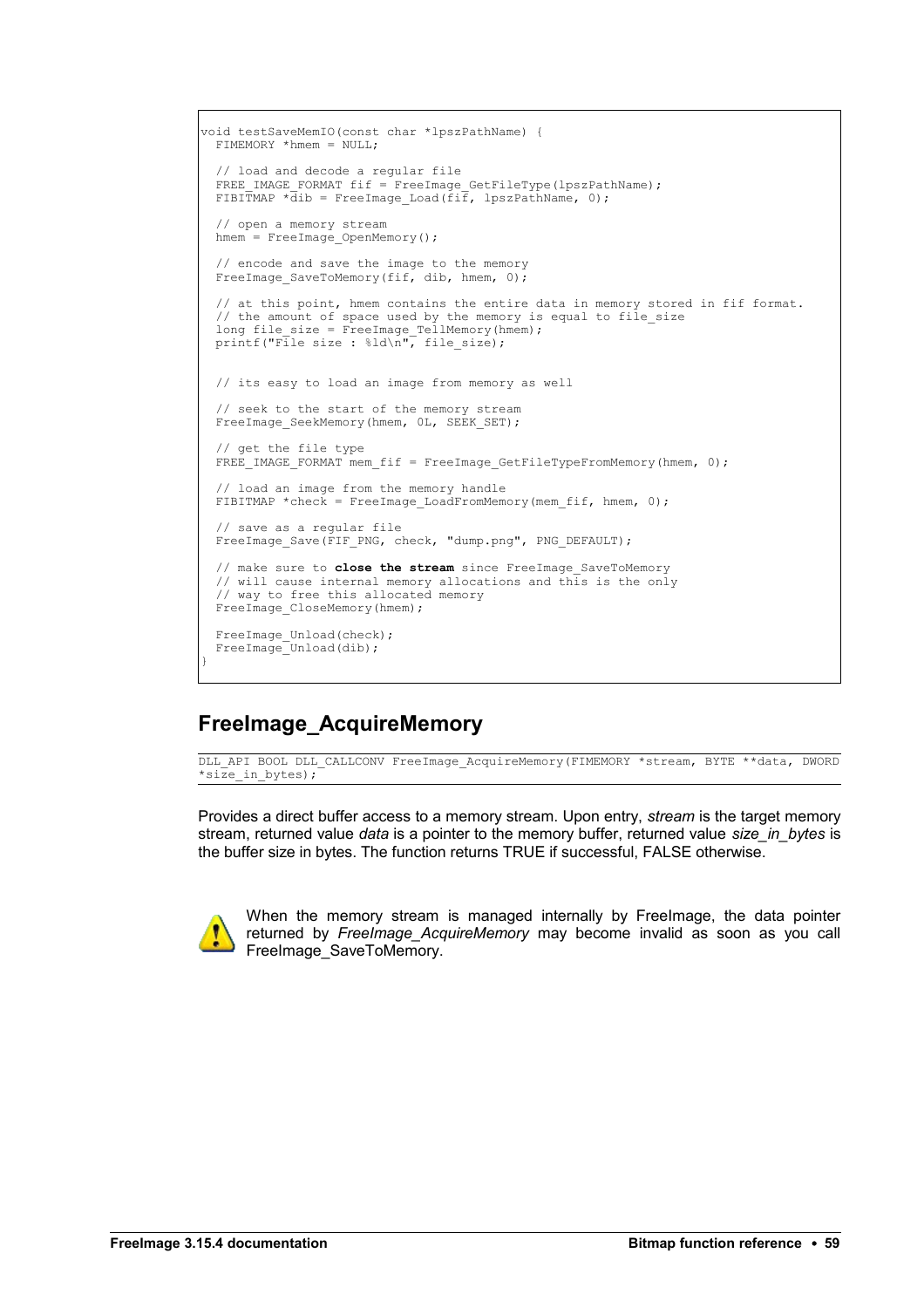```
void testAcquireMemIO(const char *lpszPathName) {
 FIMEMORY *hmem = NULL;
  // load a regular file
FREE IMAGE FORMAT fif = FreeImage GetFileType(lpszPathName);
FIBITMAP *dib = FreeImage Load(fif, lpszPathName, 0);
  // open and allocate a memory stream
  hmem = FreeImage_OpenMemory();
  // save the image to a memory stream
  FreeImage_SaveToMemory(FIF_PNG, dib, hmem, PNG_DEFAULT);
 FreeImage Unload(dib);
  // get the buffer from the memory stream
 BYTE *mem buffer = NULL;
 DWORD size in bytes = 0;
  FreeImage_AcquireMemory(hmem, &mem_buffer, &size_in_bytes);
 // save the buffer to a file stream
FILE *stream = fopen("buffer.png", "wb");
  if(stream) {
   fwrite(mem_buffer, sizeof(BYTE), size_in_bytes, stream);
    fclose(stream);
 }
  // close and free the memory stream
  FreeImage_CloseMemory(hmem);
}
```
### **FreeImage\_TellMemory**

DLL\_API long DLL\_CALLCONV FreeImage\_TellMemory(FIMEMORY \*stream);

Gets the current position of a memory pointer. Upon entry, *stream* is the target memory stream. The function returns the current file position if successful, -1 otherwise.

### **FreeImage\_SeekMemory**

```
DLL API BOOL DLL CALLCONV FreeImage SeekMemory(FIMEMORY *stream, long offset, int
\overline{\text{origin}});
```
Moves the memory pointer to a specified location. Parameters follows:

stream Pointer to the target memory stream

- offset Number of bytes from *origin*
- origin Initial position

The function returns TRUE if successful, returns FALSE otherwise

The *FreeImage\_SeekMemory* function moves the memory file pointer (if any) associated with *stream* to a new location that is *offset* bytes from *origin*. The next operation on the stream takes place at the new location. On a stream managed by FreeImage, the next operation can be either a read or a write. The argument *origin* must be one of the following constants, defined in STDIO.H (and also in FreeImage.h) :

|                       | SEEK CUR Current position of file pointer. |
|-----------------------|--------------------------------------------|
| SEEK END End of file. |                                            |
| SEEK SET              | Beginning of file.                         |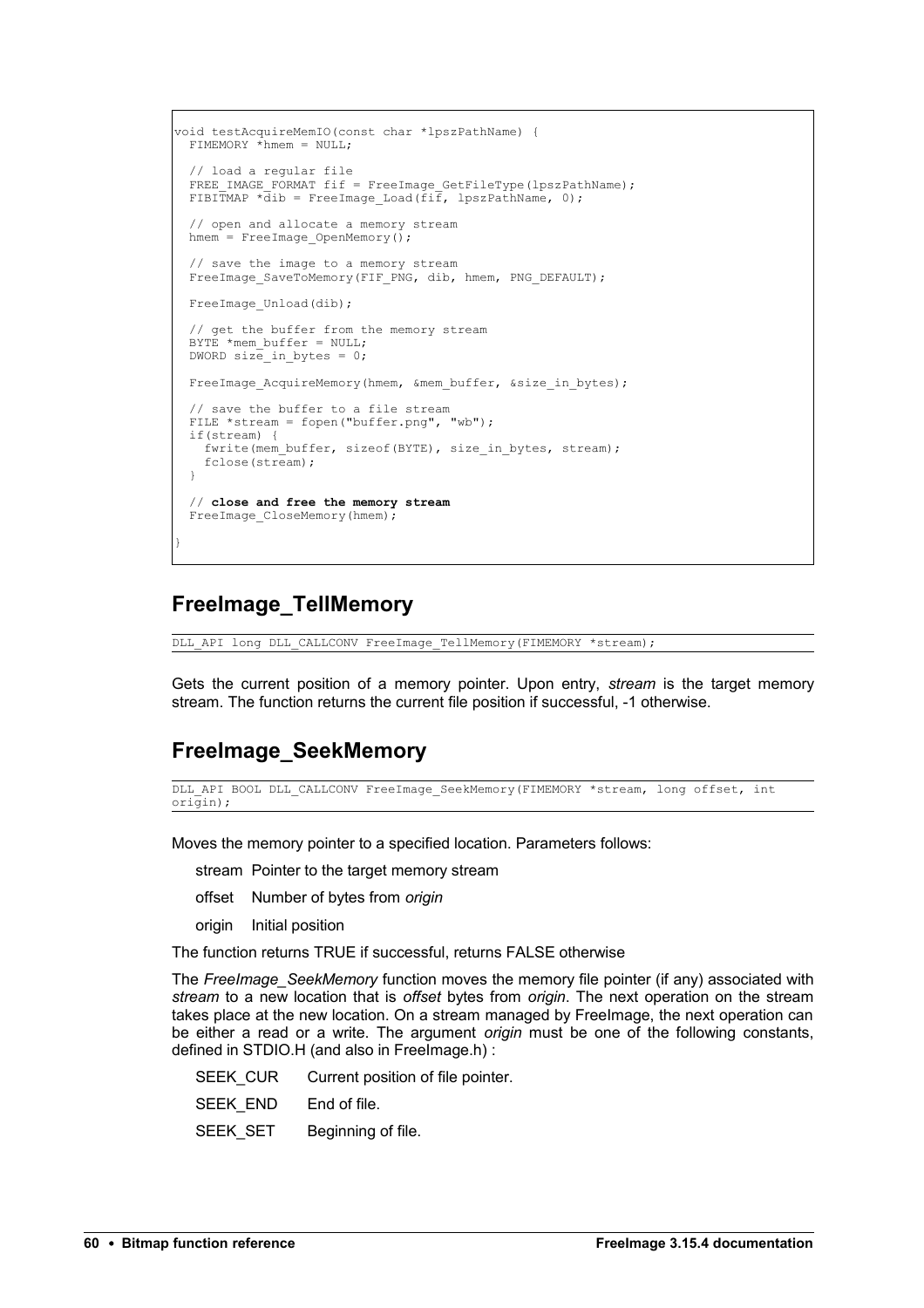### **FreeImage\_ReadMemory**

```
DLL API unsigned DLL CALLCONV FreeImage ReadMemory(void *buffer, unsigned size,
unsigned count, FIMEMORY *stream);
```
Reads data from a memory stream.

The FreeImage\_ReadMemory function reads up to *count* items of *size* bytes from the input memory stream and stores them in *buffer*. The memory pointer associated with *stream* is increased by the number of bytes actually read.

The function returns the number of full items actually read, which may be less than *count* if an error occurs or if the end of the stream is encountered before reaching *count*.

# **FreeImage\_WriteMemory**

DLL API unsigned DLL CALLCONV FreeImage WriteMemory(const void \*buffer, unsigned size, unsigned count, FIMEMORY \*stream);

Writes data to a memory stream.

The FreeImage\_WriteMemory function writes up to *count* items, of *size* length each, from *buffer* to the output memory stream. The memory pointer associated with *stream* is incremented by the number of bytes actually written.

The function returns the number of full items actually written, which may be less than *count* if an error occurs.



*FreeImage\_ReadMemory* and *FreeImage\_WriteMemory* are useful whenever you need a memory stream to store temporary data. When combined with *FreeImage\_SeekMemory* and *FreeImage\_TellMemory*, this represents an alternative to the use of temporary files.

### **FreeImage\_LoadMultiBitmapFromMemory**

```
DLL_API FIMULTIBITMAP *DLL_CALLCONV
FreeImage_LoadMultiBitmapFromMemory(FREE_IMAGE_FORMAT_fif, FIMEMORY *stream, int flags
FI DEFAULT(0));
```
Open a multi-page bitmap from a memory stream.

This function is similar to the [FreeImage\\_OpenMultiBitmap](#page-54-0) function, with the difference that you will be able to open a multi-page file, in *read-only mode*, from a memory stream instead of a file stream.

The first parameter tells FreeImage the bitmap-type of bitmap to be opened. Currently FIF\_TIFF, FIF\_ICO and FIF\_GIF are supported. The second parameter tells FreeImage the memory stream it has to decode. The last parameter is used to change the behaviour or enable a feature in the bitmap plugin. Each plugin has its own set of parameters.

Altough the source memory handle is opened in read-only mode, using this function, multipage memory handles support read or read/write operations. When you modify a multi-page file using functions such as [FreeImage\\_AppendPage,](#page-58-2) [FreeImage\\_InsertPage,](#page-58-1) [FreeImage\\_MovePage](#page-59-0) or [FreeImage\\_DeletePage,](#page-58-0) changes are transparently stored into a memory cache so that these changes can be later saved to an output stream. The source memory stream is left unmodified: closing the source stream will not change it. You thus need to use a kind of "save as …" function to save your changes.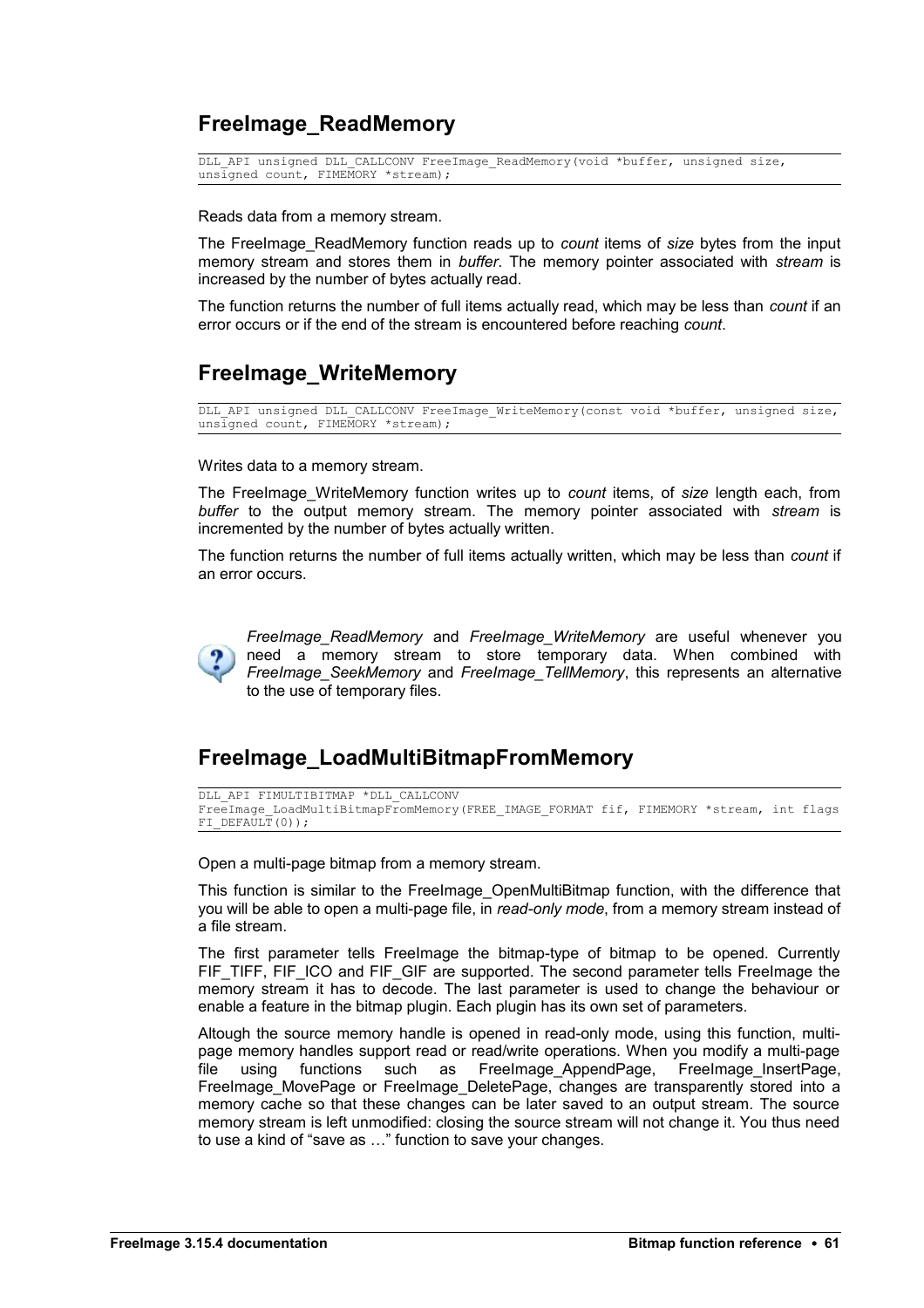```
static BOOL 
extractPagesFromMemory(FREE_IMAGE_FORMAT fif, FIMEMORY *stream) {
  char filename[256];
   // open the multipage bitmap stream as read-only
 FIMULTIBITMAP *src = FreeImage LoadMultiBitmapFromMemory(fif, stream, 0);
  if(src) {
     // get the page count
     int count = FreeImage_GetPageCount(src);
 // extract all pages
for(int page = 0; page < count; page++) {
       // load the bitmap at position 'page'
      FIBITMAP *dib = r = reeImage LockPage(src, page);
       if(dib) {
         // save the page
        sprintf(filename, "page%d.%s", page, FreeImage GetFormatFromFIF(fif));
        FreeImage Save(fif, dib, filename, 0);
         // Unload the bitmap (do not apply any change to src)
       FreeImage UnlockPage(src, dib, FALSE);
       } else {
         // an error occured: free the multipage bitmap handle and return
        FreeImage CloseMultiBitmap(src, 0);
        return FALSE;
      }
    }
 }
  // make sure to close the multipage bitmap handle on exit
 return FreeImage CloseMultiBitmap(src, 0);
}
void testLoadMultiBitmapFromMemory(const char *lpszPathName) {
  struct stat buf;
  int result;
   // get data associated with lpszPathName
  result = stat(lpszPathName, &buf);
 if(result == 0) {
     // allocate a memory buffer and load temporary data
    BYTE *mem buffer = (BYTE*)malloc(buf.st size * sizeof(BYTE));
    if(mem buffer) {
      FILE^{-*}stream = fopen(lpszPathName, "rb"); if(stream) {
        fread(mem_buffer, sizeof(BYTE), buf.st size, stream);
       fclose(stream); // attach the binary data to a memory stream
       FIMEMORY *hmem = FreeImage OpenMemory(mem buffer, buf.st size);
         // get the file type
       FREE IMAGE FORMAT fif = FreeImage GetFileTypeFromMemory(hmem, 0);
         // extract pages 
        BOOL bSuccess = extractPagesFromMemory(fif, hmem);
       assert(bSuccess);
         // close the stream
       FreeImage CloseMemory(hmem);
       }
 }
     // user is responsible for freeing the data
    free(mem_buffer);
   }
}
```
#### **FreeImage\_SaveMultiBitmapToMemory**

```
DLL_API BOOL DLL_CALLCONV FreeImage_SaveMultiBitmapToMemory(FREE_IMAGE_FORMAT_fif,
FIMULTIBITMAP *bitmap, FIMEMORY *stream, int flags);
```
Saves a multi-page bitmap into the specified memory handle. The handle must be set to the correct position before calling the function.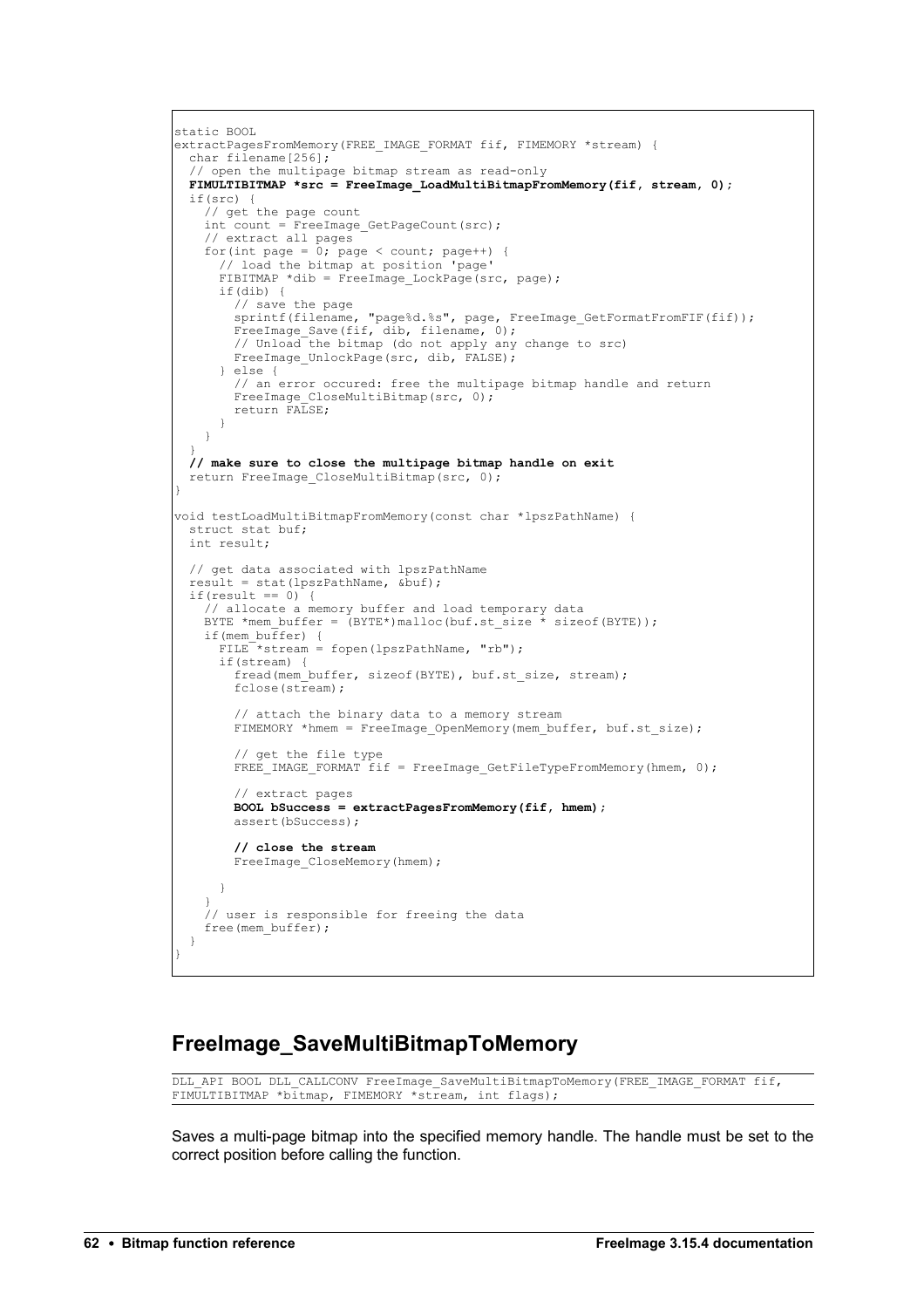```
BOOL testSaveMultiBitmapToMemory(const char *input, const char *output, int
output flac) {
  BOOL bSuccess;
  BOOL bCreateNew = FALSE;
 BOOL bReadOnly = TRUE;
  BOOL bMemoryCache = TRUE;
 // Open src file (read-only, use memory cache)
FREE IMAGE FORMAT fif = FreeImage GetFileType(input);
 FIMULTIBITMAP *src = FreeImage OpenMultiBitmap(fif, input, bCreateNew, bReadOnly,
bMemoryCache);
  if(src) {
     // open and allocate a memory stream
   FIMEMORY *dst memory = FreeImage OpenMemory();
     // save the file to memory
   bSuccess = FreeImage SaveMultiBitmapToMemory(fif, src, dst memory, output flag);
   assert(bSuccess);
     // src is no longer needed: close and free src file
   FreeImage CloseMultiBitmap(src, 0);
     // get the buffer from the memory stream
   BYTE *mem buffer = NULL;
   DWORD size in bytes = 0;
    bSuccess = FreeImage_AcquireMemory(dst_memory, &mem_buffer, &size_in_bytes);
    assert(bSuccess);
 // save the buffer in a file stream
FILE *stream = fopen(output, "wb");
    if(stream) {
      fwrite(mem_buffer, sizeof(BYTE), size_in_bytes, stream);
      fclose(stream);
     }
     // close and free the memory stream
   FreeImage CloseMemory(dst memory);
    return TRUE;
 \overline{1} return FALSE;
}
```
The following sample shows how to modify an input memory stream and save your modifications into an output memory stream. Note that the input stream is left unchanged: all modifications are stored into a cache; this cache is then used to apply your modification on saving.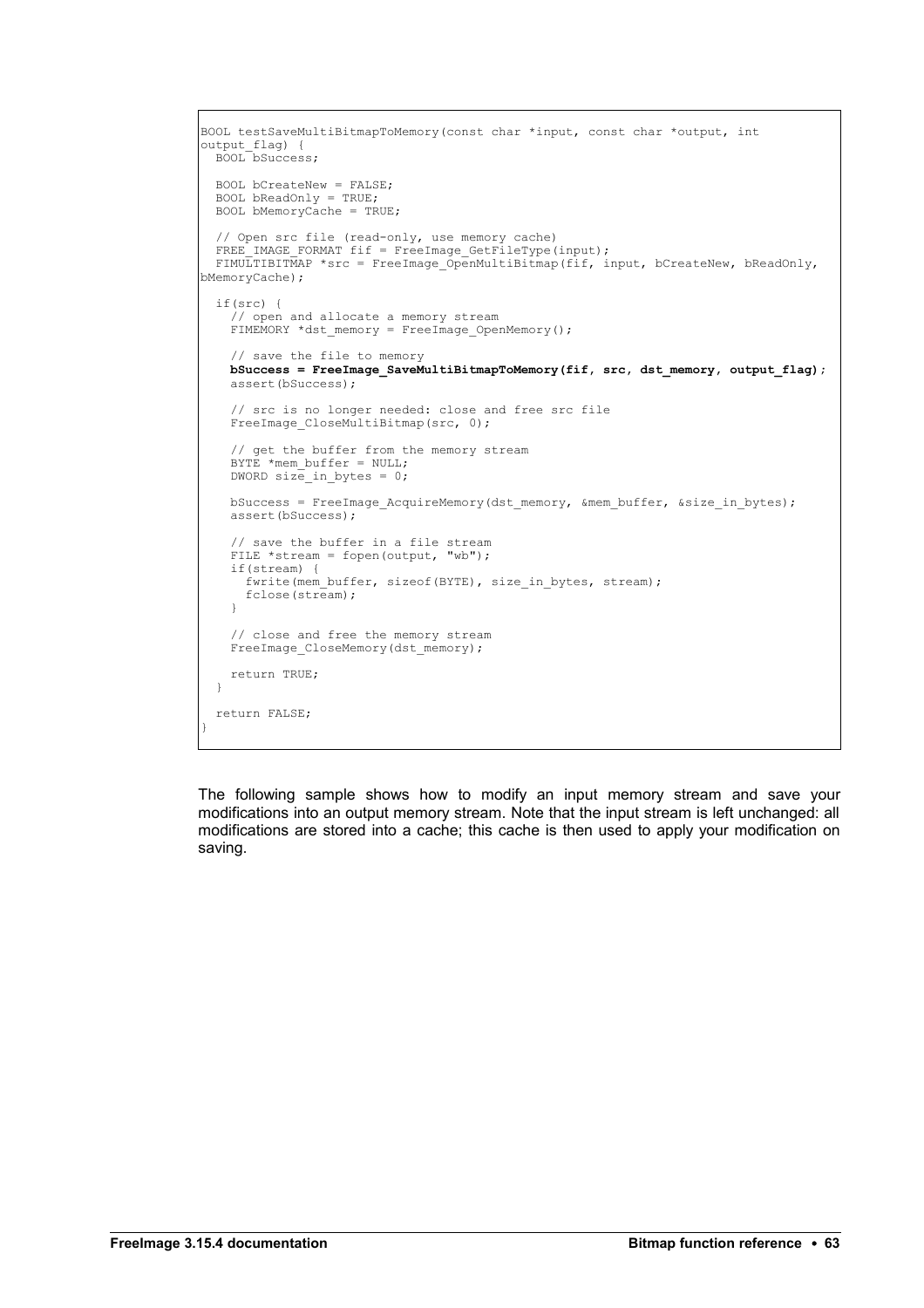```
static BOOL 
loadBuffer(const char *lpszPathName, BYTE **buffer, DWORD *length) {
 struct stat file info;
  int result;
  // get data associated with lpszPathName
  result = stat(lpszPathName, &file_info);
 if(result == 0) {
 // allocate a memory buffer and load temporary data
*buffer = (BYTE*) malloc(file info.st size * sizeof(BYTE));
    if(*buffer) {
      FILE *stream = fopen(lpszPathName, "rb");
 if(stream) {
*length = (DWORD)fread(*buffer, sizeof(BYTE), file info.st size, stream);
        fclose(stream);
        return TRUE;
      }
    }
  }
  return FALSE;
}
BOOL testMemoryStreamMultiPageOpenSave(const char *lpszPathName, char *output, int
input_flag, int output_flag) {
 BOOL bSuccess = FALSE;
  BYTE *buffer = NULL;
 DWORD buffer size = 0;
    load source stream as a buffer, i.e.
  // allocate a memory buffer and load temporary data
  bSuccess = loadBuffer(lpszPathName, &buffer, &buffer_size);
 assert(bSuccess);
  // attach the binary data to a memory stream
 FIMEMORY *src_stream = FreeImage OpenMemory(buffer, buffer_size);
 assert(src_stream);
   // open the multipage bitmap stream
 FREE IMAGE FORMAT fif = FreeImage GetFileTypeFromMemory(src_stream, 0);
 FIMULTIBITMAP *src = FreeImage_LoadMultiBitmapFromMemory(fif, src_stream,
input_flag);
   // apply some modifications (everything being stored to the cache) ...
  if(src) {
     // get the page count
    int count = FreeImage GetPageCount(src);
   assert(count > 2);
     // Load the bitmap at position '2'
   FIBITMAP *dib = FreeImage LockPage(src, 2);
     if(dib) {
      FreeImage Invert(dib);
       // Unload the bitmap (apply change to src, modifications are stored to the
cache)
     FreeImage UnlockPage(src, dib, TRUE);
    }
     // delete page 0 (modifications are stored to the cache)
   FreeImage DeletePage(src, 0);
      insert a new page at position '0' (modifications are stored to the cache)
   FIBITMAP *page = \text{createst-oneplateImage}(512, 512, 128);
FreeImage InsertPage(src, 0, page);
FreeImage Unload(page);
 }
  // save the modification into the output stream ...
  if(src) {
    // open and allocate a memory stream
    FIMEMORY *dst_stream = FreeImage_OpenMemory();
    assert(dst_stream);
```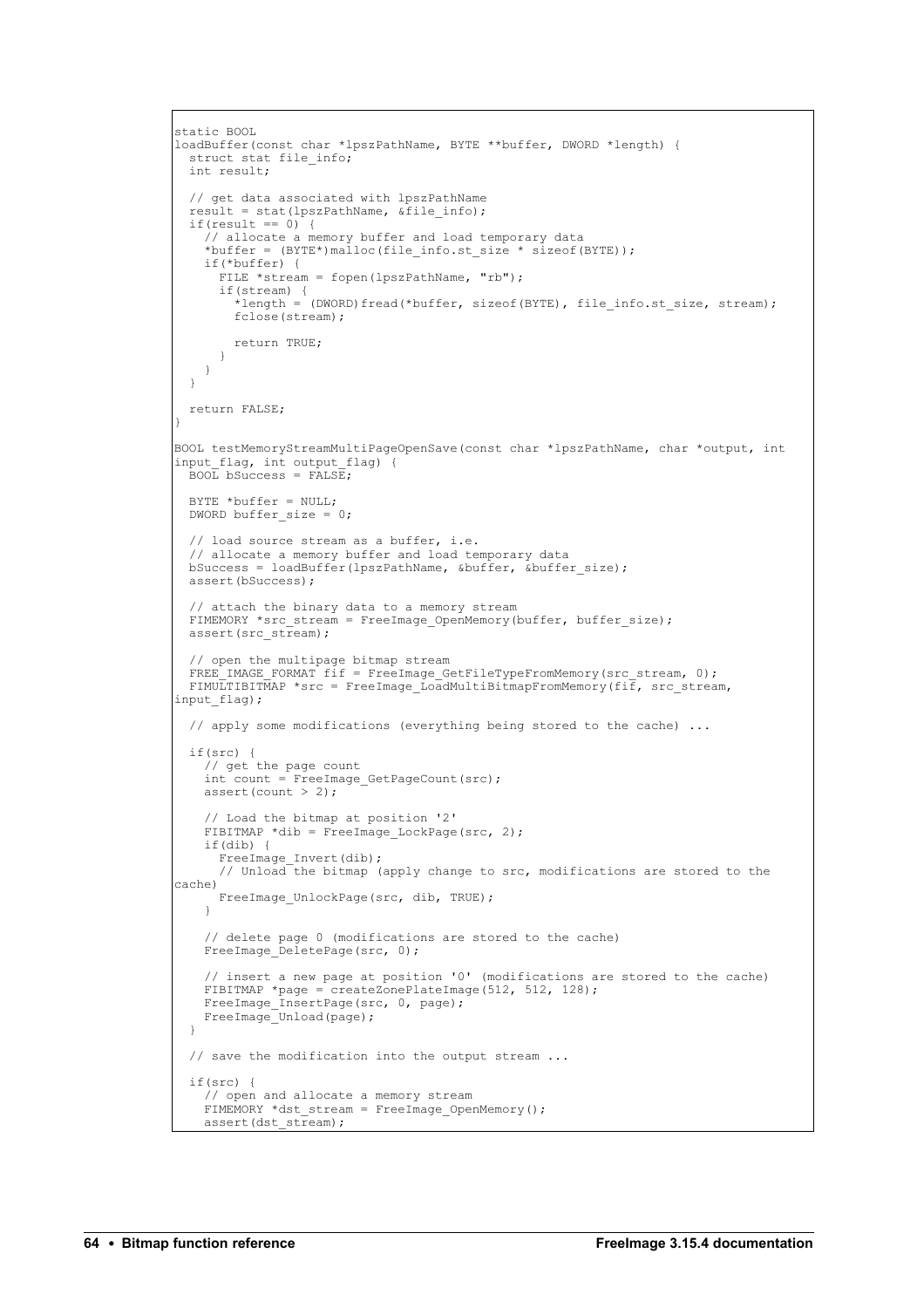```
 // save the file to memory
   FreeImage_SaveMultiBitmapToMemory(fif, src, dst_stream, output_flag);
    // src is no longer needed
 // close and free the memory stream
FreeImage CloseMemory(src stream);
    // close and free src file (nothing is done, the cache is cleared)
    FreeImage_CloseMultiBitmap(src, 0);
    // at this point, the input buffer is no longer needed
    // !!! user is responsible for freeing the initial source buffer !!!
    free(buffer); buffer = NULL;
     // get the dst buffer from the memory stream
   BYTE *dst buffer = NULL;
   DWORD size in bytes = 0;
    FreeImage_AcquireMemory(dst_stream, &dst_buffer, &size_in_bytes);
    // save the buffer in a file stream
   FILE *stream = fopen(output, "wb");
    if(stream) {
     fwrite(dst buffer, sizeof(BYTE), size in bytes, stream);
      fclose(stream);
     }
 // close and free the memory stream
FreeImage CloseMemory(dst stream);
    return TRUE;
 \rightarrow if(buffer) {
    free(buffer);
 \overline{1} return FALSE;
```
}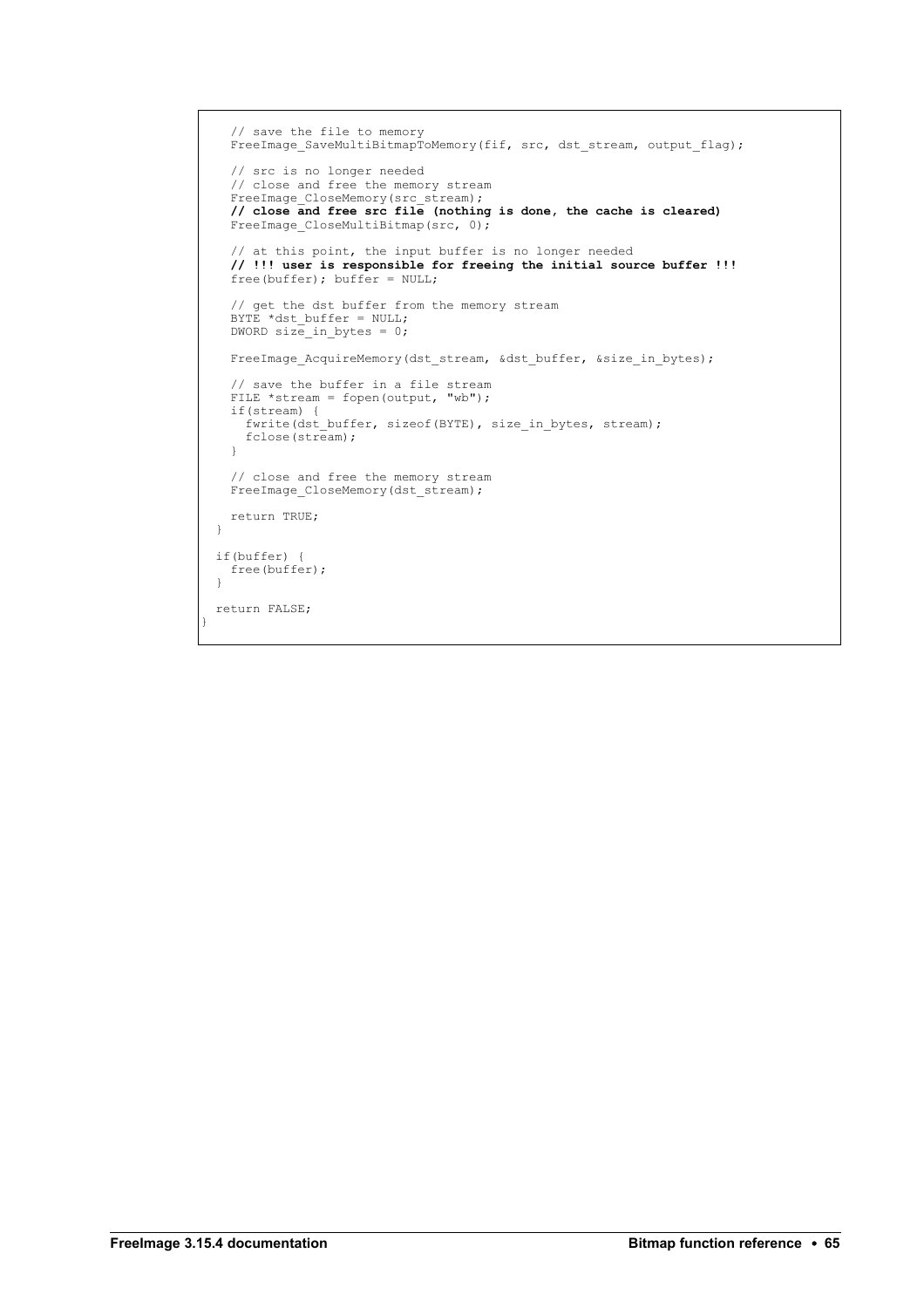# **Compression functions**

FreeImage uses many Open Source third party libraries in order to load or save complex image file formats. Among these libraries, some of them, such as the ZLib library, deal with compression / decompression of memory buffers. Since this feature may be useful in many applications and not only for image compression, FreeImage provides an interface to the main functionalities of these libraries.

Currently, only ZLib compression is supported. Other compression algorithms may be added with future releases of FreeImage.

## **FreeImage\_ZLibCompress**

```
DLL API DWORD DLL CALLCONV FreeImage ZLibCompress(BYTE *target, DWORD target size,
BYTE *source, DWORD source size);
```
Compresses a source buffer into a target buffer, using the ZLib library. Upon entry, target size is the total size of the destination buffer, which must be at least 0.1% larger than source size plus 12 bytes.

The function returns the actual size of the compressed buffer, or returns 0 if an error occurred.

```
BYTE *data = NULL; 
DWORD original size = 0;// ... 
data = (BYTE*)malloc(original_size * sizeof(BYTE)); 
\frac{1}{2}...
// compress data 
DWORD compressed size = (DWORD)((double) original size + (0.1 * (double))original size) + 12);
BYTE *compressed data = (BYTE*)malloc(compressed size * sizeof(BYTE));
compressed size = FreeImage ZLibCompress(compressed data, compressed size, data,
original_size); 
// write data to disk 
fwrite(&original_size, sizeof(DWORD), 1, stream); 
fwrite(&compressed_size, sizeof(DWORD), 1, stream); 
fwrite(compressed data, sizeof(BYTE), compressed size, stream);
free(compressed_data);
```
### **FreeImage\_ZLibUncompress**

DLL\_API DWORD DLL\_CALLCONV FreeImage\_ZLibUncompress(BYTE \*target, DWORD target\_size, BYTE \*source, DWORD source size);

Decompresses a source buffer into a target buffer, using the ZLib library. Upon entry, target size is the total size of the destination buffer, which must be large enough to hold the entire uncompressed data. The size of the uncompressed data must have been saved previously by the compressor and transmitted to the decompressor by some mechanism outside the scope of this compression library.

The function returns the actual size of the uncompressed buffer, or returns 0 if an error occurred.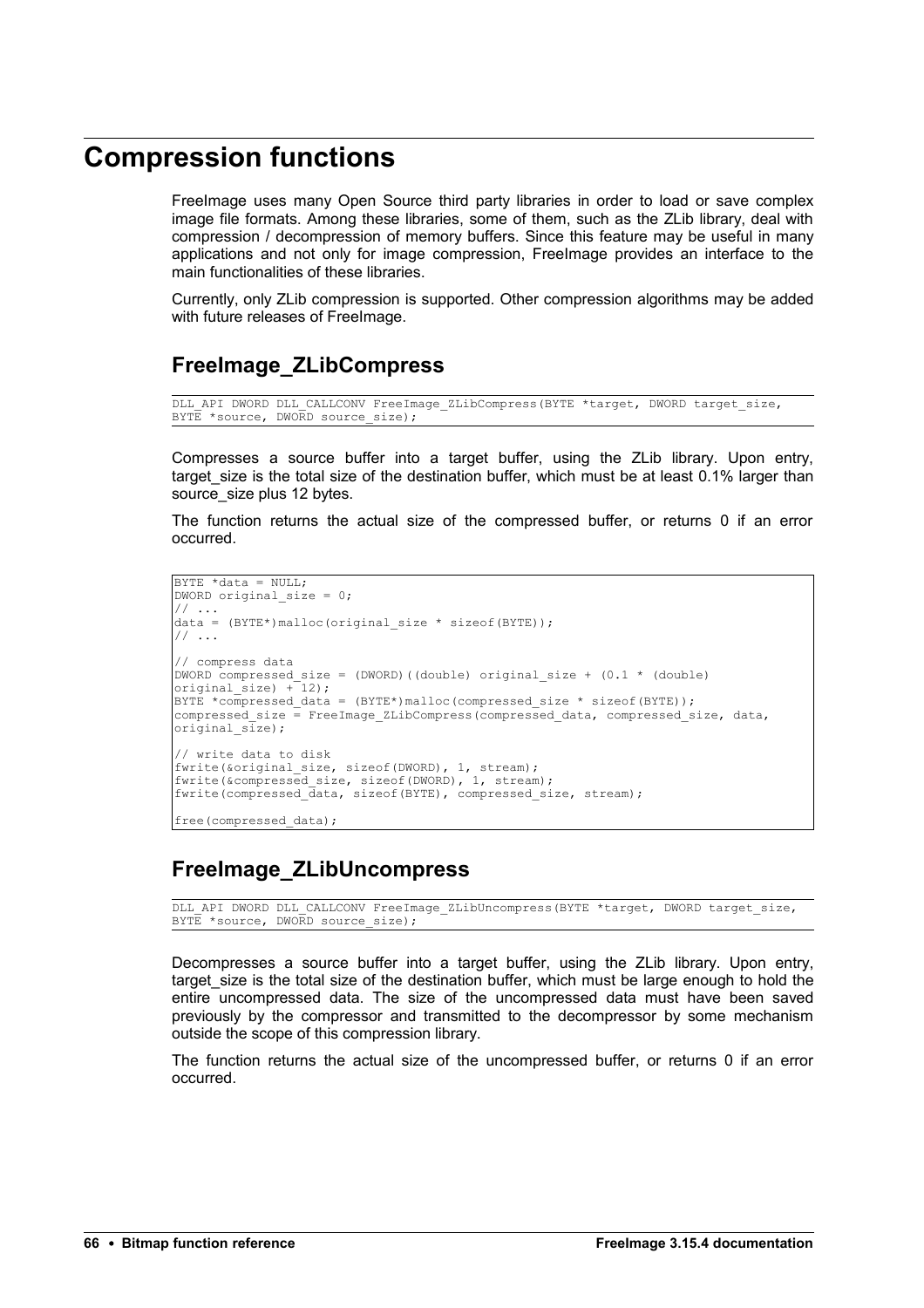```
BYTE *data = NULL; 
DWORD original size = 0, compressed size = 0;
// ... 
// read data from disk 
fread(&original_size, sizeof(DWORD), 1, stream);
fread(&compressed_size, sizeof(DWORD), 1, stream); 
data = (BYTE*)malloc(original_size * sizeof(BYTE)); 
compressed data = (BYTE*)malloc(compressed size * sizeof(BYTE));
fread(compressed data, sizeof(BYTE), compressed size, stream);
// decompress data 
DWORD size = 0; 
size = FreeImage_ZLibUncompress(data, original_size, compressed_data,
compressed_size); 
assert(size == original size);
free(compressed data);
```
# **FreeImage\_ZLibGZip**

```
DLL API DWORD DLL CALLCONV FreeImage ZLibGZip(BYTE *target, DWORD target size, BYTE
*source, DWORD source size);
```
Compresses a source buffer into a target buffer, using the ZLib library. Upon entry, target size is the total size of the destination buffer, which must be at least 0.1% larger than source\_size plus 24 bytes. On success, the target buffer contains a GZIP compatible layout.

```
BYTE *data = NULL;
DWORD original size = 0;// ... 
data = (BYTE*) malloc (original size * sizeof(BYTE));
\frac{1}{2}...
// initial size is original plus overhead & gzip-header
DWORD compressed size
  (DWORD)((double) original size + (0.1 * (double) original size) + 24);
BYTE *compressed data = (BYTE*)malloc(compressed size * sizeof(BYTE));
compressed_size = 
 FreeImage ZLibGZip(compressed data, compressed size, data, original size);
// now compressed_data contains 'compressed_size' bytes of GZIP compressed data
// write data to a stream 
// ... 
free(compressed data);
```


This function is useful in conjunction with the memory-i/o functions, if one is using this to compress something to send it gzip-compressed over the internet (where a simple zip-layout will not be accepted). Custom or more complex layouts may be obtained using a CRC32 builder in conjuction with the existing zip compression function (see the FreeImage\_ZLibCRC32 function).

# **FreeImage\_ZLibCRC32**

DLL\_API DWORD DLL\_CALLCONV FreeImage\_ZLibCRC32(DWORD crc, BYTE \*source, DWORD source size);

Updates a running *crc* from *source* (whose size in bytes is given *source\_size*) and returns the updated crc, using the ZLib library.

If source is NULL, this function returns the required initial value for the crc. Otherwise, it returns the new crc value.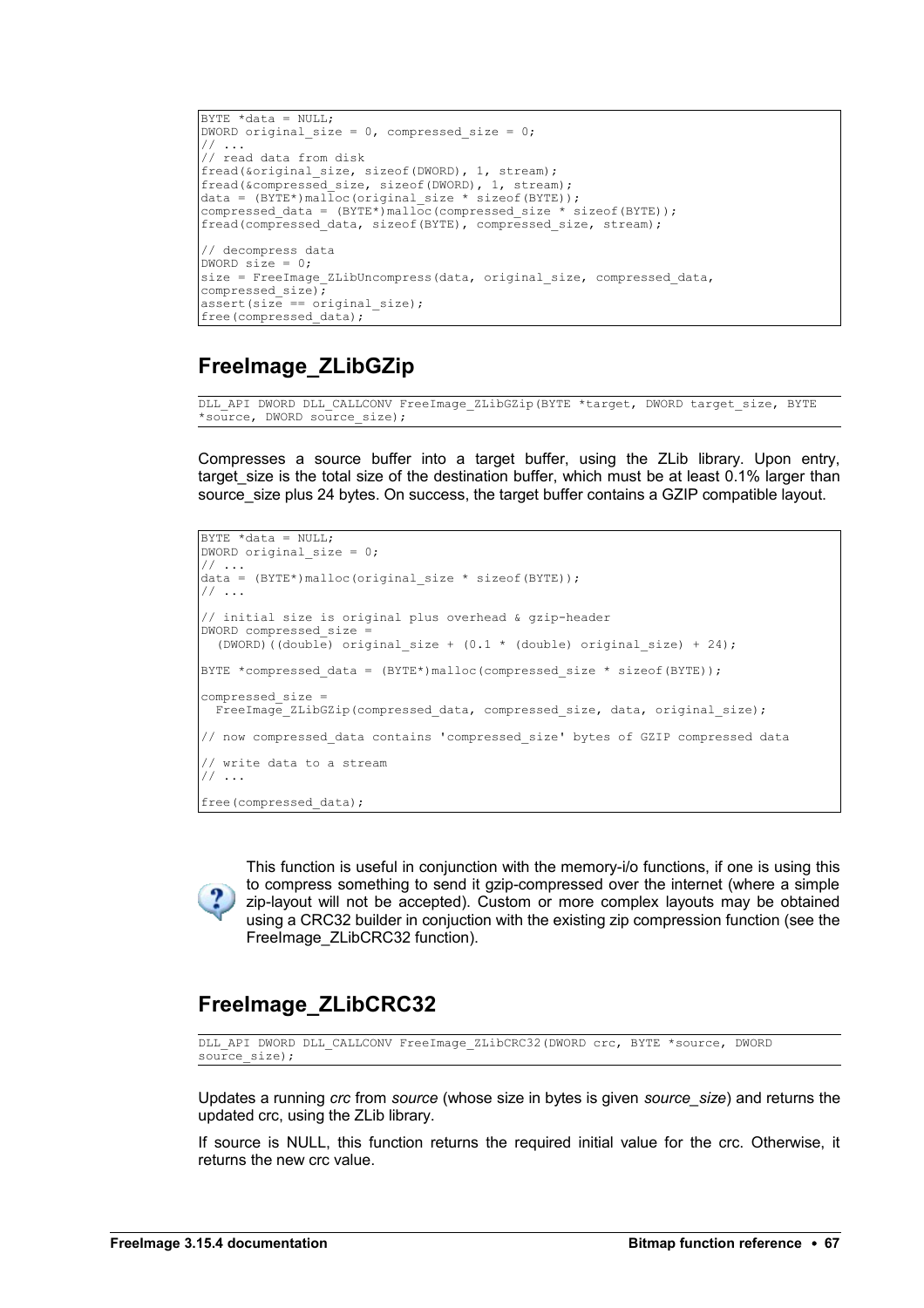## **FreeImage\_ZlibGUnzip**

DLL API DWORD DLL CALLCONV FreeImage ZLibGUnzip(BYTE \*target, DWORD target size, BYTE \*source, DWORD source size);

Decompresses a gzipped source buffer into a target buffer, using the ZLib library. Upon entry, target size is the total size of the destination buffer, which must be large enough to hold the entire uncompressed data. The size of the uncompressed data must have been saved previously by the compressor and transmitted to the decompressor by some mechanism outside the scope of this compression library.

The function returns the actual size of the uncompressed buffer or returns 0 if an error occurred.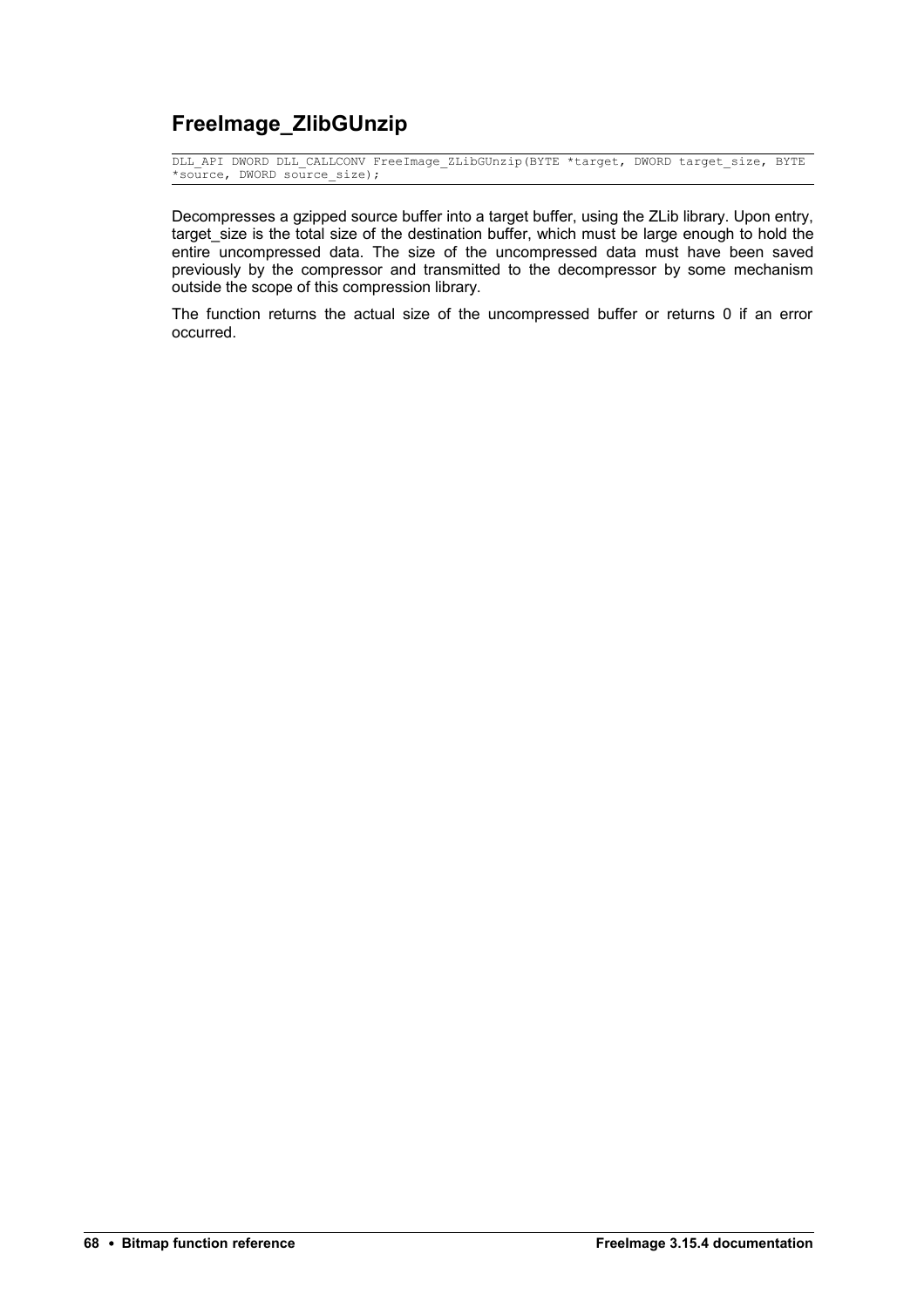# **Helper functions**

#### **FreeImage\_IsLittleEndian**

DLL\_API BOOL DLL\_CALLCONV FreeImage\_IsLittleEndian();

This function returns TRUE if the platform running FreeImage uses the Little Endian convention (Intel processors) and returns FALSE if it uses the Big Endian convention (Motorola processors).

#### **FreeImage\_LookupX11Color**

DLL\_API BOOL DLL\_CALLCONV FreeImage\_LookupX11Color(const char \*szColor, BYTE \*nRed, BYTE \*nGreen, BYTE \*nBlue);

Converts a X11 color name into a corresponding RGB value. Upon entry, szColor is the color name. On output, nRed, nGreen and nBlue are the color components in the range [0..255]. The function returns TRUE if successful, FALSE otherwise.

```
BYTE red, green, blue;
BOOL bResult;
bResult = FreeImage LookupX11Color("papaya whip", &red, &green, &blue);
if(bResult) {
 \arccos( (red == 255) && (green == 239) && (blue == 213));
}
```
### **FreeImage\_LookupSVGColor**

DLL API BOOL DLL CALLCONV FreeImage LookupSVGColor(const char \*szColor, BYTE \*nRed, BYTE \*nGreen, BYTE \*nBlue);

Converts a SVG color name into a corresponding RGB value. Upon entry, szColor is the color name. On output, nRed, nGreen and nBlue are the color components in the range [0..255]. The function returns TRUE if successful, FALSE otherwise.

```
BYTE red, green, blue;
BOOL bResult;
bResult = FreeImage LookupSVGColor("lemonchiffon", &red, &green, &blue);
if(bResult) {
 assert((red == 255) && (green == 250) && (blue == 205));
}
```
#### **Reference**

Scalable Vector Graphics (SVG) 1.1 Specification. [Online]<http://www.w3.org/TR/SVG/types.html>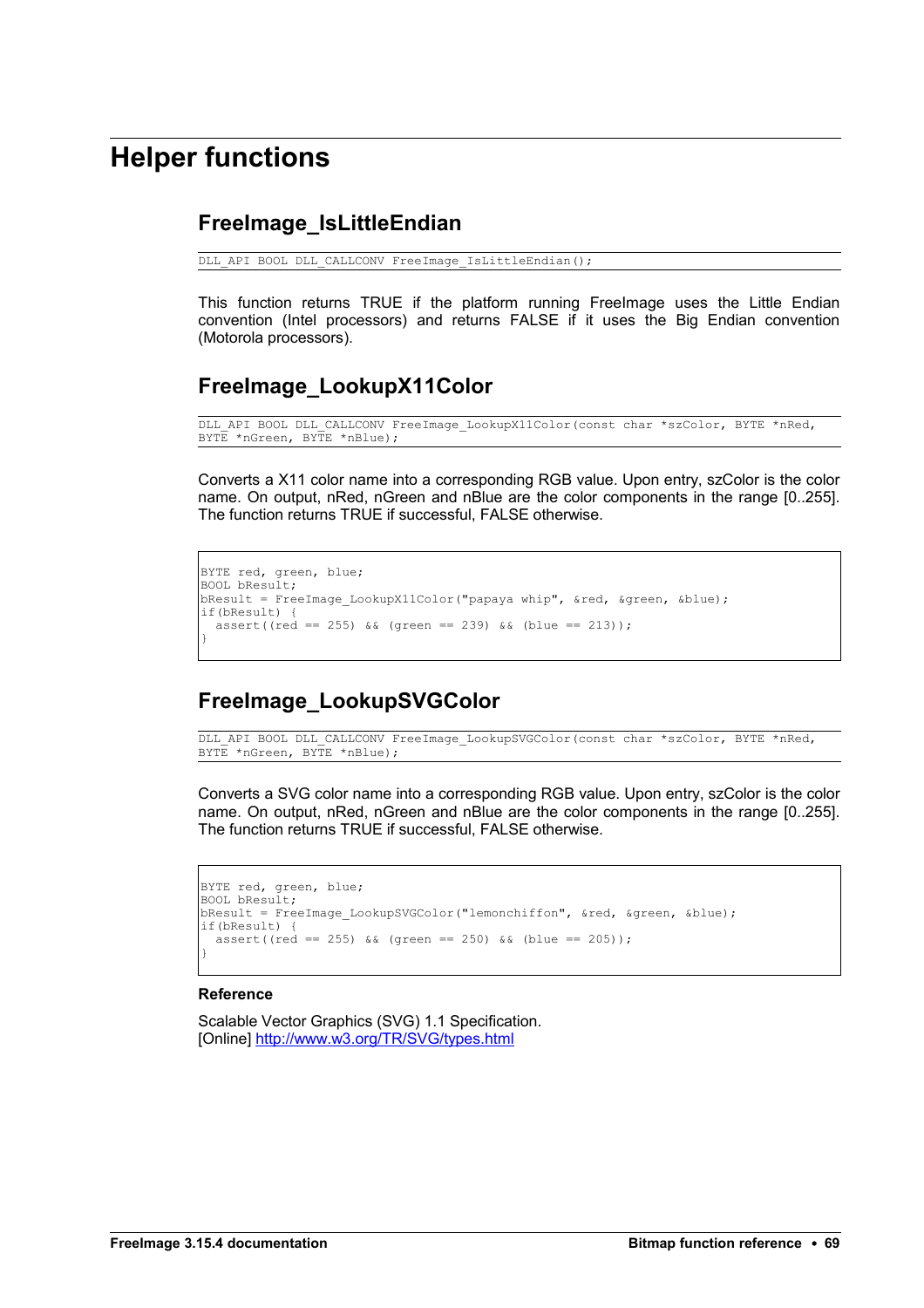# **Metadata function reference**

# **Introduction**

Metadata or "data about data" describe the content, quality, condition, and other characteristics of data such as images. In FreeImage, metadata is information attached to an image in the form of keywords, free text or other data types. This information can be relatively straightforward such as author, date of creation or subject content of a resource. It can also be more complex and less easily defined (e.g. picture taking conditions, GPS information for recording position information, etc.).

Storage and retrieval of metadata *usually* refers to a standard or a specification. Examples of metadata standards used to describe images include IPTC/NAA, EXIF, GeoTIFF or Adobe XMP. Standards are not always used however. Many image formats use their own proprietary way to store metadata, either as simple text strings or in a more complex way (e.g. 8BIM markers used by Adobe Photoshop).

Although many standards or proprietary formats are used to describe images with metadata, FreeImage provides you with a simple interface to deal with all information attached to your images.

#### **FreeImage Tag**

FreeImage uses a structure known as a *tag* to store metadata information. The notion of tag originates from the TIFF specification and because of its universality, it is widely used to store metadata information in a file.

FreeImage provides an enhanced version of the standard TIFF or Exif tag structure. This version is described below:

| Field name<br>Data type |                                    | <b>Description</b>                              |  |  |
|-------------------------|------------------------------------|-------------------------------------------------|--|--|
| key                     | Pointer to a C string (char *)     | Tag field name (unique inside a metadata model) |  |  |
| description             | Pointer to a C string (char *)     | Tag description if available, NULL otherwise    |  |  |
| id                      | WORD (unsigned 16-bit)             | Tag ID if available, 0 otherwise                |  |  |
| type                    | WORD (unsigned 16-bit)             | Tag data type<br>(see FREE IMAGE MDTYPE below)  |  |  |
| count                   | DWORD (unsigned 32-bit)            | Number of type components in the tag            |  |  |
| length                  | DWORD (unsigned 32-bit)            | Length of the tag value in bytes                |  |  |
| value                   | Pointer to a 32-bit value (void *) | Tag value                                       |  |  |

#### **Table 11: FreeImage FITAG structure.**

Given a metadata model (e.g. Exif, Exif GPS, IPTC/NAA), the tag key (or tag field name) is unique inside this data model. This uniqueness allows FreeImage to use this key to index the tag inside a hash table, in order to speed up tag access. Whenever you store a tag inside a metadata model, you thus need to provide a unique key with the tag to store.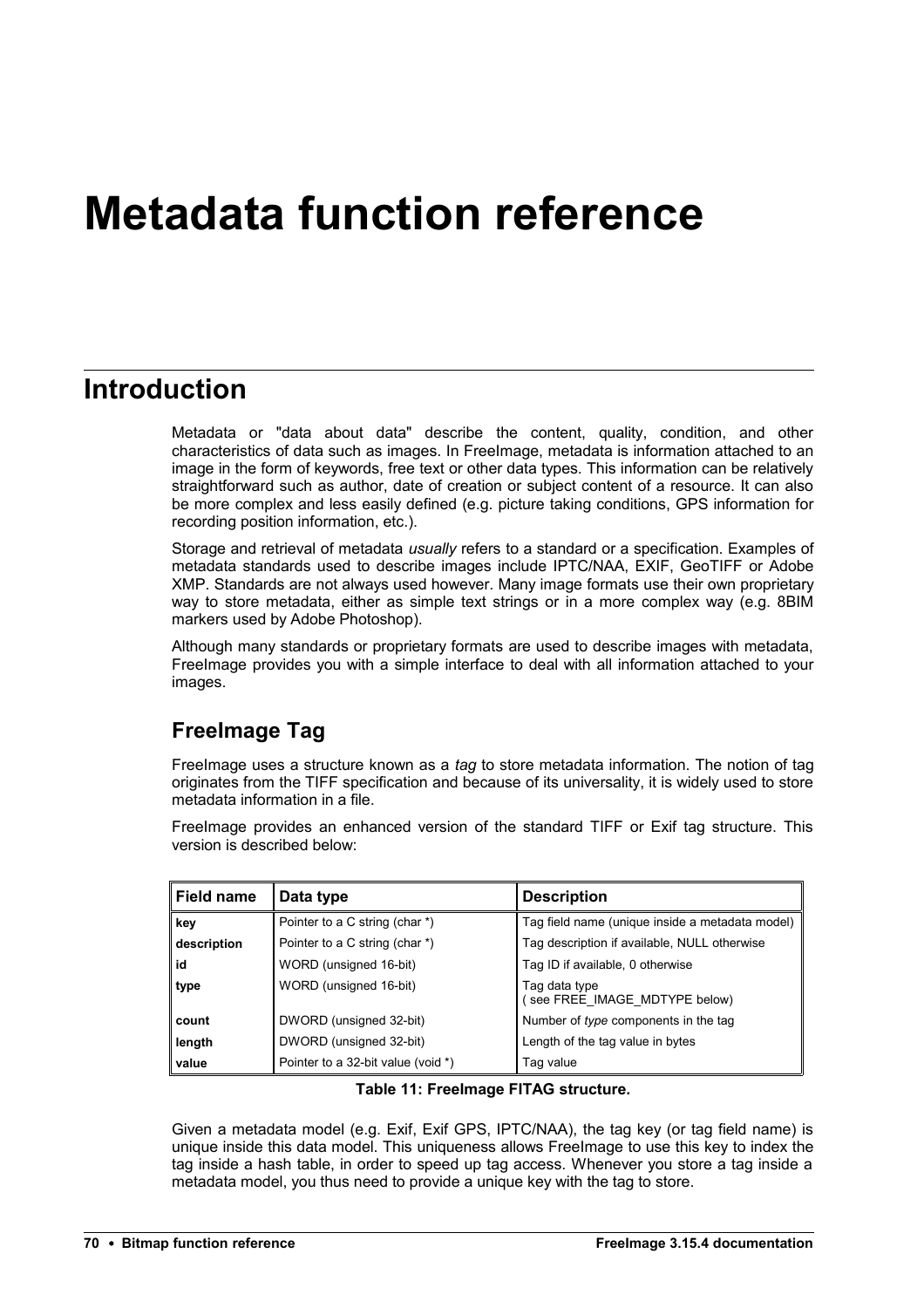A FreeImage tag may be used to store *any* kind of data (e.g. strings, integers, doubles, rational numbers, etc.). The complete list of data type supported by FreeImage is given in [Table 12.](#page-74-0) For example, when the tag data type indicates a double and the tag count is 8, then the tag value is an array of 8 doubles. Its length should be 64 bytes (8 x sizeof(double)). If the tag data type indicates a rational and the length is 48 bytes, then there are (48 bytes / (2 x 4bytes)) = 6 rational values in the tag.

As for ASCII strings, the value of the count part of an ASCII tag entry includes the NULL.

| Tag data type       | <b>Description</b>                                                                           |
|---------------------|----------------------------------------------------------------------------------------------|
| $0 =$ FIDT NOTYPE   | Placeholder (do not use this type)                                                           |
| $1 = FIDT BYTE$     | 8-bit unsigned integer                                                                       |
| 2 = FIDT ASCII      | 8-bit byte that contains a 7-bit ASCII code; the last byte must be NUL (binary zero)         |
| 3 = FIDT_SHORT      | 16-bit (2-byte) unsigned integer                                                             |
| $4 = FIDT$ LONG     | 32-bit (4-byte) unsigned integer                                                             |
| 5 = FIDT RATIONAL   | Two LONGs: the first represents the numerator of a fraction; the second, the<br>denominator  |
| 6 = FIDT SBYTE      | An 8-bit signed (twos-complement) integer                                                    |
| 7 = FIDT UNDEFINED  | An 8-bit byte that may contain anything, depending on the definition of the field.           |
| 8 = FIDT SSHORT     | A 16-bit (2-byte) signed (twos-complement) integer                                           |
| 9 = FIDT SLONG      | A 32-bit (4-byte) signed (twos-complement) integer                                           |
| 10 = FIDT SRATIONAL | Two SLONG's: the first represents the numerator of a fraction, the second the<br>denominator |
| 11 = FIDT FLOAT     | Single precision (4-byte) IEEE format                                                        |
| 12 = FIDT_DOUBLE    | Double precision (8-byte) IEEE format                                                        |
| $13 = FIDT$ IFD     | FIDT IFD data type is identical to LONG, but is only used to store offsets                   |
| 14 = FIDT_PALETTE   | 32-bit (4-byte) RGBQUAD                                                                      |
| $16 = FIDT_LONG8$   | 64-bit unsigned integer                                                                      |
| 17 = FIDT SLONG8    | 64-bit signed integer                                                                        |
| $18 = FIDT$ IFD8    | FIDT IFD8 data type is identical to LONG8, but is only used to store offsets                 |

<span id="page-74-0"></span>**Table 12: FreeImage tag data types (FREE\_IMAGE\_MDTYPE identifier).** 

#### **FreeImage metadata model**

The metadata models currently recognized by the library are listed in [Table 13,](#page-75-0) together with the FreeImage plugins that can load or save the corresponding metadata.

These metadata models are described in more detail in the appendix (see [FreeImage](#page-119-0) [metadata models\)](#page-119-0).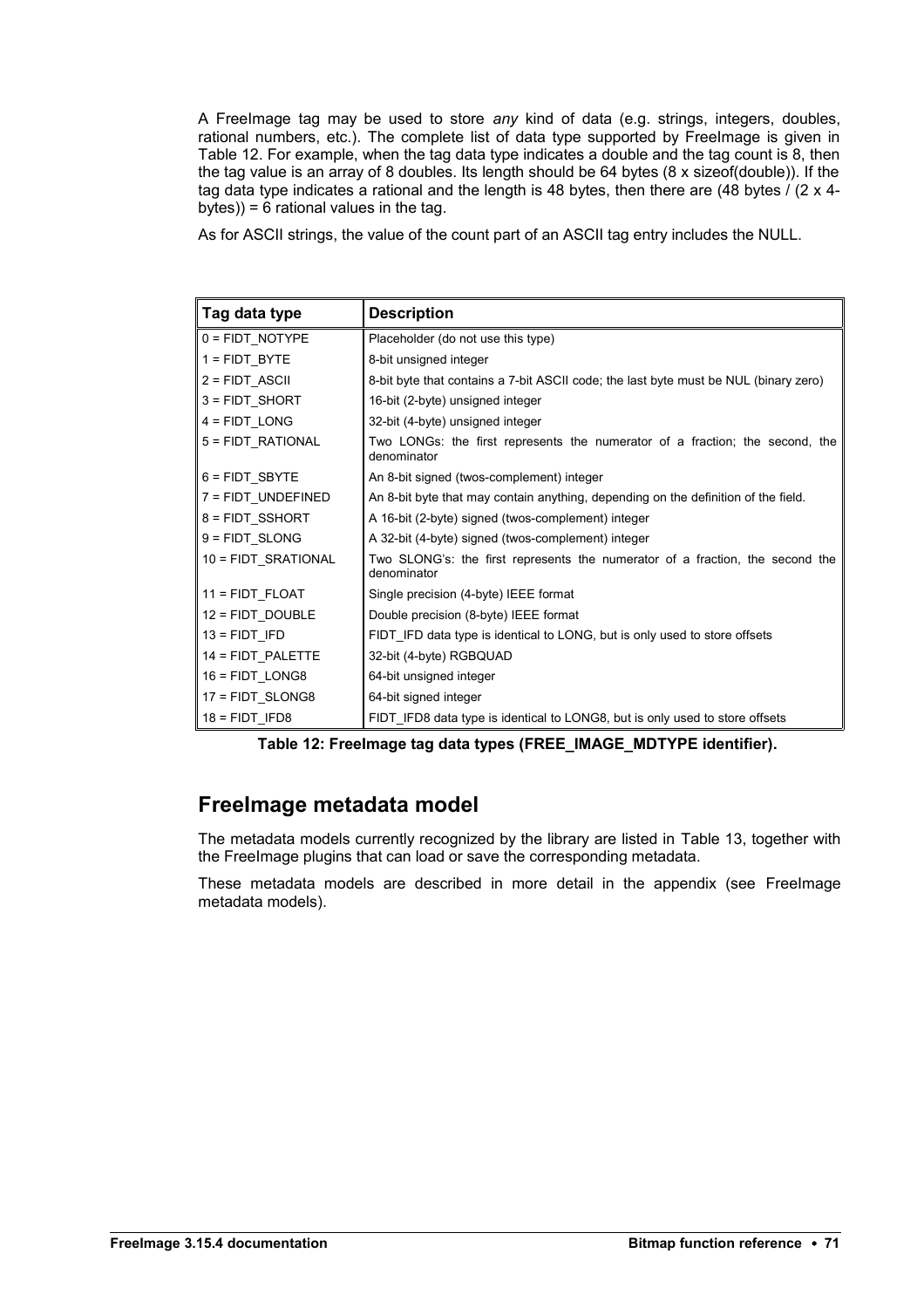| Metadata model / FIF    | FIF JPEG | $FIF_$ TIFF | FIF_PNG | FIF_GIF | FIF_RAW |
|-------------------------|----------|-------------|---------|---------|---------|
| 0 = FIMD_COMMENTS       | R/W      |             | R/W     | R/W     |         |
| 1 = FIMD_EXIF_MAIN      | R        | R/W         |         |         | R.      |
| 2 = FIMD_EXIF_EXIF      | R        | R.          |         |         | R.      |
| 3 = FIMD_EXIF_GPS       | R        |             |         |         | R       |
| 4 = FIMD_EXIF_MAKERNOTE | R        |             |         |         | R       |
| 5 = FIMD_EXIF_INTEROP   | R        |             |         |         | R       |
| $6 =$ FIMD_IPTC         | R/W      | R/W         |         |         |         |
| $7 =$ FIMD_XMP          | R/W      | R/W         | R/W     |         |         |
| 8 = FIMD_GEOTIFF        |          | R/W         |         |         |         |
| 9 = FIMD_ANIMATION      |          |             |         | R/W     |         |
| 10 = FIMD_CUSTOM        |          |             |         |         |         |
| 11 = FIMD_EXIF_RAW      | R/W      |             |         |         |         |

 **R** = Read, **W** = Write, **-** = Not implemented

<span id="page-75-0"></span>**Table 13: Metadata models supported by FreeImage.**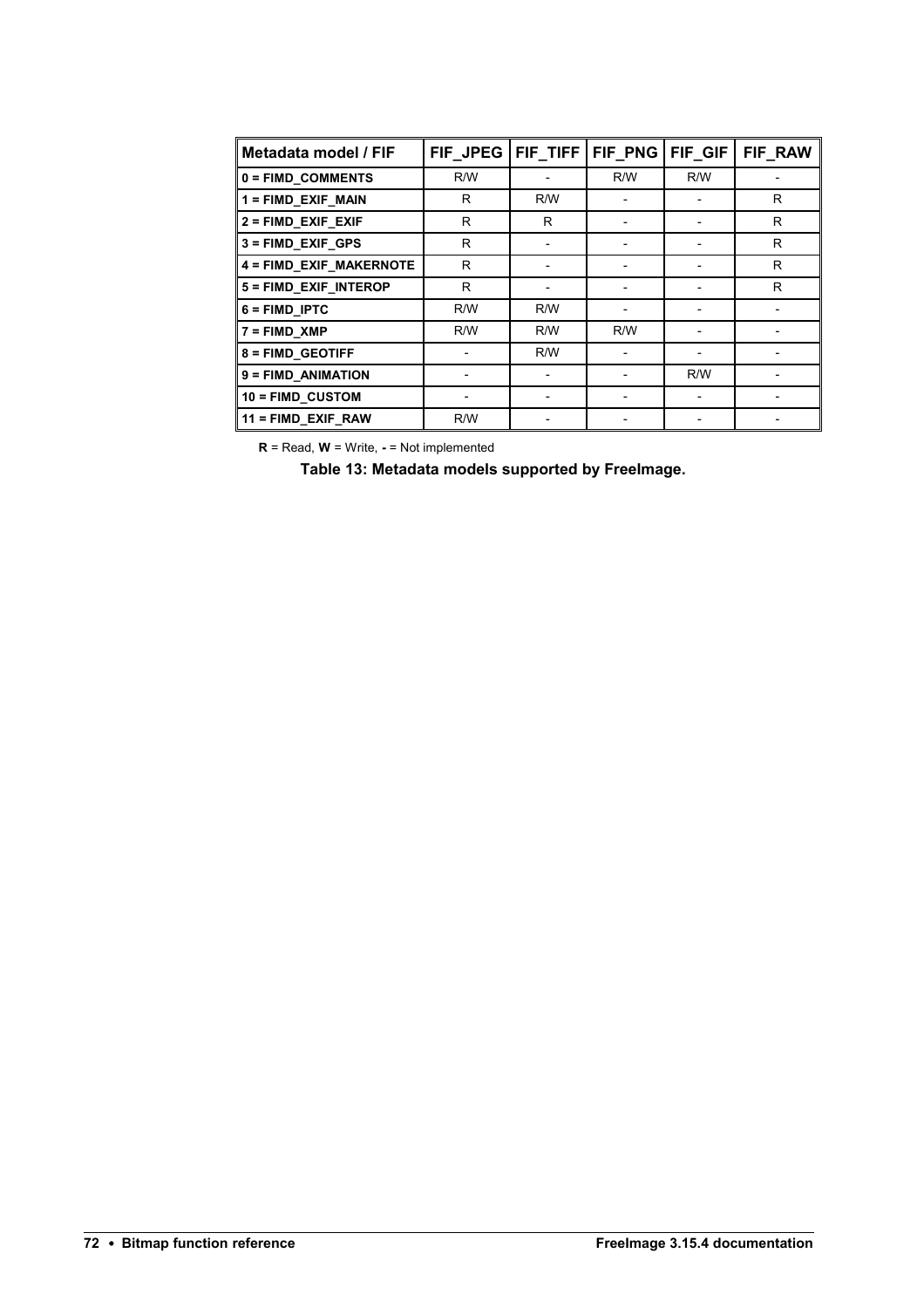# **Tag creation and destruction**

### **FreeImage\_CreateTag**

DLL\_API FITAG \*DLL\_CALLCONV FreeImage CreateTag();

Allocates a new FITAG object. This object must be destroyed with a call to FreeImage\_DeleteTag when no longer in use.



Tag creation and destruction functions are only needed when you use the [FreeImage\\_SetMetadata](#page-81-0) function.

### **FreeImage\_DeleteTag**

DLL\_API void DLL\_CALLCONV FreeImage\_DeleteTag(FITAG \*tag);

Delete a previously allocated FITAG object.

# **FreeImage\_CloneTag**

DLL\_API FITAG \*DLL\_CALLCONV FreeImage\_CloneTag(FITAG \*tag);

Creates and returns a copy of a FITAG object. This copy must be destroyed with a call to FreeImage\_DeleteTag when no longer in use.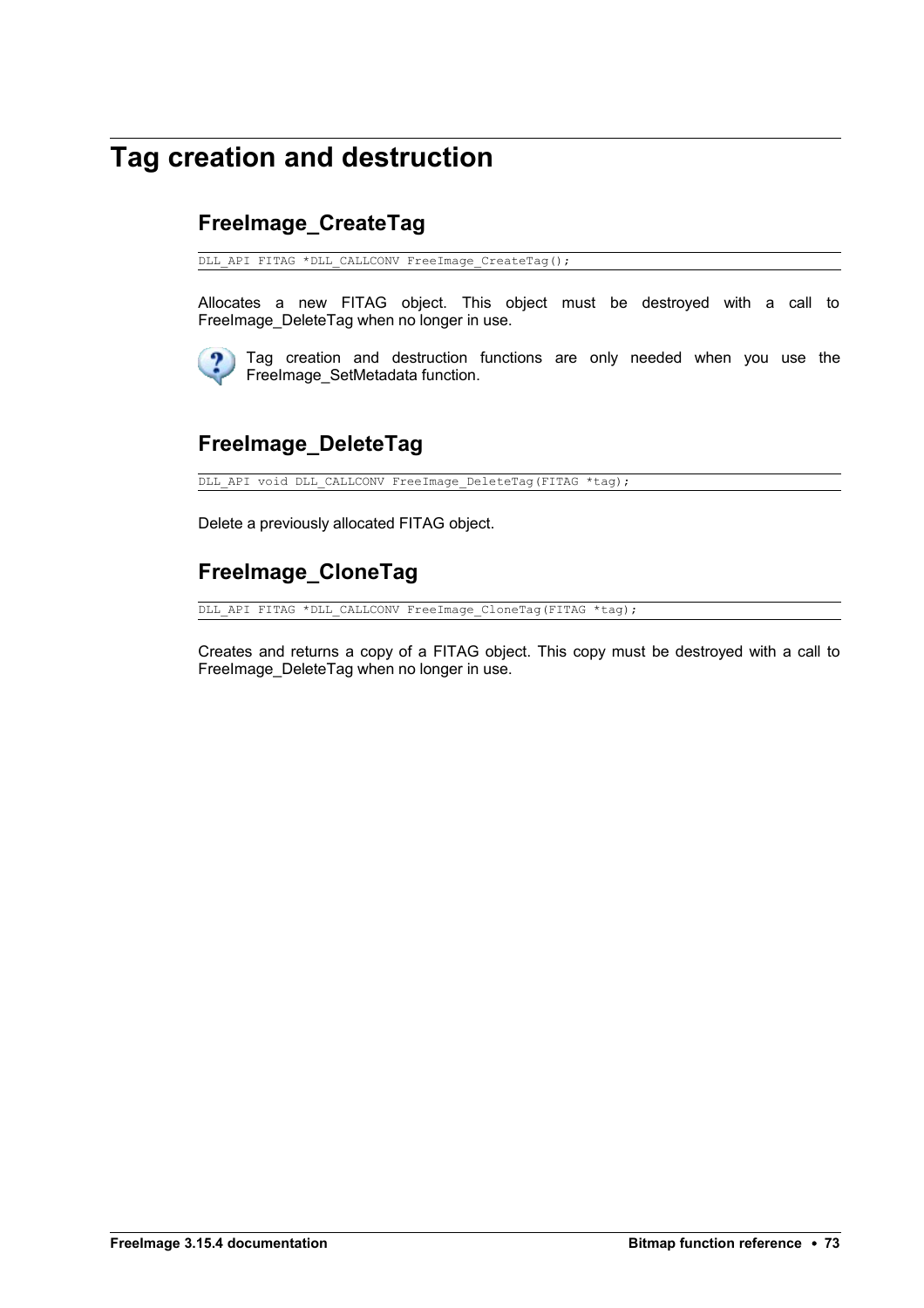# **Tag accessors**

## **FreeImage\_GetTagKey**

DLL\_API const char \*DLL CALLCONV FreeImage GetTagKey(FITAG \*tag);

Returns the tag field name (unique inside a metadata model).

### <span id="page-77-0"></span>**FreeImage\_GetTagDescription**

DLL API const char \*DLL CALLCONV FreeImage GetTagDescription(FITAG \*tag);

Returns the tag description if available, returns NULL otherwise.

#### **FreeImage\_GetTagID**

DLL\_API WORD DLL\_CALLCONV FreeImage\_GetTagID(FITAG \*tag);

Returns the tag ID if available, returns 0 otherwise.

#### **FreeImage\_GetTagType**

DLL API FREE IMAGE MDTYPE DLL\_CALLCONV FreeImage\_GetTagType(FITAG \*tag);

Returns the tag data type (see [Table 12](#page-74-0) for a list of known data types).

### **FreeImage\_GetTagCount**

DLL\_API DWORD DLL\_CALLCONV FreeImage GetTagCount(FITAG \*tag);

Returns the number of components in the tag (in *tag type* units). For example, when the tag data type indicates a double (i.e. a FIDT\_DOUBLE type) and the tag count is 8, then the tag value is an array of 8 doubles.

### **FreeImage\_GetTagLength**

DLL\_API DWORD DLL\_CALLCONV FreeImage GetTagLength(FITAG \*tag);

Returns the length of the tag value in bytes.

#### **FreeImage\_GetTagValue**

DLL API const void \*DLL CALLCONV FreeImage\_GetTagValue(FITAG \*tag);

Returns the tag value.

**It is up to you to interpret the returned pointer correctly, according to the results of FreeImage\_GetTagType and FreeImage\_GetTagCount.**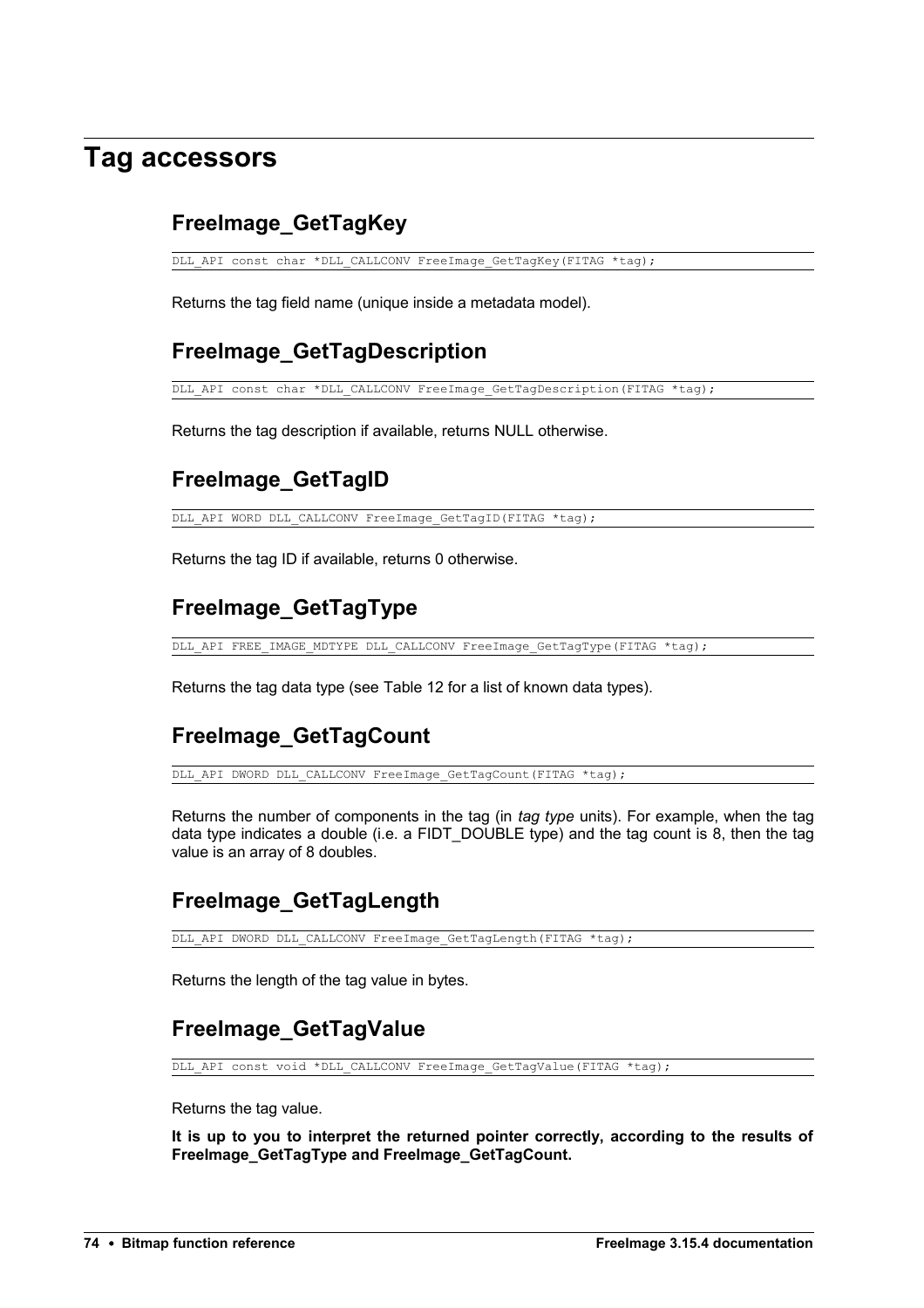### **FreeImage\_SetTagKey**

DLL API BOOL DLL CALLCONV FreeImage SetTagKey(FITAG \*tag, const char \*key);

Set the tag field name (**always required**, must be unique inside a metadata model). The function returns TRUE if successful and returns FALSE otherwise.

#### **FreeImage\_SetTagDescription**

```
DLL_API BOOL DLL_CALLCONV FreeImage_SetTagDescription(FITAG *tag, const char
*description);
```
Set the (usually optional) tag description. The function returns TRUE if successful and returns FALSE otherwise.



The tag description is never stored in a file. FreeImage maintains an internal table for all known tags, together with their description when available. Whenever you read a known tag, the library is able to give the tag description (provided that the tag is known by the library) using [FreeImage\\_GetTagDescription.](#page-77-0) However, you will never have to provide a tag description when storing a tag.

#### **FreeImage\_SetTagID**

DLL\_API BOOL DLL\_CALLCONV FreeImage\_SetTagID(FITAG \*tag, WORD id);

Set the (usually optional) tad ID. The function returns TRUE if successful and returns FALSE otherwise.

### **FreeImage\_SetTagType**

DLL API BOOL DLL CALLCONV FreeImage SetTagType(FITAG \*tag, FREE IMAGE MDTYPE type);

Set the tag data type (**always required**, see [Table 12](#page-74-0) for a list of available data types). The function returns TRUE if successful and returns FALSE otherwise.

#### **FreeImage\_SetTagCount**

DLL API BOOL DLL CALLCONV FreeImage SetTagCount(FITAG \*tag, DWORD count);

Set the number of data in the tag (**always required**, expressed in *tag type* unit). The function returns TRUE if successful and returns FALSE otherwise.

#### **FreeImage\_SetTagLength**

DLL API BOOL DLL CALLCONV FreeImage SetTagLength(FITAG \*tag, DWORD length);

Set the length of the tag value, in bytes (**always required**). The function returns TRUE if successful and returns FALSE otherwise.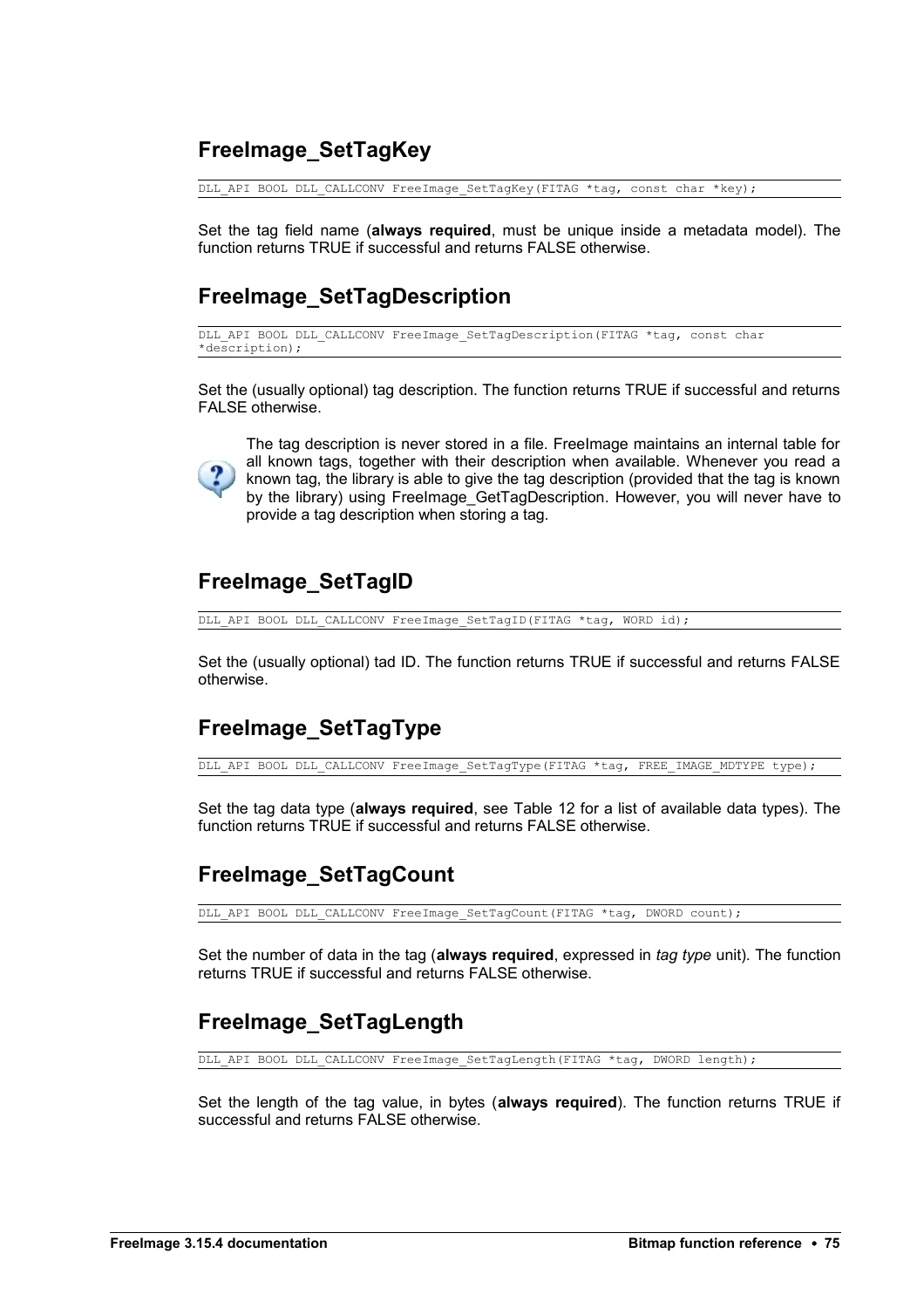# **FreeImage\_SetTagValue**

DLL\_API BOOL DLL\_CALLCONV FreeImage\_SetTagValue(FITAG \*tag, const void \*value);

Set the tag value (**always required**). The function returns TRUE if successful and returns FALSE otherwise.



This function must be called *after* the tag data type, tag count and tag length have been filled. Otherwise, you will be unable to successfully call [FreeImage\\_SetMetadata.](#page-81-0)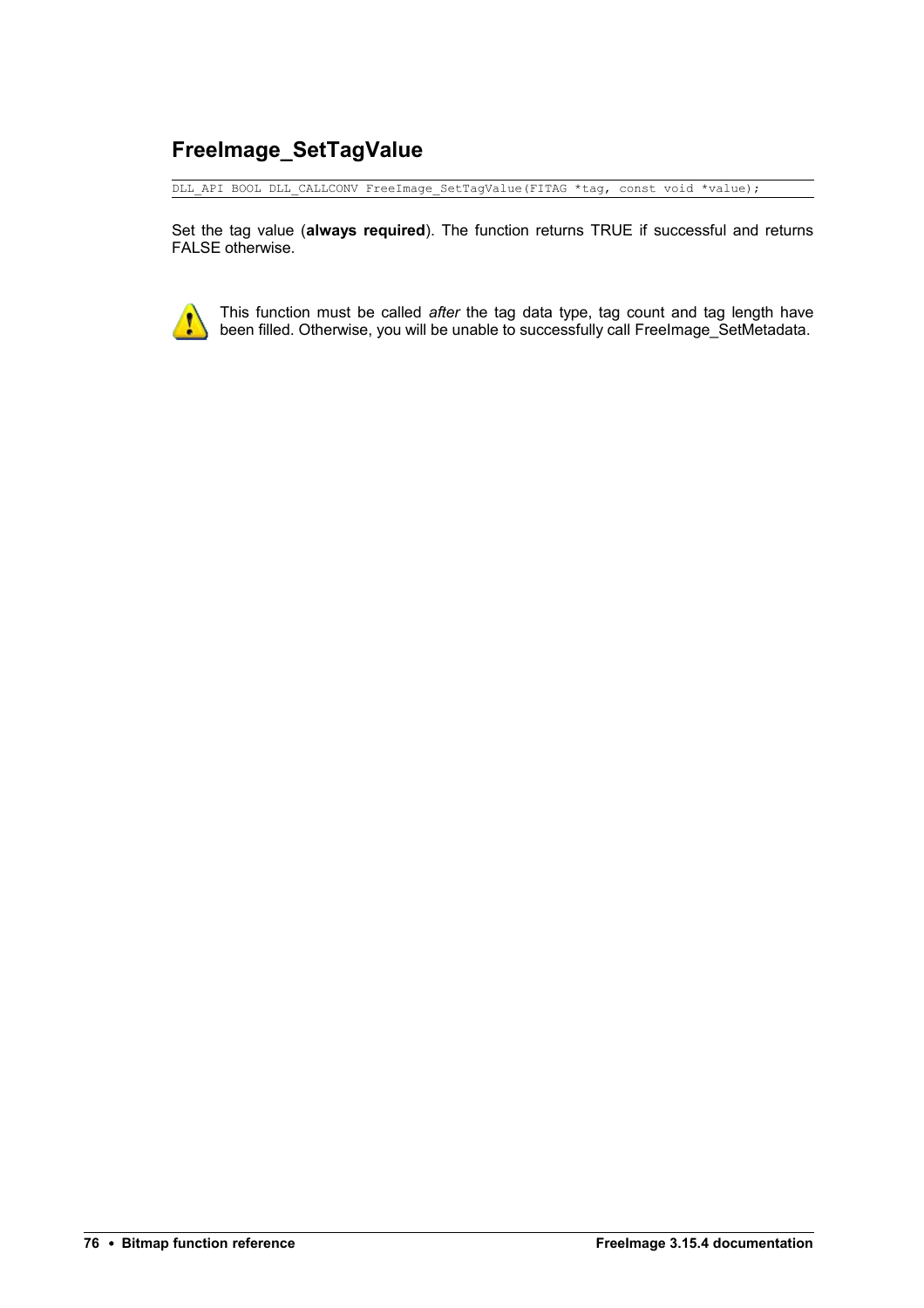# **Metadata iterator**

#### **FreeImage\_FindFirstMetadata**

```
DLL API FIMETADATA *DLL CALLCONV FreeImage FindFirstMetadata(FREE_IMAGE_MDMODEL model,
FIBITMAP *dib, FITAG **\overline{t}ag);
```
Provides information about the first instance of a tag that matches the metadata model specified in the *model* argument.

If successful, FreeImage FindFirstMetadata returns a unique search handle identifying the group of tags matching the *model* specification, which can be used in a subsequent call to FreeImage\_FindNextMetadata or to FreeImage\_FindCloseMetadata.

When the metadata model does not exist in the input dib, FreeImage FindFirstMetadata returns NULL.

#### **FreeImage\_FindNextMetadata**

DLL\_API BOOL DLL\_CALLCONV FreeImage\_FindNextMetadata(FIMETADATA \*mdhandle, FITAG  $***$ tag);

Find the next tag, if any, that matches the metadata *model* argument in a previous call to FreeImage\_FindFirstMetadata, and then alters the tag object contents accordingly.

If successful, FreeImage FindNextMetadata returns TRUE. Otherwise, it returns FALSE, indicating that no more matching tags could be found.

#### **FreeImage\_FindCloseMetadata**

DLL API void DLL CALLCONV FreeImage FindCloseMetadata(FIMETADATA \*mdhandle);

Closes the specified metadata search handle and releases associated resources

```
// this code assumes there is a bitmap loaded and
// present in a variable called 'dib'
FITAG *tag = NULL;
FIMETADATA *mdhandle = NULL;
mdhandle = FreeImage FindFirstMetadata(FIMD EXIF MAIN, dib, &tag);
if(mdhandle) {
 do {
 // process the tag
   printf("%s\n", FreeImage GetTagKey(tag));
    11... } while(FreeImage_FindNextMetadata(mdhandle, &tag));
 FreeImage FindCloseMetadata(mdhandle);
}
```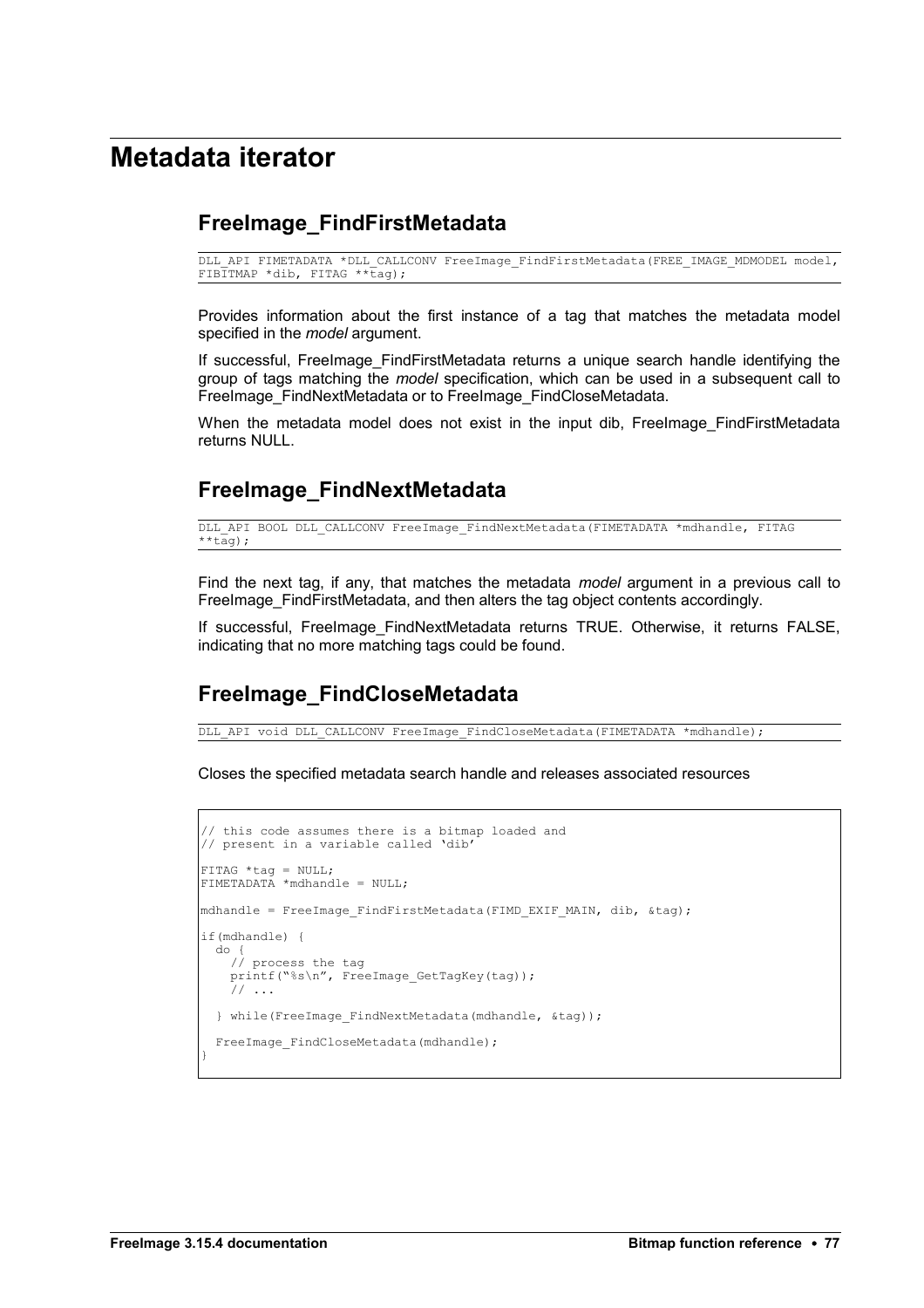# **Metadata accessors**

#### **FreeImage\_GetMetadata**

```
DLL_API BOOL DLL_CALLCONV FreeImage_GetMetadata(FREE_IMAGE_MDMODEL model, FIBITMAP
\stardib, const char \starkey, FITAG \star\startag);
```
Retrieve a metadata attached to a dib. Upon entry, *model* is the metadata model to look for, *dib* is the image that contains metadata, *key* is the metadata field name (unique inside a metadata model) and *tag* is a FITAG structure returned by the function.

When the searched tag doesn't exist, the tag object is left unchanged and the function returns FALSE. Otherwise, the function returns TRUE and the tag object is populated with the metadata information.

```
// this code assumes there is a bitmap loaded and
// present in a variable called 'dib'
// Get the camera model
FITAG *ta\alpha Make = NULL;FreeImage GetMetadata(FIMD_EXIF_MAIN, dib, "Make", &tagMake);
if(taqMake != NULL) {
 // here we know (according to the Exif specifications) that tagMake is a C string
printf("Camera model : %s\n", (char*)FreeImage GetTagValue(tagMake));
   // if we don't have the specifications, we can still convert the tag to a C string
 printf("Camera model : %s\n", FreeImage_TagToString(FIMD_EXIF_MAIN, tagMake));
}
```


When a tag returned by *FreeImage\_GetMetadata* or by the metadata iterator functions is modified, changes will be applied to the corresponding tag attached to the bitmap. Saving the bitmap will thus save the modified tag (provided that the library can save the corresponding metadata model).

### <span id="page-81-0"></span>**FreeImage\_SetMetadata**

```
DLL_API BOOL DLL_CALLCONV FreeImage_SetMetadata(FREE_IMAGE_MDMODEL model, FIBITMAP
*dib, const char *key, FITAG *tag;
```
Attach a new FreeImage tag to a dib. Upon entry, *model* is the metadata model used to store the tag, *dib* is the target image, *key* is the tag field name and *tag* is the FreeImage tag to be attached.

**If tag is NULL then the metadata is deleted.** 

**If both key and tag are NULL then the metadata model is deleted.** 

The function returns TRUE on success and returns FALSE otherwise.



The tag field name (or tag key) used by FreeImage to index a tag is given by the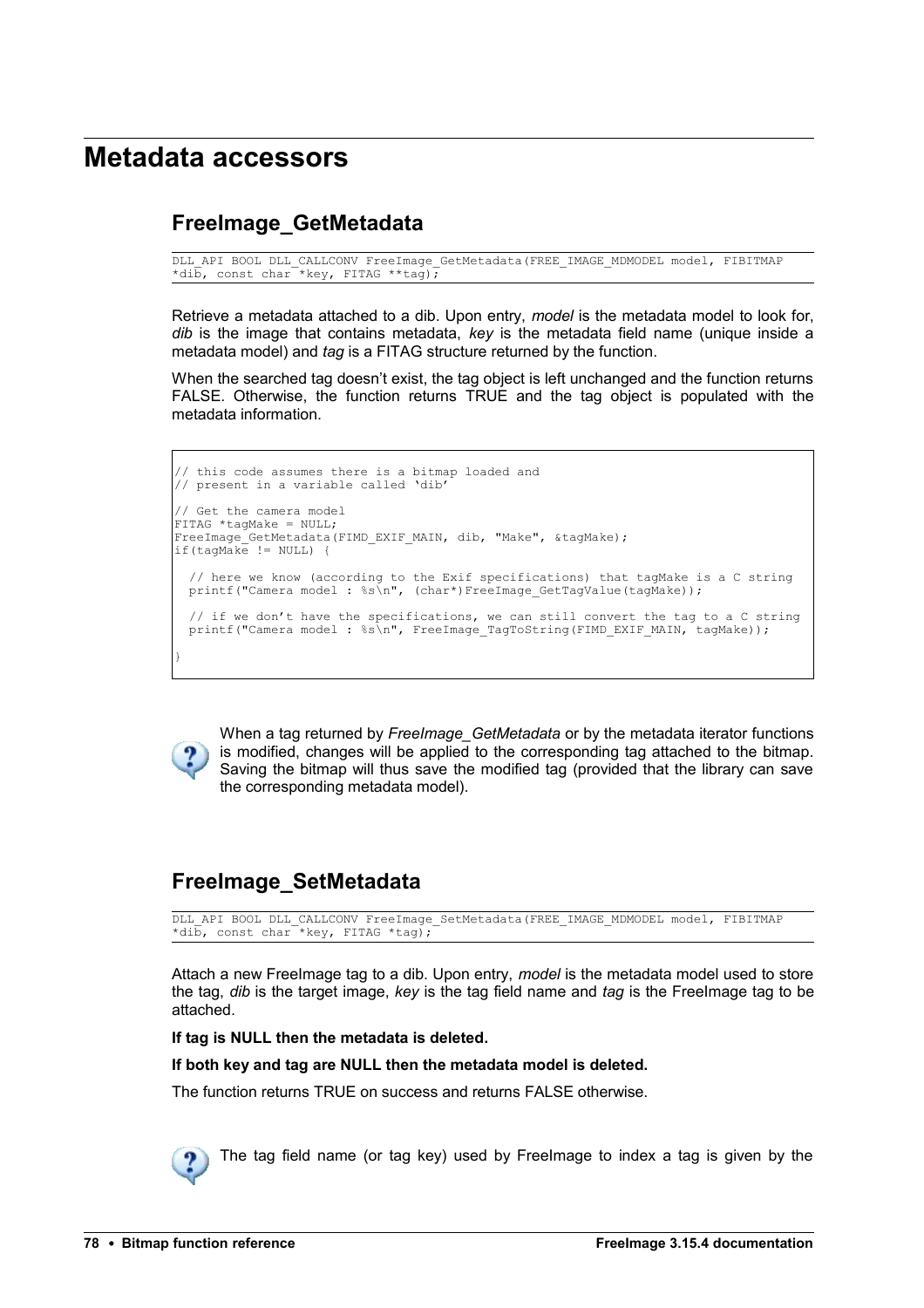metadata model specification (e.g. EXIF specification or Adobe XMP specification).

```
char *xmp profile = NULL;DWORD profile size = 0;
// ...
// the following assumes that you have a XML packet stored in 
// the (null terminated) variable 'xmp_profile'. 
// The size of the packet is given 
// by 'profile_size' and includes the NULL value
// create a tag
FITAG *tag = FreeImage_CreateTag();
if(tag) {
  // fill the tag members
  // note that the FIMD_XMP model accept a single key named "XMLPacket"
 FreeImage_SetTagKey(tag, "XMLPacket");
  FreeImage_SetTagLength(tag, profile_size);
 FreeImage<sup>-</sup>SetTagCount(tag, profile size);
 FreeImage<sup>-SetTagType(tag, FIDT ASCII);</sup>
  // the tag value must be stored after
  // the tag data type, tag count and tag length have been filled.
  FreeImage_SetTagValue(tag, xmp_profile);
   // store the tag
 FreeImage SetMetadata(FIMD XMP, dib, FreeImage GetTagKey(tag), tag);
   // destroy the tag
 FreeImage_DeleteTag(tag);
}
```

```
/ * *
```

```
Add a single IPTC tag to a FIBITMAP
NB: The tag ID is not needed as it is filled automatically by FreeImage SetMetadata
@param image Your image to be saved
@param key Tag key
@param value Tag value
*/
void add IPTC tag(FIBITMAP *image, const char *key, const char *value) {
  // create a tag
 FITAG *tag = FreeImage CreateTag();
  if(tag) {
     // fill the tag
    FreeImage_SetTagKey(tag, key);
 FreeImage_SetTagLength(tag, strlen(value) + 1);
FreeImage SetTagCount(tag, strlen(value) + 1);
FreeImage SetTagType(tag, FIDT ASCII);
 FreeImage_SetTagValue(tag, value);
FreeImage SetMetadata(FIMD IPTC, image, FreeImage GetTagKey(tag), tag);
 // destroy the tag
    FreeImage_DeleteTag(tag);
  }
}
/**
Add some IPTC tags to a FIBITMAP
*/
void add_IPTC_Metadata(FIBITMAP *dib) {
  // !!! IPTC data is ignored by Photoshop when there is a XML packet in the dib !!!
 add_IPTC_tag(dib, "ObjectName", "my title");
add IPTC tag(dib, "Caption-Abstract", "my caption");
add IPTC tag(dib, "Writer-Editor", "myself");
 add_IPTC_tag(dib, "By-line", "my name");
add IPTC tag(dib, "By-lineTitle", "my position");
add IPTC tag(dib, "Keywords", "FreeImage;Library;Images;Compression");
}
```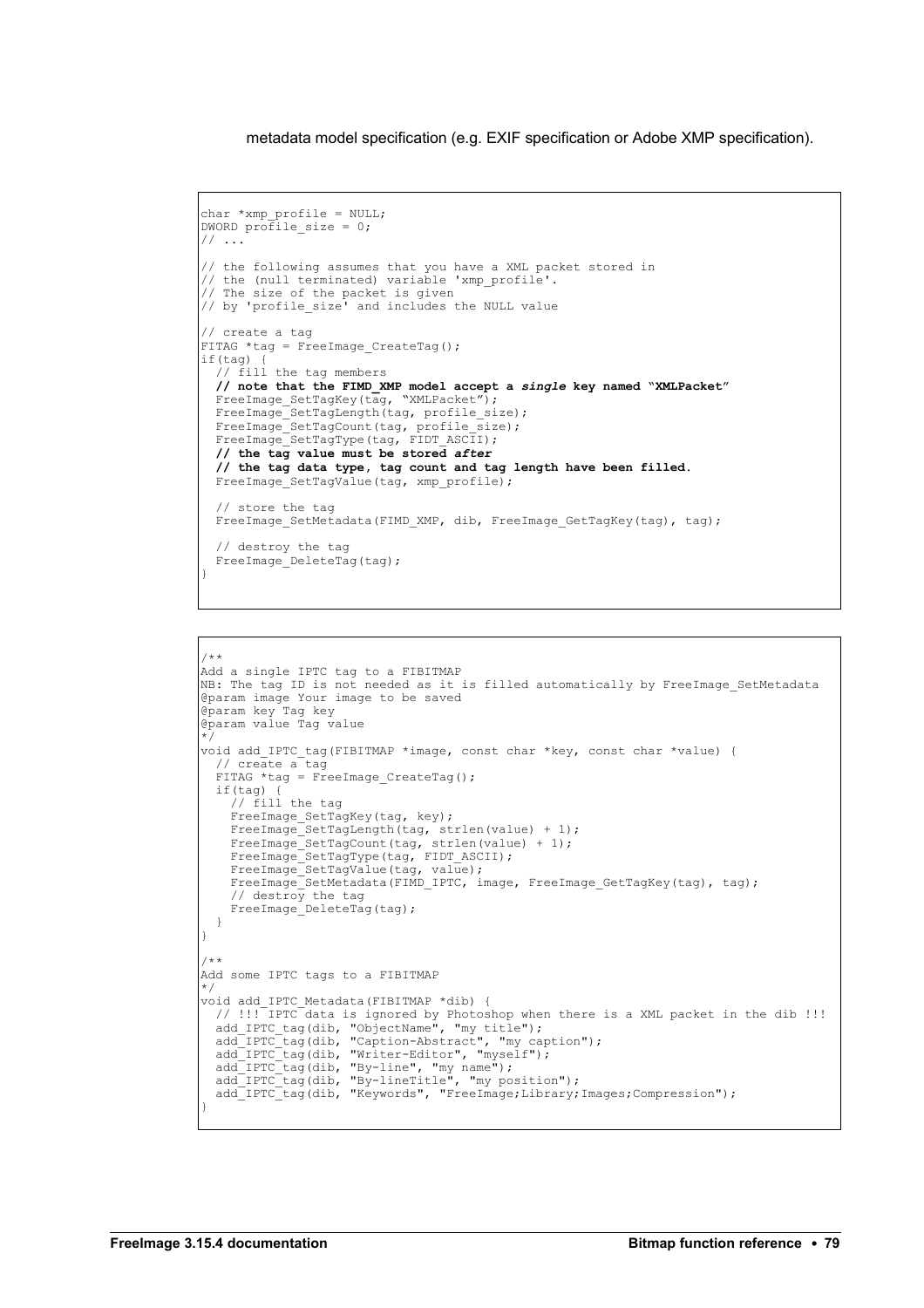# **Metadata helper functions**

#### **FreeImage\_GetMetadataCount**

DLL API unsigned DLL CALLCONV FreeImage GetMetadataCount (FREE IMAGE MDMODEL model,  $FIBITMAP *dib);$ 

Returns the number of tags contained in the *model* metadata model attached to the input dib.

```
unsigned count = FreeImage GetMetadataCount (FIMD EXIF GPS, dib);
if(count > 0) {
  // process GPS data
}
```
#### **FreeImage\_CloneMetadata**

DLL API BOOL DLL CALLCONV FreeImage CloneMetadata(FIBITMAP \*dst, FIBITMAP \*src);

Copy all metadata contained in *src* into *dst*, with the exception of FIMD\_ANIMATION metadata (these metadata are not copied because this may cause problems when saving to GIF). When a *src* metadata model already exists in *dst*, the *dst* metadata model is first erased before copying the *src* one. When a metadata model already exists in *dst* and not in *src*, it is left untouched.

Horizontal and vertical resolution info (returned by [FreeImage\\_GetDotsPerMeterX](#page-18-1) and by [FreeImage\\_GetDotsPerMeterY\)](#page-18-0) is also copied from *src* to *dst*.

The function returns TRUE on success and returns FALSE otherwise (e.g. when *src* or *dst* are invalid).



Every FreeImage function with a signature such as FIBITMAP \*dst = FreeImage Function(FIBITMAP \*src, ...) will internally clone src metadata into dst. Thus, you will never have to use this function when using FreeImage functions.

However, you may have to use this function when creating your *own* processing functions.

The FreeImage CloneMetadata functions clones metadata from one image to another. Although the target image contains all metadata of the source image, some metadata can't be saved to disk, see e.g. this pseudo-code:

```
FreeImage CloneMetadata(dst_jpeg, src_jpeg);
// dst jpeg has the same metadata as src jpeg
FreeImage Save(FIF JPEG, dst jpeg, "example.jpg", 0);
FIBITMAP *new jpeg = FreeImage Load(FIF JPEG, "example.jpg", 0);
 // new jpeg is missing some metadata
```
### **FreeImage\_TagToString**

DLL API const char\* DLL CALLCONV FreeImage TagToString(FREE IMAGE MDMODEL model, FITAG \*tag, char \*Make FI DEFAULT(NULL));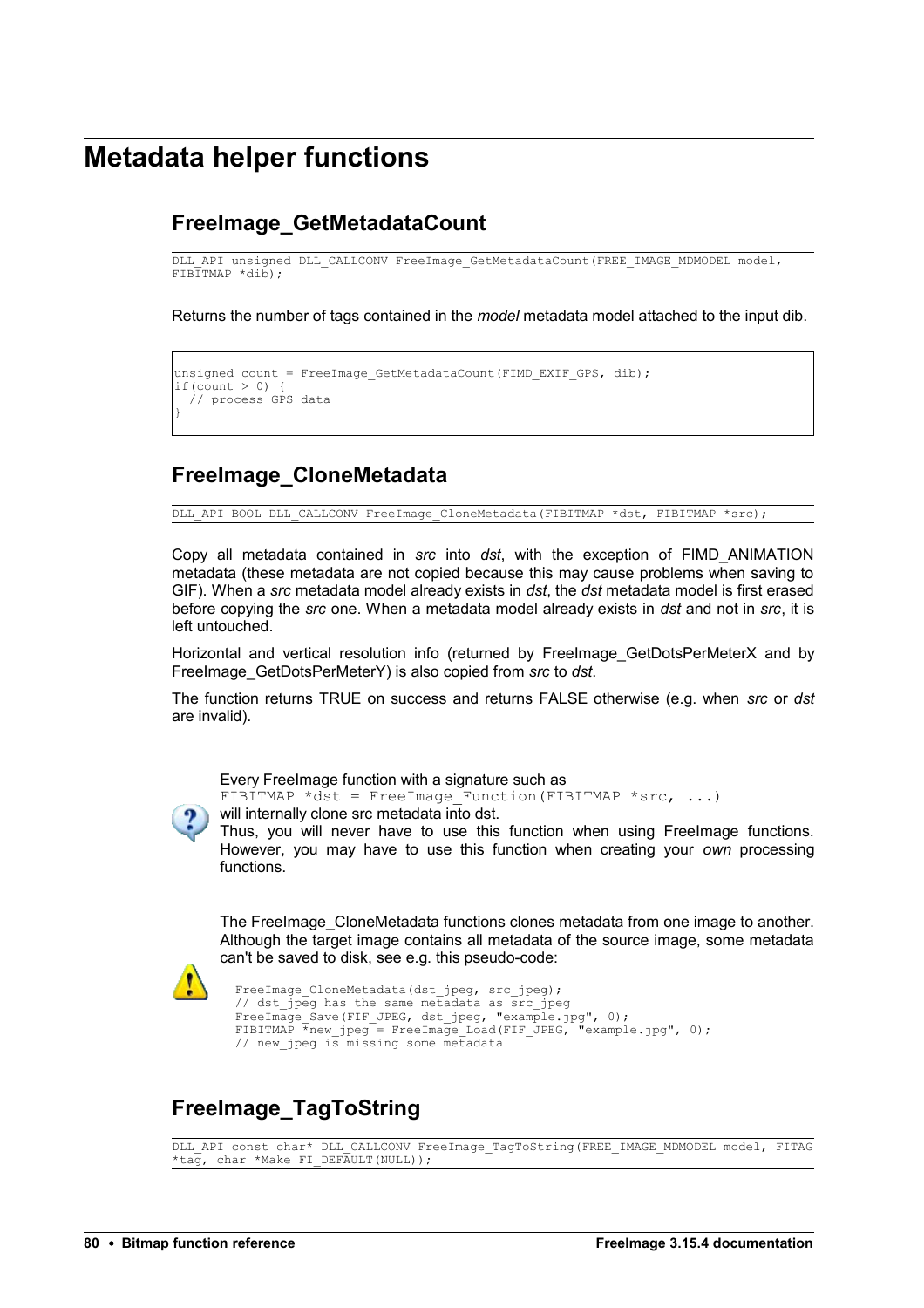Converts a FreeImage tag structure to a string that represents the interpreted tag value. The tag value is interpreted according to the metadata model specification. For example, consider a tag extracted from the FIMD\_EXIF\_EXIF metadata model, whose ID is 0x9209 and whose key is "Flash". Then if the tag value is 0x0005, the function will return "Strobe return light not detected".

Upon entry, *model* is the metadata model from which the tag was extracted, *tag* is the FreeImage tag to interpret and *Make* is the camera model. This last parameter is currently not used by the library but will be used in the future to interpret the camera maker notes (FIMD\_EXIF\_MAKERNOTE metadata model).



*FreeImage\_TagToString* is not thread safe.

```
// this code assumes there is a bitmap loaded and
// present in a variable called 'dib'
FITAG *tag = NULL;
FIMETADATA *mdhandle = NULL;
mdhandle = FreeImage FindFirstMetadata(model, dib, &tag);
if(mdhandle) {
 do {
 // convert the tag value to a human readable string
    const char *value = FreeImage_TagToString(model, tag);
    // print the tag 
    // note that most tags do not have a description, 
    // especially when the metadata specifications are not available
 if(FreeImage_GetTagDescription(tag)) {
 cout << "key : " << FreeImage_GetTagKey(tag) << "; value : " << value 
 << "; description : " << FreeImage_GetTagDescription(tag) << "\n";
    } else {
      cout << "key : " << FreeImage_GetTagKey(tag) << "; value : " << value 
           \ll "; description : (none) \n";
   \mathfrak{h} } while(FreeImage_FindNextMetadata(mdhandle, &tag));
}
FreeImage FindCloseMetadata(mdhandle);
```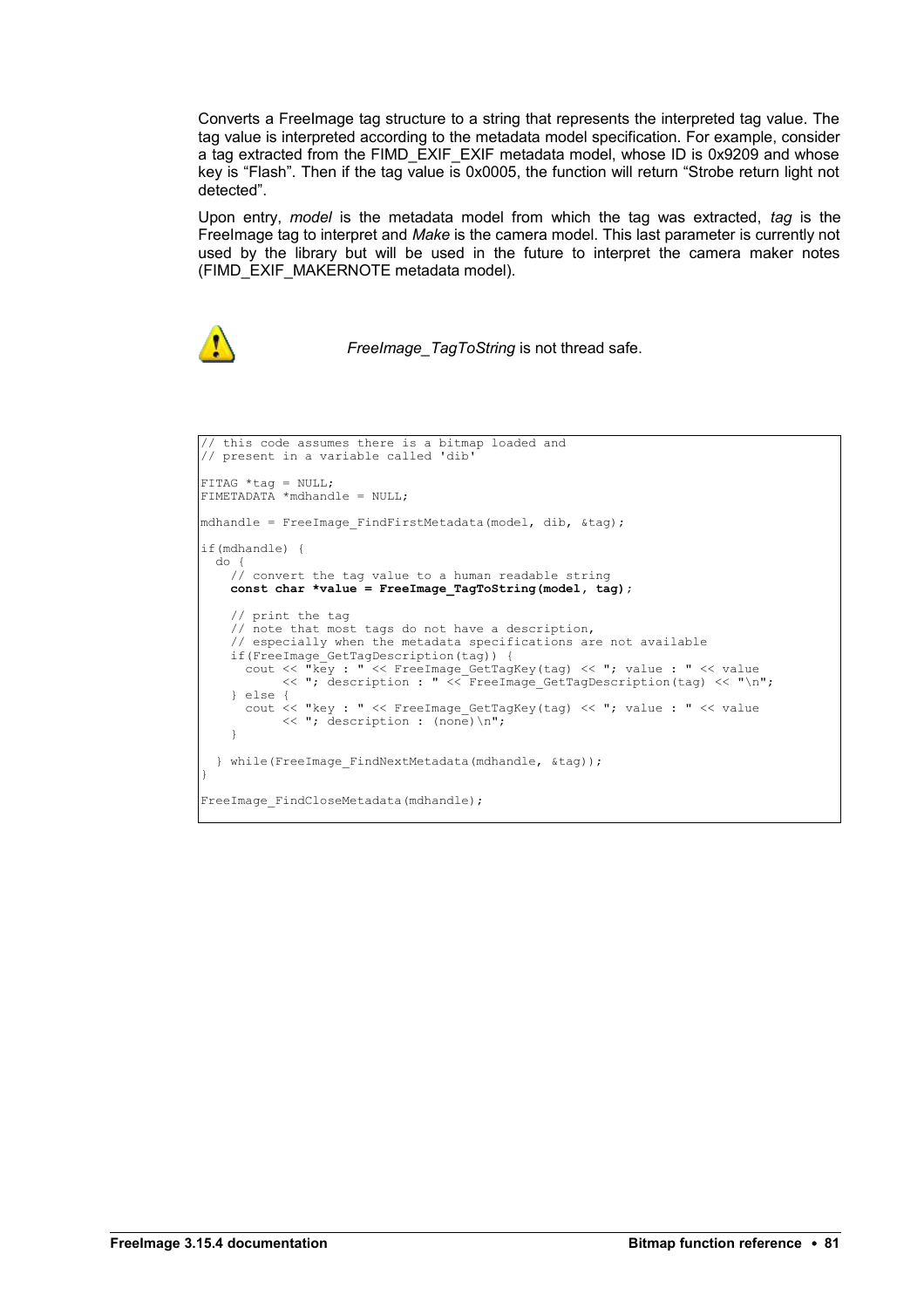# **Toolkit function reference**

# **Rotation and flipping**

#### **FreeImage\_Rotate**

1 8 24 32  $16$ UINT16  $48$ RGB16  $64$ RGBA16  $32$ FLOAT  $96$ RGBF  $128$ RGBAF

DLL\_API FIBITMAP \*DLL\_CALLCONV FreeImage\_Rotate(FIBITMAP \*dib, double angle, const void \*bkcolor FI DEFAULT(NULL));

This function rotates a standard image (1-, 8-bit greyscale or a 24-, 32-bit color), a RGB(A)16 or RGB(A)F image by means of 3 shears. The angle of rotation is specified by the *angle* parameter in degrees. Rotation occurs around the center of the image area. Rotated image retains size and aspect ratio of source image (destination image size is usually bigger), so that this function should be used when rotating an image by 90°, 180° or 270°.

```
this code assumes there is a bitmap loaded and
// present in a variable called 'dib' 
// perform a 90° rotation (CCW rotation) 
FIBITMAP *rotated = FreeImage Rotate(dib, 90);
```


For **1-bit images**, rotation is limited to angles whose value is an integer multiple of 90° (e.g. –90, 90, 180, 270). A NULL value is returned for other angles.

When the *angle* value isn't an integer multiple of 90°, the background is filled with the supplied *bkcolor* parameter. When *bkcolor* is NULL (default value), the background is filled with a black color. The data type of *bkcolor* depends on the image type (see the following example).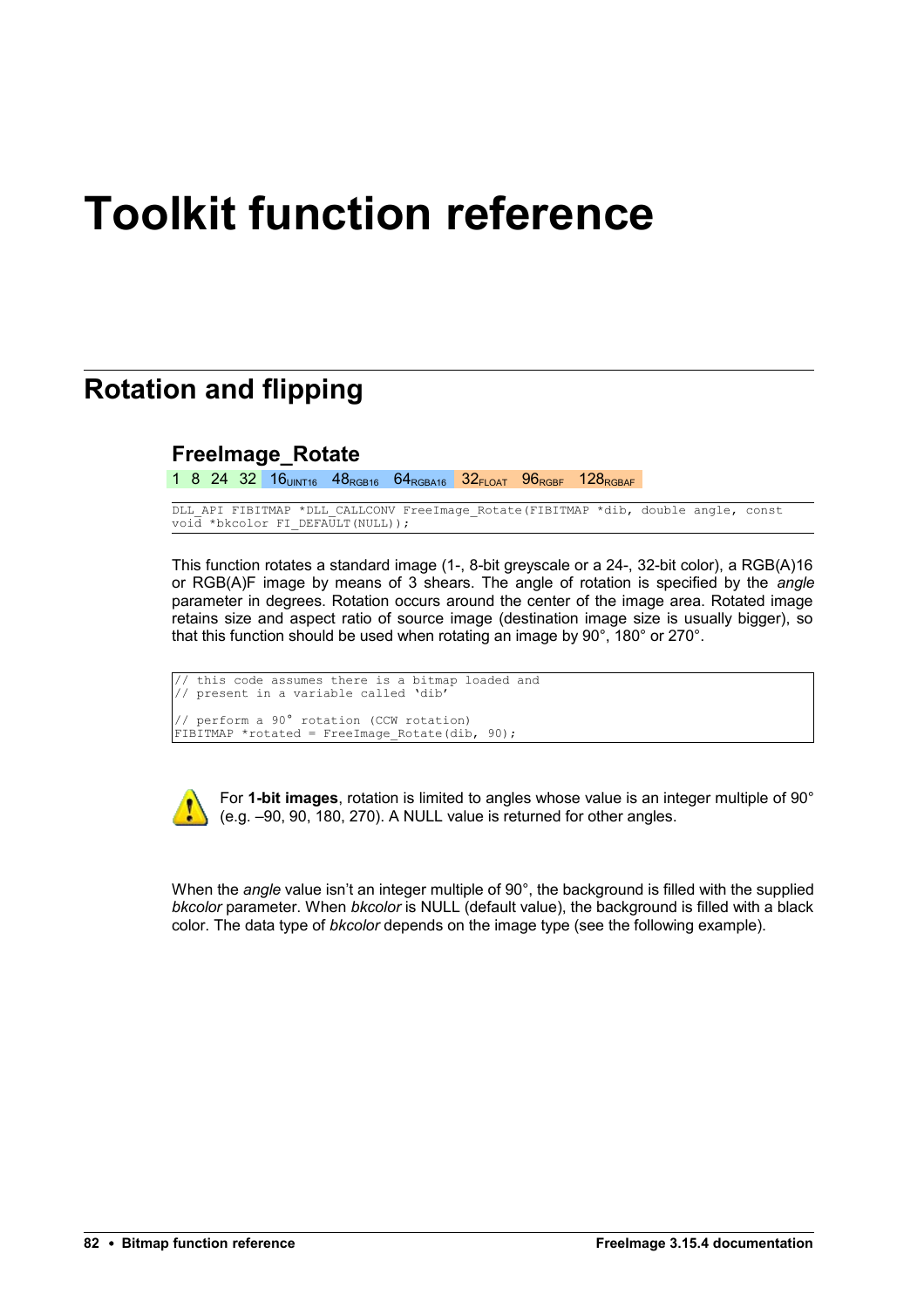```
FIBITMAP* testRotateWithBackground(FIBITMAP *src, double angle) {
 FREE IMAGE TYPE image type = FreeImage GetImageType(src);
  switch(image_type)
 case FIT_BITMAP:
 switch(FreeImage_GetBPP(src)) {
          case 8:
           {
            BYTE color = 128;
             return FreeImage_Rotate(src, angle, &color);
 }
          break;
          case 24: // we could also use 'RGBTRIPLE color' here
           case 32:
\left\{ \begin{array}{cc} 0 & 0 & 0 \\ 0 & 0 & 0 \\ 0 & 0 & 0 \\ 0 & 0 & 0 \\ 0 & 0 & 0 \\ 0 & 0 & 0 \\ 0 & 0 & 0 \\ 0 & 0 & 0 \\ 0 & 0 & 0 \\ 0 & 0 & 0 \\ 0 & 0 & 0 \\ 0 & 0 & 0 \\ 0 & 0 & 0 & 0 \\ 0 & 0 & 0 & 0 \\ 0 & 0 & 0 & 0 \\ 0 & 0 & 0 & 0 & 0 \\ 0 & 0 & 0 & 0 & 0 \\ 0 & 0 & 0 & 0 & 0 \\ 0 & 0 & 0 & 0 & 0 \\ 0 & 0 RGBQUAD color = { 0, 0, 255, 0 };
 // for 24-bit images, the first 3 bytes will be read
 // for 32-bit images, the first 4 bytes will be read
            return FreeImage Rotate(src, angle, &color);
 }
          break;
 }
        break;
     case FIT UINT16:
      {
       WORD color = 128;
       return FreeImage Rotate(src, angle, &color);
 }
     break;
     case FIT_RGB16: // we could also use 'FIRGB16 color' here
    case FIT_RGBA16:
\left\{\begin{array}{ccc} \end{array}\right\}FIRGBA16 color = \{ 0, 0, 255, 0 \};
 // for RGB16 images, the first 3 WORD will be read
        // for RGBA16 images, the first 4 WORD will be read
        return FreeImage_Rotate(src, angle, &color);
 }
     break;
     case FIT_FLOAT:
\left\{\begin{array}{ccc} \end{array}\right\}float color = 0.5F;
      return FreeImage Rotate(src, angle, &color);
 }
     break;
     case FIT_RGBF: // we could also use 'FIRGBF color' here
      case FIT_RGBAF:
\left\{\begin{array}{ccc} \end{array}\right\}FIRGBAF color = { 0, 0, 1, 0 };
        // for RGBF images, the first 3 float will be read
         // for RGBAF images, the first 4 float will be read
       return FreeImage Rotate(src, angle, &color);
 }
     break;
   }
   return NULL;
```
A demonstration of this function is given in the Appendix (see [Using the rotation](#page-116-0) [functions\)](#page-116-0).

#### **References**

}

Paeth A., A Fast Algorithm for General Raster Rotation. Graphics Gems, p. 179, Andrew Glassner editor, Academic Press, 1990.

Yariv E., High quality image rotation (rotate by shear). [Online] http://www.codeproject.com/bitmap/rotatebyshear.asp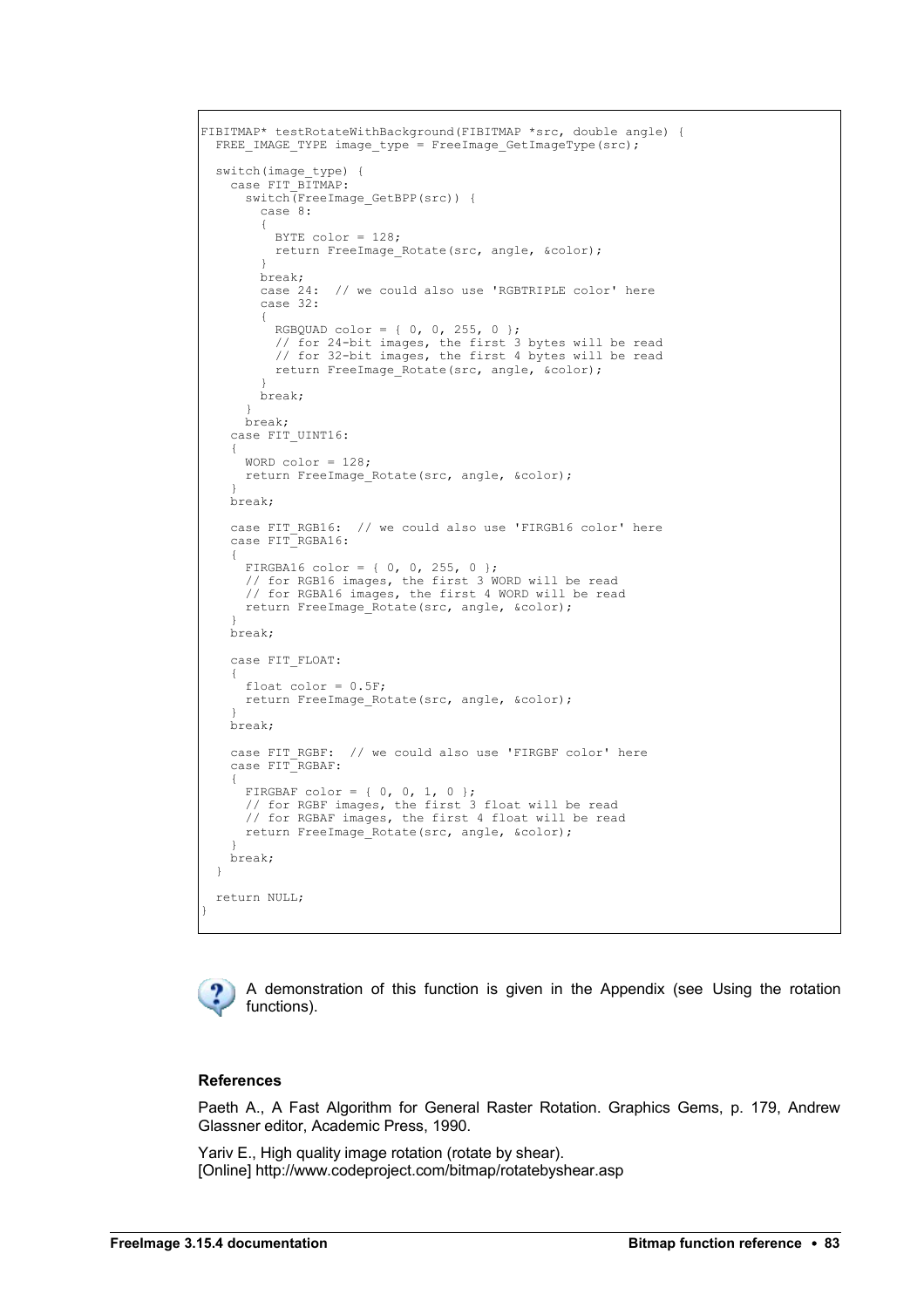#### **FreeImage\_RotateEx**

8 24 32

DLL\_API FIBITMAP \*DLL\_CALLCONV FreeImage\_RotateEx(FIBITMAP \*dib, double angle, double x shift, double y shift, double x origin, double y origin, BOOL use mask);

This function performs a rotation and / or translation of an 8-bit greyscale, 24- or 32-bit image, using a 3rd order (cubic) B-Spline. The rotated image will have the same width and height as the source image, so that this function is better suited for computer vision and robotics.

The angle of rotation is specified by the angle parameter in degrees. Horizontal and vertical image translations (in pixel units) are specified by the  $x$  shift and  $y$  shift parameters. Rotation occurs around the center specified by x origin and y origin, also given in pixel units. When use\_mask is set to TRUE, the irrelevant part of the image is set to a black color, otherwise, a mirroring technique is used to fill irrelevant pixels.

```
this code assumes there is a bitmap loaded and
// present in a variable called 'dib' 
// rotate the image about the center of the image area 
double x orig = FreeImage GetWidth(dib) / (double) 2;
double y orig = FreeImage GetHeight(dib) / (double)2;
// perform a 15° CCW rotation using a mask (no translation) 
FIBITMAP *rotated = FreeImage RotateEx(dib, 15, 0, 0, x orig, y orig, TRUE);
```


A demonstration of this function is given in the Appendix (see [Using the rotation](#page-116-0) [functions\)](#page-116-0).

#### **References**

Philippe Thévenaz, Spline interpolation, a C source code implementation. [Online] http://bigwww.epfl.ch/thevenaz/

Unser M., Splines: A Perfect Fit for Signal and Image Processing. IEEE Signal Processing Magazine, vol. 16, no. 6, pp. 22-38, November 1999.

Unser M., Aldroubi A., Eden M., B-Spline Signal Processing: Part I--Theory. IEEE Transactions on Signal Processing, vol. 41, no. 2, pp. 821-832, February 1993.

Unser M., Aldroubi A., Eden M., B-Spline Signal Processing: Part II--Efficient Design and Applications. IEEE Transactions on Signal Processing, vol. 41, no. 2, pp. 834-848, February 1993.

#### **FreeImage\_FlipHorizontal**

DLL API BOOL DLL CALLCONV FreeImage FlipHorizontal(FIBITMAP \*dib);

Flip the input dib horizontally along the vertical axis.

### **FreeImage\_FlipVertical**

DLL\_API BOOL DLL\_CALLCONV FreeImage\_FlipVertical(FIBITMAP \*dib);

Flip the input dib vertically along the horizontal axis.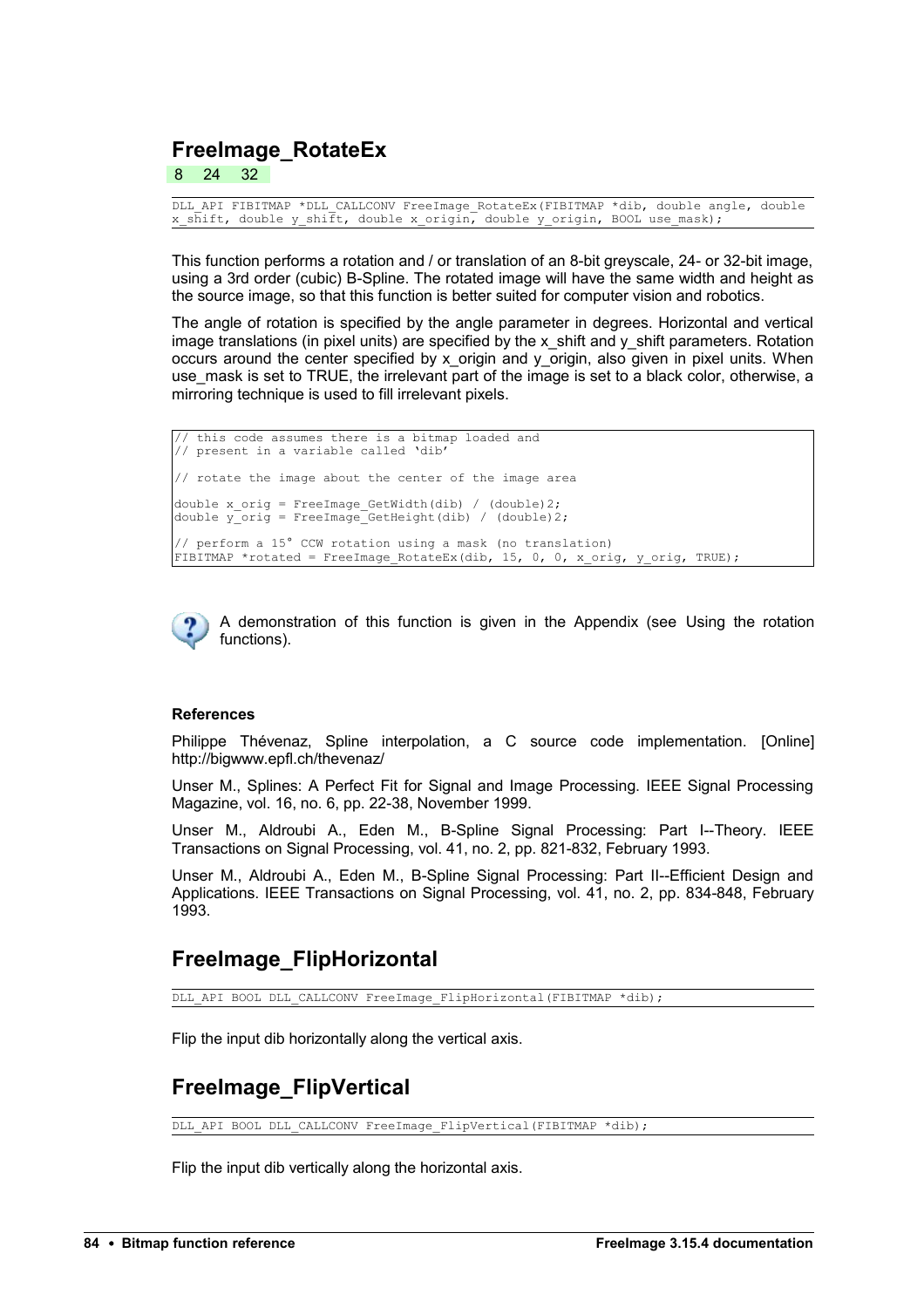#### <span id="page-88-0"></span>**FreeImage\_JPEGTransform**

DLL API BOOL DLL CALLCONV FreeImage JPEGTransform(const char \*src\_file, const char \*dst file, FREE TMAGE JPEG OPERATION operation, BOOL perfect FI DEFAULT(FALSE));

Performs a lossless rotation or flipping on a JPEG file. Upon entry, *src\_file* is the source JPEG file and *dst\_file* the destination JPEG file. Using the same file for source and destination is allowed: the source file will be transformed and overwritten. The *operation* parameter specifies the kind of transformation to apply. The following transformations are possible:

| <b>Operation</b>     | <b>Description</b>                               |  |  |
|----------------------|--------------------------------------------------|--|--|
| FIJPEG OP NONE       | No transformation (nothing is done)              |  |  |
| FIJPEG_OP_FLIP_H     | Horizontal flip                                  |  |  |
| FIJPEG_OP_FLIP_V     | Vertical flip                                    |  |  |
| FIJPEG OP TRANSPOSE  | Transpose across upper-left to lower-right axis  |  |  |
| FIJPEG OP TRANSVERSE | Transpose across upper-right to lower-left axis  |  |  |
| FIJPEG OP ROTATE 90  | 90-degree clockwise rotation                     |  |  |
| FIJPEG OP ROTATE 180 | 180-degree rotation                              |  |  |
| FIJPEG OP ROTATE 270 | 270-degree clockwise rotation (or 90-degree ccw) |  |  |

**Table 14: FREE\_IMAGE\_JPEG\_OPERATION constants.** 

FreeImage JPEGTransform works by rearranging the compressed data (DCT coefficients), without ever fully decoding the image. Therefore, its transformations are lossless: there is no image degradation at all, which would not be true if you used *FreeImage\_Load* followed by *FreeImage\_Save* to accomplish the same conversion.

The FIJPEG OP TRANSPOSE transformation has no restrictions regarding image dimensions. The other transformations operate rather oddly if the image dimensions are not a multiple of the iMCU size (usually 8 or 16 pixels), because they can only transform complete blocks of DCT coefficient data in the desired way.

The default function behavior when transforming an odd-size image is designed to discard any untransformable edge pixels rather than having a strange-looking strip along the right and/or bottom edges of a transformed image. Obviously, when applied to odd-size images, the transformation is not reversible, so strictly speaking, the operation is not lossless.

In order to avoid lossy transformation, you can set the *perfect* parameter to TRUE. When using this parameter, any non reversible transform is avoided, an error message is thrown (that you can log using [FreeImage\\_SetOutputMessage\)](#page-7-0) and the function will return FALSE.

### **FreeImage\_JPEGTransformU**

```
DLL_API BOOL DLL_CALLCONV FreeImage_JPEGTransformU(const wchar_t *src_file, const
wchar_t *dst_file, FREE_IMAGE_JPEG_OPERATION operation, BOOL perfect
FI_DEFAULT(FALSE));
```
This function works exactly like [FreeImage\\_JPEGTransform](#page-88-0) but supports UNICODE filenames. Note that this function only works on MS Windows operating systems. On other systems, the function does nothing and returns FALSE.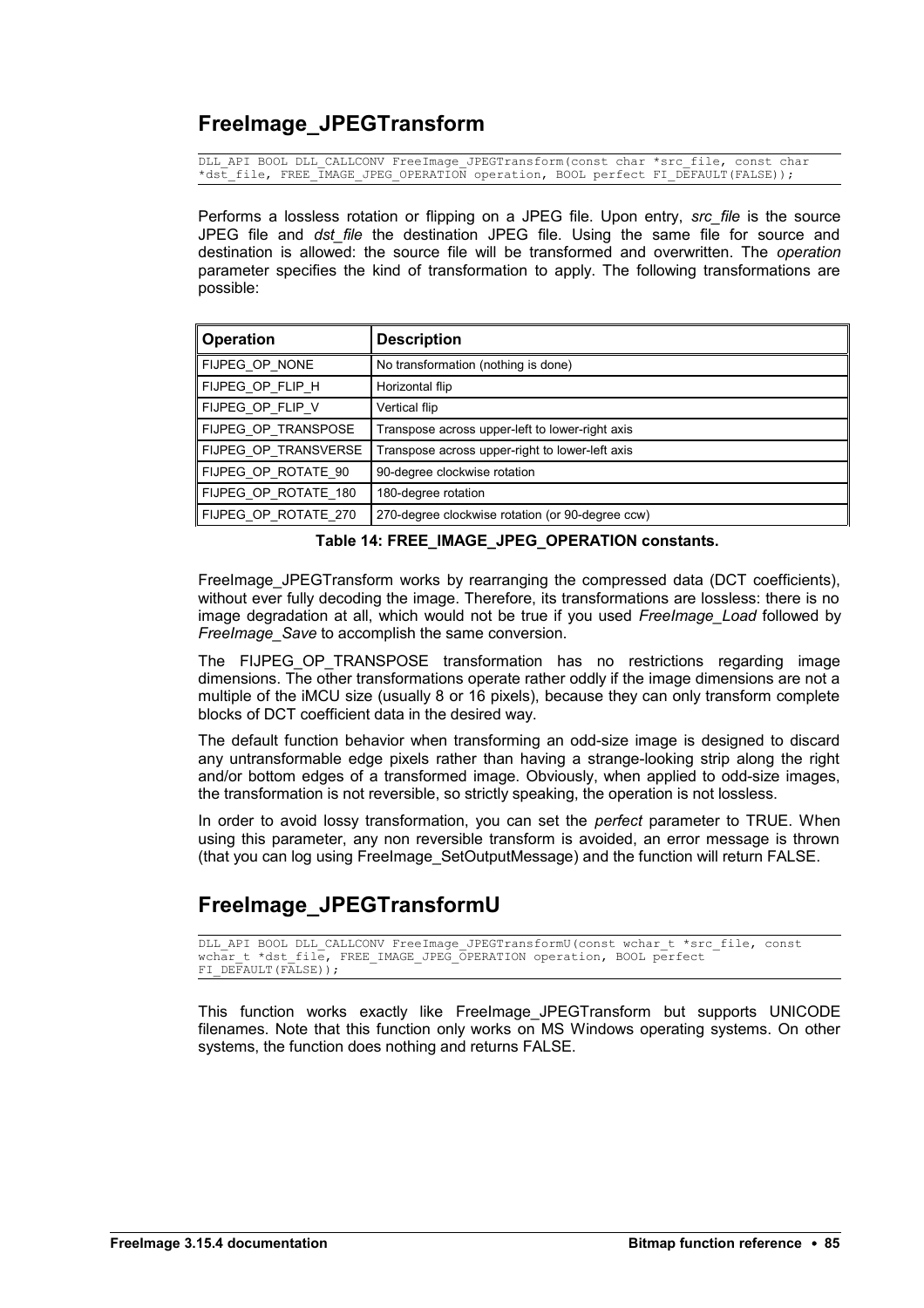# **Upsampling / downsampling**

#### <span id="page-89-0"></span>**FreeImage\_Rescale**

1 4 8 16 24 32 16 UINT16 48 RGB16 64 RGBA16 32 FLOAT 96 RGBF 128 RGBAF

DLL API FIBITMAP \* DLL CALLCONV FreeImage Rescale(FIBITMAP \*dib, int dst width, int dst\_height, FREE IMAGE\_FILTER filter);

This function performs resampling (or scaling, zooming) of a greyscale or RGB(A) image to the desired destination width and height. A NULL value is returned when the bitdepth cannot be handled or when there's not enough memory (this may happen with very large images).

#### **FIT\_BITMAP types**

Images whose image type is FIT\_BITMAP are returned as 8-bit or 24-bit, or as 32-bit if they contain transparency. For example, 16-bit RGB bitmap are returned as 24-bit. Non transparent palettized and 4-bit bitmap are returned as 24-bit images. The algorithm tries to produce destination images with the smallest possible bit depth.

If you have transparency, you'll get a 32-bit image. If you have real colors, you'll get a 24-bit image. For all other cases, you'll get an 8-bit image with a linear color palette (which defaults to MINISBLACK; it is MINISWHITE only, if the source image was of type MINISWHITE).

Resampling refers to changing the pixel dimensions (and therefore display size) of an image. When you downsample (or decrease the number of pixels), information is deleted from the image. When you upsample (or increase the number of pixels), new pixels are added based on color values of existing pixels. You specify an interpolation filter to determine how pixels are added or deleted.

| <b>Filter flag</b>       | <b>Description</b>                                        |
|--------------------------|-----------------------------------------------------------|
| <b>FILTER_BOX</b>        | Box, pulse, Fourier window, 1st order (constant) B-Spline |
| <b>FILTER BILINEAR</b>   | Bilinear filter                                           |
| FILTER BSPLINE           | 4th order (cubic) B-Spline                                |
| <b>FILTER BICUBIC</b>    | Mitchell and Netravali's two-param cubic filter           |
| <b>FILTER CATMULLROM</b> | Catmull-Rom spline, Overhauser spline                     |
| <b>FILTER LANCZOS3</b>   | Lanczos-windowed sinc filter                              |

The following filters can be used as resampling filters:

**Table 15: IMAGE\_FILTER constants.**

Some hints on how to use these filters are given in the Appendix (see [Choosing the](#page-112-0) [right resampling filter\)](#page-112-0).

#### **References**

Paul Heckbert, C code to zoom raster images up or down, with nice filtering. UC Berkeley, August 1989.

[Online] http://www-2.cs.cmu.edu/afs/cs.cmu.edu/Web/People/ph/heckbert.html

Hou H.S., Andrews H.C., Cubic Splines for Image Interpolation and Digital Filtering. IEEE Trans. Acoustics, Speech, and Signal Proc., vol. ASSP-26, no. 6, pp. 508-517, Dec. 1978.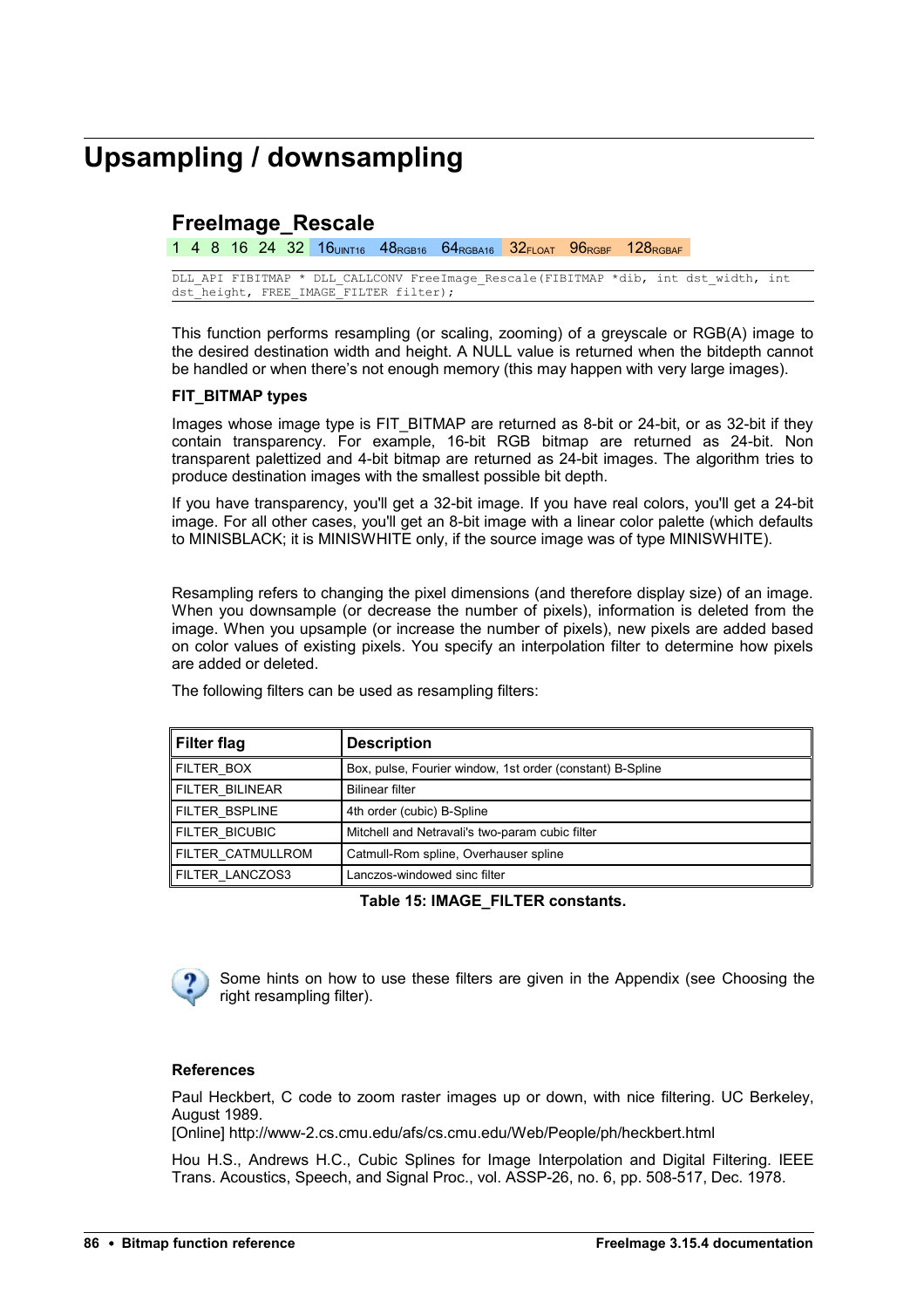Glassner A.S., Principles of digital image synthesis. Morgan Kaufmann Publishers, Inc, San Francisco, Vol. 2, 1995.

Mitchell Don P., Netravali Arun N., Reconstruction filters in computer graphics. In John Dill, editor, Computer Graphics (SIGGRAPH '88 Proceedings), Vol. 22, No. 4, pp. 221-228, August 1988.

Keys R.G., Cubic Convolution Interpolation for Digital Image Processing. IEEE Trans. Acoustics, Speech, and Signal Processing, vol. 29, no. 6, pp. 1153-1160, Dec. 1981.

#### **FreeImage\_MakeThumbnail**

1 4 8 16 24 32 16UINT16 48RGB16 64RGBA16 32FLOAT 96RGBF 128RGBAF

```
DLL_API FIBITMAP *DLL_CALLCONV FreeImage_MakeThumbnail(FIBITMAP *dib, int
max<sup>-</sup>pixel size, BOOL convert FI DEFAULT(TRUE));
```
Creates a thumbnail from a greyscale or RGB(A) image so that the output image fits inside a square of size *max\_pixel\_size*, keeping aspect ratio.

Downsampling is done using a bilinear filter (see FreeImage Rescale). 16-bit RGB bitmap are returned as 24-bit. Palettized and 4-bit bitmap are returned as 8-bit or as 32-bit if they contain transparency.

When the *convert* parameter is set to TRUE, High Dynamic Range images (FIT\_UINT16, FIT\_RGB16, FIT\_RGBA16, FIT\_FLOAT) are transparently converted to standard images (i.e. 8-, 24 or 32-bit images), using one of the FreeImage\_ConvertToXXX conversion function. As for RBG[A]F images, they are converted to 24-bit using the [FreeImage\\_TmoDrago03](#page-41-0) function with default options.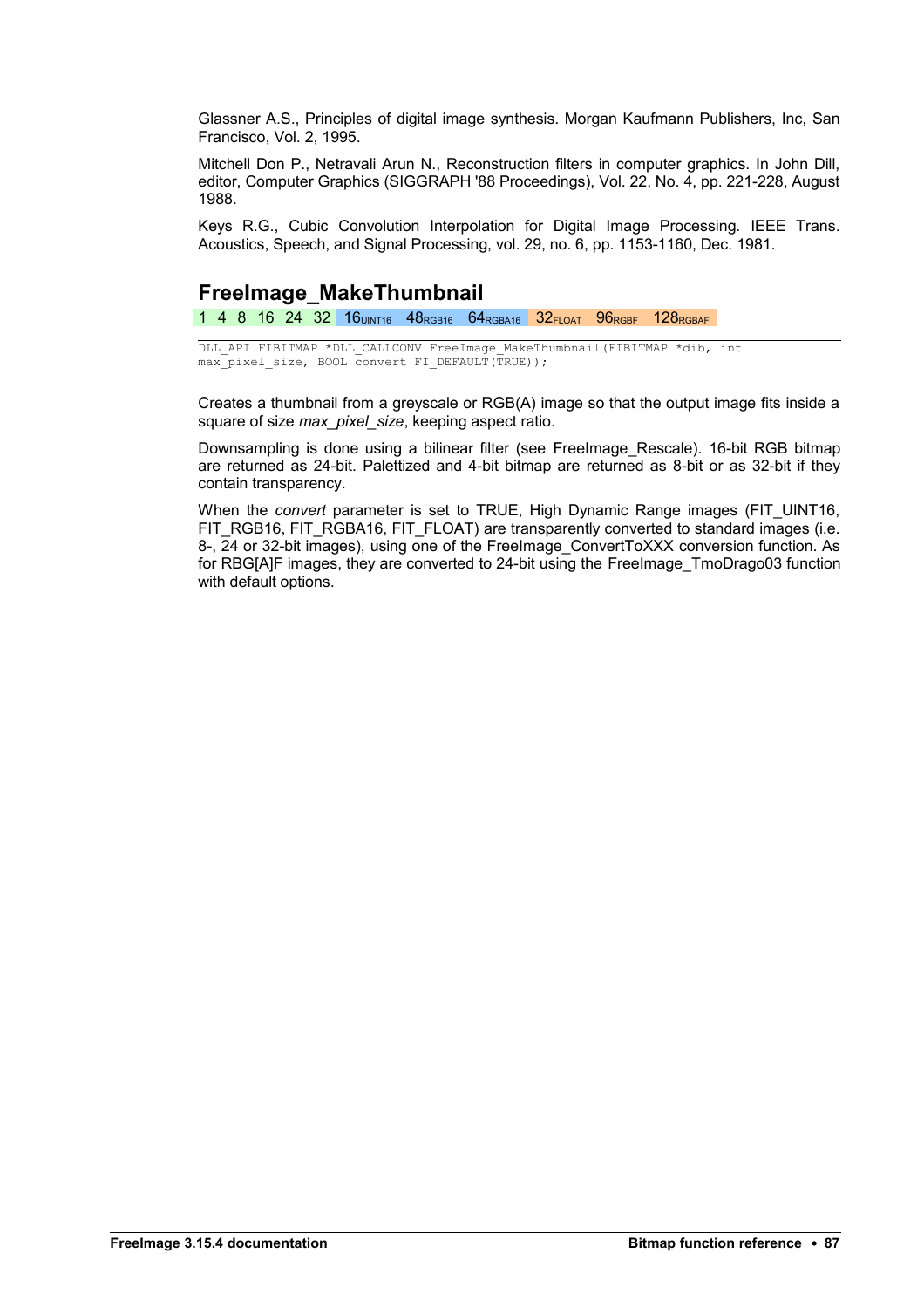```
#define THUMBNAIL_SIZE 90 // fit inside a square whose size is 90 pixels
FIBITMAP * makeThumbnail(const char *szPathName) {
 FIBITMAP *dib = NULL;<br>int flags = 0;
 int flags = 0; \frac{1}{2} // default load flag<br>int originalWidth = 0; // original image wid
int originalWidth = 0; // original image width
int originalHeight = 0; // original image height
 FREE IMAGE FORMAT fif = FreeImage GetFileType(szPathName);
 if(fif == \overline{F}IF UNKNOWN) return NULL;
if(fif == FIF JPEG) {
 FITAG *tag = NULL;
     // for JPEG images, we can speedup the loading part 
     // using LibJPEG downsampling feature while loading the image... 
    flags = THUMBNAIL SIZE << 16;
      load the dib
    dib = FreeImage Load(fif, szPathName, flags);
     if(!dib) return NULL;
     // the dib may have been downscaled by 2x, 4x or 8x
     // retrieve the original width & height (stored as comments for this special
case)
if(FreeImage GetMetadata(FIMD COMMENTS, dib, "OriginalJPEGWidth", &tag)) {
originalWidth = atoi( (char*)FreeImage GetTagValue(tag) );
     } else {
      originalWidth = FreeImage GetWidth(dib);
 }
    if(FreeImage_GetMetadata(FIMD_COMMENTS, dib, "OriginalJPEGHeight", &tag)) {
      originalHeight = atoi ( (char<sup>*</sup>) Free Image GetTagValue(tag) );
     } else {
     originalHeight = FreeImage GetHeight(dib);
 }
  } else {
    // any cases other than the JPEG case: load the dib ... 
   if(fif == FIF RAW) {
       // ... except for RAW images, try to load the embedded JPEG preview
       // or default to RGB 24-bit ...
     flag = RAW PREVIEW; }
 dib = FreeImage_Load(fif, szPathName, flags);
 if(!dib) return NULL;
    originalWidth = FreeImage GetWidth(dib);
   originalHeight = FreeImage GetHeight(dib);
 \lambda // store 'originalWidth' and 'originalHeight' for later use …
 // store any other metadata (such as Exif) for later use …
   // ...
   // create the requested thumbnail 
  FIBITMAP *thumbnail = FreeImage_MakeThumbnail(dib, THUMBNAIL_SIZE, TRUE);
 FreeImage Unload(dib);
  return thumbnail;
```
}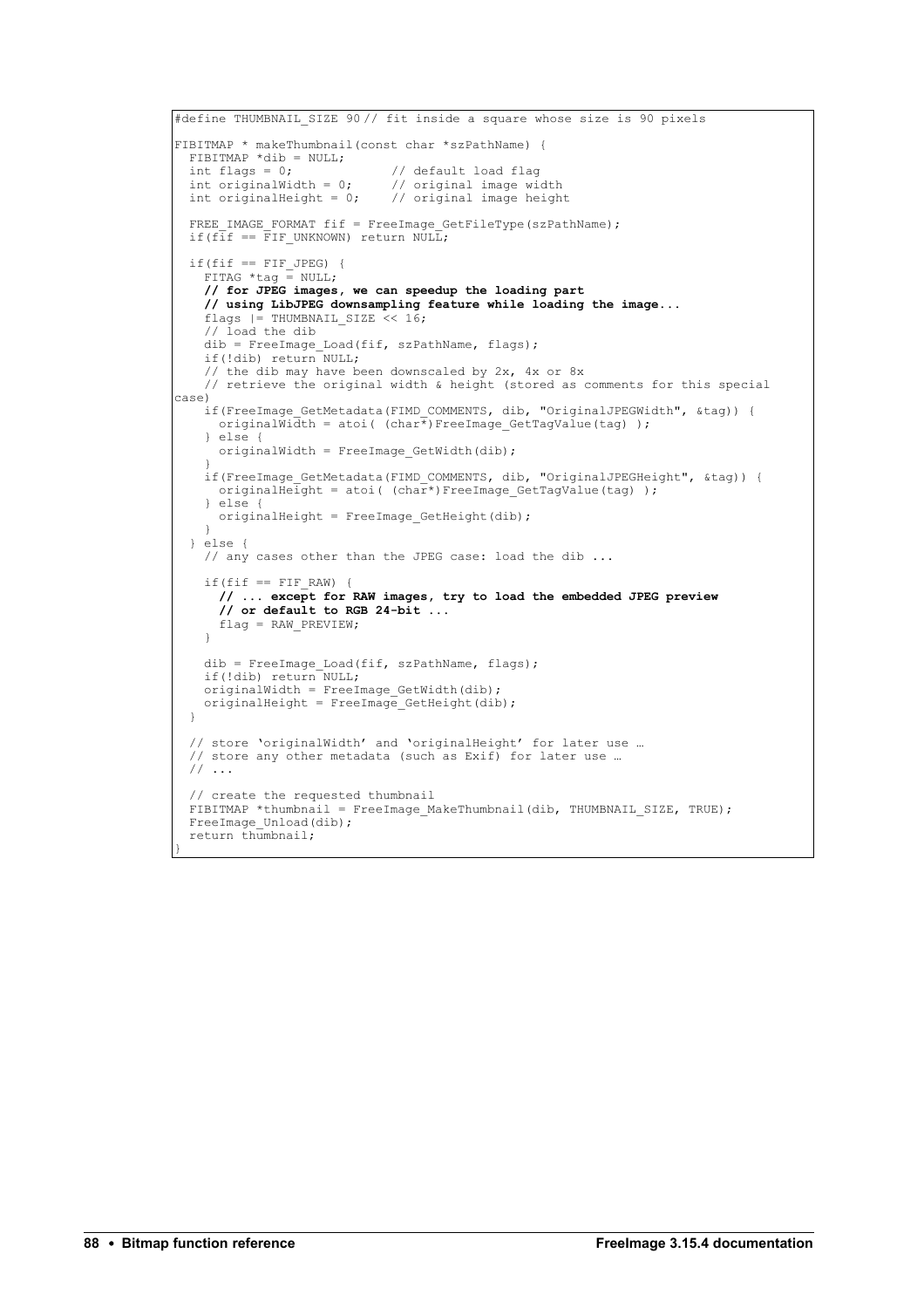# **Color manipulation**

FreeImage uses the RGB(A) color model to represent color images in memory. A 8-bit greyscale image has a single channel, often called the black channel. A 24-bit image is made up of three 8-bit channels: one for each of the red, green and blue colors. For 32-bit images, a fourth 8-bit channel, called alpha channel, is used to create and store masks, which let you manipulate, isolate, and protect specific parts of an image. Unlike the others channels, the alpha channel doesn't convey color information, in a physical sense.

Color manipulation functions used in FreeImage allow you to modify the histogram of a specific channel. This transformation is known as a *point operation*, and may be used to adjust brightness, contrast or gamma of an image, to perform image enhancement (e.g. histogram equalization, non-linear contrast adjustment) or even to invert or threshold an image.

| <b>Channel flag</b> | <b>Description</b>                                     |
|---------------------|--------------------------------------------------------|
| FICC RGB            | Function applies to red, green and blue channels       |
| FICC RED            | Function applies to red channel only                   |
| FICC_GREEN          | Function applies to green channel only                 |
| FICC BLUE           | Function applies to blue channel only                  |
| FICC ALPHA          | Function applies to alpha channel only                 |
| FICC BLACK          | Function applies to black channel                      |
| <b>FICC REAL</b>    | Complex images: function applies to the real part      |
| <b>FICC IMAG</b>    | Complex images: function applies to the imaginary part |
| FICC MAG            | Complex images: function applies to the magnitude      |
| <b>FICC PHASE</b>   | Complex images: function applies to the phase          |

Currently, the following channels are defined in FreeImage:

**Table 16: FREE\_IMAGE\_COLOR\_CHANNEL constants.**

#### <span id="page-92-0"></span>**FreeImage\_AdjustCurve**

8 24 32

DLL API BOOL DLL CALLCONV FreeImage AdjustCurve(FIBITMAP \*dib, BYTE \*LUT, FREE IMAGE COLOR CHANNEL channel);

Perfoms an histogram transformation on a 8-, 24- or 32-bit image according to the values of a lookup table (LUT). The transformation changes one or more channels according to the following equation:

```
channel(x, y) = LUT[channel(x, y)]
```
The size of 'LUT' is assumed to be 256. The color channel to be transformed is specified by the *channel* parameter. The transformation is done as follows:

- 8-bit images: if the image has a color palette, the LUT is applied to this palette, otherwise, it is applied to the grey values. The channel parameter is not used.
- 24-bit & 32-bit images: if channel is equal to FICC\_RGB, the same LUT is applied to each color plane (R, G, and B). Otherwise, the LUT is applied to the specified channel only (R, G, B or A).

The function returns TRUE on success, FALSE otherwise (e.g. when the bitdepth of the source dib cannot be handled).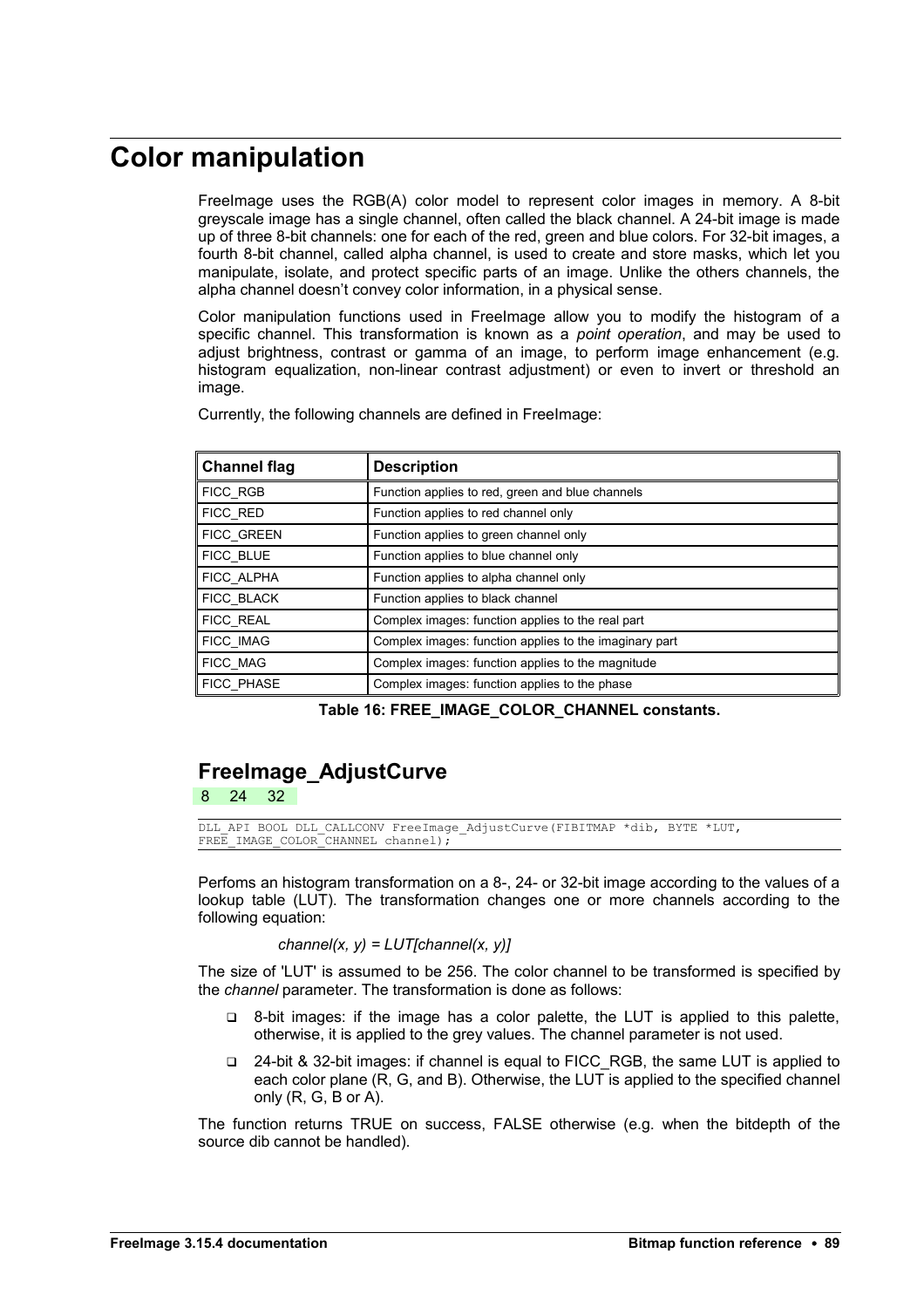#### **FreeImage\_AdjustGamma**

8 24 32

DLL\_API BOOL DLL\_CALLCONV FreeImage\_AdjustGamma(FIBITMAP \*dib, double gamma);

Performs gamma correction on a 8-, 24- or 32-bit image. The gamma parameter represents the gamma value to use (gamma > 0). A value of 1.0 leaves the image alone, less than one darkens it, and greater than one lightens it.

The function returns TRUE on success. It returns FALSE when gamma is less than or equal to zero or when the bitdepth of the source dib cannot be handled.

#### **FreeImage\_AdjustBrightness**

#### 24 32

DLL\_API BOOL DLL\_CALLCONV FreeImage\_AdjustBrightness(FIBITMAP \*dib, double percentage);

Adjusts the brightness of a 8-, 24- or 32-bit image by a certain amount. This amount is given by the percentage parameter, where percentage is a value between [-100..100]. A value 0 means no change, less than 0 will make the image darker and greater than 0 will make the image brighter.

The function returns TRUE on success, FALSE otherwise (e.g. when the bitdepth of the source dib cannot be handled).

#### **FreeImage\_AdjustContrast**

8 24 32

DLL API BOOL DLL CALLCONV FreeImage AdjustContrast(FIBITMAP \*dib, double percentage);

Adjusts the contrast of a 8-, 24- or 32-bit image by a certain amount. This amount is given by the percentage parameter, where percentage is a value between [-100..100]. A value 0 means no change, less than 0 will decrease the contrast and greater than 0 will increase the contrast of the image.

The function returns TRUE on success, FALSE otherwise (e.g. when the bitdepth of the source dib cannot be handled).

#### **FreeImage\_Invert**

4 8 24 32 16UINT16 48RGB16 64RGBA16

DLL API BOOL DLL CALLCONV FreeImage Invert(FIBITMAP \*dib);

Inverts each pixel data.

#### **FreeImage\_GetHistogram**

8 24 32

DLL\_API BOOL DLL\_CALLCONV FreeImage\_GetHistogram(FIBITMAP \*dib, DWORD \*histo, FREE IMAGE COLOR CHANNEL channel FI<sup>DEFAULT</sup>(FICC BLACK));

Computes the image histogram. For 24-bit and 32-bit images, histogram can be computed from red, green, blue and black channels. For 8-bit images, histogram is computed from the black channel. Other bit depth is not supported (nothing is done and the function returns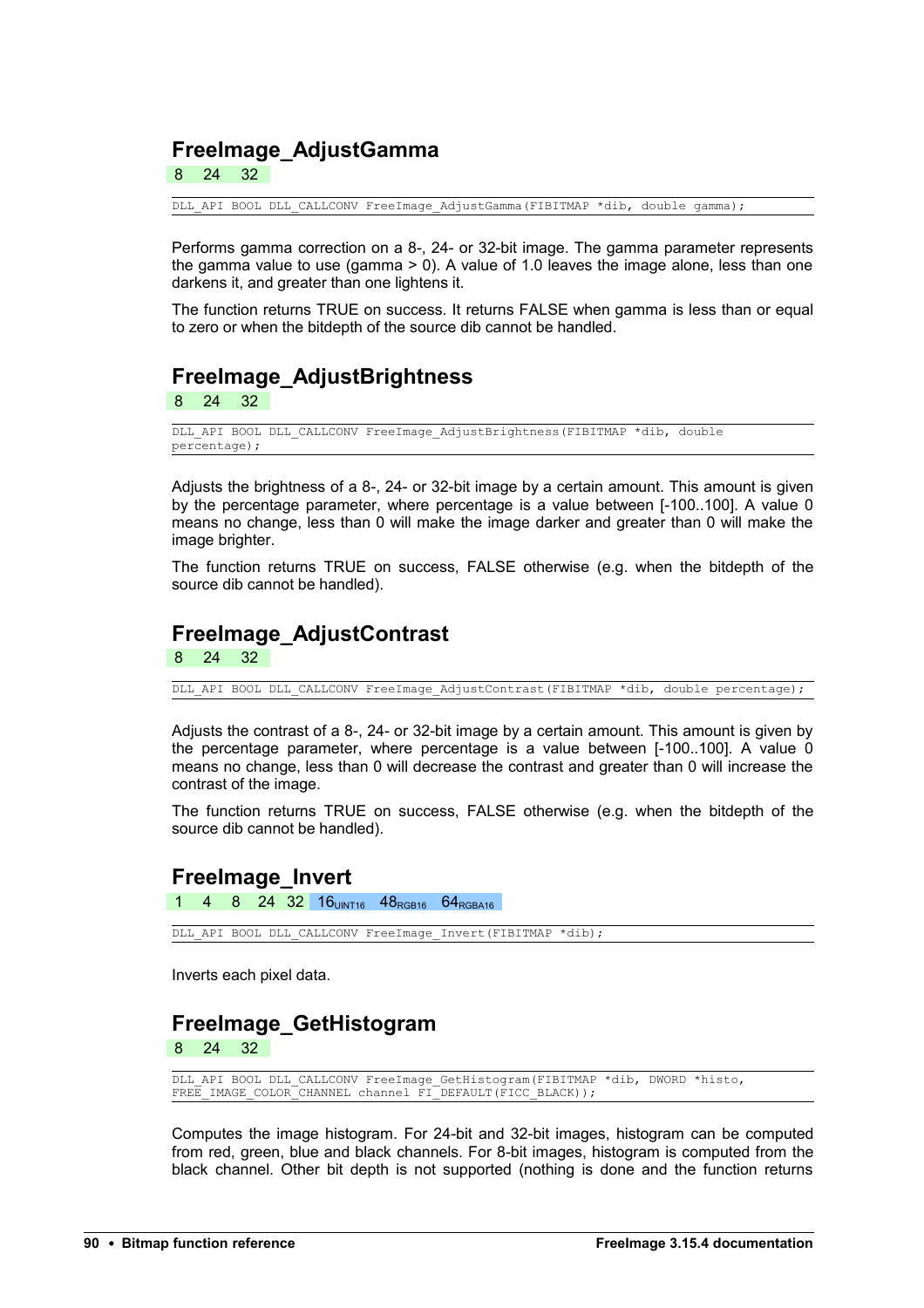FALSE). The histo variable must be allocated by the application driving FreeImage. **Its size is assumed to be equal to 256**.

#### <span id="page-94-0"></span>**FreeImage\_GetAdjustColorsLookupTable**

8 24 32

DLL\_API int DLL\_CALLCONV FreeImage\_GetAdjustColorsLookupTable(BYTE \*LUT, double brightness, double contrast, double gamma, BOOL invert);

This function creates a lookup table to be used with [FreeImage\\_AdjustCurve](#page-92-0) which may adjust brightness and contrast, correct gamma and invert the image with a single call to FreeImage AdjustCurve. If more than one of these image display properties need to be adjusted, using a combined lookup table should be preferred over calling each adjustment function separately. That's particularly true for huge images or if performance is an issue. Then, the expensive process of iterating over all pixels of an image is performed only once and not up to four times.

Furthermore, the lookup table created does not depend on the order, in which each single adjustment operation is performed. Due to rounding and byte casting issues, it actually matters in which order individual adjustment operations are performed. Both of the following snippets most likely produce different results:

```
// snippet 1: contrast, brightness
FreeImage_AdjustContrast(dib, 15.0);
FreeImage<sup>-</sup>AdjustBrightness(dib, 50.0);
// snippet 2: brightness, contrast
FreeImage AdjustBrightness(dib, 50.0);
FreeImage<sup>-</sup>AdjustContrast(dib, 15.0);
```
Better and even faster would be snippet 3:

```
// snippet 3:
BYTE LUT[256];
FreeImage GetAdjustColorsLookupTable(LUT, 50.0, 15.0, 1.0, FALSE);
FreeImage<sup>-</sup>AdjustCurve(dib, LUT, FICC RGB);
```
This function is also used internally by [FreeImage\\_AdjustColors,](#page-95-0) which does not return the lookup table, but uses it to call FreeImage\_AdjustCurve on the passed image.

Parameters follow:

- *LUT* Output lookup table to be used with FreeImage\_AdjustCurve. **The size of 'LUT' is assumed to be 256**.
- *brightness* Percentage brightness value in [-100..100]. A value of 0 means no change, less than 0 will make the image darker and greater than 0 will make the image brighter.
- *contrast* Percentage contrast value in [-100..100]. A value of 0 means no change, less than 0 will decrease the contrast and greater than 0 will increase the contrast of the image.
- *gamma* Gamma value to be used for gamma correction. A value of 1.0 leaves the image alone, less than one darkens it, and greater than one lightens it. This parameter must greater than zero. Otherwise, it will be ignored and no gamma correction will be performed using the lookup table created.
- *invert* If set to TRUE, the image will be inverted.

The function returns the number of adjustments applied to the resulting lookup table compared to a blind lookup table.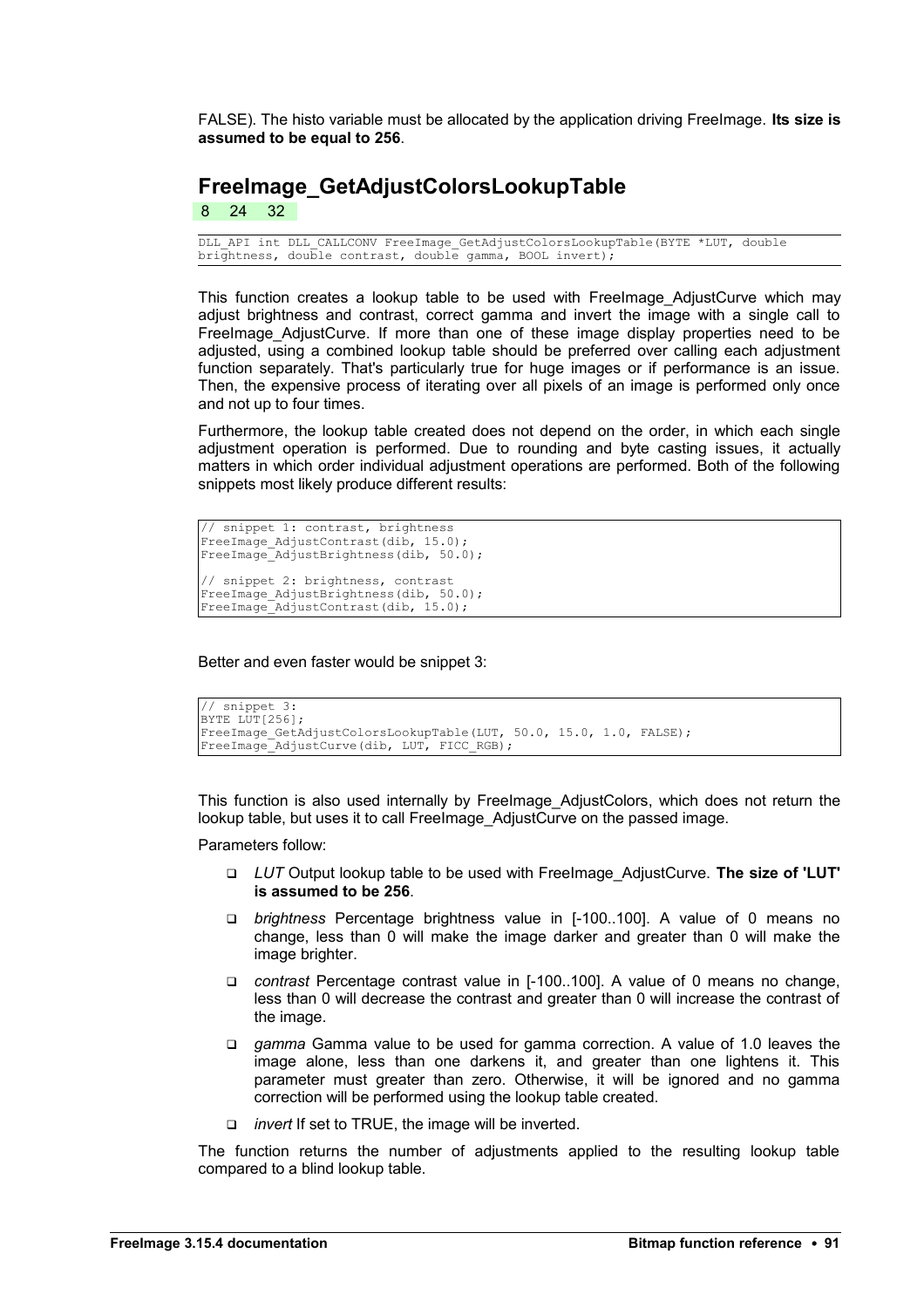#### <span id="page-95-0"></span>**FreeImage\_AdjustColors**

24 32

DLL\_API BOOL DLL\_CALLCONV FreeImage\_AdjustColors(FIBITMAP \*dib, double brightness, double contrast, double gamma, BOOL invert FI DEFAULT(FALSE));

This function adjusts an image's brightness, contrast and gamma as well as it may optionally invert the image within a single operation. If more than one of these image display properties need to be adjusted, using this function should be preferred over calling each adjustment function separately. That's particularly true for huge images or if performance is an issue.

This function relies on [FreeImage\\_GetAdjustColorsLookupTable,](#page-94-0) which creates a single lookup table, that combines all adjustment operations requested. Furthermore, the lookup table created by FreeImage GetAdjustColorsLookupTable does not depend on the order, in which each single adjustment operation is performed. Due to rounding and byte casting issues, it actually matters in which order individual adjustment operations are performed. Both of the following snippets most likely produce different results:

```
// snippet 1: contrast, brightness
FreeImage AdjustContrast(dib, 15.0);
FreeImage_AdjustBrightness(dib, 50.0); 
// snippet 2: brightness, contrast
FreeImage AdjustBrightness(dib, 50.0);
FreeImage<sup>-</sup>AdjustContrast(dib, 15.0);
```
Better and even faster would be snippet 3:

// snippet 3: FreeImage AdjustColors(dib, 50.0, 15.0, 1.0, FALSE);

Parameters follow:

- *dib* Input/output image to be processed.
- *brightness* Percentage brightness value in [-100..100]. A value of 0 means no change, less than 0 will make the image darker and greater than 0 will make the image brighter.
- *contrast* Percentage contrast value in [-100..100]. A value of 0 means no change, less than 0 will decrease the contrast and greater than 0 will increase the contrast of the image.
- *gamma* Gamma value to be used for gamma correction. A value of 1.0 leaves the image alone, less than one darkens it, and greater than one lightens it. This parameter must greater than zero. Otherwise, it will be ignored and no gamma correction will be performed using the lookup table created.
- *invert* If set to TRUE, the image will be inverted.

The function returns TRUE on success, FALSE otherwise (e.g. when the bitdeph of the source dib cannot be handled).

#### <span id="page-95-1"></span>**FreeImage\_ApplyColorMapping**

1 4 8 16 24 32

DLL API unsigned DLL CALLCONV FreeImage ApplyColorMapping(FIBITMAP \*dib, RGBQUAD \*srccolors, RGBQUAD \*dstcolors, unsigned count, BOOL ignore alpha, BOOL swap);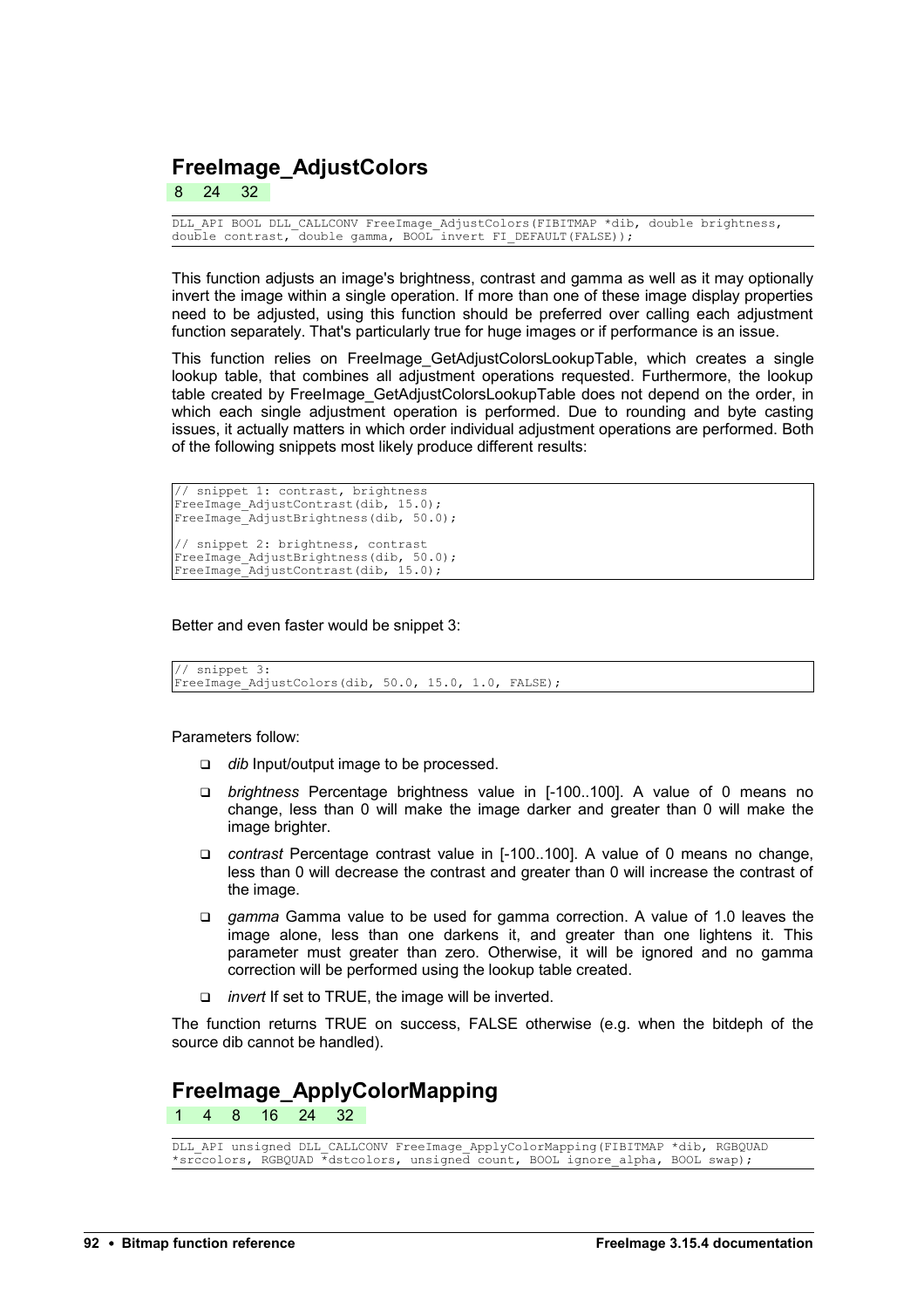Applies color mapping for one or several colors on a 1-, 4- or 8-bit palletized or a 16-, 24- or 32-bit high color image.

This function maps up to *count* colors specified in *srccolors* to these specified in *dstcolors*. Thereby, color *srccolors[N]*, if found in the image, will be replaced by color *dstcolors[N]*.

Both arrays *srccolors* and *dstcolors* are assumed not to hold less than *count* colors.

If parameter *swap* is TRUE, additionally all colors specified in *dstcolors* are also mapped to these specified in *srccolors*. For high color images, the actual image data will be modified whereas, for palletized images only the palette will be changed.

For 16-bit images, all colors specified are transparently converted to their proper 16-bit representation (either in RGB555 or RGB565 format, which is determined by the image's redgreen- and blue-mask).

#### **Note, that this behaviour is different from what [FreeImage\\_ApplyPaletteIndexMapping](#page-96-0) does, which modifies the actual image data on palletized images.**

Parameters follow:

- *dib* Input/output image to be processed.
- *srccolors* Array of colors to be used as the mapping source.
- *dstcolors* Array of colors to be used as the mapping destination.
- *count* The number of colors to be mapped. This is the size of both *srccolors* and *dstcolors*.
- *ignore\_alpha* If TRUE, 32-bit images and colors are treated as 24-bit.
- *swap* If TRUE, source and destination colors are swapped, that is, each destination color is also mapped to the corresponding source color.

The function returns the number of pixels changed or zero, if no pixels were changed.

#### <span id="page-96-1"></span>**FreeImage\_SwapColors**

1 4 8 16 24 32

DLL API unsigned DLL CALLCONV FreeImage SwapColors(FIBITMAP \*dib, RGBQUAD \*color a, RGBQUAD \*color\_b, BOOL ignore\_alpha);

Swaps two specified colors on a 1-, 4- or 8-bit palletized or a 16-, 24- or 32-bit high color image.

This function swaps the two specified colors *color\_a* and *color\_b* on a palletized or high color image *dib*. For high color images, the actual image data will be modified whereas, for palletized images only the palette will be changed. When the *ignore\_alpha* parameter is set to TRUE, 32-bit images and colors are treated as 24-bit.

The function returns the number of pixels changed or zero, if no pixels were changed.

**Note, that this behaviour is different from what [FreeImage\\_SwapPaletteIndices](#page-97-0) does, which modifies the actual image data on palletized images.** 

This function is just a thin wrapper for [FreeImage\\_ApplyColorMapping](#page-95-1) and resolves to:

*return FreeImage\_ApplyColorMapping(dib, color\_a, color\_b, 1, ignore\_alpha, TRUE);*

#### <span id="page-96-0"></span>**FreeImage\_ApplyPaletteIndexMapping** 1 4 8

**FreeImage 3.15.4 documentation Bitmap function reference •** 93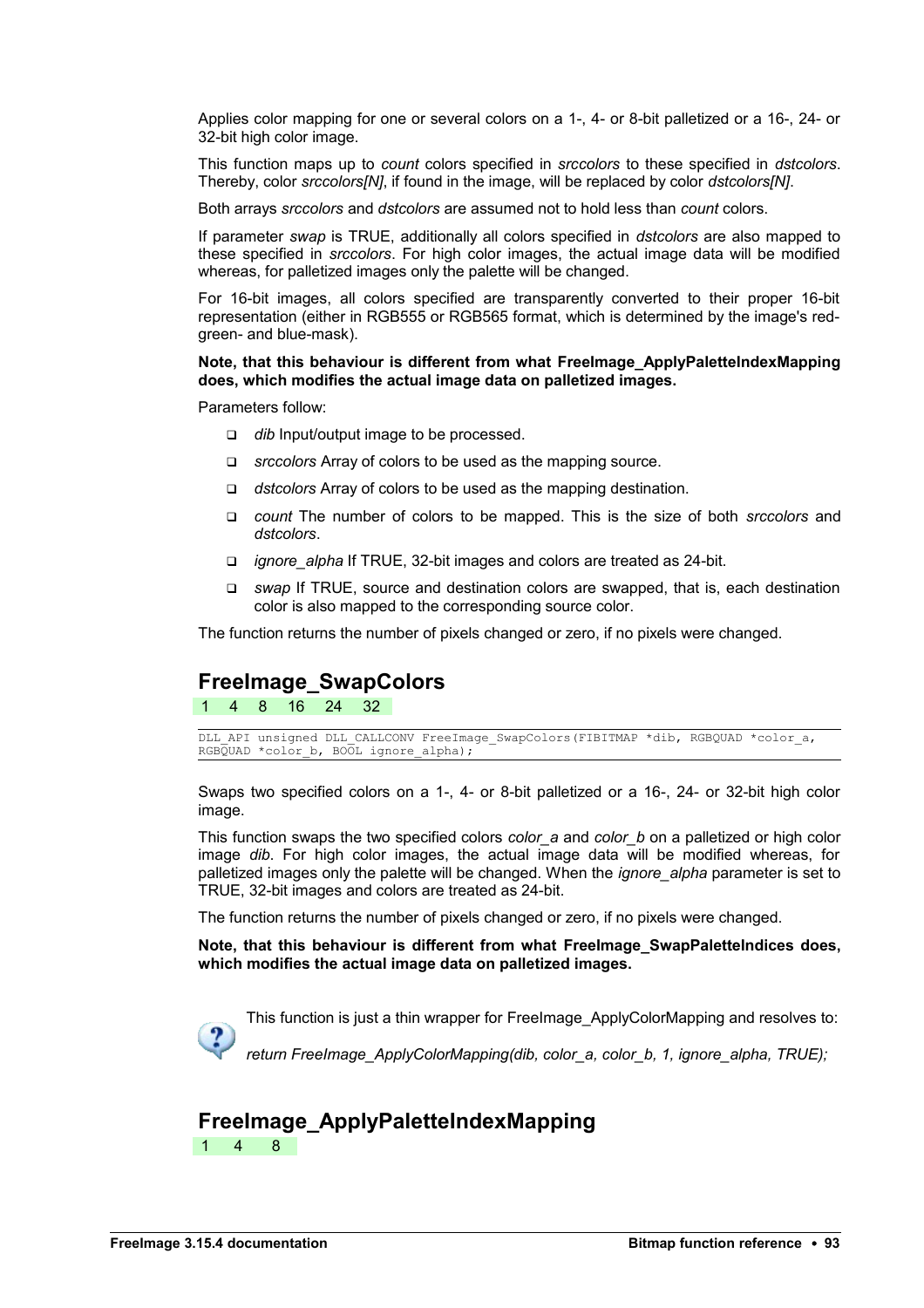DLL\_API unsigned DLL\_CALLCONV FreeImage\_ApplyPaletteIndexMapping(FIBITMAP \*dib, BYTE \*srcindices, BYTE \*dstindices, unsigned count, BOOL swap);

Applies palette index mapping for one or several indices on a 1-, 4- or 8-bit palletized image.

This function maps up to *count* palette indices specified in *srcindices* to these specified in *dstindices*. Thereby, index *srcindices[N]*, if present in the image, will be replaced by index *dstindices[N]*. If parameter *swap* is TRUE, additionally all indices specified in *dstindices* are also mapped to these specified in *srcindices*. Both arrays *srcindices* and *dstindices* are assumed not to hold less than *count* indices.

**Note, that this behaviour is different from what [FreeImage\\_ApplyColorMapping](#page-95-1) does, which modifies the actual image data on palletized images.**

Parameters follow:

- *dib* Input/output image to be processed.
- *srcindices* Array of palette indices to be used as the mapping source.
- *dstindices* Array of palette indices to be used as the mapping destination.
- *count* The number of palette indices to be mapped. This is the size of both *srcindices* and *dstindices*.
- *swap* If TRUE, source and destination palette indices are swapped, that is, each destination index is also mapped to the corresponding source index.

The function returns the number of pixels changed or zero, if no pixels were changed.

#### <span id="page-97-0"></span>**FreeImage\_SwapPaletteIndices**

1 4 8

DLL API unsigned DLL CALLCONV FreeImage SwapPaletteIndices(FIBITMAP \*dib, BYTE \*index a, BYTE \*index b);

Swaps two specified palette indices on a 1-, 4- or 8-bit palletized image.

This function swaps the two specified palette indices *index\_a* and *index\_b* on a palletized image. Therefore, not the palette, but the actual image data will be modified.

The function returns the number of pixels changed or zero, if no pixels were changed.

**Note, that this behaviour is different from what [FreeImage\\_SwapColors](#page-96-1) does on palletized images, which only swaps the colors in the palette.**



This function is just a thin wrapper for FreeImage ApplyPaletteIndexMapping and resolves to:

*return FreeImage\_ApplyPaletteIndexMapping(dib, index\_a, index\_b, 1, TRUE);*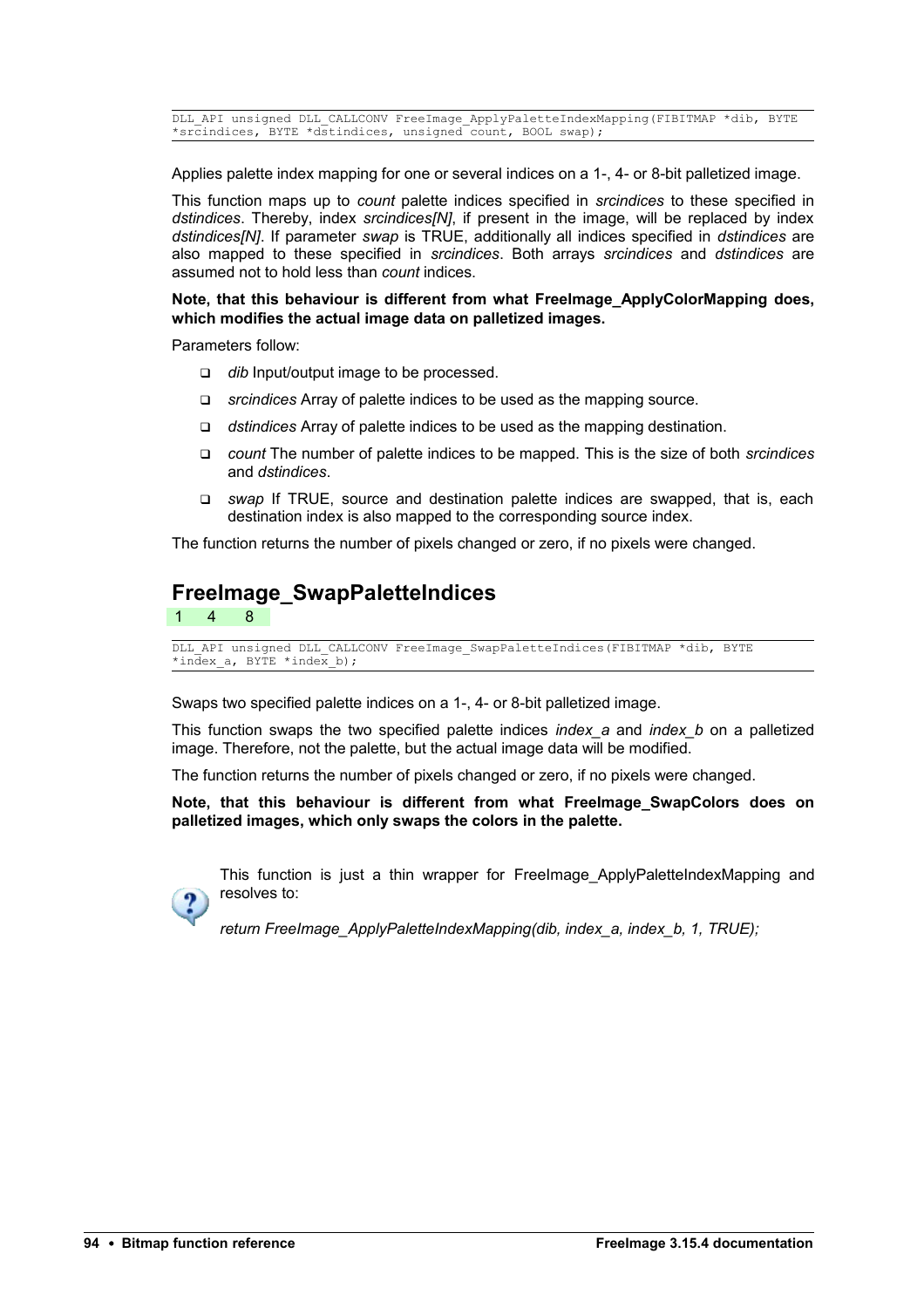# **Channel processing**

#### **FreeImage\_GetChannel**

24 32 48<sub>RGB16</sub> 64<sub>RGBA16</sub> 96<sub>RGBF</sub> 128<sub>RGBAF</sub>

DLL\_API FIBITMAP \*DLL\_CALLCONV FreeImage\_GetChannel(FIBITMAP \*dib, FREE IMAGE COLOR CHANNEL channel);

Retrieves the red, green, blue or alpha channel of a RGB[A] image. dib is the input image to be processed and channel is the color channel to extract. The function returns the extracted channel if successful and returns NULL otherwise.

#### **FreeImage\_SetChannel**

24 32 48<sub>RGB16</sub> 64<sub>RGBA16</sub> 96<sub>RGBF</sub> 128<sub>RGBAF</sub>

DLL API BOOL DLL CALLCONV FreeImage SetChannel(FIBITMAP \*dst, FIBITMAP \*src, FREE IMAGE COLOR CHANNEL channel);

Insert a greyscale dib into a RGB[A] image. *src* and *dst* must have the same width and height. *dst* is the destination image to modify, *src* is the greyscale image to insert and *channel* is the color channel to replace. The function returns TRUE if successful, FALSE otherwise.

#### **FreeImage\_GetComplexChannel**

2x64<sub>COMPLEX</sub>

```
DLL_API FIBITMAP * DLL_CALLCONV FreeImage_GetComplexChannel(FIBITMAP *src,
FREE IMAGE COLOR CHANNEL channel);
```
Retrieves the real part, imaginary part, magnitude or phase of a complex image (image whose type is FIT\_COMPLEX). The function returns the extracted channel as a FIT\_DOUBLE image if successful and returns NULL otherwise.

#### **FreeImage\_SetComplexChannel**

2x64<sub>COMPLEX</sub>

```
DLL API BOOL DLL CALLCONV FreeImage SetComplexChannel(FIBITMAP *dst, FIBITMAP *src,
FREE IMAGE COLOR CHANNEL channel);
```
Set the real or imaginary part of a complex image (image whose type is FIT COMPLEX). Both src and dst must have the same width and height. Upon entry, dst is the image to modify (image of type FIT COMPLEX) and src is the channel to replace (image of type FIT\_DOUBLE). The function returns TRUE if successful, FALSE otherwise.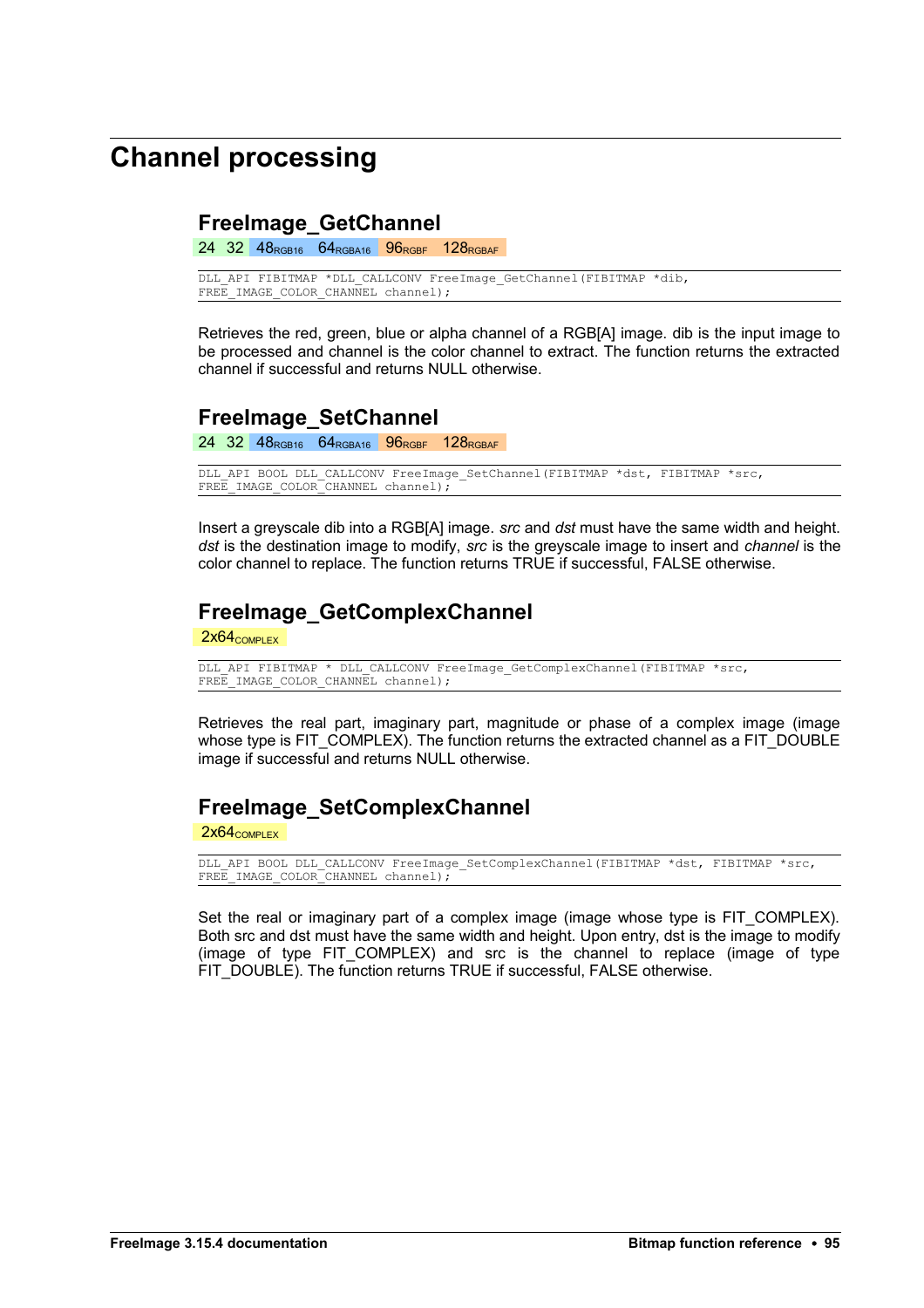# **Copy / Paste / Composite routines**

### <span id="page-99-0"></span>**FreeImage\_Copy**

DLL\_API FIBITMAP \*DLL\_CALLCONV FreeImage\_Copy(FIBITMAP \*dib, int left, int top, int right, int bottom);

Copy a sub part of the current dib image. The rectangle defined by the (left, top, right, bottom) parameters is first normalized such that the value of the left coordinate is less than the right and the top is less than the bottom. Then, the returned bitmap is defined by a width equal to (right - left) and a height equal to (bottom - top).

The function parameters follow:

*left* : specifies the left position of the cropped rectangle.

*top* : specifies the top position of the cropped rectangle.

*right* : specifies the right position of the cropped rectangle.

*bottom* : specifies the bottom position of the cropped rectangle.

The function returns the subimage if successful and returns NULL otherwise.



Normalization of the rectangle defined by the (left, top, right, bottom) parameters means that the coordinate system uses usual graphics conventions. This is used to ease interactions with a mouse.

#### **FreeImage\_Paste**

DLL API BOOL DLL CALLCONV FreeImage Paste(FIBITMAP \*dst, FIBITMAP \*src, int left, int top, int alpha);

Alpha blend or combine a sub part image with the current dib image.

For images of type FITBITMAP only: The bit depth of the *dst* bitmap must be greater than or equal to the bit depth of the *src*. Upper promotion of *src* is done internally, without modifying *src*. Supported *dst* bit depth equals to 1, 4, 8, 16, 24 or 32.

For any other image type: The image type of the *dst* bitmap must be equal to the image type of the *src*. The *alpha* parameter is always ignored and the source image is combined to the destination image.

Parameters follow:

*dst* :destination image

*src* : source subimage

*left* : specifies the left position of the sub image.

*top* : specifies the top position of the sub image.

*alpha* : alpha blend factor. The source and destination images are alpha blended if alpha=0..255. If alpha > 255, then the source image is combined to the destination image.

The function returns TRUE if successful, FALSE otherwise.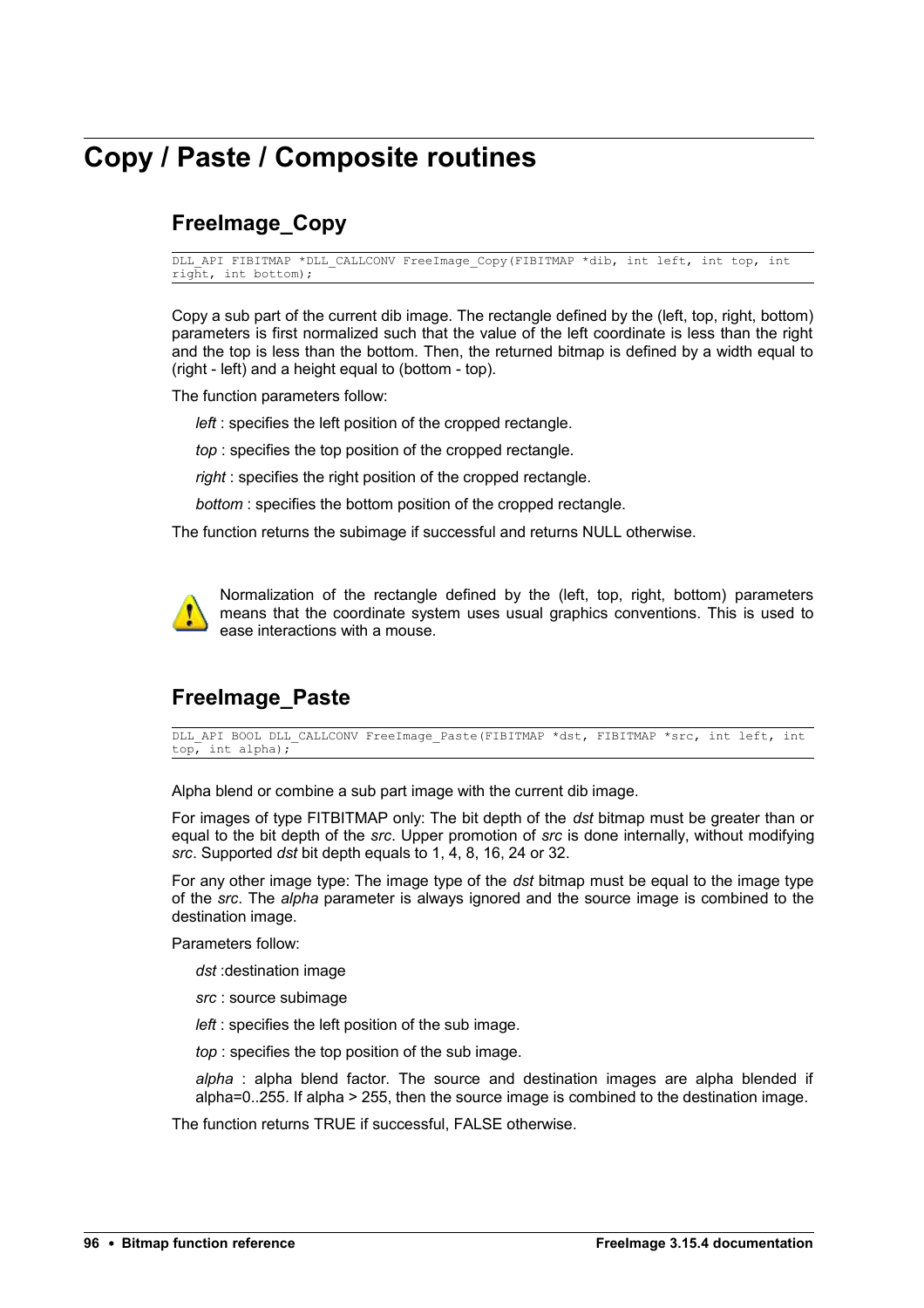

You cannot perform paste operations between palettized images, *unless* both src and dst images use the same palette. For bit depths less than or equal to 8-bit, paste operations usually only work with greyscale images.



Coordinate system defined by the (left, top) parameters uses usual graphics conventions. This is used to ease interactions with a mouse.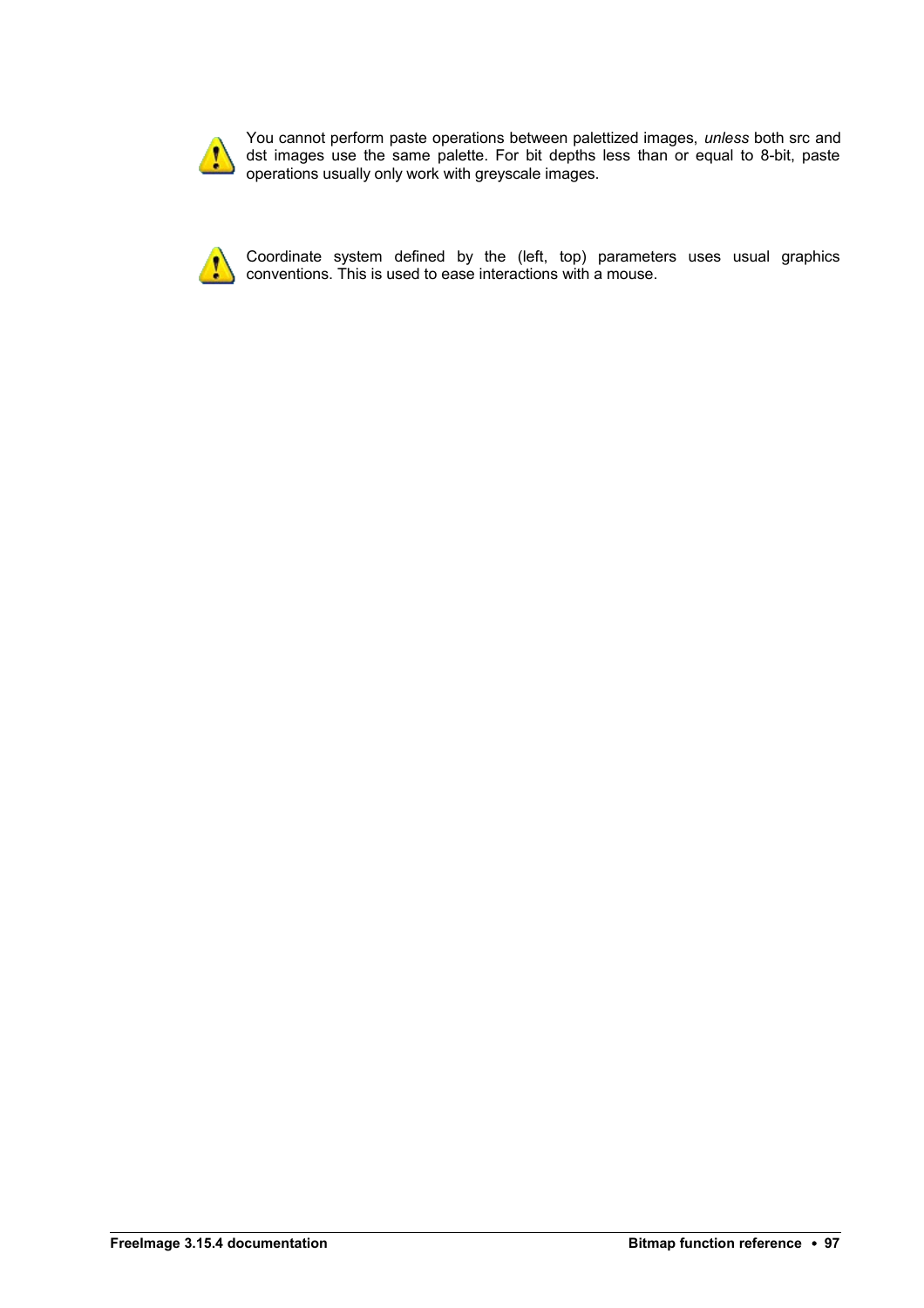#### **FreeImage\_Composite**

8 32

```
DLL_API FIBITMAP *DLL_CALLCONV FreeImage_Composite(FIBITMAP *fg, BOOL useFileBkg
FI_DEFAULT(FALSE), RGBQUAD *appBkColor FI_DEFAULT(NULL), FIBITMAP *bg
FI<sup>DEFAULT</sup>(NULL));
```
This function composite a transparent foreground image against a single background color or against a background image. Upon entry, *fg* defines the foreground image and the transparency mask (implicitly included in the foreground image as a transparency table for 8 bit dib or as a alpha channel for 32-bit dib).

The equation for computing a composited sample value is:

*output = alpha \* foreground + (1-alpha) \* background*

where alpha and the input and output sample values are expressed as fractions in the range 0 to 1. For colour images, the computation is done separately for R, G, and B samples.

The following pseudo-code illustrates the internal use of the other parameters:

```
if(useFileBkg && FreeImage_HasBackgroundColor(fg)) {
 // Use the file background as the single background color
} else {
 // no file background color …
 // use application background color ?
  if(appBkColor) {
   \frac{1}{2} use the application background as the single background color
 }
  // no application background color …
  // use a background image ?
  else if(bg) {
    // use bg as the background image
    // bg MUST BE a 24-bit image with the same width and height as fg
 }
  else {
     // default case
    // use a checkerboard as the background image
 }
}
```


<span id="page-101-0"></span>**Figure 1: Illustration of the FreeImage\_Composite function.**

An illustration of the FreeImage Composite function is given in [Figure 1.](#page-101-0) This sample image is a 8-bit transparent PNG with a light-blue file color background. Each image was generated using the following calls: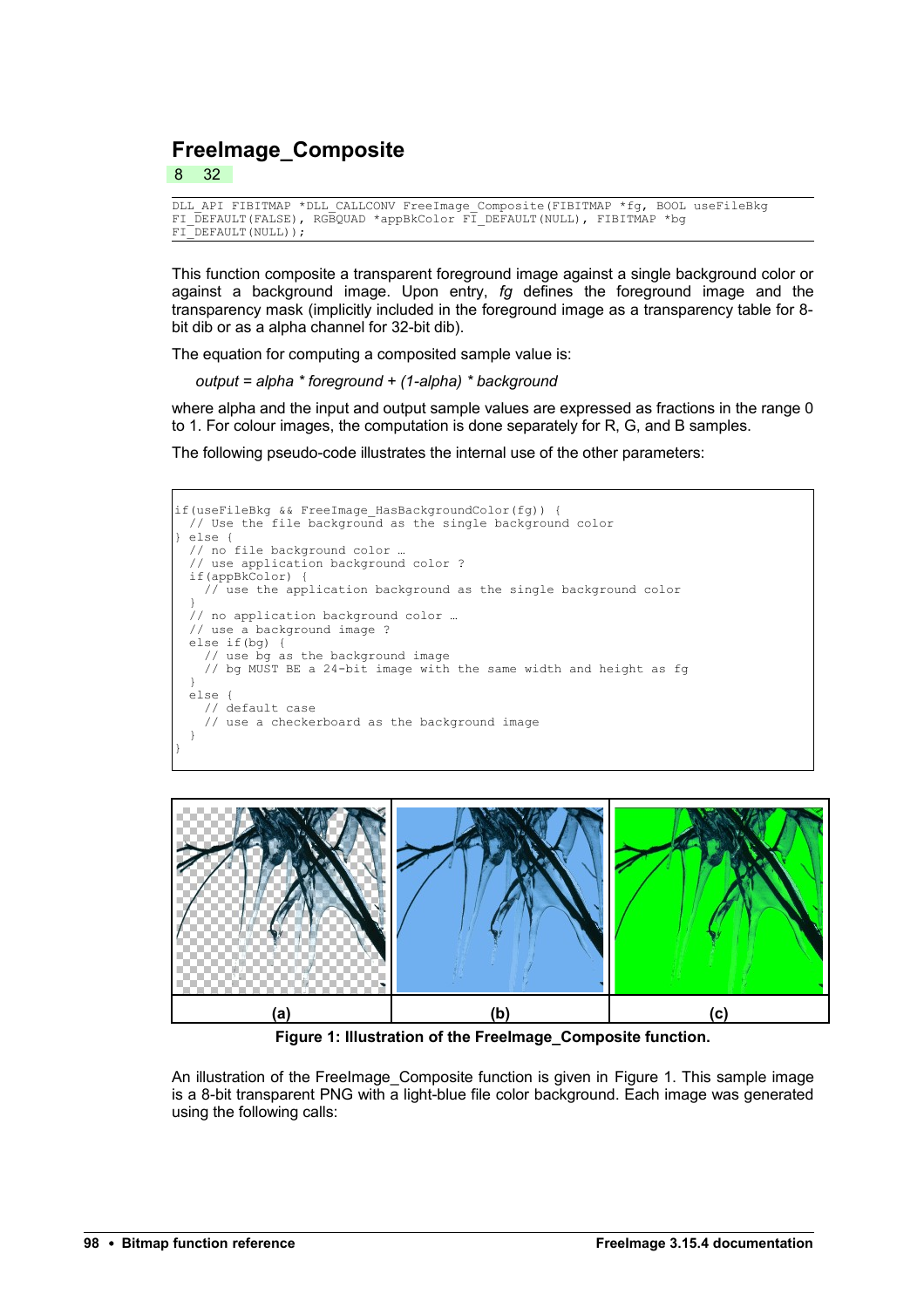```
FIBITMAP * fa = FreeImage Load(FIF PNG, "test.png", PNG DEFAULT);
// image (a) : use a checkerboard background
FIBITMAP *display dib a = FreeImage Composite(fg);
// image (b) : use the image file background if there is one
FIBITMAP *display_dib_b = FreeImage_Composite(fg, TRUE);
// image (c) : use a user specified background
RGBQUAD appColor = \{ 0, 255, 0, 0 \};
FIBITMAP *display dib c = FreeImage Composite(fg, FALSE, &appColor);
```
#### **Reference**

Portable Network Graphics (PNG) Specification (Second Edition). [Online]<http://www.w3.org/TR/PNG/>

#### <span id="page-102-0"></span>**FreeImage\_JPEGCrop**

DLL\_API BOOL DLL\_CALLCONV FreeImage\_JPEGCrop(const char \*src\_file, const char \*dst file, int left, int top, int right, int bottom);

Performs a lossless crop on a JPEG file. Upon entry, src file is the source JPEG file and dst file the destination JPEG file. Using the same file for source and destination is allowed: the source file will be transformed and overwritten.

The rectangle defined by the (left, top, right, bottom) parameters is first normalized such that the value of the left coordinate is less than the right and the top is less than the bottom. Then, the returned bitmap is defined by a width greater than or equal to (right - left) and a height greater than or equal to (bottom - top) – see the explanation below.

The function parameters follow:

- *left* : specifies the left position of the cropped rectangle.
- *top* : specifies the top position of the cropped rectangle.
- *right* : specifies the right position of the cropped rectangle.
- *bottom* : specifies the bottom position of the cropped rectangle.

FreeImage\_JPEGCrop works by rearranging the compressed data (DCT coefficients), without ever fully decoding the image. Therefore, the crop operation is lossless: there is no image degradation at all, which would not be true if you used *FreeImage\_Load* followed by *FreeImage\_Save* to accomplish the same conversion.

To perform this lossless operation, however, the width and height of the cropped rectangle must be adjusted so that the image dimensions are a multiple of the iMCU size (usually 8 or 16 pixels), because the function can only transform complete blocks of DCT coefficient data in the desired way. That's why the output width or height can be slightly greater than the requested image size.

#### **FreeImage\_JPEGCropU**

DLL API BOOL DLL CALLCONV FreeImage JPEGCropU(const wchar t \*src file, const wchar t \*dst file, int left, int top, int right, int bottom);

This function works exactly like FreeImage JPEGCrop but supports UNICODE filenames. Note that this function only works on MS Windows operating systems. On other systems, the function does nothing and returns FALSE.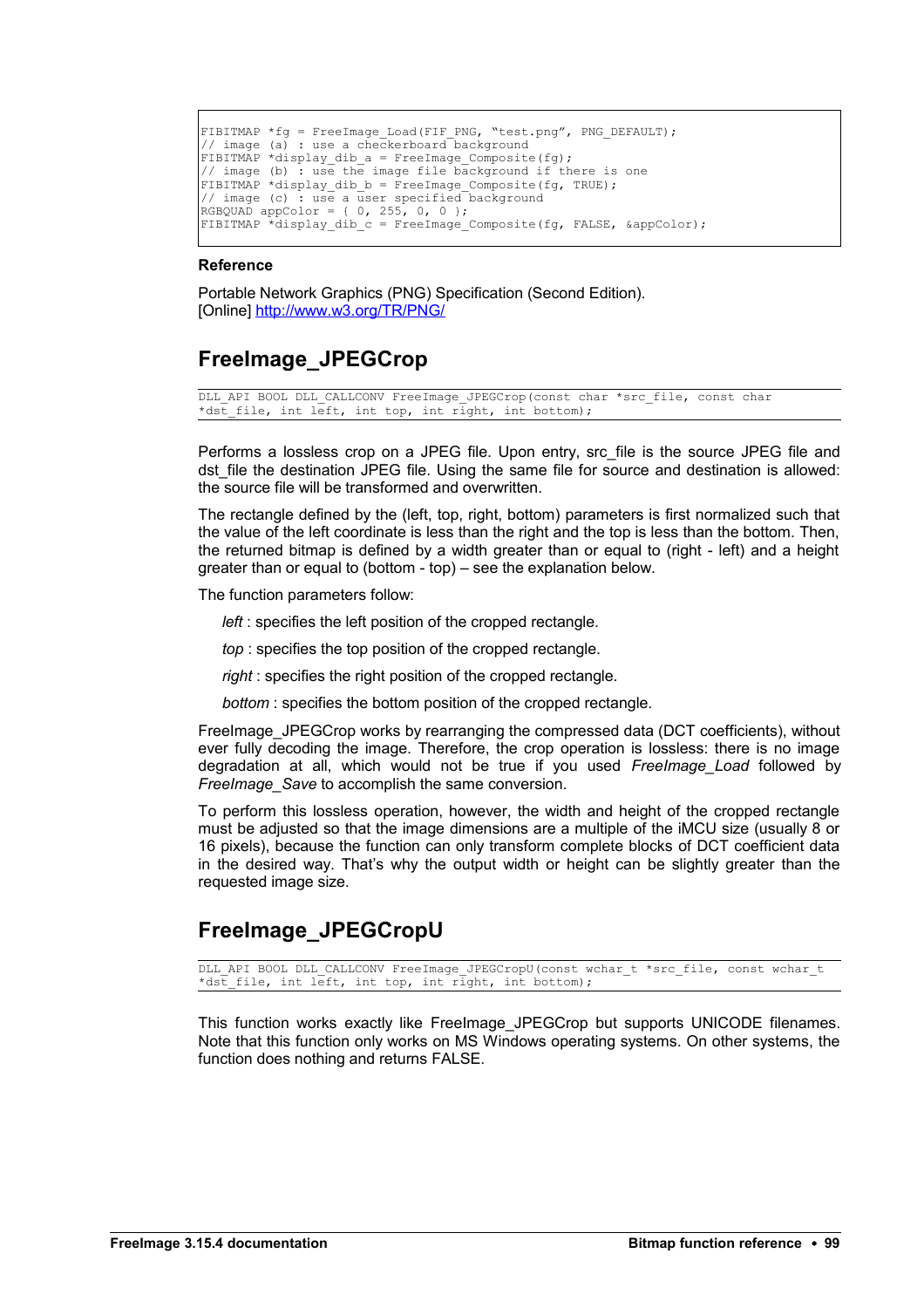### **FreeImage\_PreMultiplyWithAlpha**

32

DLL\_API BOOL DLL\_CALLCONV FreeImage\_PreMultiplyWithAlpha(FIBITMAP \*dib);

Pre-multiplies a 32-bit image's red-, green- and blue channels with it's alpha channel for to be used with the Windows GDI function AlphaBlend(). The transformation changes the red-, green- and blue channels according to the following equation:

*channel(x, y) = channel(x, y) \* alpha\_channel(x, y) / 255* 

The function returns TRUE on success, FALSE otherwise (e.g. when the bitdepth of the source dib cannot be handled).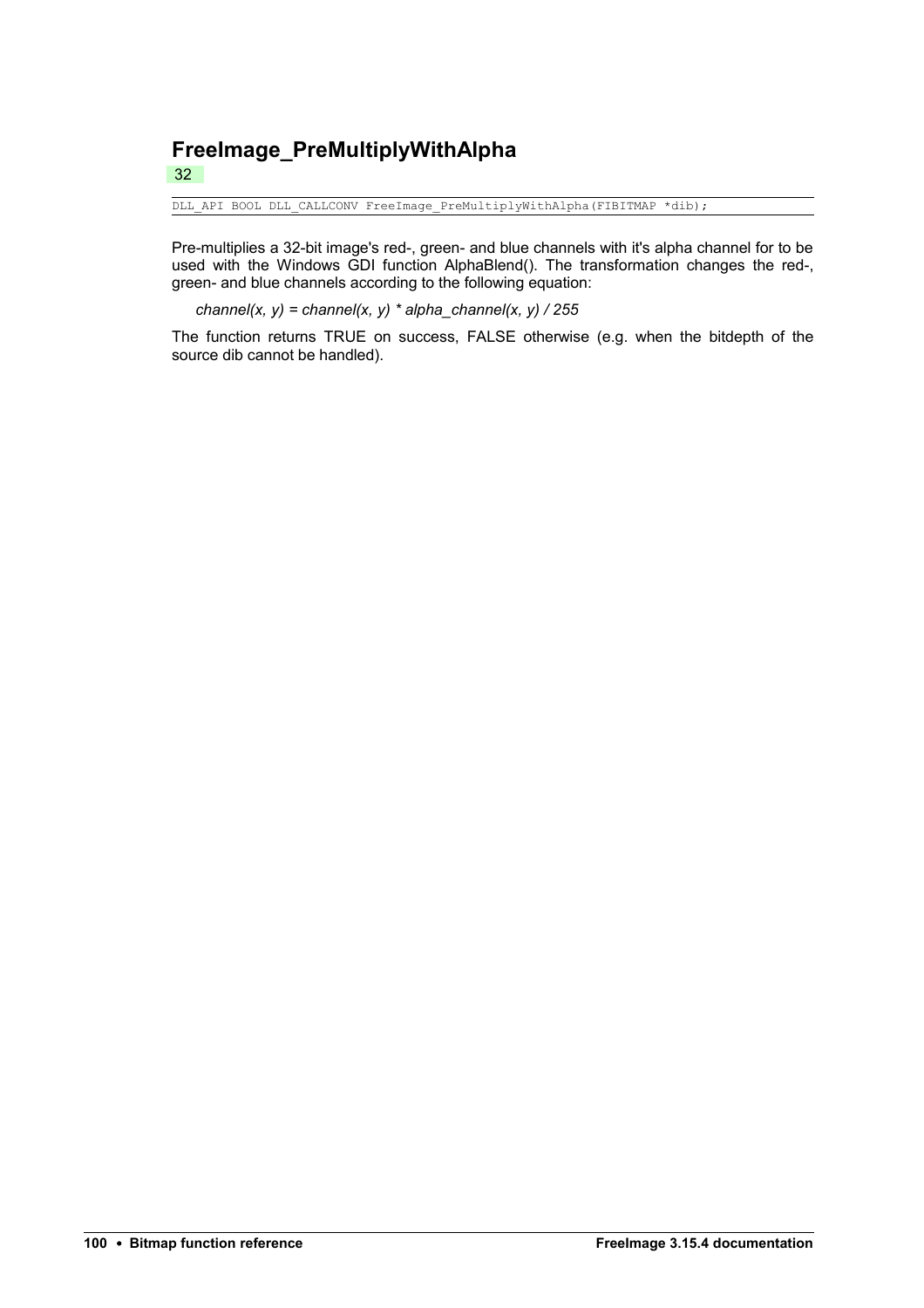# **Background filling**

#### <span id="page-104-0"></span>**FreeImage\_FillBackground**

```
DLL_API BOOL DLL_CALLCONV FreeImage_FillBackground(FIBITMAP *dib, const void *color,
int options FI_DEFAULT(0));
```
This function sets all pixels of an image to the color provided through the *color* parameter. Parameters follow:

- **dib** The image to be filled.
- *color* A pointer to the color value to be used for filling the image. The memory pointed to by this pointer is always assumed to be at least as large as the image's color value, but never smaller than the size of an RGBQUAD structure.
- *options* Options that affect the color search process for palletized images.

The function returns TRUE on success, FALSE otherwise. This function fails if any of *dib* and *color* is NULL.



The *color* pointer must point to a memory location which is at least 4-bytes for FIT BITMAP types, and at least as large as the image's color value, if this size is greater than 4 bytes.

#### **FIT\_BITMAP image type**

The *color* parameter MUST BE specified through a RGBQUAD structure for all images of type FIT\_BITMAP (including all palletized images), the size of this memory is thus the size of the RGBQUAD structure, which uses 4 bytes.

#### *24- and 32-bit images*

For 24- and 32-bit images, the red, green and blue members of the RGBQUAD structure are directly used for the image's red, green and blue channel respectively. Although alpha transparent RGBQUAD colors are supported, the alpha channel of a 32-bit image never gets modified by this function. A fill color with an alpha value smaller than 255 gets blended with the image's actual background color, which is determined from the image's bottom-left pixel. So, currently using alpha enabled colors, assumes the image to be unicolor before the fill operation. However, the RGBQUAD's rgbReserved member is only taken into account, if option *FI\_COLOR\_IS\_RGBA\_COLOR* has been specified.

| ∥ Parameter            | <b>Description</b>                                             |  |  |
|------------------------|----------------------------------------------------------------|--|--|
| FI COLOR IS RGBA COLOR | RGBQUAD color is a RGBA color (contains a valid alpha channel) |  |  |

#### **Table 17: Background filling options for 24- or 32-bit images**

#### *16-bit RGB images*

For 16-bit RGB images, the red-, green- and blue components of the specified color are transparently translated into either the 16-bit 555 or 565 representation. This depends on the image's actual red- green- and blue masks.

#### *1-, 4- or 8-bit palletized images*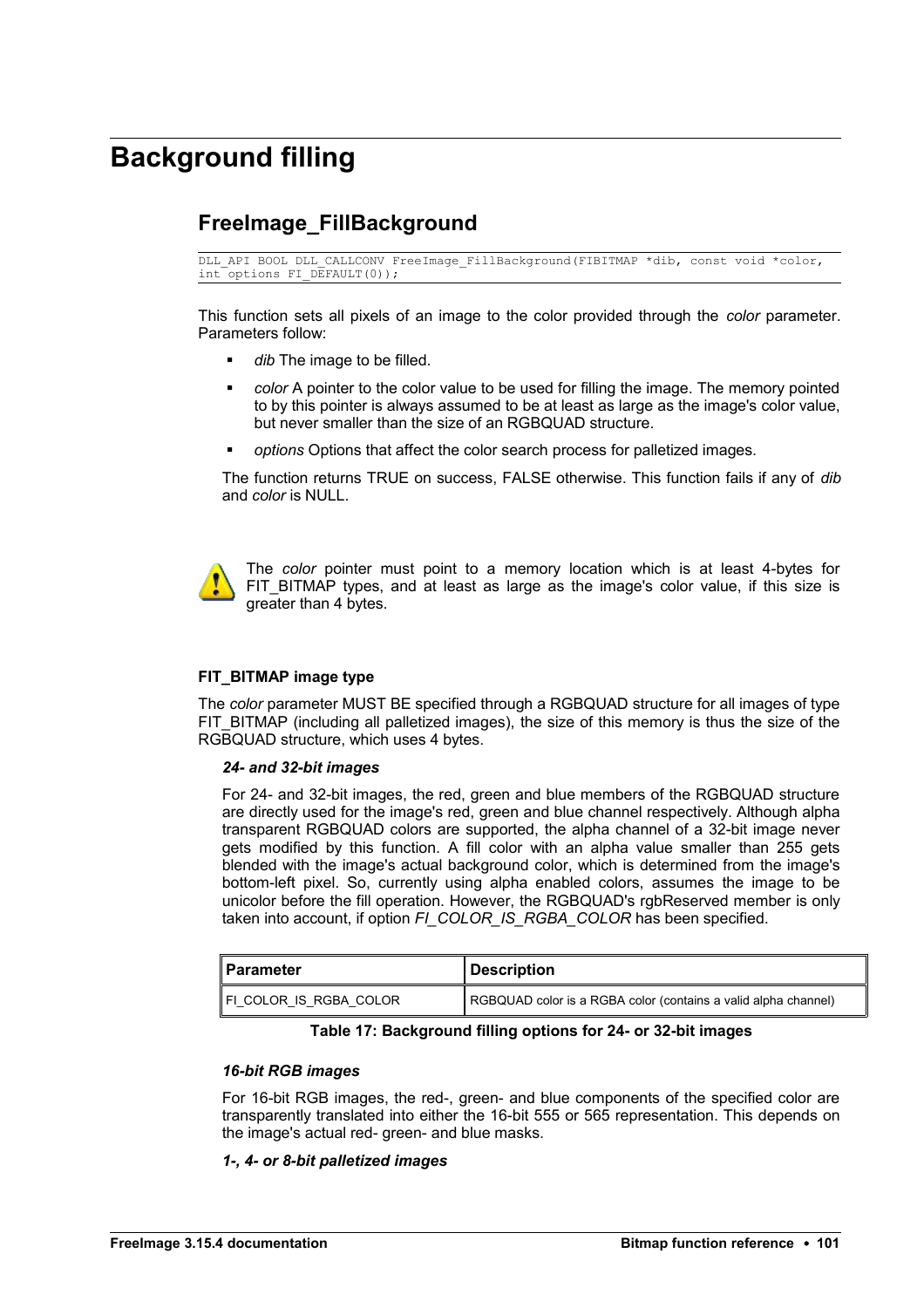Special attention must be payed for palletized images. Generally, the RGB color specified is looked up in the image's palette. The found palette index is then used to fill the image. There are some *option* flags that affect this lookup process.

| <b>Parameter</b>             | <b>Description</b>                                                                                                                                                                                                                                                                                                                                                                                                                                                                                                              |  |  |
|------------------------------|---------------------------------------------------------------------------------------------------------------------------------------------------------------------------------------------------------------------------------------------------------------------------------------------------------------------------------------------------------------------------------------------------------------------------------------------------------------------------------------------------------------------------------|--|--|
| FI COLOR IS RGB COLOR        | Uses the color that is nearest to the specified color. This is the default<br>behavior and should always find a color in the palette. However, the<br>visual result may be far from what was expected and mainly depends<br>on the image's palette.                                                                                                                                                                                                                                                                             |  |  |
| FI COLOR FIND EQUAL COLOR    | Searches the image's palette for the specified color but only uses the<br>returned palette index, if the specified color exactly matches the<br>palette entry. Of course, depending on the image's actual palette<br>entries, this operation may fail. In this case, the function falls back to<br>option FI COLOR ALPHA IS INDEX and uses the RGBQUAD's<br>rgbReserved member (or its low nibble for 4-bit images or its least<br>significant bit (LSB) for 1-bit images) as the palette index used for the<br>fill operation. |  |  |
| FI COLOR ALPHA IS INDEX      | The color's rgbReserved member (alpha) contains the palette index to<br>be used                                                                                                                                                                                                                                                                                                                                                                                                                                                 |  |  |
|                              | Combination of                                                                                                                                                                                                                                                                                                                                                                                                                                                                                                                  |  |  |
| FI_COLOR_PALETTE_SEARCH_MASK | (FI COLOR FIND EQUAL COLOR<br>FI COLOR ALPHA IS INDEX)                                                                                                                                                                                                                                                                                                                                                                                                                                                                          |  |  |
|                              | No color lookup is performed                                                                                                                                                                                                                                                                                                                                                                                                                                                                                                    |  |  |

|  | Table 18: Background filling options for palletized images |  |  |  |
|--|------------------------------------------------------------|--|--|--|
|--|------------------------------------------------------------|--|--|--|

#### **Any other image types**

The *color* parameter MUST point to a double, if the image to be filled is of type FIT\_DOUBLE, point to a RGB[A]16 structure if the image is of type RGB[A]16, point to a RGB[A]F structure if the image is of type FIT\_RGB[A]F and so on.

#### **FreeImage\_EnlargeCanvas**

DLL\_API FIBITMAP \*DLL\_CALLCONV FreeImage\_EnlargeCanvas(FIBITMAP \*src, int left, int top, int right, int bottom, const void \*color, int options);

Enlarges or shrinks an image selectively per side and fills newly added areas with the specified background color. Parameters follow:

- *dib* The image to be enlarged or shrunken.
- *left* The number of pixels, the image should be enlarged on its left side. Negative values shrink the image on its left side.
- *top* The number of pixels, the image should be enlarged on its top side. Negative values shrink the image on its top side.
- *right* The number of pixels, the image should be enlarged on its right side. Negative values shrink the image on its right side.
- *bottom* The number of pixels, the image should be enlarged on its bottom side. Negative values shrink the image on its bottom side.
- *color* The color, the enlarged sides of the image should be filled with.
- *options* Options that affect the color search process for palletized images.

The function returns a pointer to a newly allocated enlarged or shrunken image on success, NULL otherwise. This function fails if either the input image is NULL or the pointer to the color is NULL, while at least one of left, top, right and bottom is greater than zero. This function also returns NULL, if the new image's size will be negative in either xor y-direction.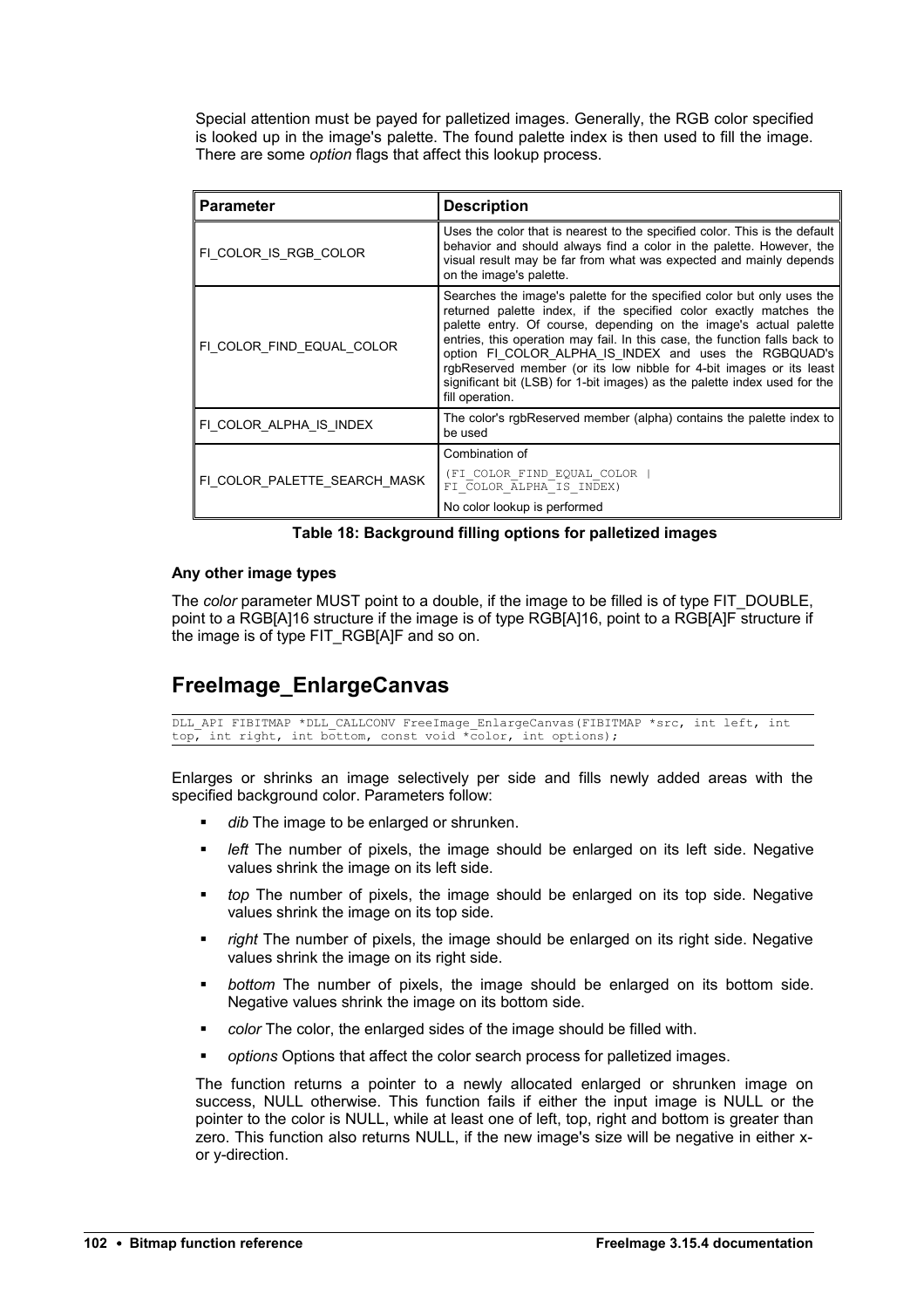This function enlarges or shrinks an image selectively per side. The main purpose of this function is to add borders to an image. To add a border to any of the image's sides, a positive integer value must be passed in any of the parameters left, top, right or bottom. This value represents the border's width in pixels. Newly created parts of the image (the border areas) are filled with the specified color. Specifying a negative integer value for a certain side, will shrink or crop the image on this side. Consequently, specifying zero for a certain side will not change the image's extension on that side.

So, calling this function with all parameters left, top, right and bottom set to zero, is effectively the same as calling function [FreeImage\\_Clone;](#page-15-0) setting all parameters left, top, right and bottom to value equal to or smaller than zero, may easily be substituted by a call to function [FreeImage\\_Copy.](#page-99-0) Both these cases produce a new image, which is guaranteed not to be larger than the input image. Thus, since the specified color is not needed in these cases, the pointer *color* may be NULL.

Both parameters *color* and *options* work according to function [FreeImage\\_FillBackground.](#page-104-0) So, please refer to the documentation of [FreeImage\\_FillBackground](#page-104-0) to learn more about parameters *color* and *options*. For palletized images, the palette of the input image *src* is transparently copied to the newly created enlarged or shrunken image, so any color look-ups are performed on this palette.

Here are some examples that illustrate how to use the parameters *left*, *top*, *right* and *bottom*:

```
// create a white color
RGBQUAD c;
c.\overline{rqbRed} = 0xFF;c.\overline{r}dbGreen = 0 \times FF;
c.\rmb{r} \ddot{b} \ddot{b} = 0xFF;
c.\nrightleftharpoons 0x00;// add a white, symmetric 10 pixel wide border to the image
dib2 = FreeImage EnlargeCanvas(dib, 10, 10, 10, 10, &c, FI COLOR IS RGB COLOR);
// add white, 20 pixel wide stripes to the top and bottom side of the image
dib3 = FreeImage EnlargeCanvas(dib, 0, 20, 0, 20, \&c, FI COLOR IS RGB COLOR);
// add white, 30 pixel wide stripes to the right side of the image and
// cut off the 40 leftmost pixel columns
dib3 = FreeImage EnlargeCanvas(dib, -40, 0, 30, 0, &c, FI COLOR IS RGB COLOR);
```
#### **FreeImage\_AllocateEx**

1 4 8 16 24 32

DLL API FIBITMAP \*DLL CALLCONV FreeImage AllocateEx(int width, int height, int bpp, const RGBQUAD \*color, int options, const RGBQUAD \*palette, unsigned red mask FI\_DEFAULT(0), unsigned green mask FI\_DEFAULT(0), unsigned blue mask FI\_DEFAULT(0));

Allocates a new image of the specified width, height and bit depth and optionally fills it with the specified color.



FreeImage\_AllocateEx is an alias for FreeImage\_AllocateExT and can be replaced by this call:

FreeImage\_AllocateExtT(FIT\_BITMAP,\_width,\_height,\_bpp,\_color,\_options,\_palette, red\_mask, green\_mask, blue\_mask);

#### **FreeImage\_AllocateExT**

```
DLL_API FIBITMAP *DLL_CALLCONV FreeImage_AllocateExT(FREE_IMAGE_TYPE_type, int width,
int height, int bpp, const void *color, int options, const RGBQUAD *palette, unsigned
red mask FI_DEFAULT(0), unsigned green mask FI_DEFAULT(0), unsigned blue mask
FI DEFAULT(0));
```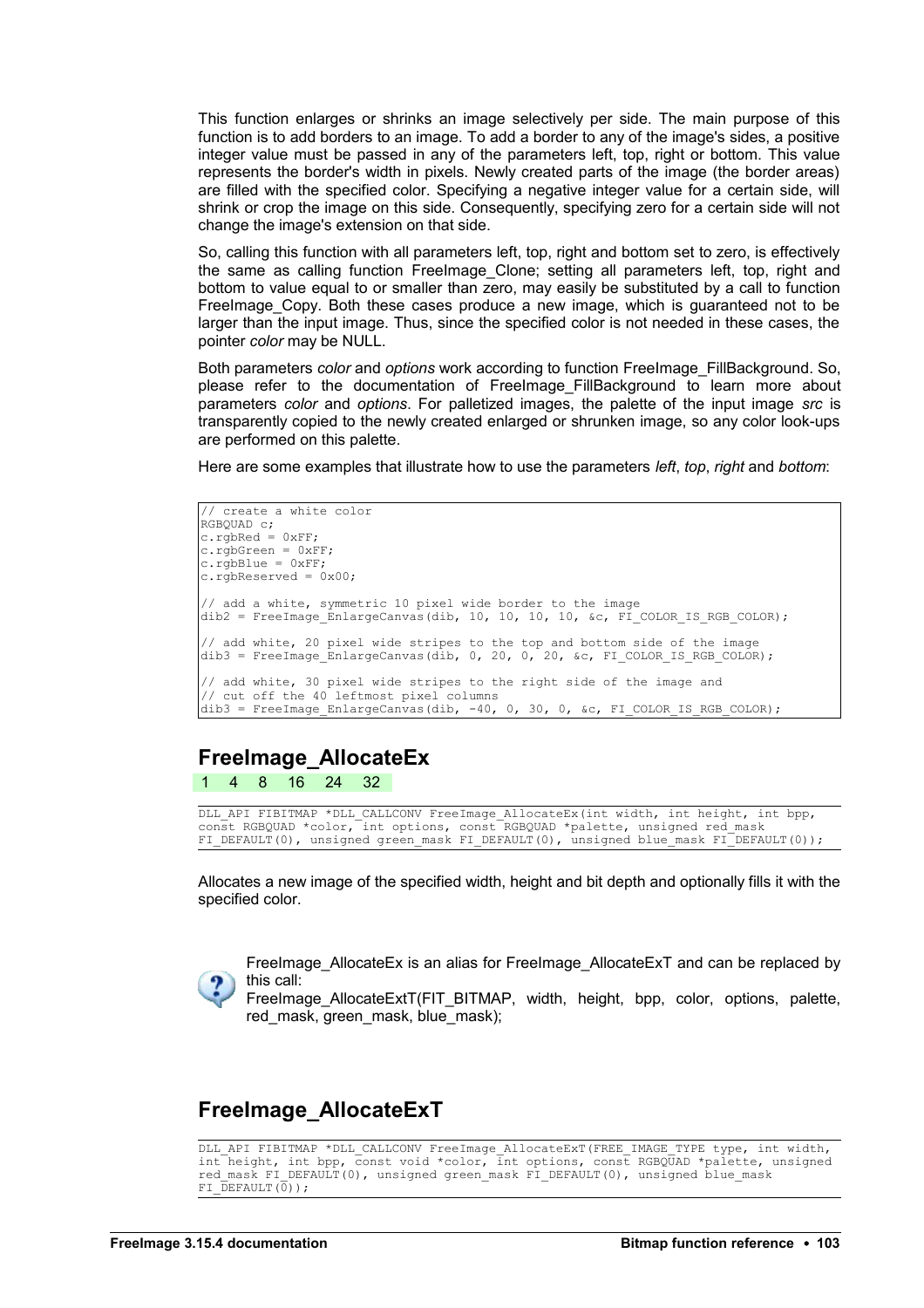Allocates a new image of the specified type, width, height and bit depth and optionally fills it with the specified color. Parameters follow:

- *type* Specifies the image type of the new image.
- *width* The desired width in pixels of the new image.
- *height* The desired height in pixels of the new image.
- *bpp* The desired bit depth of the new image.
- *color* A pointer to the color value to be used for filling the image. The memory pointed to by this pointer is always assumed to be at least as large as the image's color value but never smaller than the size of an RGBQUAD structure.
- *options* Options that affect the color search process for palletized images.
- *red\_mask* Specifies the bits used to store the red components of a pixel.
- **F** *green mask* Specifies the bits used to store the green components of a pixel.
- *blue\_mask* Specifies the bits used to store the blue components of a pixel.

The function returns a pointer to a newly allocated image on success, returns NULL otherwise.



This function is an extension to [FreeImage\\_AllocateT,](#page-9-0) which additionally supports specifying a palette to be set for the newly created image, as well as specifying a background color, the newly created image should initially be filled with.

Basically, this function internally relies on function FreeImage AllocateT, followed by a call to [FreeImage\\_FillBackground.](#page-104-0) This is why both parameters *color* and *options* behave the same as it is documented for function FreeImage FillBackground. So, please refer to the documentation of [FreeImage\\_FillBackground](#page-104-0) to learn more about parameters *color* and *options*.

The palette specified through parameter *palette* is only copied to the newly created image, if its image type is FIT\_BITMAP and the desired bit depth is smaller than or equal to 8-bit per pixel. In other words, the *palette* parameter is only taken into account for palletized images. However, if the preceding conditions match and if *palette* is not NULL, the memory pointed to by the *palette* pointer is assumed to be at least as large as size of a fully populated palette for the desired bit depth. So, for an 8-bit image, this size is 256 x sizeof(RGBQUAD), for an 4-bit image it is 16 x sizeof(RGBQUAD) and it is 2 x sizeof(RGBQUAD) for a 1-bit image. In other words, this function does not support partial palettes.

However, specifying a palette is not necessarily needed, even for palletized images. This function is capable of implicitly creating a palette, if parameter palette is NULL. If the specified background color is a greyscale value (red = green = blue) or if option FI\_COLOR\_ALPHA\_IS\_INDEX is specified, a greyscale palette is created. For a 1-bit image, only if the specified background color is either black or white, a monochrome palette, consisting of black and white only is created. In any case, the darker colors are stored at the smaller palette indices.

If the specified background color is not a greyscale value, or is neither black nor white for a 1 bit image, solely this single color is injected into the otherwise black-initialized palette. For this operation, option FI\_COLOR\_ALPHA\_IS\_INDEX is implicit, so the specified color is applied to the palette entry, specified by the background color's rgbReserved member. The image is then filled with this palette index.

This function returns a newly created image as function FreeImage\_AllocateT does, if both parameters *color* and *palette* are NULL. If only color is NULL, the palette pointed to by parameter *palette* is initially set for the new image, if a palletized image of type FIT\_BITMAP is created. However, in the latter case, this function returns an image, whose pixels are all initialized with zeros so, the image will be filled with the color of the first palette entry.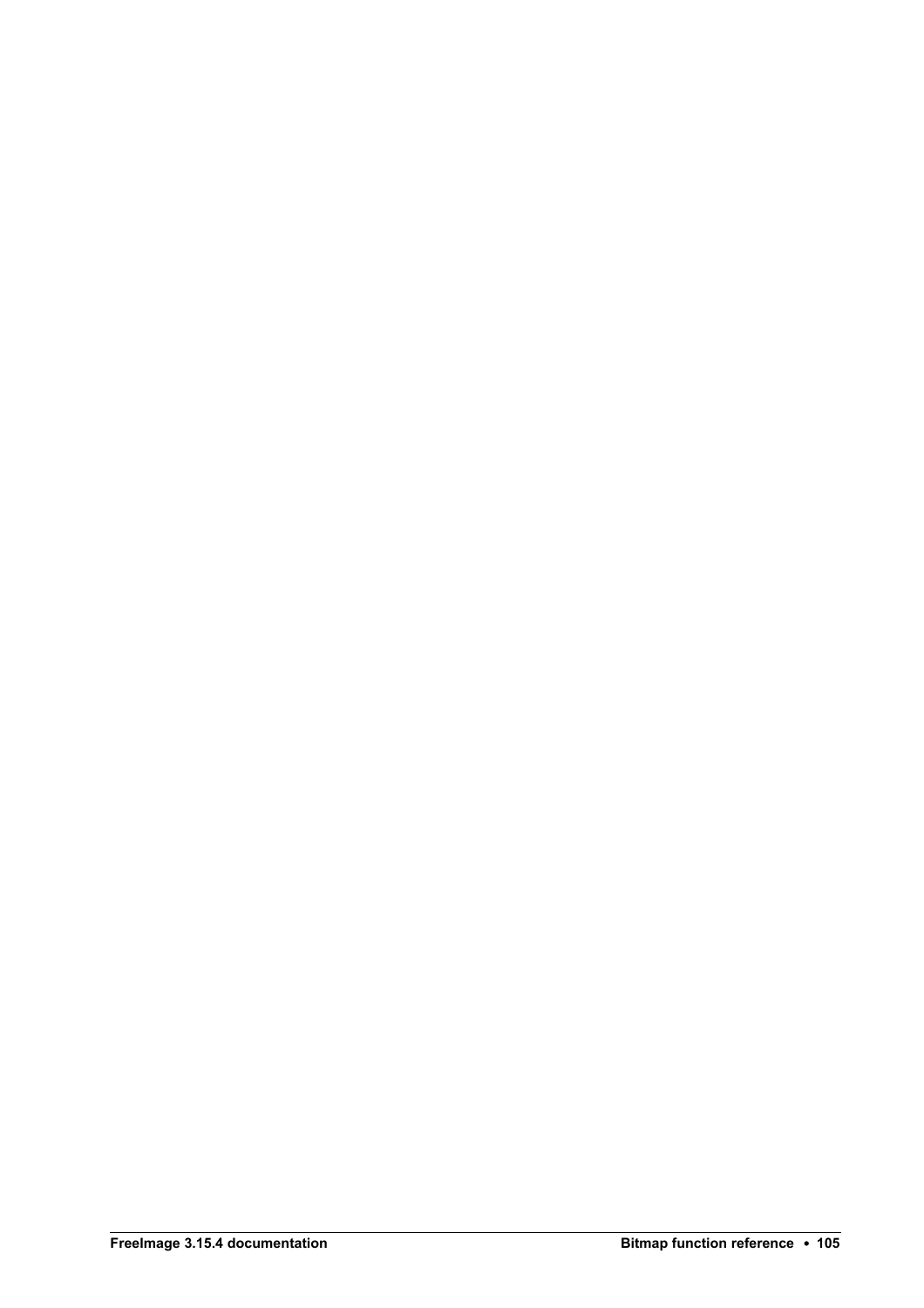# **Miscellaneous algorithms**

### **FreeImage\_MultigridPoissonSolver**

 $32<sub>FLOAT</sub>$ 

```
DLL_API FIBITMAP *DLL_CALLCONV FreeImage_MultigridPoissonSolver(FIBITMAP *Laplacian,
int<sub>T</sub>ncycle FI DEFAULT(3));
```
Poisson solver based on a multigrid algorithm.

This routine solves a Poisson equation, remap result pixels to [0..1] and returns the solution as a FIT\_FLOAT image type.

Internally, the input image is first stored inside a square image whose size is  $(2^j + 1) \times (2^j + 1)$ for some integer j, where j is such that  $2^{j}$  is the nearest larger dimension corresponding to MAX(image width, image height). However, the resulting output image will have the same size (width and height) as the input image.

#### Parameters follows:

*Laplacian* Laplacian image

*ncycle* Number of cycles in the multigrid algorithm (usually 2 or 3)

The function returns the solved PDE equations if successful, returns NULL otherwise.

#### **Reference**

Press, W. H., Teukolsky, S. A., Vetterling, W. T., and Flannery, B. P., Numerical Recipes in C: The Art of Scientific Computing, 2nd ed. Cambridge University Press. 1992.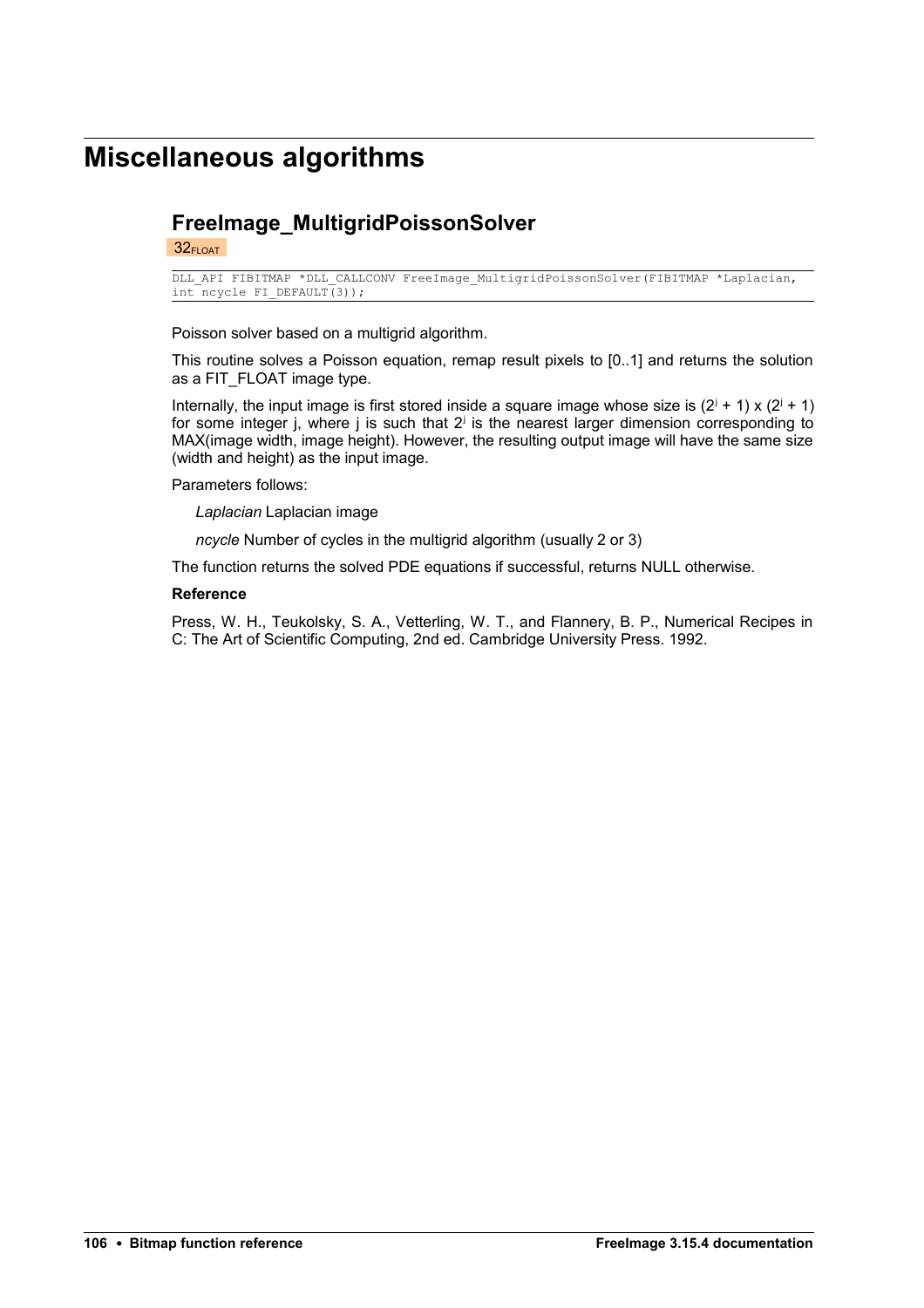# **Appendix**

# **Supported file formats**

The following table shows the capabilities of each FreeImage plugin.

| <b>FORMAT</b>         | <b>DESCRIPTION</b>                     | <b>EXTENSIONS</b> | SUPPORT LOADING | <b>SUPPORT WRITING</b> | <b>SUPPORT OPTIONS</b> |           | SUPPORT TRANSPARENCY     | ICC PROFILES<br>SUPPORT  | SUPPORT HEADER ONLY |                |                |           | EXPORTED BITDEPTH        |                                |                          |               |            |           |                |           | EXPORTED TYPE    |           |             |           |            |           |                |
|-----------------------|----------------------------------------|-------------------|-----------------|------------------------|------------------------|-----------|--------------------------|--------------------------|---------------------|----------------|----------------|-----------|--------------------------|--------------------------------|--------------------------|---------------|------------|-----------|----------------|-----------|------------------|-----------|-------------|-----------|------------|-----------|----------------|
|                       |                                        |                   |                 |                        |                        | 8         | 32                       |                          |                     | 1              | 4              | 8         | 16                       | 24                             | 32                       | $FT\_BITMAXF$ | FIT_UINT16 | FIT_INT16 | FIT_UINT32     | FIT_INT32 | <b>FIT_FLOAT</b> | FIT DOUBL | FIT_COMPLEX | FIT_RGB16 | FIT_RGBA16 | FIT_RGBF  | FIT_RGBAI      |
| FIF_BMP               | Windows or OS/2 Bitmap                 | bmp               | $\bullet$       | $\bullet$              | $\bullet$              |           | $\bullet$                | $\overline{\phantom{a}}$ | $\bullet$           | $\bullet$      | $\bullet$      | $\bullet$ | $\bullet$                | $\bullet$                      | $\bullet$                | $\bullet$     |            |           |                |           |                  |           |             |           |            |           |                |
| FIF CUT               | Dr. Halo                               | cut               | $\bullet$       |                        |                        |           |                          |                          | $\bullet$           |                |                |           |                          | r.                             |                          |               |            |           |                |           |                  |           |             |           |            |           |                |
| FIF DDS               | DirectX Surface                        | dds               | $\bullet$       |                        | $\overline{a}$         | ÷         | $\overline{a}$           | $\overline{a}$           |                     | J.             | $\overline{a}$ | ÷.        | ÷                        | $\sim$                         | $\overline{a}$           | ÷.            |            |           | $\overline{a}$ |           |                  |           |             |           | ÷,         |           | $\overline{a}$ |
| FIF_EXR               | <b>ILM OpenEXR</b>                     | exr               | $\bullet$       | $\bullet$              | $\bullet$              | ×,        | ÷.                       |                          | $\bullet$           | E,             | ×,             | ×,        | ٠                        | ×,                             | $\overline{\phantom{a}}$ |               |            |           |                |           | $\bullet$        |           |             |           |            | $\bullet$ | $\bullet$      |
| FIF FAXG3             | Raw fax format CCITT G.3               | g3                | $\bullet$       |                        |                        |           |                          |                          |                     |                |                |           | ÷                        | ÷.                             |                          |               |            |           |                |           |                  |           |             |           |            |           |                |
| FIF GIF               | Graphics Interchange Format            | gif               |                 | $\bullet$              | $\bullet$              | $\bullet$ |                          |                          |                     |                |                | $\bullet$ |                          | ×,                             | ä,                       |               |            |           |                |           |                  |           |             |           |            |           |                |
| FIF HDR               | High Dynamic Range                     | hdr               | $\bullet$       | $\bullet$              |                        | J.        |                          |                          | ٠                   |                |                | J.        | ÷                        | ÷,                             | ÷,                       |               |            |           |                |           |                  |           |             |           |            | $\bullet$ |                |
| FIF_ICO               | Windows Icon                           | <b>co</b>         |                 |                        | $\bullet$              |           | $\bullet$                |                          |                     |                | $\bullet$      | $\bullet$ | $\bullet$                | $\bullet$                      | $\bullet$                |               |            |           |                |           |                  |           |             |           |            |           |                |
| FIF IFF               | IFF Interleaved Bitmap                 | iff,Ibm           | $\bullet$       |                        |                        |           | $\overline{a}$           |                          |                     |                |                |           | ÷                        | $\overline{a}$                 | L.                       |               |            |           |                |           |                  |           |             |           |            |           |                |
| FIF_J2K               | JPEG-2000 codestream                   | 2k,j2c            | $\bullet$       | $\bullet$              | $\bullet$              |           | $\bullet$                |                          |                     |                |                | $\bullet$ | $\overline{\phantom{a}}$ | $\bullet$                      | $\bullet$                | $\bullet$     | $\bullet$  |           |                |           |                  |           |             | $\bullet$ | $\bullet$  |           |                |
| FIF_JNG               | JPEG Network Graphics                  | ing               | $\bullet$       | $\bullet$              |                        | J.        | ÷                        | ÷                        | $\bullet$           | J.             | J.             | J.        | ÷                        | $\overline{a}$                 | ÷.                       | ÷             |            |           | J.             |           |                  |           |             |           | J.         | ÷,        |                |
| FIF JP2               | JPEG-2000 File Format                  | jp2               | $\bullet$       | $\bullet$              | $\bullet$              | ×.        | $\bullet$                |                          |                     |                |                | $\bullet$ | ÷                        | $\bullet$                      | $\bullet$                | $\bullet$     | $\bullet$  |           |                |           |                  |           |             | $\bullet$ | $\bullet$  |           |                |
| FIF_JPEG              | JPEG - JFIF Compliant                  | jpg,jif,jpeg,jpe  | ٠               | $\bullet$              | ٠                      |           |                          | $\bullet$                | $\bullet$           |                |                | $\bullet$ | $\overline{\phantom{a}}$ | $\bullet$                      | $\overline{\phantom{a}}$ |               |            |           |                |           |                  |           |             |           |            |           |                |
| FIF_KOALA             | C64 Koala Graphics                     | koa               | $\bullet$       |                        |                        |           |                          |                          | ٠                   |                |                |           |                          | L,                             | ÷,                       |               |            |           |                |           |                  |           |             |           |            |           |                |
| FIF_MNG               | Multiple Network Graphics              | mng               | $\bullet$       | $\bullet$              | $\bullet$              |           |                          |                          | $\bullet$           |                |                |           | ٠                        |                                | ÷.                       |               |            |           |                |           |                  |           |             |           |            |           |                |
| FIF_PBM<br>FIF_PBMRAW | Portable Bitmap (ASCII)                | pbm               | $\bullet$       | $\bullet$              | $\bullet$              |           | ÷                        |                          | $\bullet$           | $\bullet$      | J.             |           | $\overline{a}$           | $\overline{\phantom{a}}$<br>÷, | $\overline{a}$           | $\bullet$     |            |           |                |           |                  |           |             |           |            |           |                |
| FIF_PCD               | Portable Bitmap (RAW)<br>Kodak PhotoCD | pbm<br>pcd        | $\bullet$       |                        | $\bullet$              |           |                          |                          | $\bullet$           |                |                |           |                          | ÷,                             | ×,                       |               |            |           |                |           |                  |           |             |           |            |           |                |
| FIF_PCX               | Zsoft Paintbrush                       |                   | $\bullet$       |                        |                        | ÷,        | $\sim$                   | $\overline{a}$           | $\bullet$           | $\overline{a}$ | L,             | ÷,        | $\overline{\phantom{a}}$ | $\overline{\phantom{a}}$       | $\overline{\phantom{a}}$ | ÷,            |            |           |                |           |                  |           |             |           | Ĭ.         |           |                |
| FIF_PFM               | Portable Floatmap                      | pcx<br>pfm        | $\bullet$       | $\bullet$              |                        |           | ÷                        |                          | $\bullet$           |                |                |           | ÷                        | ×.                             | ÷.                       |               |            |           |                |           | $\bullet$        |           |             |           |            | $\bullet$ |                |
| FIF PGM               | Portable Greymap (ASCII)               | pgm               | $\bullet$       | $\bullet$              | $\bullet$              | J.        | ÷                        |                          | ٠                   | L.             | $\overline{a}$ | $\bullet$ | $\sim$                   | $\sim$                         | ÷.                       | $\bullet$     | $\bullet$  |           |                |           |                  |           |             |           | J.         |           |                |
| FIF_PGMRAW            | Portable Greymap (RAW)                 | pgm               |                 |                        | $\bullet$              |           |                          |                          |                     |                |                |           |                          | ×,                             | ÷,                       |               |            |           |                |           |                  |           |             |           |            |           |                |
| FIF PICT              | Macintosh PICT                         | pct,pict,pic      | $\bullet$       |                        |                        |           |                          |                          |                     |                | L,             | L,        | $\sim$                   | $\overline{\phantom{a}}$       | L,                       | ÷,            |            |           | J.             |           |                  |           |             |           | J.         |           |                |
| FIF PNG               | Portable Network Graphics              | png               | $\bullet$       | $\bullet$              | $\bullet$              | $\bullet$ | $\bullet$                | $\bullet$                | $\bullet$           | $\bullet$      | $\bullet$      | $\bullet$ | ÷.                       | $\bullet$                      | $\bullet$                |               | $\bullet$  |           |                |           |                  |           |             | $\bullet$ |            |           |                |
| FIF_PPM               | Portable Pixelmap (ASCII)              | ppm               | $\bullet$       | $\bullet$              | $\bullet$              |           | $\overline{\phantom{a}}$ |                          | ٠                   |                |                |           | $\sim$                   | $\bullet$                      | ÷,                       | ٠             |            |           |                |           |                  |           |             | $\bullet$ |            |           |                |
| FIF_PPMRAW            | Portable Pixelmap (RAW)                | ppm               |                 |                        |                        |           |                          |                          |                     |                |                |           |                          | $\bullet$                      | ÷.                       |               |            |           |                |           |                  |           |             |           |            |           |                |
| FIF_PSD               | Adobe Photoshop                        | psd               | ٠               |                        |                        |           |                          | $\overline{\phantom{a}}$ | $\bullet$           |                |                |           | $\sim$                   | $\overline{\phantom{a}}$       | $\overline{\phantom{a}}$ |               |            |           |                |           |                  |           |             |           |            |           |                |
| FIF_RAS               | Sun Raster Image                       | ras               |                 |                        |                        |           | ٠                        |                          | $\bullet$           |                |                |           | ×.                       | ×.                             | $\overline{\phantom{a}}$ |               |            |           |                |           |                  |           |             |           |            |           |                |
| FIF_RAW               | RAW camera image                       | many              | $\bullet$       |                        | $\bullet$              | ÷         | $\overline{\phantom{a}}$ | ä,                       | ٠                   | L,             | $\overline{a}$ | ÷.        | $\overline{\phantom{a}}$ | $\overline{\phantom{a}}$       | ÷,                       | ä,            | L.         |           | J.             |           |                  |           | J.          | ÷.        | ÷,         |           |                |
| FIF SGI               | Silicon Graphics SGI image format      | sgi               |                 |                        |                        |           |                          |                          |                     |                |                |           |                          |                                |                          |               |            |           |                |           |                  |           |             |           |            |           |                |
| FIF TARGA             | Truevision Targa                       | tga,targa         | $\bullet$       | $\bullet$              | $\bullet$              | $\bullet$ | $\bullet$                |                          | $\bullet$           |                |                | $\bullet$ | $\bullet$                | $\bullet$                      | $\bullet$                | $\bullet$     |            |           |                |           |                  |           |             |           |            |           |                |
| FIF_TIFF              | Tagged Image File Format               | tif, tiff         | $\bullet$       | $\bullet$              | $\bullet$              | $\bullet$ | $\bullet$                | $\bullet$                | $\bullet$           | $\bullet$      | $\bullet$      | $\bullet$ | ÷                        | $\bullet$                      | $\bullet$                |               | $\bullet$  | $\bullet$ |                | $\bullet$ | $\bullet$        | $\bullet$ | $\bullet$   | $\bullet$ | $\bullet$  | $\bullet$ | $\bullet$      |
| FIF WBMP              | Wireless Bitmap                        | wap,wbmp,wbm      | $\bullet$       | $\bullet$              |                        |           | i.                       |                          |                     | ٠              |                |           | $\overline{a}$           | $\overline{a}$                 | $\overline{a}$           | $\bullet$     |            |           |                |           |                  |           |             |           |            |           |                |
| FIF_XBM               |                                        |                   |                 |                        |                        |           |                          |                          |                     |                |                |           |                          |                                |                          |               |            |           |                |           |                  |           |             |           |            |           |                |
|                       | X11 Bitmap Format                      | xbm               |                 |                        |                        |           |                          |                          |                     |                |                |           |                          |                                |                          |               |            |           |                |           |                  |           |             |           |            |           |                |

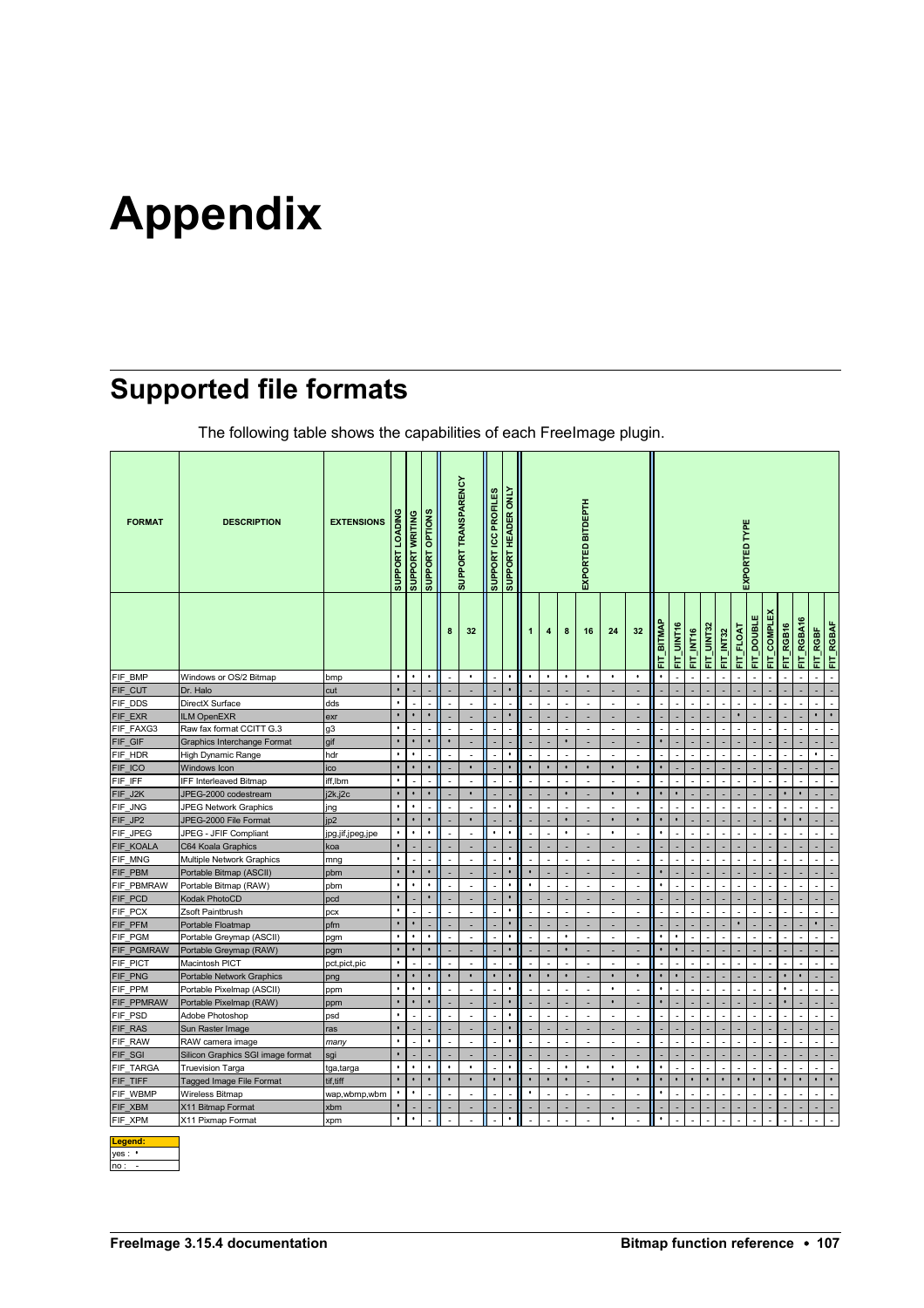# **Supported camera RAW file formats**

The following table shows a **non exhaustive list** of the camera RAW formats supported by the RAW plugin. Note that others formats may be supported (the RAW file format extension list produced by camera manufacturers is not documented).

| <b>EXTENSION</b> | <b>DESCRIPTION</b>                                                                                         |
|------------------|------------------------------------------------------------------------------------------------------------|
| 3fr              | Hasselblad Digital Camera Raw Image Format.                                                                |
| arw              | Sony Digital Camera Raw Image Format for Alpha devices.                                                    |
| bay              | Casio Digital Camera Raw File Format.                                                                      |
| bmq              | NuCore Raw Image File.                                                                                     |
| cap              | Phase One Digital Camera Raw Image Format.                                                                 |
| cine             | Phantom Software Raw Image File.                                                                           |
| cr2              | Canon Digital Camera RAW Image Format version 2.0. These images are based on the TIFF image                |
| crw              | Canon Digital Camera RAW Image Format version 1.0.                                                         |
| cs1              | Capture Shop Raw Image File.                                                                               |
| dc2              | Kodak DC25 Digital Camera File.                                                                            |
| dcr              | Kodak Digital Camera Raw Image Format for these models: Kodak DSC Pro SLR/c, Kodak DSC Pro SLR/n,          |
|                  | Kodak DSC Pro 14N, Kodak DSC PRO 14nx.                                                                     |
|                  | Adobe Digital Negative: DNG is publicly available archival format for the raw files generated by digital   |
| dng              | cameras. By addressing the lack of an open standard for the raw files created by individual camera models, |
|                  | DNG helps ensure that photographers will be able to access their files in the future.                      |
| drf              | Kodak Digital Camera Raw Image Format.                                                                     |
| dsc              | Kodak Digital Camera Raw Image Format.                                                                     |
| erf              | Epson Digital Camera Raw Image Format.                                                                     |
| fff              | Imacon Digital Camera Raw Image Format.                                                                    |
| hdr              | Leaf Raw Image File.                                                                                       |
| ia               | Sinar Raw Image File.                                                                                      |
| iiq              | Phase One Digital Camera Raw Image Format.                                                                 |
| k25              | Kodak DC25 Digital Camera Raw Image Format.                                                                |
| kc <sub>2</sub>  | Kodak DCS200 Digital Camera Raw Image Format.                                                              |
| kdc              | Kodak Digital Camera Raw Image Format.                                                                     |
| mdc              | Minolta RD175 Digital Camera Raw Image Format.                                                             |
| mef              | Mamiya Digital Camera Raw Image Format.                                                                    |
| mos              | Mamiya Digital Camera Raw Image Format.                                                                    |
| mrw              | Minolta Dimage Digital Camera Raw Image Format.                                                            |
| nef              | Nikon Digital Camera Raw Image Format.                                                                     |
| nrw              | Nikon Digital Camera Raw Image Format.                                                                     |
| orf              | Olympus Digital Camera Raw Image Format.                                                                   |
| pef              | Pentax Digital Camera Raw Image Format.                                                                    |
| ptx              | Pentax Digital Camera Raw Image Format.                                                                    |
| pxn              | Logitech Digital Camera Raw Image Format.                                                                  |
| qtk              | Apple Quicktake 100/150 Digital Camera Raw Image Format.                                                   |
| raf              | Fuji Digital Camera Raw Image Format.                                                                      |
| raw              | Panasonic Digital Camera Image Format.                                                                     |
| rdc              | Digital Foto Maker Raw Image File.                                                                         |
| rw <sub>2</sub>  | Panasonic LX3 Digital Camera Raw Image Format.                                                             |
| rwz              | Rawzor Digital Camera Raw Image Format.                                                                    |
| sr2              | Sony Digital Camera Raw Image Format.                                                                      |
| srf              | Sony Digital Camera Raw Image Format for DSC-F828 8 megapixel digital camera or Sony DSC-R1                |
| sti              | Sinar Capture Shop Raw Image File.                                                                         |
| x3f              | Sigma Digital Camera Raw Image Format for devices based on Foveon X3 direct image sensor.                  |
|                  | Unsupported because of license restrictions.                                                               |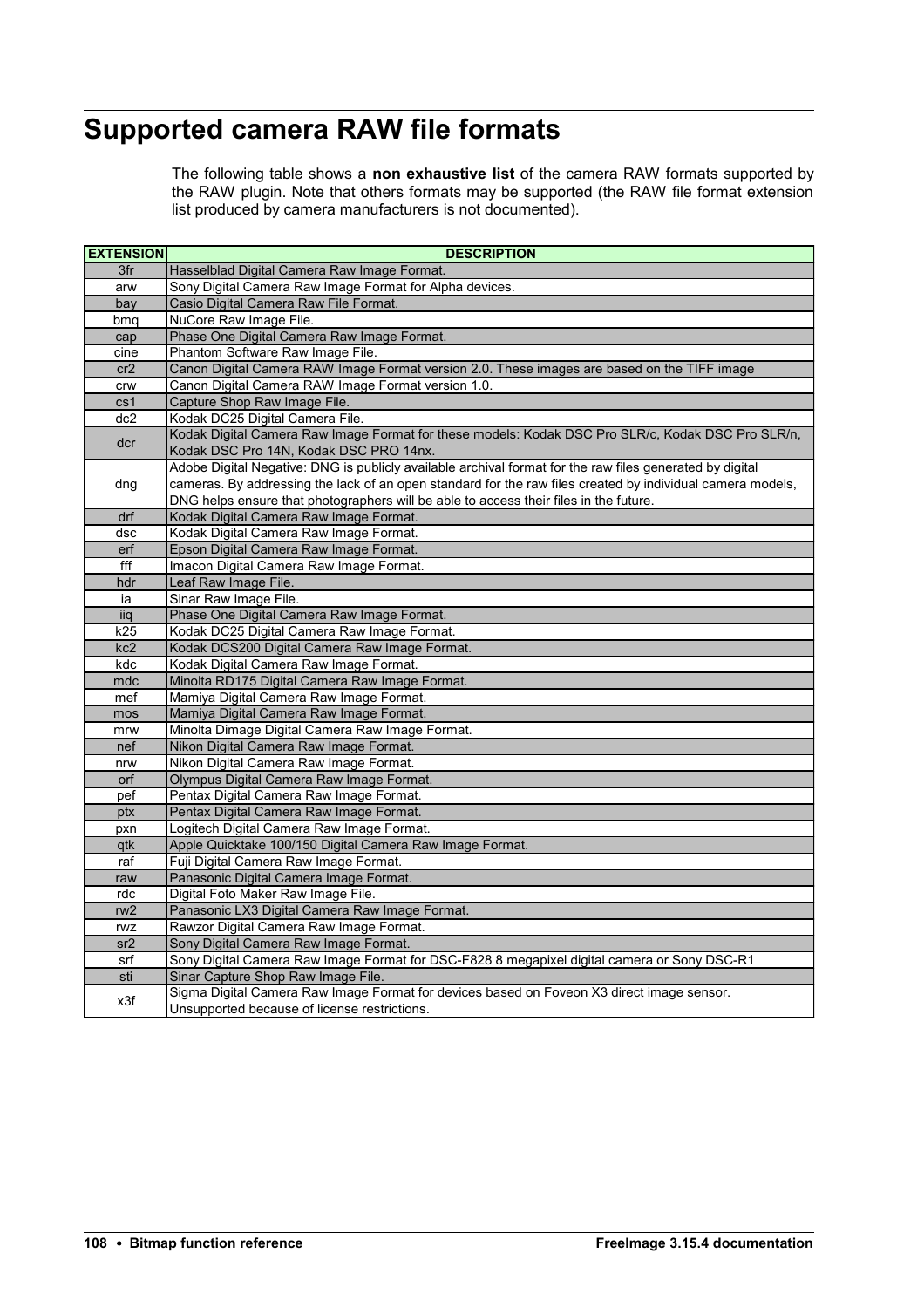# **Choosing the right resampling filter**

The effect of a resampling filter is highly dependant on the physical characteristics of the image being resized. Nevertheless, the following hints may prove helpful when deciding which filter to use.

#### **Box filter**

Box scaling is the simplest and fastest of the scaling algorithms, from a computational standpoint. Various names are used to denote this simple kernel. They include the box filter, sample-and-hold function, pulse function, Fourier window, 1<sup>st</sup> order (constant) B-Spline and nearest neighbour. The technique achieves magnification by pixel replication, and minification by sparse point sampling. For large-scale changes, box interpolation produces images with a blocky appearance. In addition, shift errors of up to one-half pixel are possible. These problems make this technique inappropriate when sub-pixel accuracy is required.

#### **Bilinear filter**

Bilinear scaling is the second-fastest scaling function. It employs linear interpolation to determine the output image. Bilinear scaling provides reasonably good results at moderate cost for most applications where scale factors are relatively small (4X or less). Often, though, higher fidelity is required and thus more sophisticated filters have been formulated.

### **B-Spline filter**

The B-spline filter produces the smoothest output, but tends to smooth over fine details. This function requires the same processing time as Mitchell and Netravali's Bicubic filter. B-spline filter is recommended for applications where the smoothest output is required.

#### **Bicubic filter**

Mitchell and Netravali's bicubic filter is an advanced parameterized scaling filter. It uses a cubic function to produce very smooth output while maintaining dynamic range and sharpness. Bicubic scaling takes approximately twice the processing time as Bilinear. This filter can be used for any scaling application, especially when scaling factors are 2X or greater.

### **Catmull-Rom filter**

When using Mitchell-Netravali filters, you have to set two parameters b and c such that b + 2c = 1, in order to use the numerically most accurate filter. The Bicubic filter uses the default values ( $b = 1/3$ ,  $c = 1/3$ ), which were the values recommended by Mitchell and Netravali as yielding the most visually pleasing results in subjective tests of human beings. When  $b = 0$ , this gives the maximum value for  $c = 0.5$ , which is the Catmull-Rom spline and a good suggestion for sharpness.

The Catmull-Rom filter is generally accepted as the **best cubic interpolant filter**.

### **Lanczos filter**

Lanczos uses a filter based on the sinc function. This is the most theoretically correct filter and produces the best output for photographic images that do not have sharp transitions in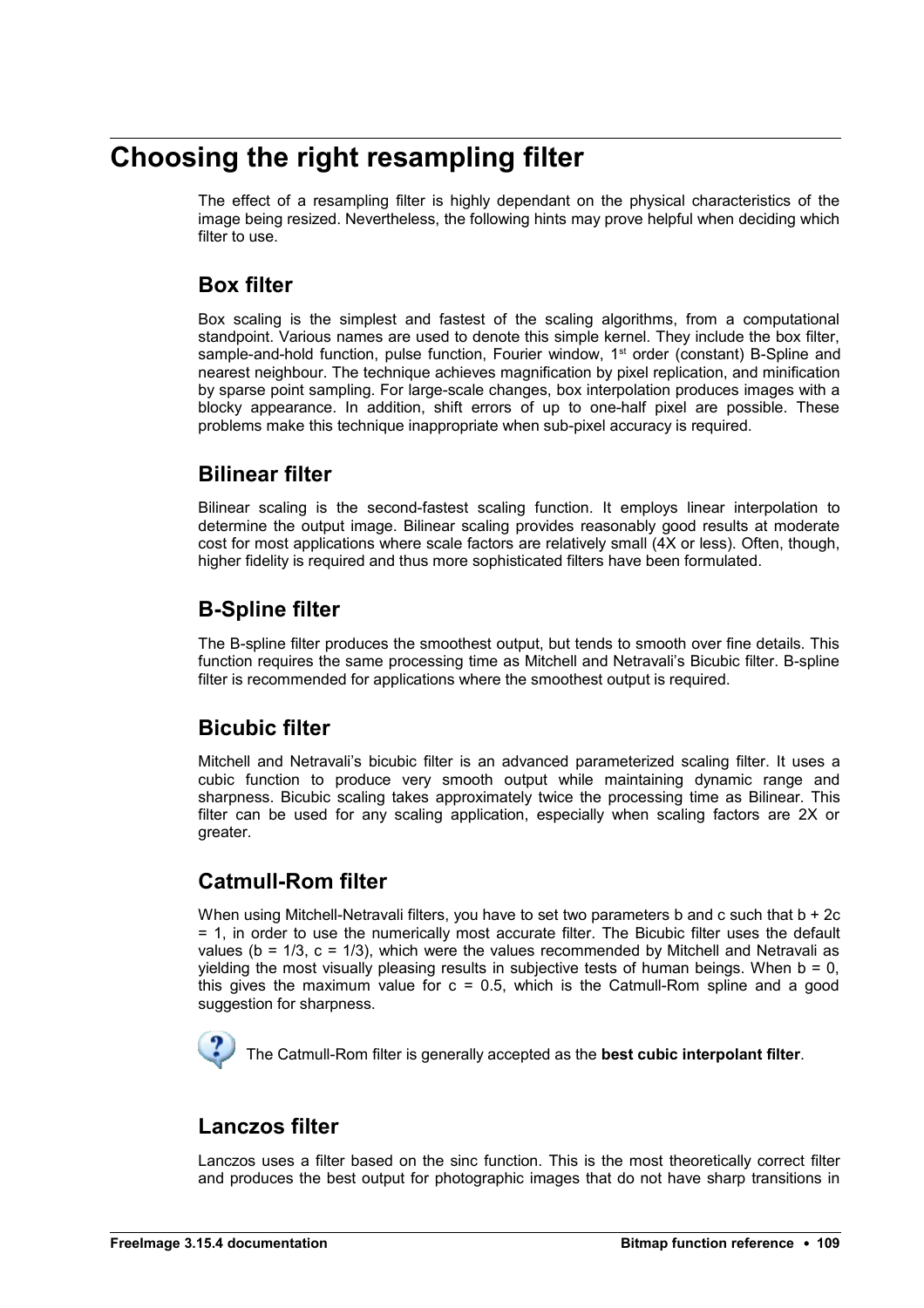them. However, Lanczos will produce ripple artefacts especially for block text, due to aliasing. Lanczos also requires three times the processing time of Bilinear. Lanczos is not recommended except in very rare applications using band-limited photographic images with no sharp edges.



### **Comparison of resampling methods**

**Figure 2: Comparison of resampling filters on a 32x32 Lena image resized to 400%.**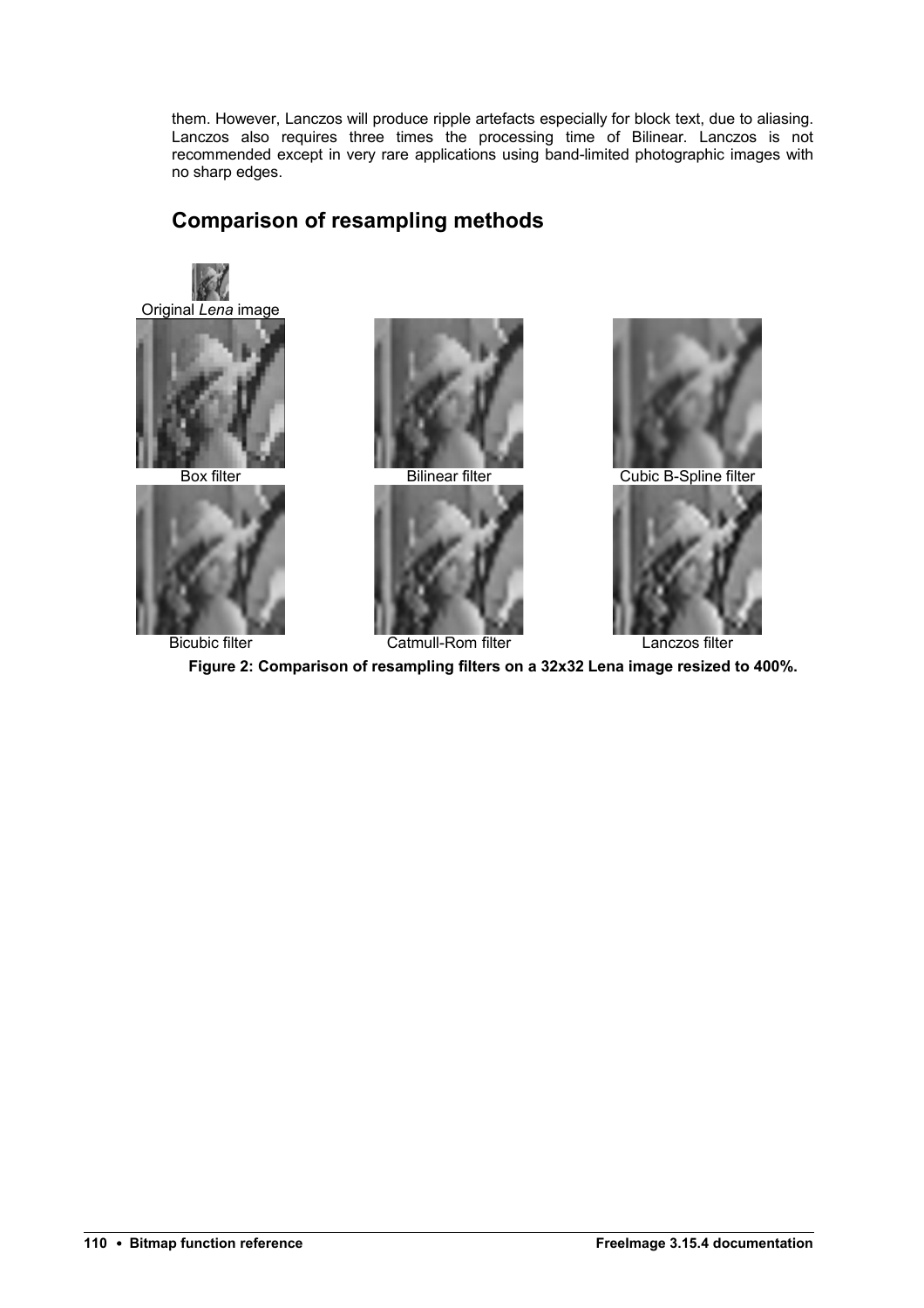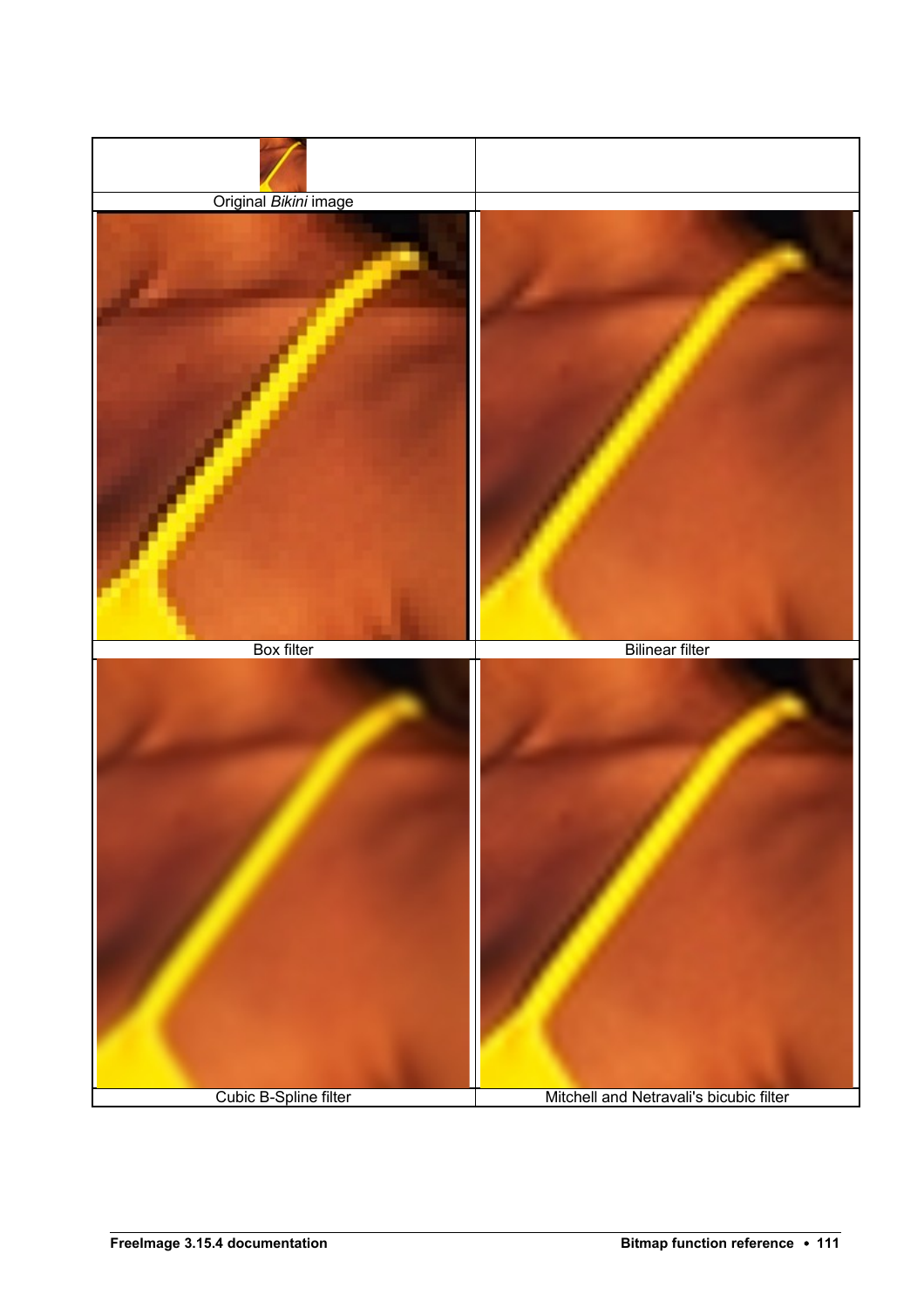

**Figure 3: Comparison of resampling filters on a 40x46 Bikini image resized to 800%.**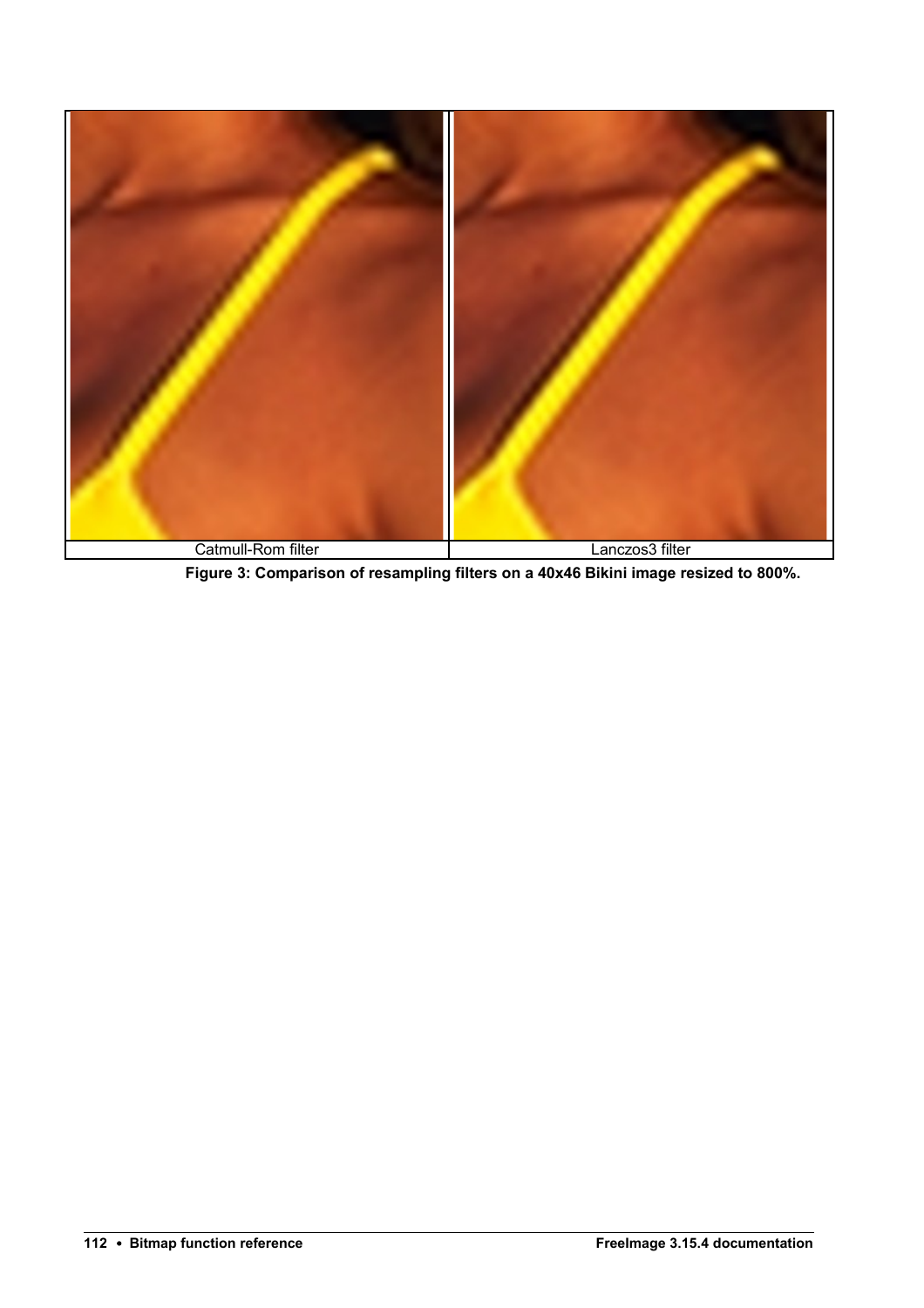# **Using the rotation functions**

### **FreeImage\_Rotate**

The following figure demonstrates the result of using FreeImage Rotate when rotating an image by an angle of 45°. Note that the rotated image is larger than the original image.





Original *Parrot* image **Rotated image** Rotated image **Figure 4: Parrot image rotated by 45° using FreeImage\_Rotate.**

The same image now rotated by an angle of 90° is showed in [Figure 5.](#page-116-0) This time, the rotated image has the same size as the original one.

<span id="page-116-0"></span>

**Figure 5: Parrot image rotated by 90° using FreeImage\_Rotate.**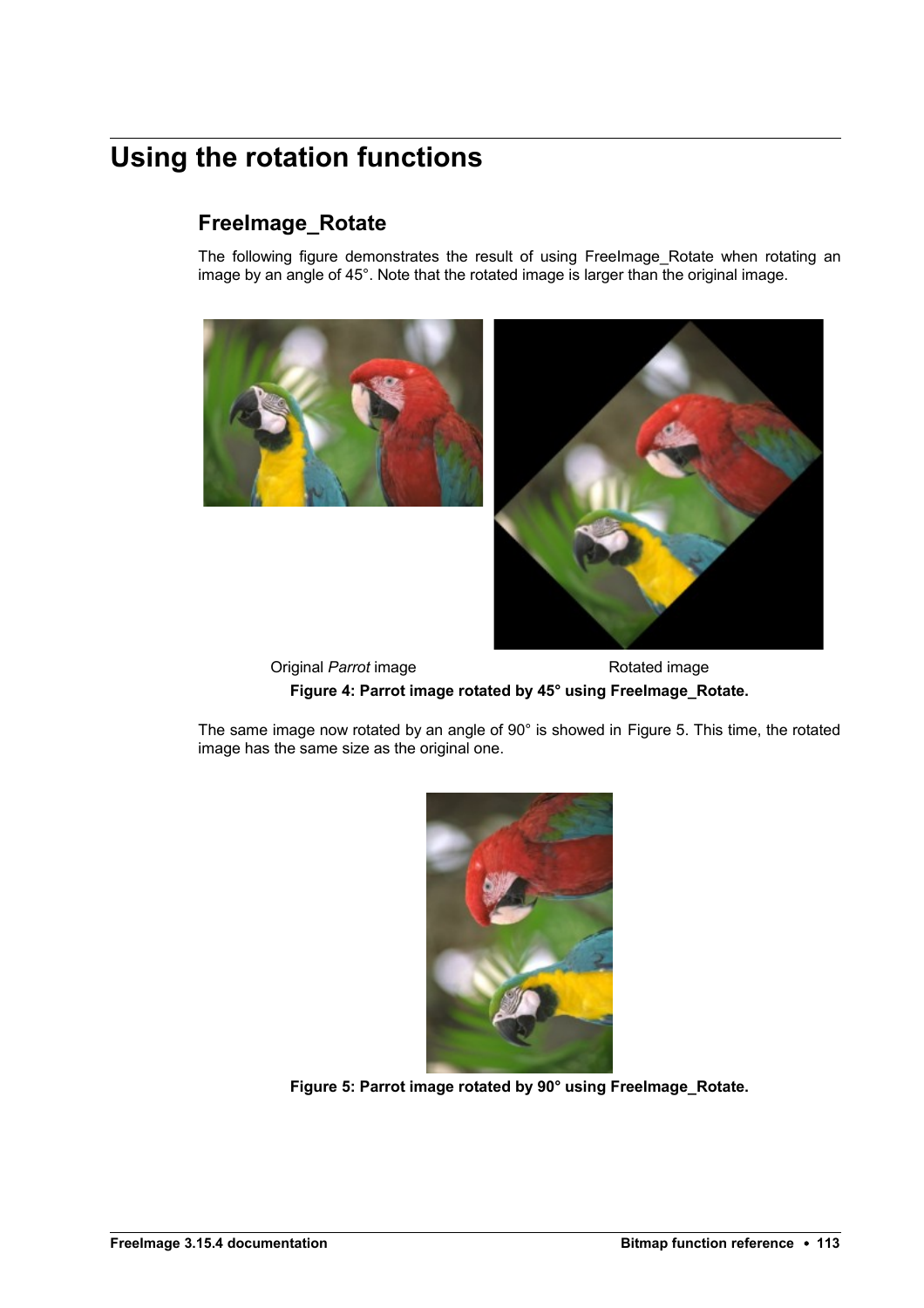### **FreeImage\_RotateEx**

[Figure 6](#page-117-0) shows some of the results you can obtain with the FreeImage\_RotateEx function.



**Figure 6: Some examples illustrating the use of FreeImage\_RotateEx.**

<span id="page-117-0"></span>**( a )** : Image resulting from an arbitrary transformation (no masking). The image has been rotated by some angle around an arbitrary origin, while an additional translation has been thrown in for good measure. Observe the influence of mirroring the data (the function allows for the masking out of the extrapolated data, if desired).

FIBITMAP \*dst = FreeImage RotateEx(src, angle, x shift, y shift, x\_origin, y\_origin, FALSE);

**( b )** : Image resulting from a simple integer translation using the following code :

FIBITMAP \*dst = FreeImage RotateEx(src,  $0, -20, 30, 0, 0, \text{TRUE}$ );

This time, we set the *use\_mask* parameter to TRUE, to mask out the irrelevant part of the image.

**( c )** : Image resulting from a rotation around the upper-left corner :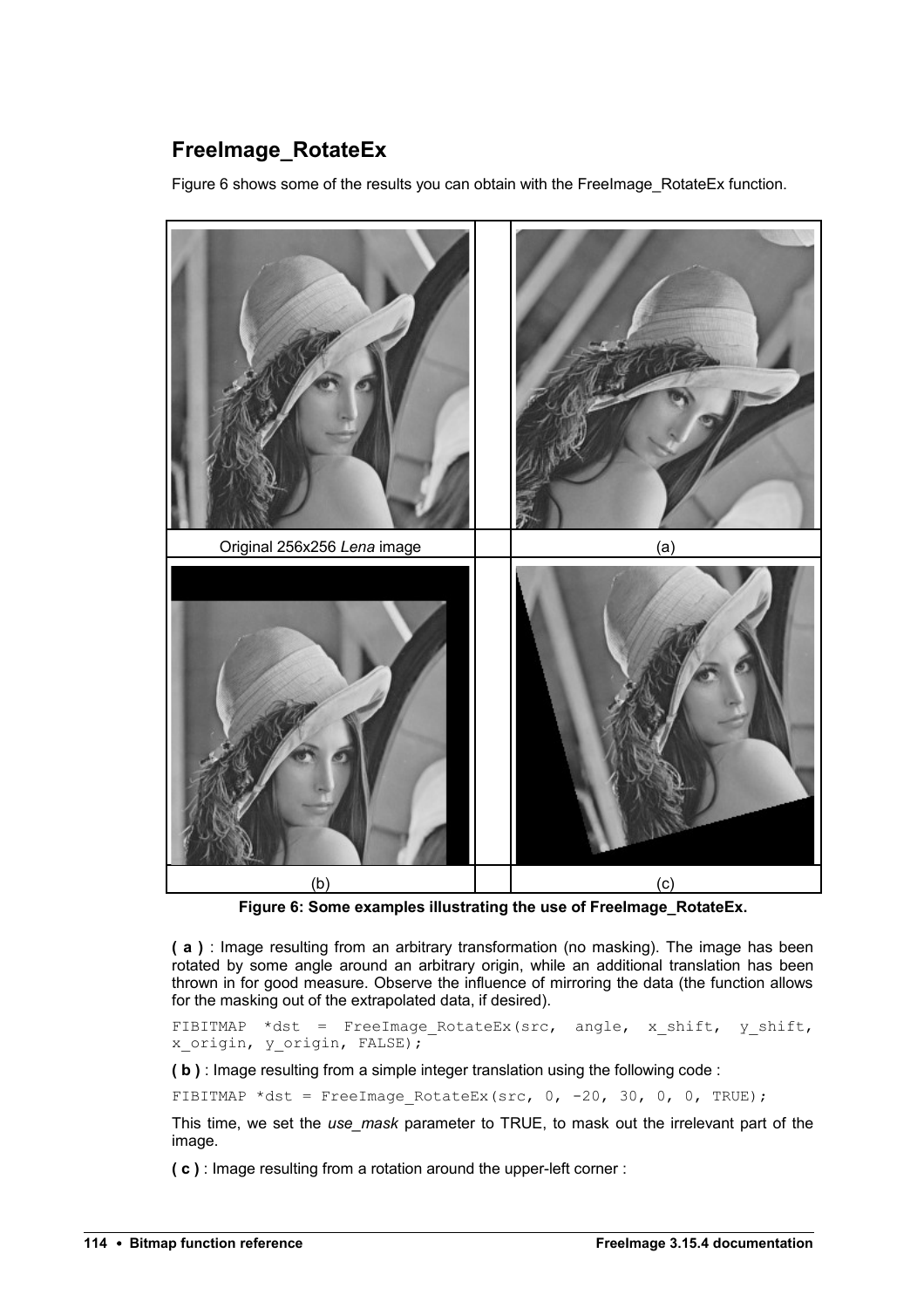FIBITMAP \*dst = FreeImage\_RotateEx(src, 15, 0, 0, 0, 0, TRUE);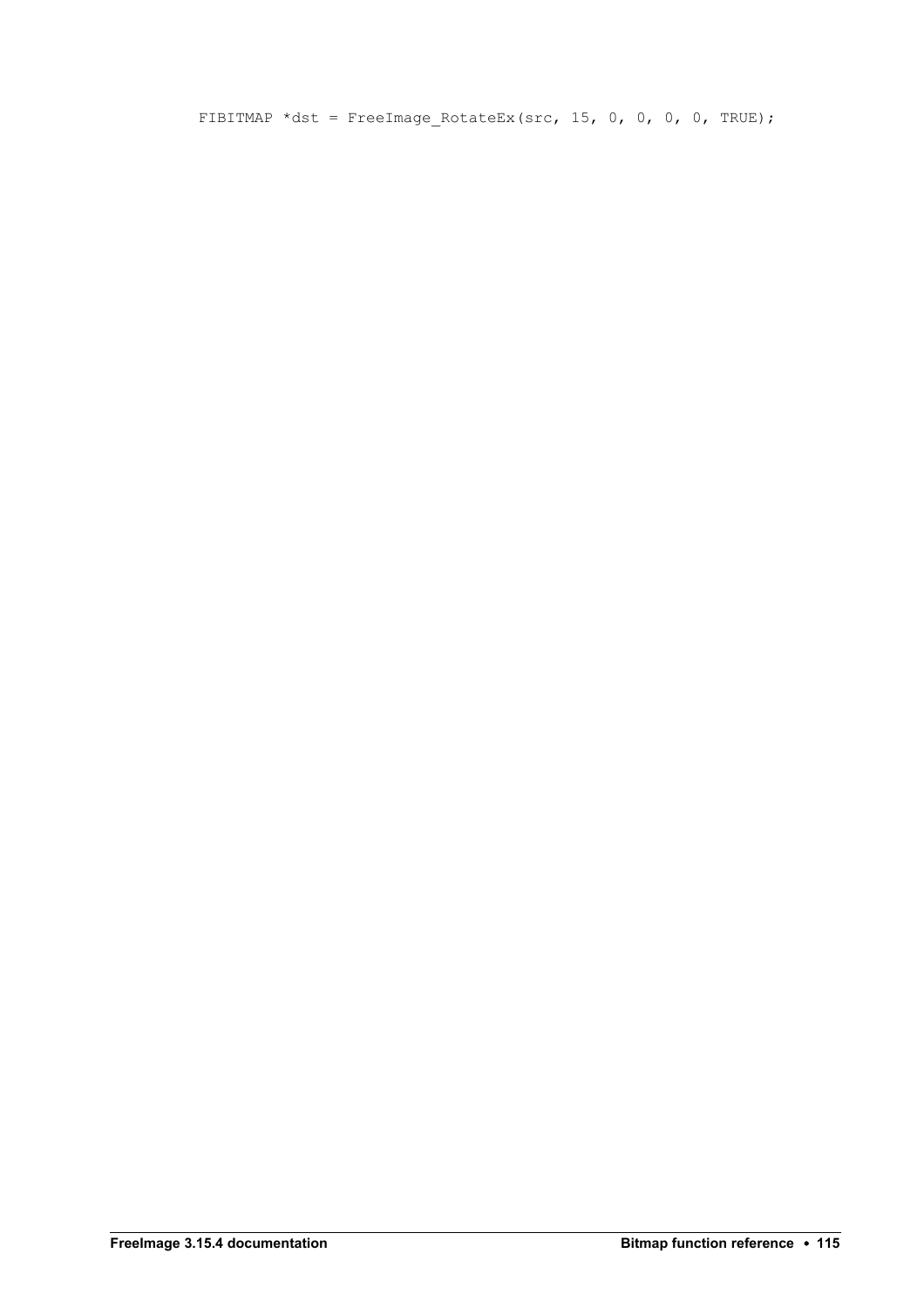## **FreeImage metadata models**

### **FIMD\_COMMENTS**

This model is used to store image comments or image keywords.

The **JPEG** format supports a single user comment string, which can be set using the "**Comment**" tag field name.

The **PNG** format supports as many comments as you want, using any keyword as the tag field name. Each keyword is saved and loaded together with the metadata.

The **GIF** format supports as many comments as you want, using any keyword as the tag field name. The keyword is not saved with the metadata. On loading, each comment is attached to a tag key named "CommentX" where X is a number ranging from 0 to N-1, where N is the number of comments in the GIF file.

### **FIMD\_EXIF\_\***

These models are used to load Exif metadata stored in JPEG images. The following submodels are supported:

FIMD\_EXIF\_MAIN

This is the Exif-TIFF metadata, i.e. the metadata that are common to both TIFF and Exif files.

FIMD\_EXIF\_EXIF

This model represents Exif specific metadata.

FIMD\_EXIF\_GPS

This model represents Exif GPS metadata that are part of the Exif standard.

FIMD\_EXIF\_MAKERNOTE

Exif maker notes are metadata that are added by camera constructors. There is no public specification for these metadata and each constructor uses its own specification to name the tag fields.

The following makers are currently supported by the library: Asahi, Canon, Casio (type 1 and type 2), Fujifilm, Kyocera, Minolta, Nikon (type 1, type 2 and type 3), Olympus / Epson / Agfa, Panasonic, Pentax and Sony.

FIMD\_EXIF\_INTEROP

This model represents the Exif interoperability metadata.

**Note**: the Exif specifications can be downloaded at the following URL:

[http://www.exif.org](http://www.exif.org/)

### **FIMD\_EXIF\_RAW**

This model store Exif data as a single undecoded raw buffer. FIMD EXIF\_RAW represents a single Exif buffer and is indexed using the tag field name "**ExifRaw**".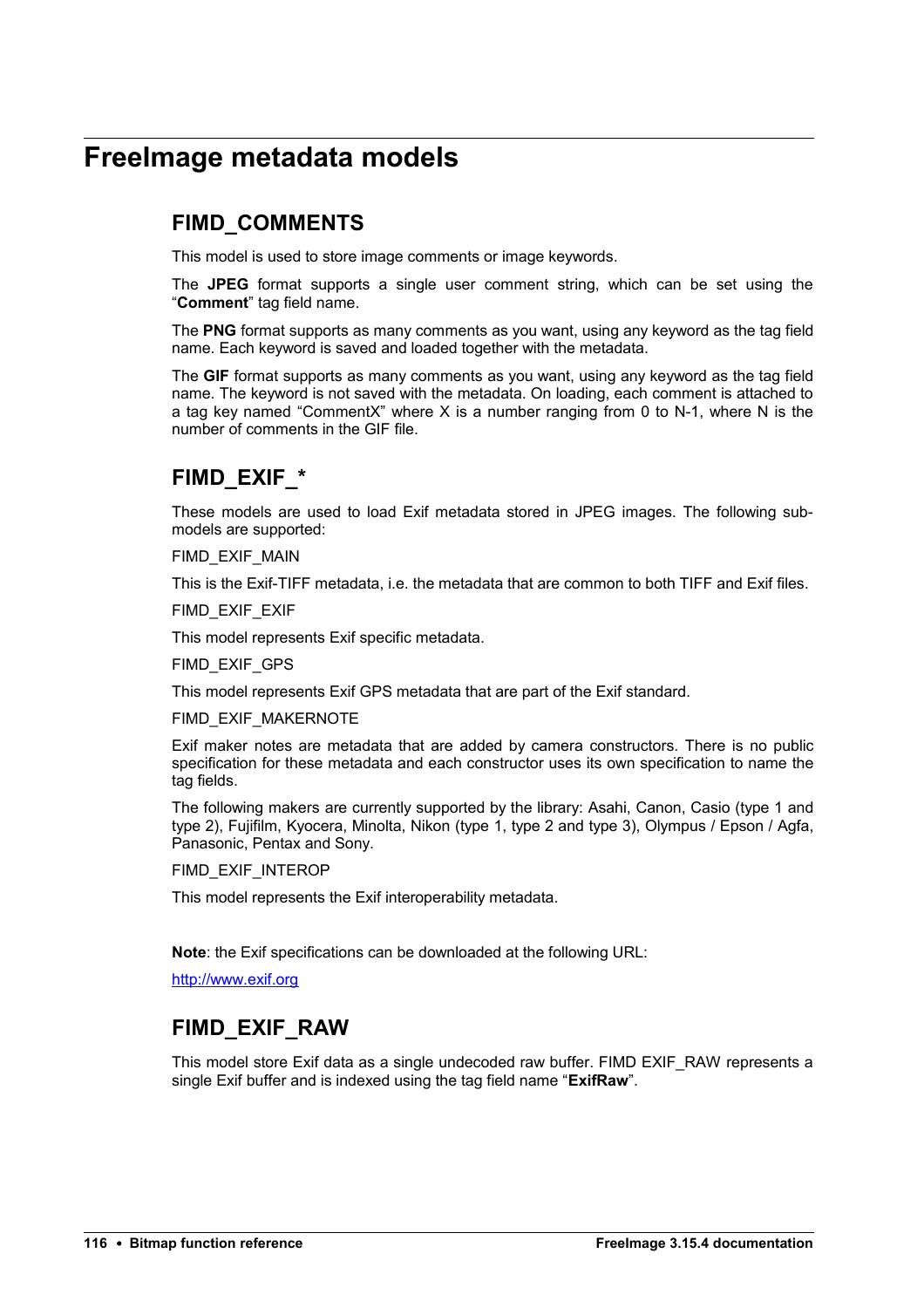

The FIMD\_EXIF\_RAW metadata model does not replace the other EXIF models. This is an additional metadata used to store Exif data as a raw binary buffer. Saving Exif data can be very complex, but saving Exif raw data is quite easy (at least with the JPEG format). Thus if it is possible to preserve Exif information connected with the JPEG files if such file is e.g. loaded, resized then saved.

Exif raw loading and saving is supported by the JPEG plugin only.

### **FIMD\_IPTC**

This model represents the Information Interchange Model (IIM), also called IPTC/NAA metadata model, and was originally defined by the IPTC and the Newspaper Association of America (NAA) (see [http://www.iptc.org/IIM/\)](http://www.iptc.org/IIM/).

This model was widely used by Adobe Photoshop but **its support is no longer encouraged**, neither by the IPTC nor by Adobe, as it has been replaced by the XMP standard.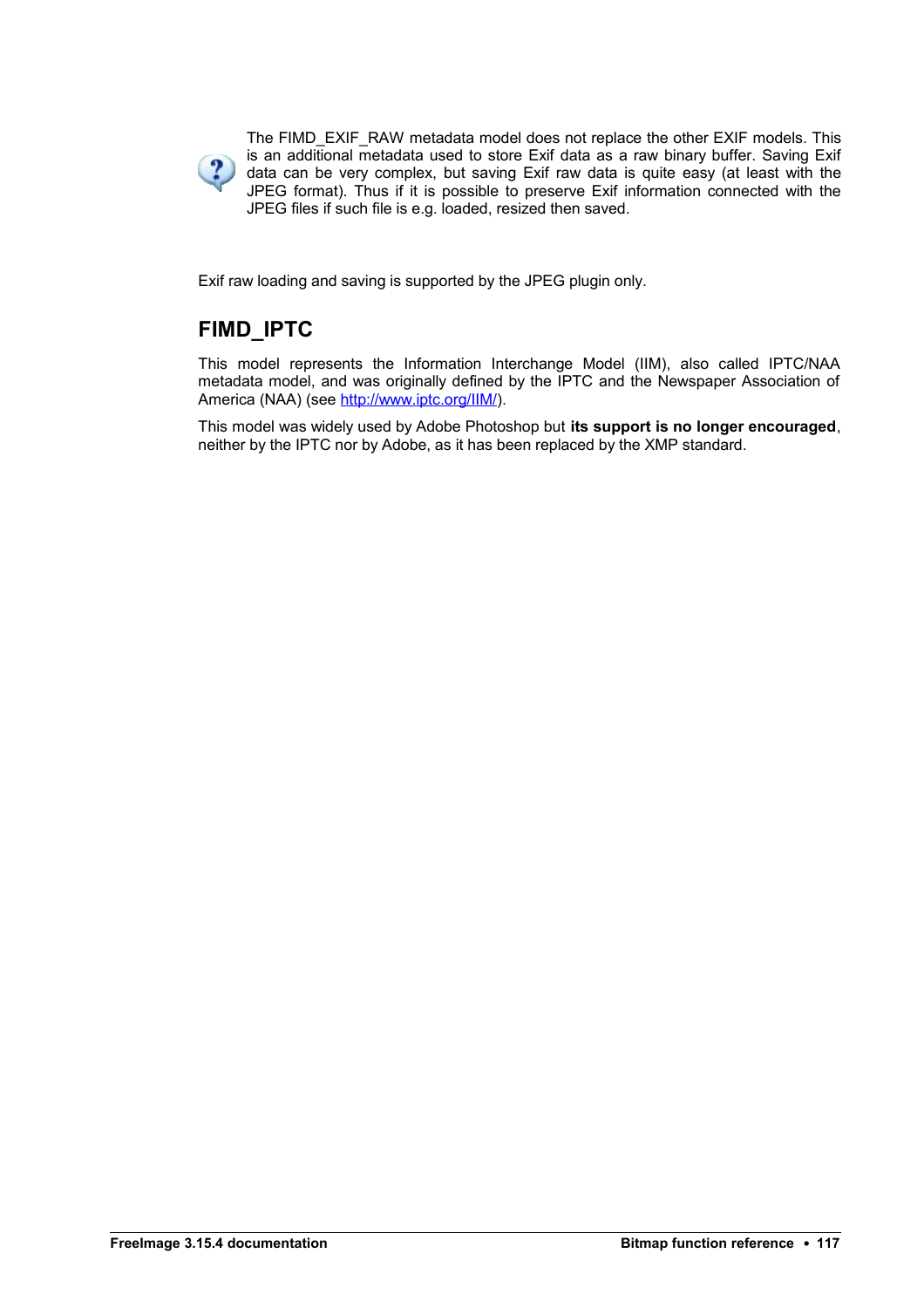| Tag ID           | Key                                        | <b>Description</b>                        | <b>Photoshop compatible</b>                |
|------------------|--------------------------------------------|-------------------------------------------|--------------------------------------------|
| 0x0200           | ApplicationRecordVersion                   | Application Record Version (not editable) | $\bullet$                                  |
| 0x0203           | ObjectTypeReference                        | Object Type Reference                     |                                            |
| 0x0204           | ObjectAttributeReference                   | <b>Object Attribute Reference</b>         | $\blacksquare$                             |
| 0x0205           | ObjectName                                 | Title                                     | ٠                                          |
| 0x0207           | EditStatus                                 | <b>Edit Status</b>                        | $\overline{\phantom{a}}$                   |
| 0x0208           | EditorialUpdate                            | <b>Editorial Update</b>                   |                                            |
| 0x020A           | Urgency                                    | Urgency                                   | $\bullet$                                  |
| 0x020C           | SubjectReference                           | Subject Reference                         |                                            |
| 0x020F           | Category                                   | Category                                  | $\bullet$                                  |
| 0x0214           | SupplementalCategories                     | Supplemental Categories*                  | $\bullet$                                  |
|                  | 0x0216 FixtureIdentifier                   | Fixture Identifier                        | $\blacksquare$<br>$\bullet$                |
| 0x0219<br>0x021A | Keywords<br>ContentLocationCode            | Keywords*<br><b>Content Location Code</b> | $\blacksquare$                             |
| 0x021B           | ContentLocationName                        | <b>Content Location Name</b>              |                                            |
| 0x021E           | ReleaseDate                                | Release Date                              |                                            |
| 0x0223           | ReleaseTime                                | Release Time                              | $\blacksquare$                             |
| 0x0225           | ExpirationDate                             | <b>Expiration Date</b>                    |                                            |
| 0x0226           | ExpirationTime                             | <b>Expiration Time</b>                    | ÷.                                         |
| 0x0228           | SpecialInstructions                        | Instructions                              | $\bullet$                                  |
| 0x022A           | ActionAdvised                              | <b>Action Advised</b>                     | $\overline{a}$                             |
| 0x022D<br>0x022F | ReferenceService                           | Reference Service                         | $\overline{\phantom{a}}$                   |
| 0x0232           | ReferenceDate<br>ReferenceNumber           | Reference Date<br>Reference Number        | $\blacksquare$                             |
| 0x0237           | <b>DateCreated</b>                         | Date Created                              | ٠                                          |
| 0x023C           | TimeCreated                                | <b>Time Created</b>                       |                                            |
| 0x023E           | DigitalCreationDate                        | <b>Digital Creation Date</b>              |                                            |
| 0x023F           | DigitalCreationTime                        | <b>Digital Creation Time</b>              |                                            |
| 0x0241           | OriginatingProgram                         | <b>Originating Program</b>                |                                            |
| 0x0246           | ProgramVersion                             | Program Version                           |                                            |
| 0x024B           | ObjectCycle                                | Object Cycle                              |                                            |
| 0x0250           | By-line                                    | Author                                    | ٠                                          |
| 0x0255           | <b>By-lineTitle</b>                        | Author's Position                         | ٠                                          |
| 0x025A           | City                                       | City                                      | ٠                                          |
| 0x025C           | SubLocation                                | Sub-Location                              |                                            |
| 0x025F           | Province-State                             | State/Province                            | ٠                                          |
| 0x0264           | Country-PrimaryLocationCode                | Country Code                              |                                            |
| 0x0265           | Country-PrimaryLocationName                | <b>Country Name</b>                       | ٠                                          |
| 0x0267           | OriginalTransmissionReference              | <b>Transmission Reference</b>             | ٠                                          |
| 0x0269           | Headline                                   | Headline                                  | ٠                                          |
| 0x026E           | Credit                                     | Credit                                    | ٠                                          |
| 0x0273           | Source                                     | Source                                    | ٠                                          |
| 0x0274           | CopyrightNotice                            | <b>Copyright Notice</b>                   | $\bullet$                                  |
| 0x0276           | Contact                                    | Contact                                   |                                            |
| 0x0278           | Caption-Abstract                           | Caption                                   | ٠                                          |
| 0x027A           | Writer-Editor                              | <b>Caption Writer</b>                     | ٠                                          |
|                  | 0x027D RasterizedCaption                   | Rasterized Caption                        |                                            |
| 0x0282           | ImageType                                  | Image Type                                |                                            |
| 0x0283           | <b>ImageOrientation</b>                    | Image Orientation                         |                                            |
| 0x0287<br>0x0296 | LanguageIdentifier<br>AudioType            | Language Identifier<br>Audio Type         |                                            |
| 0x0297           | AudioSamplingRate                          | <b>Audio Sampling Rate</b>                |                                            |
| 0x0298           | AudioSamplingResolution                    | Audio Sampling Resolution                 | $\overline{\phantom{a}}$                   |
| 0x0299           | AudioDuration                              | <b>Audio Duration</b>                     | $\blacksquare$                             |
| 0x029A           | <b>AudioOutcue</b>                         | Audio Outcue                              | $\blacksquare$                             |
| 0x02B8 JobID     |                                            | Job ID                                    | $\blacksquare$                             |
|                  | 0x02B9 MasterDocumentID<br>ShortDocumentID | Master Document ID                        | ÷,                                         |
| 0x02BA           | 0x02BB UniqueDocumentID                    | Short Document ID<br>Unique Document ID   | $\frac{1}{2}$<br>$\blacksquare$            |
|                  | 0x02BC OwnerID                             | Owner ID                                  | $\frac{1}{2}$                              |
|                  | 0x02C8 ObjectPreviewFileFormat             | <b>Object Preview File Format</b>         | $\blacksquare$                             |
|                  | 0x02C9 ObjectPreviewFileVersion            | <b>Object Preview File Version</b>        | $\equiv$                                   |
|                  | 0x02CA ObjectPreviewData                   | Audio Outcue                              | $\overline{\phantom{0}}$                   |
| 0x02DD Prefs     |                                            | PhotoMechanic preferences                 | $\blacksquare$                             |
|                  | 0x02E1 ClassifyState                       | Classify State                            | $\equiv$                                   |
| 0x02E4<br>0x02E6 | SimilarityIndex<br>DocumentNotes           | Similarity Index<br>Document Notes        | $\overline{\phantom{0}}$<br>$\blacksquare$ |
| 0x02E7           | <b>DocumentHistory</b>                     | Document History                          | $\blacksquare$                             |
| 0x02E8           | ExifCameraInfo                             | Exif Camera Info                          | -                                          |
|                  |                                            |                                           |                                            |

\* semicolon separated list of words



**Table 19: List of tag keys supported by the IPTC metadata model.**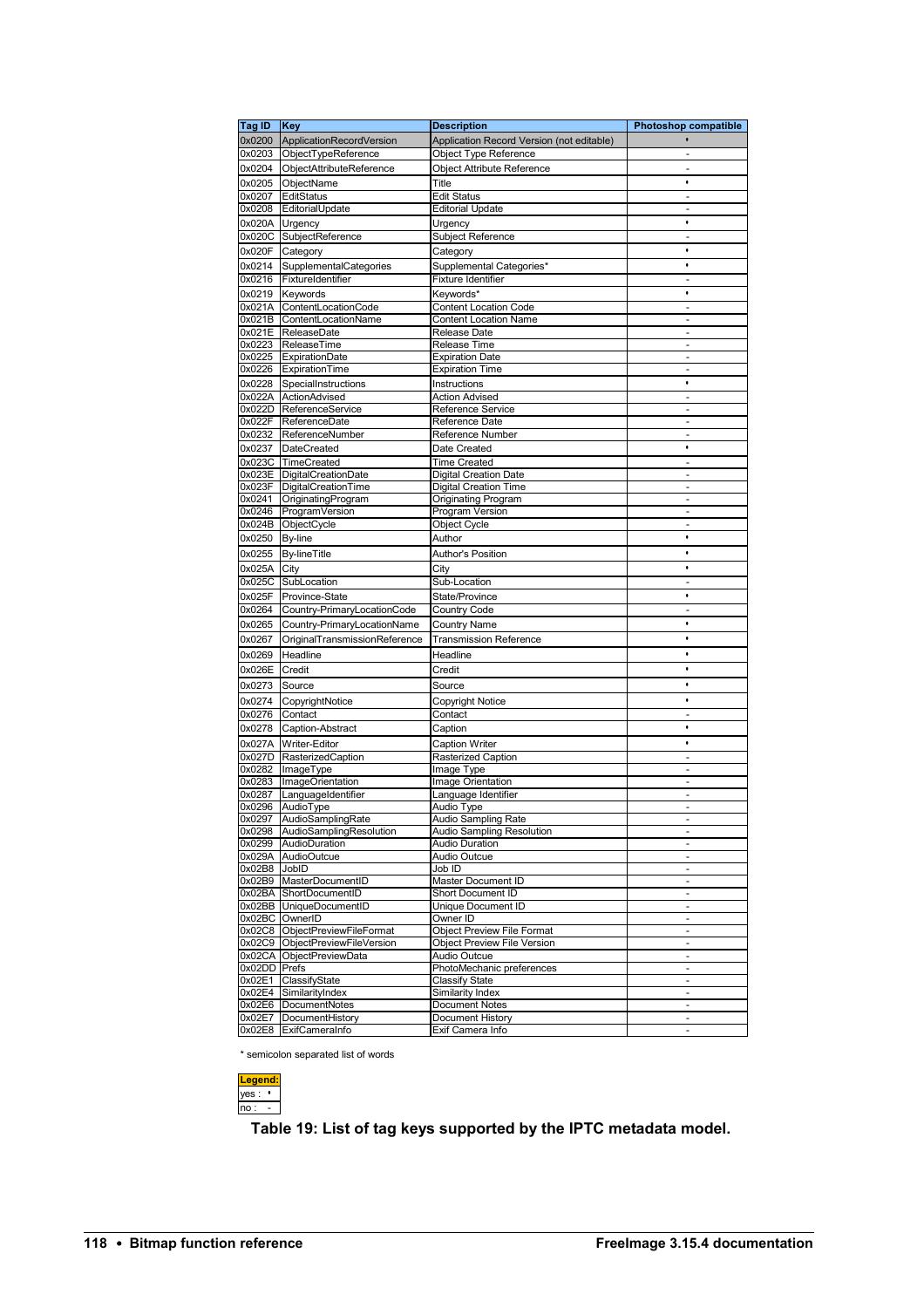### **FIMD\_XMP**

FIMD XMP represents a single Adobe XML packet and is indexed using the tag field name "**XMLPacket**".

The Adobe XMP standard is described at the following URL:

<http://www.adobe.com/products/xmp/main.html>

### **FIMD\_GEOTIFF**

This model represents the GeoTIFF metadata standard and is used to add georeferencing information to TIFF files.

The GeoTIFF specifications can be found at the following URL:

<http://www.remotesensing.org/geotiff/geotiff.html>

### **FIMD\_ANIMATION**

This model is used to load and save animation metadata attached to an animated GIF or MNG file. Metadata supported by the FIMD\_ANIMATION model have been defined by FreeImage. Currently, this model is only supported by the GIF plugin.

The FIMD\_ANIMATION specifications are described later in this appendix.

### **FIMD\_CUSTOM**

FIMD\_CUSTOM is a placeholder metadata model that can be used to store user specific metadata. It can be used for example to store metadata that would be used by a custom plugin written by you.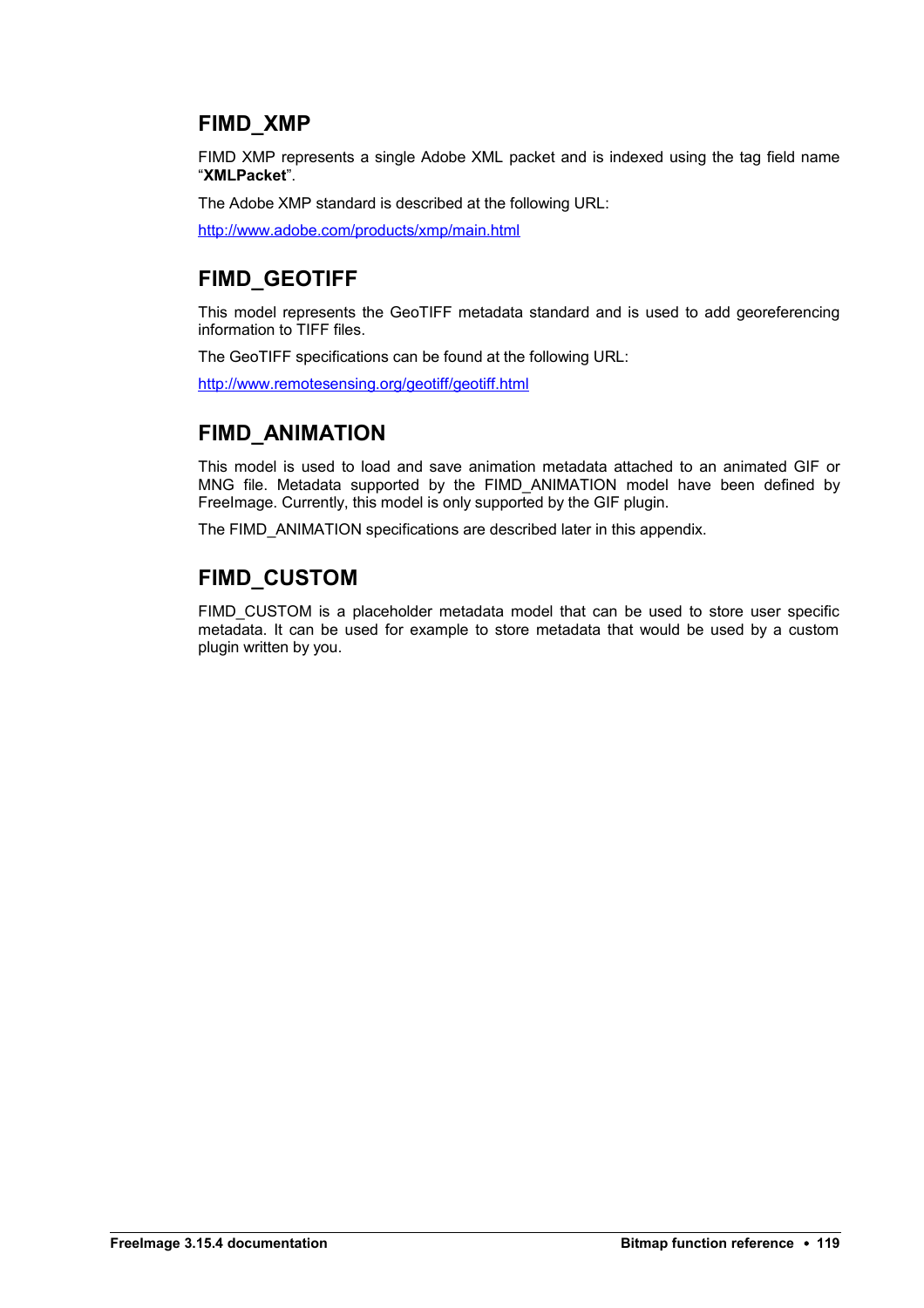# **FIMD\_ANIMATION metadata model specification**

The Animation metadata model is a generic model used to load and save animation metadata attached to an animated file (such as a GIF or a MNG file). Metadata supported by this model have been defined specifically for the FreeImage library (this is not a metadata standard such as Exif).

When saving animation metadata to an animated file, the Freelmage metadata are transparently translated to the metadata required by a given plugin specification. On the other hand, when loading an animated file, its animation metadata are transparently translated to the FreeImage animation metadata model.

Currently, this model is only supported by the GIF plugin.

The following metadata are supported by the model.

| Tags relating to a single page or relating to page 0 of a multipage animated file              |                   |                |            |              |       |  |
|------------------------------------------------------------------------------------------------|-------------------|----------------|------------|--------------|-------|--|
| <b>Tag Name</b>                                                                                | <b>Field Name</b> |                | Tag ID     | <b>Type</b>  | Count |  |
|                                                                                                |                   | <b>Dec</b>     | <b>Hex</b> |              |       |  |
| Logical width                                                                                  | LogicalWidth      | 1              | 0x0001     | FIDT SHORT   | 1     |  |
| Logical height                                                                                 | LogicalHeight     | $\overline{2}$ | 0x0002     | FIDT SHORT   | 1     |  |
| Global palette                                                                                 | GlobalPalette     | 3              | 0x0003     | FIDT PALETTE | Any   |  |
| Loop                                                                                           | Loop              | 4              | 0x0004     | FIDT LONG    | 1     |  |
| Tags relating to each page (including page 0) of a single page or a multipage<br>animated file |                   |                |            |              |       |  |
| <b>Tag Name</b>                                                                                | <b>Field Name</b> |                | Tag ID     | <b>Type</b>  | Count |  |
|                                                                                                |                   | <b>Dec</b>     | <b>Hex</b> |              |       |  |
| Frame left                                                                                     | FrameLeft         | 4097           | 0x1001     | FIDT SHORT   | 1     |  |
| Frame top                                                                                      | FrameTop          | 4098           | 0x1002     | FIDT SHORT   | 1     |  |
| No local palette                                                                               | NoLocalPalette    | 4099           | 0x1003     | FIDT BYTE    | 1     |  |
| Interlaced                                                                                     | Interlaced        | 4100           | 0x1004     | FIDT BYTE    | 1     |  |
| Frame time                                                                                     | FrameTime         | 4101           | 0x1005     | FIDT LONG    | 1     |  |
| Frame disposal method                                                                          | DisposalMethod    | 4102           | 0x1006     | FIDT BYTE    | 1     |  |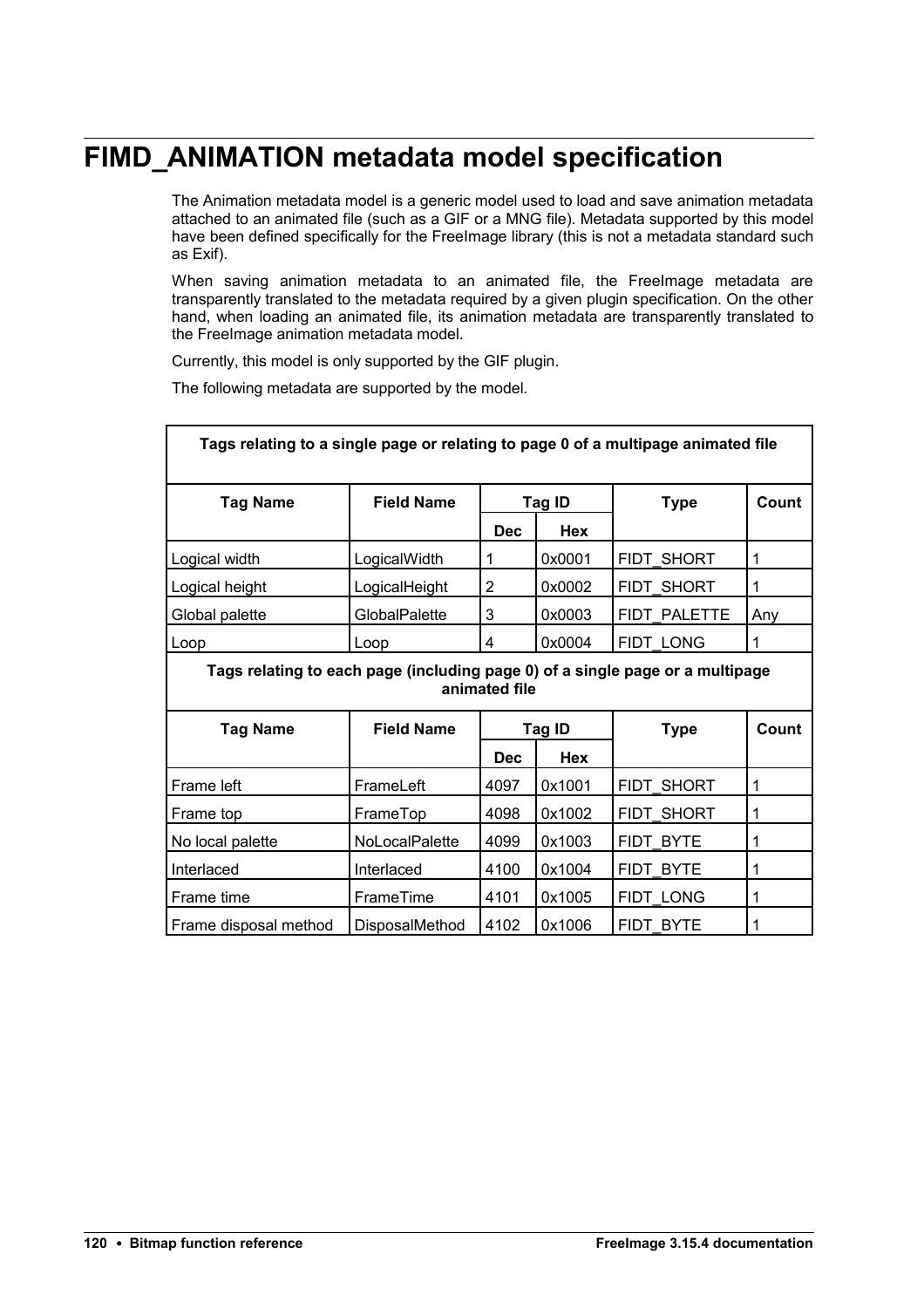**Note:** 

The following values are supported by the **DisposalMethod** tag:

| GIF DISPOSAL UNSPECIFIED | $= 0$ |
|--------------------------|-------|
| GIF DISPOSAL LEAVE       | $= 1$ |
| GIF DISPOSAL BACKGROUND  | $= 2$ |
| GIF DISPOSAL PREVIOUS    | $=$ 3 |

#### **Tags relating to a single page or relating to page 0 of a multipage animated file**

#### **LogicalWidth**

Width of entire canvas area that each page is displayed in 0-65535

 $Tag = 1 (0001.H)$ Type = FIDT\_SHORT Count  $=$  1 Save Default = dib's width

Load: always exists in file and set

#### **LogicalHeight**

Height of entire canvas area that each page is displayed in 0-65535

| Taq                         | =   | 2(0002.H)         |  |  |  |
|-----------------------------|-----|-------------------|--|--|--|
| Type                        | $=$ | <b>FIDT SHORT</b> |  |  |  |
| Count                       | $=$ | 1                 |  |  |  |
| Save Default = dib's height |     |                   |  |  |  |

Load: always exists in file and set

#### **GlobalPalette**

RGBQUAD data for a "global" palette which can apply to all images with no local palette up to 256 x FIDT\_PALETTE

| Tag                              |     | 3(0003.H)    |  |  |  |  |
|----------------------------------|-----|--------------|--|--|--|--|
| Type                             | $=$ | FIDT PALETTE |  |  |  |  |
| Count                            | $=$ | 0 to 256     |  |  |  |  |
| Save Default = no global palette |     |              |  |  |  |  |

Save Notes: rounded down to the nearest power of 2 entries

Load: set if exists in file, not set if the file has no global palette

#### Additional notes (GIF specific)

The palette size must be 2, 4, 8, 16, 32, 64, 128 or 256, or no global palette (0). If you specify a metadata with count 127, only the first 64 will be used, since it rounds down, and the plugin will set the global palette size in the GIF header to be 6 bits.

#### **Loop**

The number of times the animation should be played 0-65536 (0=infinite)

Tag: 4 (0004.H) Type: FIDT\_LONG Count: 1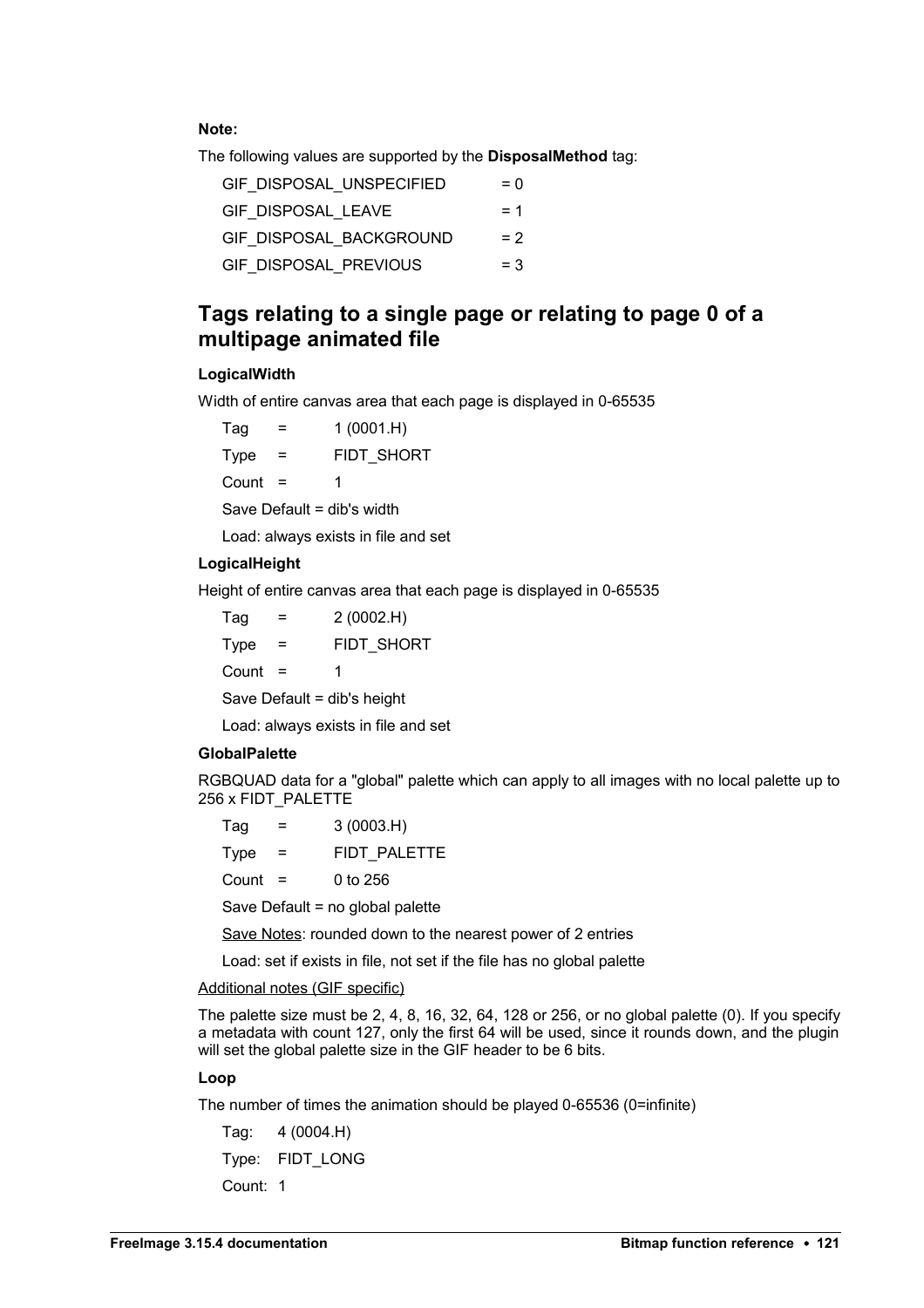Save Default = 0 (infinite loops)

Save Notes:

For GIFs specifically, the NETSCAPE2.0 application extension represents the number of times to repeat the animation, thus, 1 repeat means 2 loops (play thru the animation twice), 65535 repeats is the largest value which can be stored, and translates to 65536 loops.

Load: the metadata is always set to a value 0-65536 (set to 0 or 2-65536 if the extension is in the file, 1 if the extension is not in the file)

#### **Tags relating to each page (including page 0) of a single page or a multipage animated file**

#### **FrameLeft**

The x offset in the logical canvas area to display the image. (0-65535)

 $Tag = 4097 (1001.H)$ Type = FIDT\_SHORT Count  $=$  1 Save Default = 0

Load: always exists in file and set

#### **FrameTop**

The y offset in the logical canvas area to display the image. (0-65535)

 $Taq = 4098 (1002.H)$ Type = FIDT\_SHORT Count  $=$  1 Save Default =  $0$ 

Load: always exists in file and set

#### **NoLocalPalette**

A flag to supress saving the dib's attached palette (making it use the global palette). The local palette is the palette used by a page. This palette data is not set via metadata (like the global palette) as it is attached to the dib.

| Tag   | =   | 4099 (1003.H) |
|-------|-----|---------------|
| Type  | $=$ | FIDT BYTE     |
| Count | $=$ | 1             |

Save Default = 0 (meaning, yes, save the local palette data)

Load: always exists in file and set

#### **Interlaced**

Tells if the image should be stored interlaced

 $Tag = 4100 (1004.H)$ Type = FIDT\_BYTE Count =  $1$ Save Default = 0 Load: always exists in file and set

**FrameTime**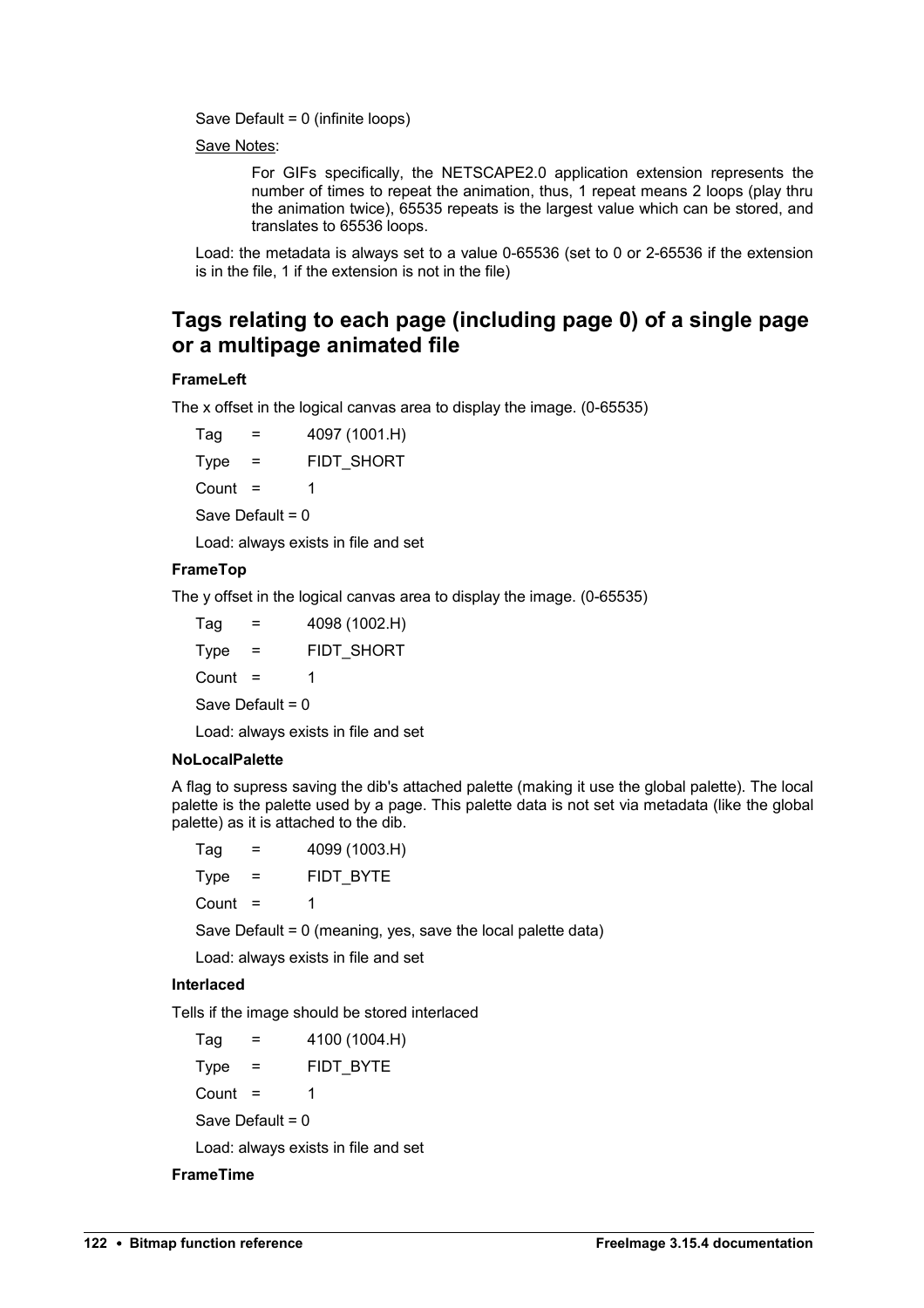The amount of time in ms to display the frame for (GIF specific - the value stored in the file is centiseconds (1/100th of a second)).

 $Taq = 4101 (1005.H)$ Type = FIDT\_LONG Count  $=$  1

Save Default = 100ms (GIF specific - the value stored is 10cs)

#### Save Notes:

For GIF, the value specified in ms is rounded down, such as 129ms is stored as 12cs. IE5/IE6 have a minimum and default of 100ms. Mozilla/Firefox/Netscape 6+/Opera have a minimum of 20ms and a default of 100ms if less than 20ms is specified or the GCE is absent. Netscape 4 has a minimum of 10ms if 0ms is specified, but will use 0ms if the GCE is absent. The GIF plugin always writes a GCE extension to the GIF file, and it also always uses GIF89a.

Load: always set, set to 0 if does not exist in file

#### **DisposalMethod**

What to do with the logical canvas area after displaying this image.

| Tag   | =        | 4102 (1006.H) |
|-------|----------|---------------|
| Type  | $\equiv$ | FIDT BYTE     |
| Count | $=$      | 1             |

Save Default = GIF\_DISPOSAL\_BACKGROUND (restore to the background color, which is transparent with 0 alpha)

#### Save Notes:

GIF\_DISPOSAL\_UNSPECIFIED probably just does the same as GIF\_DISPOSAL\_LEAVE and should not be used.

GIF\_DISPOSAL\_LEAVE\_will\_leave\_the\_image\_in\_place\_to\_be\_entirely\_or\_partially overdrawn by the next image.

GIF\_DISPOSAL\_BACKGROUND will blank out the area used by the frame with the background color.

GIF\_DISPOSAL\_PREVIOUS will return the logical canvas to the previous state before the image was drawn.

Load: always set, set to GIF\_DISPOSAL\_LEAVE if does not exist in file

#### **Additional notes (GIF specific)**

Transparency is supported individually for all pages, the first entirely transparent index in the table is used, the rest of the table will be entirely opaque.

The background color is only set and stored for page 0, but requires that the global palette be set in order to use it properly.

The **GIF\_PLAYBACK** load flag option (see [Table 3\)](#page-11-0) will load a single page as a 32bpp image with transparency by displaying each page from 0 up to the specified page, obeying the transparency overlaying and gif disposal methods. Note that it does not actually play the image animation in a displayable way. It "plays" the image internally from page 0 to the page requested, returning a single still image of what that frame would really look like.

Note that GIF\_PLAYBACK will return a 32bpp image: since each individual frame may contain its own palette and transparency, a single frame of an animated GIF, when composited over top of the previous frame, may contain more than 256 colors total. It may not be possible to extract each frame and save them as a GIF if you want each still frame to look like it would look like in a web browser for example. Most GIF animation programs will "optimize" the GIF by making each individual frame contain lots of transparency for